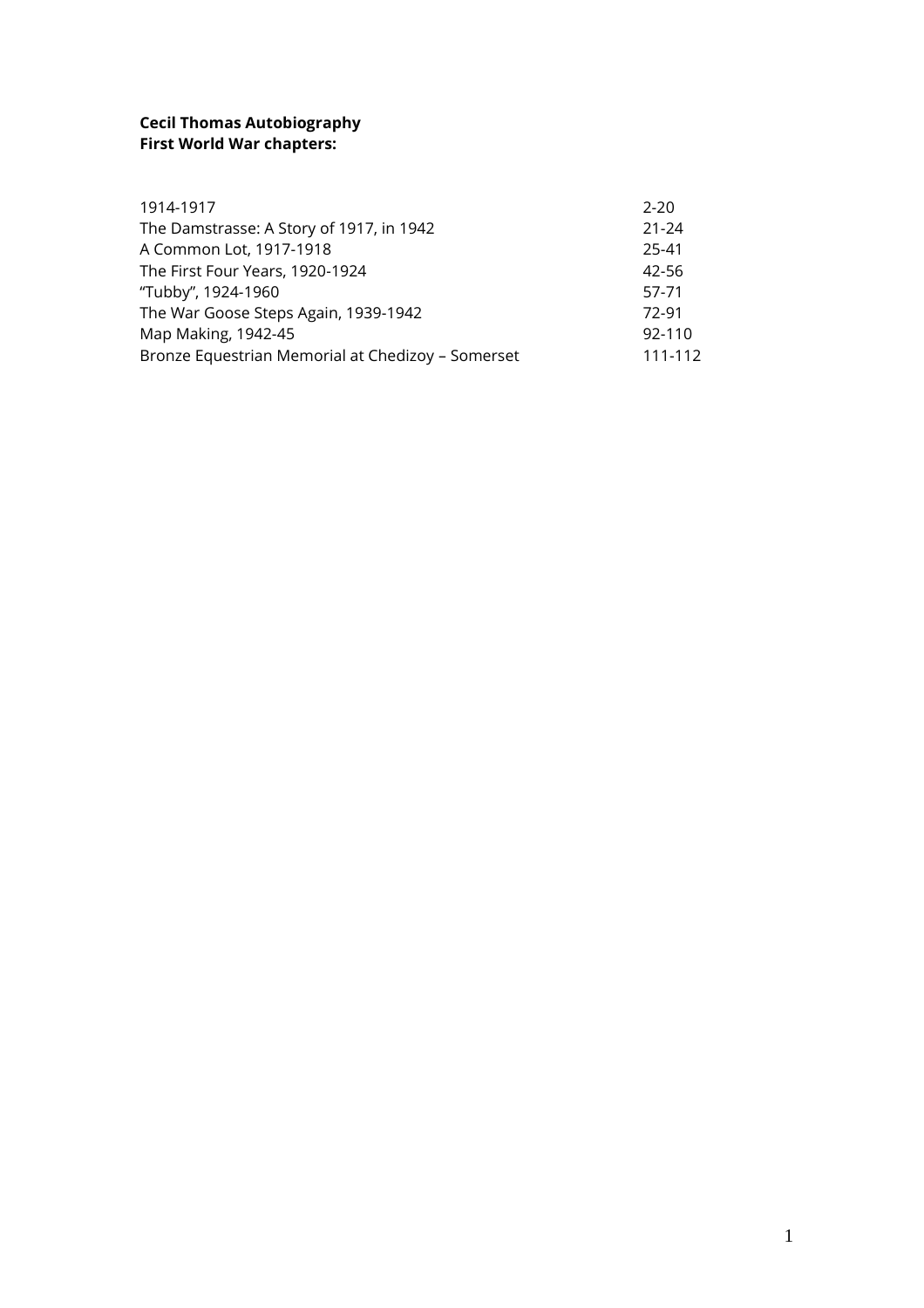#### **1914-1917**

[37] We planned a punt camping holiday of the laziest we could devise, sending the punt to Oxford by rail towards the end of July and intending to drift home to our bungalow at Chertsey, sketching on the way. The punt was so long it wanted a very special truck. The last week in July urgent telegrams from the Rail company ordered us to remove our punt at once from the rail truck at Oxford – it was wanted for urgent purposes. We started on the 2<sup>nd</sup> August and the peace of the last 100 years engulfed us so that the memory of Abingdon Bridge with its ancient town and the sweet calm of that eternal river flowing in the sparkling sunshine remains for ever in my mind. I know of no pleasure to equal the upper reaches of the Thames; a punt you can manage and a summer day; our content was complete as we waited for the Oxford steamer to come out of the lock to get upstream – for us to enter to go down. There was dear old Becket, curator of the Central School, leaning over the rail. "Hullo! Hullo!" – as he passed six feet away – "Have you heard? We've declared war [sic] on Germany" and he was gone. As I write it is 47 years ago and we seem to have talked of little else since that moment.

I have already dealt with our impression of this momentous moment in history; we decided to get the members of the Junior Guild to join the Artists Rifles in a body and we duly turned up at H/Q. They all got in but, alas, I was refused on account of wearing glasses. Oswald Milne [1885-1968?], an old member of the Guild, was a Captain, so I asked him to get me in. He did his best and got them to consider

[38] me again, but no use; they told me I would be useless if I lost my glasses. I then tried the Fusiliers in the City but got the same treatment, so feeling a bit shattered, I joined the Architects' Voluntary Training Corps so as to prepare for the unknown ordeal which to some of us seemed grim and unpredictable, though most of us thought it would be over by Christmas. I then thought I would try a little influence, and so wrote to Sir Francis Lloyd [1853-1926] of my difficulty. He wrote that it was ridiculous to refuse me – that my sight was marvellous from the work I did; and that every man would be wanted before the war was through – and to come and see him.

At the interview he said he would write to the Adjutant of the University of London Officers Training Corps, who would no doubt give me an appointment. He did, and told me my qualifications were not adequate but in view of the recommendation he would give me training, and it would depend on the result of my work there. It was great fun in camp at Perivale [West London, Ealing] – not far from the little wooden Church where we had picnicked as children; and all so easy compared with what I had hitherto done – maps and construction work I loved; night 'ops' with the compass was a cup of tea; and it came as a surprise to me to find so many had difficulty in reading an ordnance map under even easy conditions. I got an Adjutant's recommendations and so found myself a  $2^{nd}$  Lieut. in the 15<sup>th</sup> Middlesex and posted to Queen's College Cambridge for a course of training. What joy! A dream come true – and as I entered the bump your head lodging in the old quad, up the twisty stairs and sat at the writing table looking

[39] through the lattice windows, or lay in bed in the next room, still able to look across the quadrangle – why did the mediaeval builders put their rooms on one floor on different levels? – I thought of the good fortune of those who could spend 2 or 3 years of their lives so; and resolved if ever I had sons they should go to a University; indeed these resolves had hardened out of my own grievance – that I had been deprived of my right to even a proper art education – to say that I would not marry or be responsible for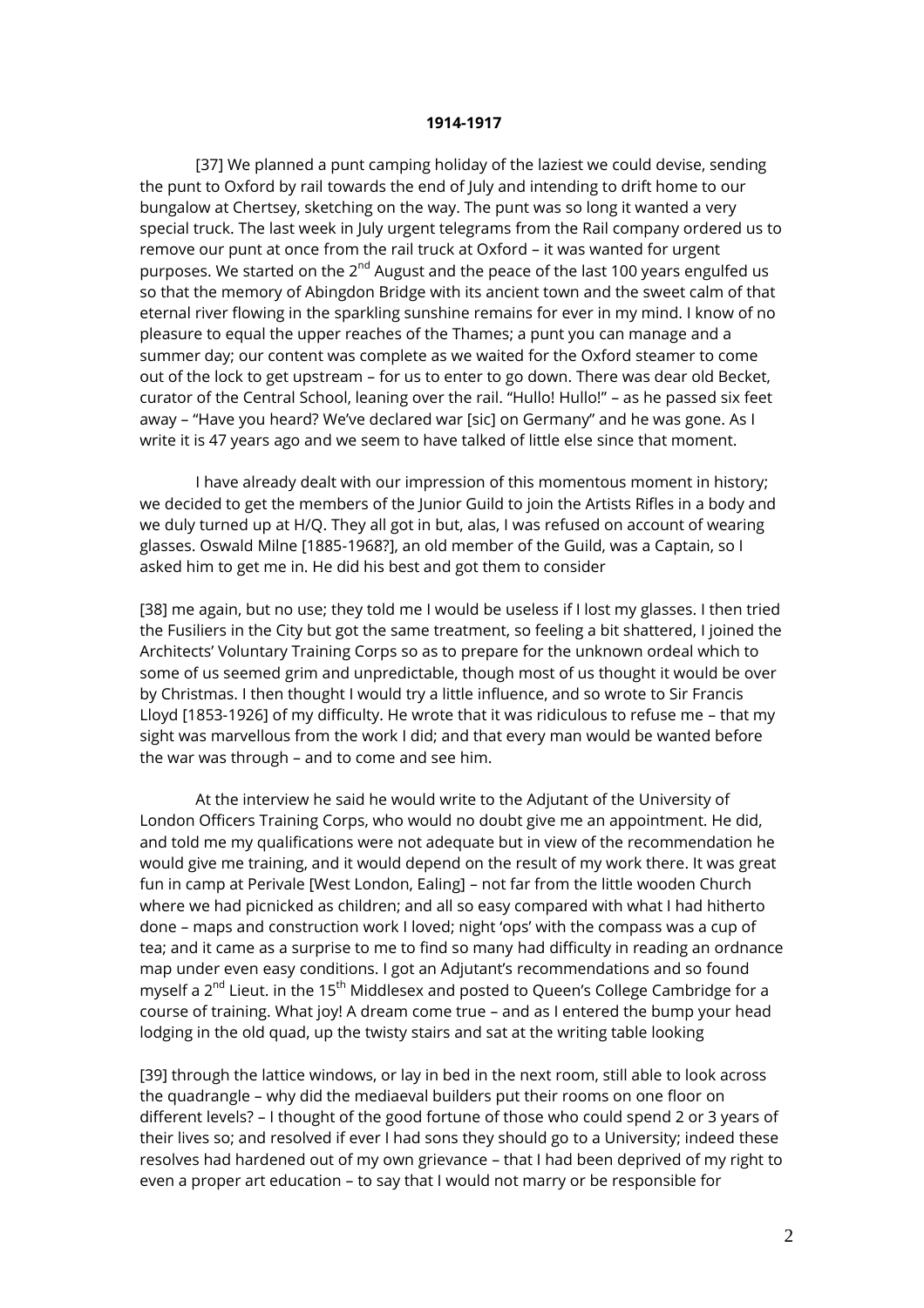bringing children into the world until I was in a position to give them the advantages I had longed for but been denied.

They had put the dons in uniform and provided some efficient square bashers to teach us drill and discipline. I again got a good recommendation to my unit, which stood me in good stead; for on arrival I found large numbers supernumerary to the establishment attending young officers training parades. I attended the first morning a most appalling parade under indifferent N.C.Os., and decided somehow or other to get on to the establishment before I got demoralised. So I called on the Adjutant to say that in my view of my report from the Cambridge O.T.C., I hoped I could be taken on the establishment. It so happened he was dealing with another young officer who was complaining about being on this parade; his approach was wooden and tactless and the Adjutant dealt roughly with him, asked the name of his school which embarrassed the 2<sup>nd</sup> Lieut. Who said his father had been in the army and he had been at school all over the place. The Adjutant was merciless with him – "What do you mean – 'all over the place? – Did you not go to school?" Silence – "The young Officer parade is just what you want; you had better

[40] take full advantage of the opportunity".

I thought I was in for similar treatment when my turn came, and having made my request, he had asked me in rather the same manner what school I had been to. My school fortunately bore a name – Westville – that might mean anything – and no old school tie in the Adjutant's position would risk being caught out as being ignorant of a school that might for all he knew have turned out Lord Blank, or even beaten his own school at Rugger [Rugby}; so to my relief his voice quietened and he said he had not yet time to read all the reports; picked mine out of his tray and said simply "I will appoint you to A Company; report to Capt. Usher – it will appear in orders".

Usher was a tall handsome broad shouldered young man just down from the University and had been Asst. Editor to the Westminster Gazette. Very superior in manner, he never forgave me for an unfortunate incident within the first week of my appointment. A route march was the morning's work. A. Coy advance guard; No.1 platoon point Capt. Usher gives me orders as to route, being a pencil marked ordnance map. I come to a turning to the right which I take as it is pencilled so on the map. I have not gone more than 70 yds. When the Captain thunders up on his horse – wants to know why in thunder we have taken the wrong road. I reply that it is the one ordered on the map. I am told not to argue but to double my men to the point position on the route; which we do, and settle down to march time again when a party come galloping up – this time the Adjutant, his Orderly and Capt. Usher. This time the Adjutant thundered "Why had I taken the wrong route?" "But Sir, I turned to the right and was ordered back

[41] on to this route". Pity he didn't leave it at that, but he was angry and said "Who ordered it?" I paused and looked at Capt. Usher; he was to my amazement, silent; something caught fire inside me and I replied "Capt. Usher". There were murmurs [sic] in the Mess when we got back that I should have a Mess Courts Martial. The new officers as they arrived were held in great contempt by those who were on the establishment, but it did not last long. Immense casualty lists, the grimness of the menace welded us all together, and an overriding purpose made us quickly forget each others shortcomings. Here I met Capt. Mark, then  $2^{nd}$  Lieut. in A. Coy; and Croyden, the Musketry Officer, so keen, so efficient, but all by talking; in civic street a schoolmaster. To my practical 'do it'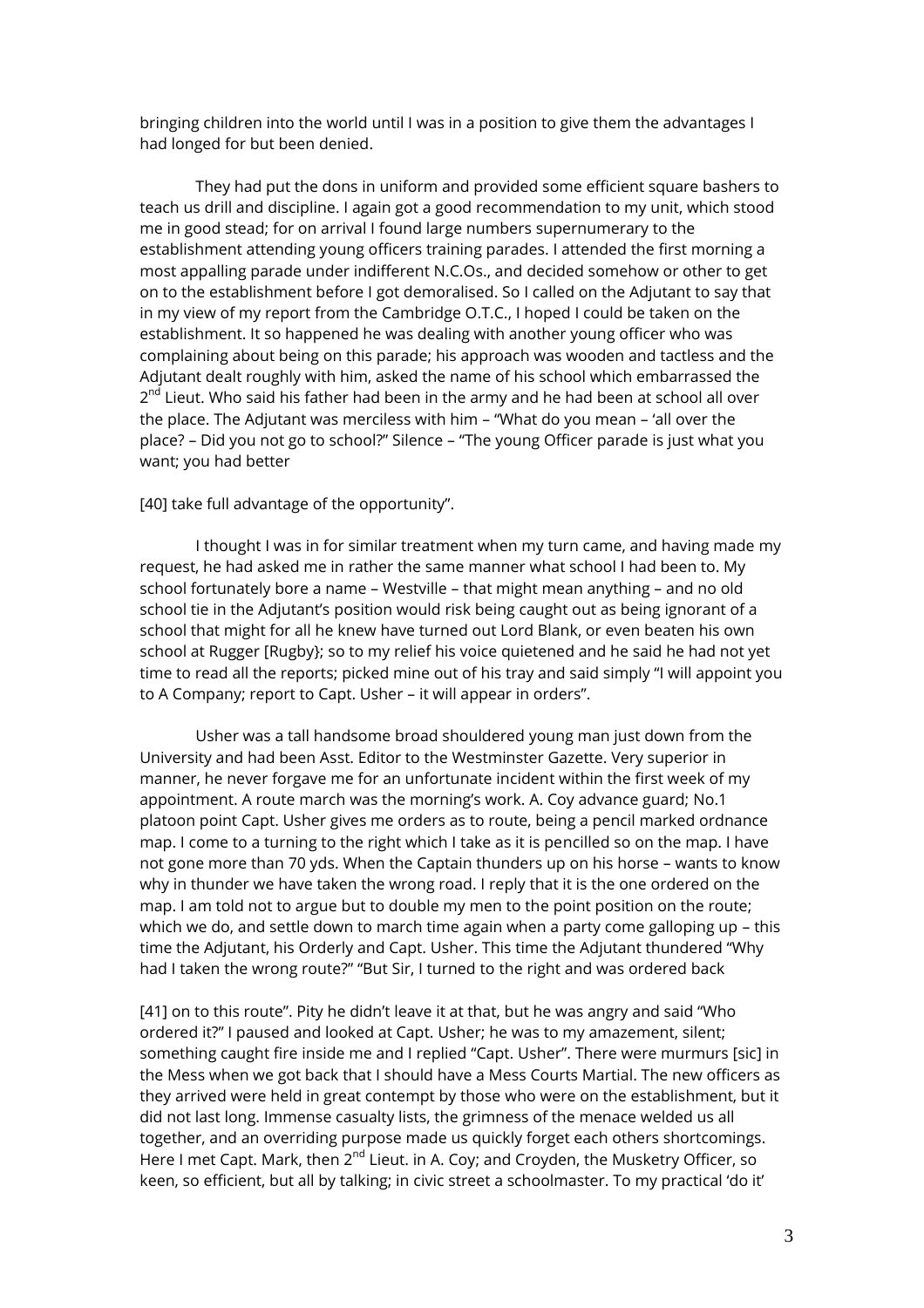approach – 'don't talk about it'; his methods seemed wholly wrong and as I became his assistant we had some good arguments.

One of my days off I went sketching and was arrested by a Lieut. I was much amused and thought it was not genuine – my first experience of spy fever – however I was summoned to the Adjutant next morning, having already been asked to send in my sketch book. He was very nice about it and complimentary; agreed that the security officer, for that was his job – was in order and advised me to get a permit in future. Incidentally [sic] my stock went up.

The Battalion had been turned into a draft finding unit, and officers and men came and went like pictures on a screen. My Capt. became an old Sgt. Major of the  $1<sup>st</sup>$ Middx who had been given a commission. After a few months of the intense pressure he went to hospital and I carried on alone. Just at this time they had combed

[42] out the Army Service Corps to provide reinforcements with some Army training so urgently needed to replace the massacred infantry. This Sgt. Major Capt. had been filling the Guard Room with these fellows in his attempt to impose  $1<sup>st</sup>$  Regular Battn discipline on the kind of man that had been combed out by the Officers of the A.S.C. – (they must have been glad to have seen the last of them) My! They were tough. The Company had a wonderful Sgt. Maj. who had not much use for the amateur soldier like myself; however service regulations and tradition looked after that, and I started my first parade with a get together talk on our and the country's problems; tried to open their eyes to what could happen and tried to be natural with them on and off parade. It must have successful because I only put one man under arrest during their 3 months stay; the only one in 10 years service, and we worked hard. From Colchester we went to Shoreham and training became more intensive still; Croyden got a distinguished at Hythe [Kent]; I later got a first to my disappointment. 3000 men in the unit, training down to 13 weeks; it seemed impossible to plan. The C.O. issued officers on the training staff with the War Office demands and asked for schemes; mine was adopted and worked well. Croyden and I were responsible for training in musketry, which included the only field training they were to get before they took their place in the trenches. The C.O. asked me to paint Germans firing from trenches and cover points all over the camp and on the huts, so that the men got used to the idea. They at least gave us aiming marks for our squads, for with 600 men always on parade and 90 N.C.Os. we two officers were kept busy.

[43] I felt very much embarrassed by these drawings but "orders is orders". Croyden despite my arguments loved to lecture them. I sweated on the miniature range and the rifle range. Occasionally I was at one of his lectures; he was keen and good, but what a lot of men went to sleep. At the end of a period there was an Eastern Command high up inspection. In due course the report came; our musketry received the lowest marks in the Eastern Command. We were told to pull our socks up. Croyden was sent overseas and I was put in command of Musketry Training.

I don't think I ever worked so hard; I changed the whole system from lounge to listen – to 'do it and do it again' – and continually got in some open order musketry training with small squads; for it seemed to me awful that these men were going out as 'trained soldiers' with only one day's field training in open order, all there was time for. But they made a marvellous show, and to see these men leapfrogging across country at 15 paces under their squad N.C.Os. like a parade, in advance and retire, without having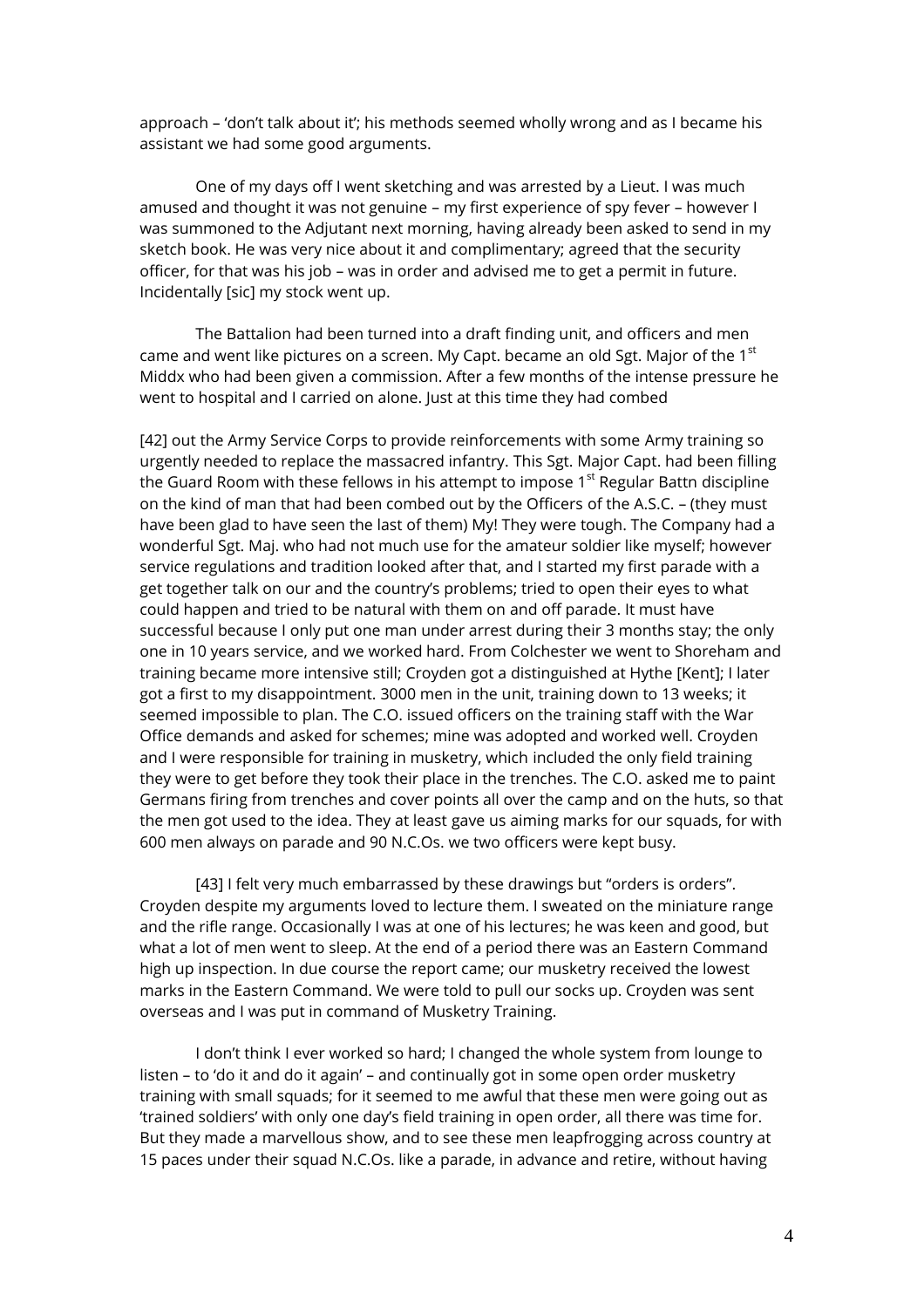had a proper time allowance for Training, warmed me, and made me feel I had done my best for them.

Anyway, at the next inspection we came out top in the Eastern Command training units for Musketry, and I had a message from the same inspecting General conveyed to me. I had justified those arguments I had had with Croyden; a little practice is worth a devil of a lot of theory.

Recruits were drying up after the Derby group were exhausted. Training units were rolled together. The 15<sup>th</sup> Middlesex was joined

[44] to the 13<sup>th</sup>; I was told by my C.O. that they would have liked me to have the joint job as Musketry Officer, as I had done so well, but the Musketry Officer of the 13<sup>th</sup> was a Capt. – I was still a  $2^{nd}$  Lieut. – and distinguished at Hythe – curse that first – and so, instead, he was going to recommend me as the Brigade Gas Officer. I was at the time acting in the Orderly Room as Adjutant, as the Adjutant was on leave; in a Regular Battn I gathered the Musketry Officer was always Asst. Adjutant. In a Training Unit like the 15<sup>th</sup> I had of course done practically no work in the Orderly Room.

When the C.O. shuttered this out to me – he had an impediment – I made what I suppose some would think was the greatest blunder of my life. It so happened we had a grand chap named Burles, Capt. of A Coy., a B.Sc. chemist in Civic [sic] St., in Sth America, from whence he had come to do his bit. He was about 40 or 50. So, instead of falling on the fat old Colonel's neck and kissing him for telling me he was recommending me as a Staff Officer for a job with a Captain's rank, and I could wear pretty green tabs in my cap, and all the girls would fall for me; I turned in my chair and said "Thank you, Sir, but I know nothing about Chemistry, and Capt. Burles is a Chemist and a Bachelor of Science; would it not be better to recommend him?" I saw the colour mount in his face and his eyes bulge and glint as he stuttered out "I did not ask your advice; if you don't want the job you can go to France" – and so I did. I met Capt. Burles in the Portland Stone Quarry after the War. He did not get the job. I never regretted my decision for I hated Chemical Warfare more than I hated all warfare.

[45] 1915 and 1916 were two full years of work, fun and good friends. Mark and I got on well and sailed an under one cater within the narrow limits of Shoreham and regulations. I was much too fond of asking any officer I got on well with to join me sailing when I had an afternoon off, for I was a self-taught amateur of little practice. One day a chum,  $2^{nd}$  Lt. Hill joined me and I took out the sailing punt, a light centre-board shallow draft craft that was fun to sail in with a nice or light breeze. To my surprise when I got out it was blowing half a gale and my crew was not slick enough in changing over.

"Haven't you been in a sailing boat before?" "No" "Great Scott, can you swim?" "No!" "Good God! I'm going home" – and at that moment, mercifully rotten, the main split from top to bottom. I turned her before the wind with a following tide, and the frail craft gave a pretty good exhibition of trying to dive head first as she plunged nose down through the rollers, with the boom pointing up to the sky and the split sail billowing out as I had never seen before except in pictures. As we lunged back at a fast speed, I saw the boat owner pulling past us, and he yelled as we passed "You oughtn't to have taken her out and she won't stand this". As I had more than once had her flat through asking too much I felt thankful I had managed to keep her upright with my unskilled passenger aboard. I used to think the longshoremen kept their eye on me when I went a-sailing, so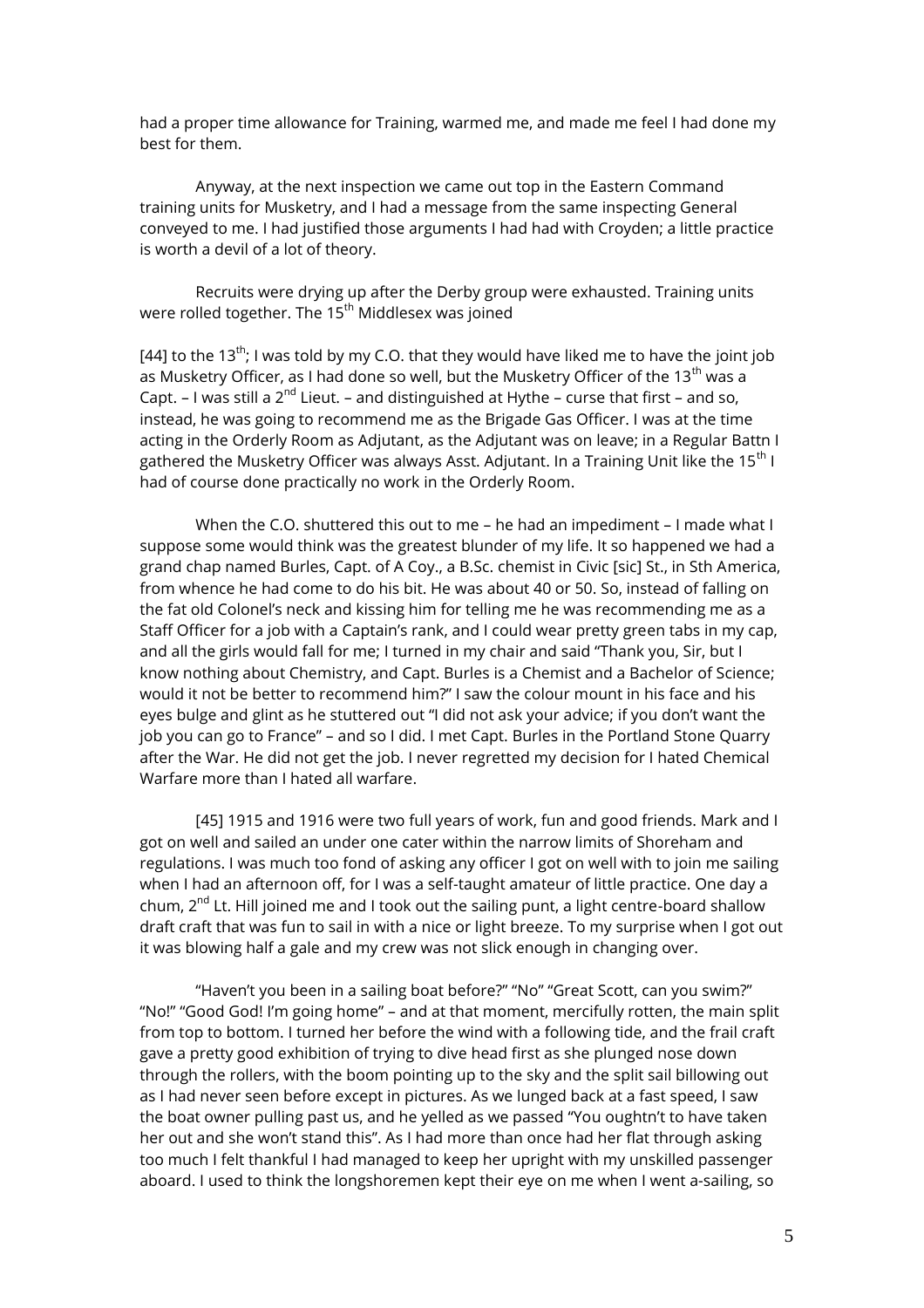as to earn the tip for the tow home, for she floated on her side; in fact one day two raced towards me and I swore at my rescuers for nearly stoving in the bottom of the frail craft in their anxiety to reach me first.

[46] On another occasion I asked a Canadian to join me sailing. He was Asst. Adjutant, a charming fellow, who gave a terrific exhibition of riding a horse that only Major Hunter-Muskett could ride. He won in the end but it was a grim and ugly tussle and very revealing how the Major calmed the furious trembling horse. This time I took the bigger boat, which I had done many times before, but on this occasion as soon as I got out from the shore I began to lose weigh and control, and to drift upstream. As the bridge was only 50 to 100 yards away and my mast towered above the road way, there was only one thing to do – let the sails down with a run, and I seized one of the two 14 ft boat hooks aboard – my 10 years punting experience helped me to swing her quickly end on and try to hold her – fortunately we were only in 6 ft water but with the bridge now 20 ft away and lined from end to end with soldiers waiting to see the fun of how we went under; but I got in about 3 more holds each time a bit nearer shore and a moored dinghy, the Canadian helping before we touched the bridge – then having persuaded those up above to leave go of the mast, we managed to push a bit nearer shore and off the bridge. Then as I held her with the pole, the Canadian hooked the moored boat and we tied up. As the crowd of soldiers on the bridge was two or three deep by this time I said "Let's sit down and have a cigarette" and it was magical to see that line of soldiers melt in a moment.

I got another wigging from my boatman and agreed not to take the boats out again without making sure that conditions were possible, as wind and tide, with the moorings 100 yds below a bridge could make sailing impossible.

[47] One curious coincidence occurred during this training period – my brother Alfred who was in the London University O.T.C. and in camp when the war broke out, had at that time been commissioned in the 8<sup>th</sup> London, the P.O. Rifles. He had been very unhappy in training in England as he shared a tent with 3 Eton men who sent him to Coventry, presumably as being London University, so no class. However before they went overseas two of them got bunnies jobs in Whitehall and the one left became his Captain and a great friend. Alfred went into the line at Festubert [15-25 May 1915] and did so well he got the M.C. As he was coming out of the line with the Battalion – they were being relieved by King Edward's Horse (turned Infantry) the operation being carried in the time honoured leapfrogging by short rushes; a man coming forward who dropped down beside him was his brother Frank. Odd coincidences were not unheard of in war. They met again.

Alfred next distinguished himself at Loos where he was with Battn H/Q as grenade Officer when a report came in that the Huns were driving us off the Double Crossier which was in the P.O. Rifles' section, and that if they succeeded the British right would be outflanked. The Major who was in command ordered him to go and restore the situation. There seemed to be a mix-up of men of different units coming away; he managed to get some of them to follow him and collect hand grenades, and having seen where the enemy were getting a hold at the top, started lobbing the grenades over the crest himself, and presently was able to get the thing organised, and cleared the Crossier (this was a giant slag heap common in all mining districts).

[48] He got a mention and a bar to his M.C., and in Conan Doyle's history of the war, one learns that in the battle of Loos the British right was saved by the recovery of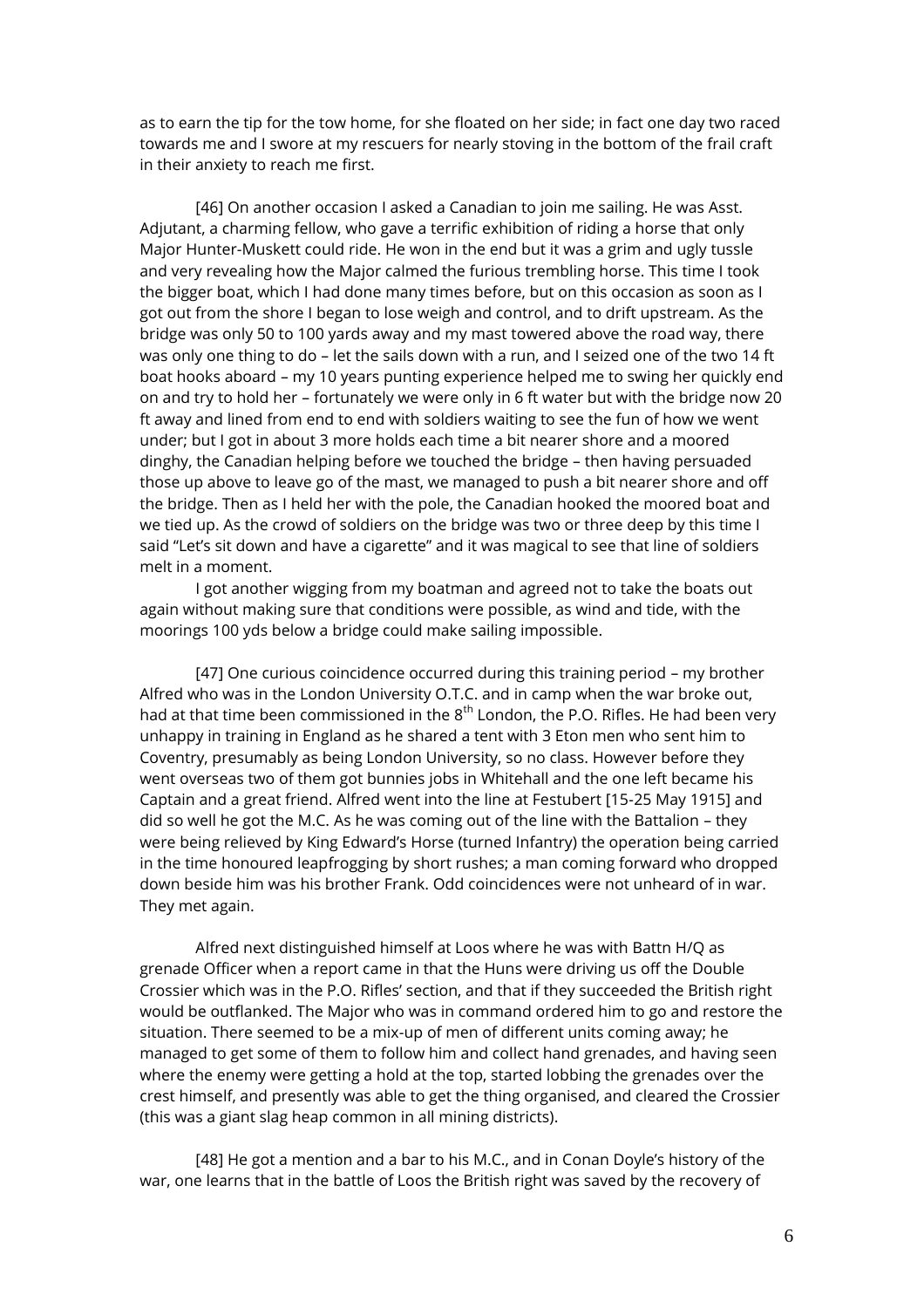the Double Crossier; and that's how it was done. This detail of the event must be quite unknown, as though he told me one evening in 1917 when we dined together at Skindle's in Poperinghe, it is unlikely he talked of it.

But to go back to 1916 at Shoreham – I had heard Alfred was on leave after 18 months in France and as I could not spare time or was not due for time off, I thought he might come to Shoreham and give us a lecture on grenade bombing at the front. We were always keen on any chance of listening to those who had had first hand experience against the enemy. The Colonel and officers were keen on it, so that it was fixed. Alfred at the time was Commandant of the Brigade Bombing School in France, having been given the job as a rest from the line, and because the post was vacant through a tragic grenade mishap, in which the Commandant was wounded. A day or two before my brother was due to arrive, Capt. Usher turned up, posted to us for light duty after convalescence from an accident in a bomb training school in France; and I'm blest if he wasn't the Commandant of the school Alfred now commanded. I felt sorry that he had to listen to his successor, under such circumstance he must have voted the Thomas family a ruddy nuisance. Alfred continued to do good work, was given the sticky job of containing the Hohenzollern redoubt, one of the bastions of the Hindenburgh Line; altogether he was slightly wounded five times.

My brother Frank got a commission later and came through -

[49] my youngest brother Clemmie who joined the  $7<sup>th</sup>$  London under age and did not go out until 1918 was killed in the March retreat of that year at 18 years old. His grave was never discovered. My brother Percy who wanted to stay and look after the family business was given exemption as long as possible. I always remember the committee that refused further exemption. One of my pleas for him was that the craft he practised was dying out, and that there were only a handful left in the country. "What nonsense!" said one member of the Committee "Why my friend Mr Spooner can do all that sort of thing and has a class [sic., ?]" "I know Mr Spooner very well" I replied, "but he is a furniture designer and cannot do or teach the work of which I am speaking". That finished it. Instantly the Chairman said "Exemption refused". "Agreed" said the others, and that was that. Never beard a lion in his den. On my brother's behalf I wrote to Sir Francis Lloyd and to my astonishment his introduction got Percy a commission. He had the unpleasant experience of Paschendale, followed by the less harrowing Italian front.

Another interesting arrival at Shoreham was Victor MacLagan, a giant of 6ft 7", of immense strength, famous in Australia for being able to split a sheep's carcass with a sword whilst at full gallop. I forget how many he could split in one gallop. He had taught the Australian and New Zealand Forces bayonet fighting, and I gathered, the Japanese art of Kats Kow [defeat/break]; and had come over to demonstrate the value of this to the War Office.

I enjoyed his company, and when I had time off, went long walks over the downs and listened to his amazing exploits, which all stemmed from his great strength, his skill in Ju Jitsu, his acceptance

[50] into the inner mysteries of Japan, and his desire to teach the British Army his bayonet fighting, and the Japanese art so useful in putting an enemy to sleep, or in reviving a shell shocked friend. He told me how the Japanese with a nerve pressure could put one to sleep which could become permanent; and revive one again with a certain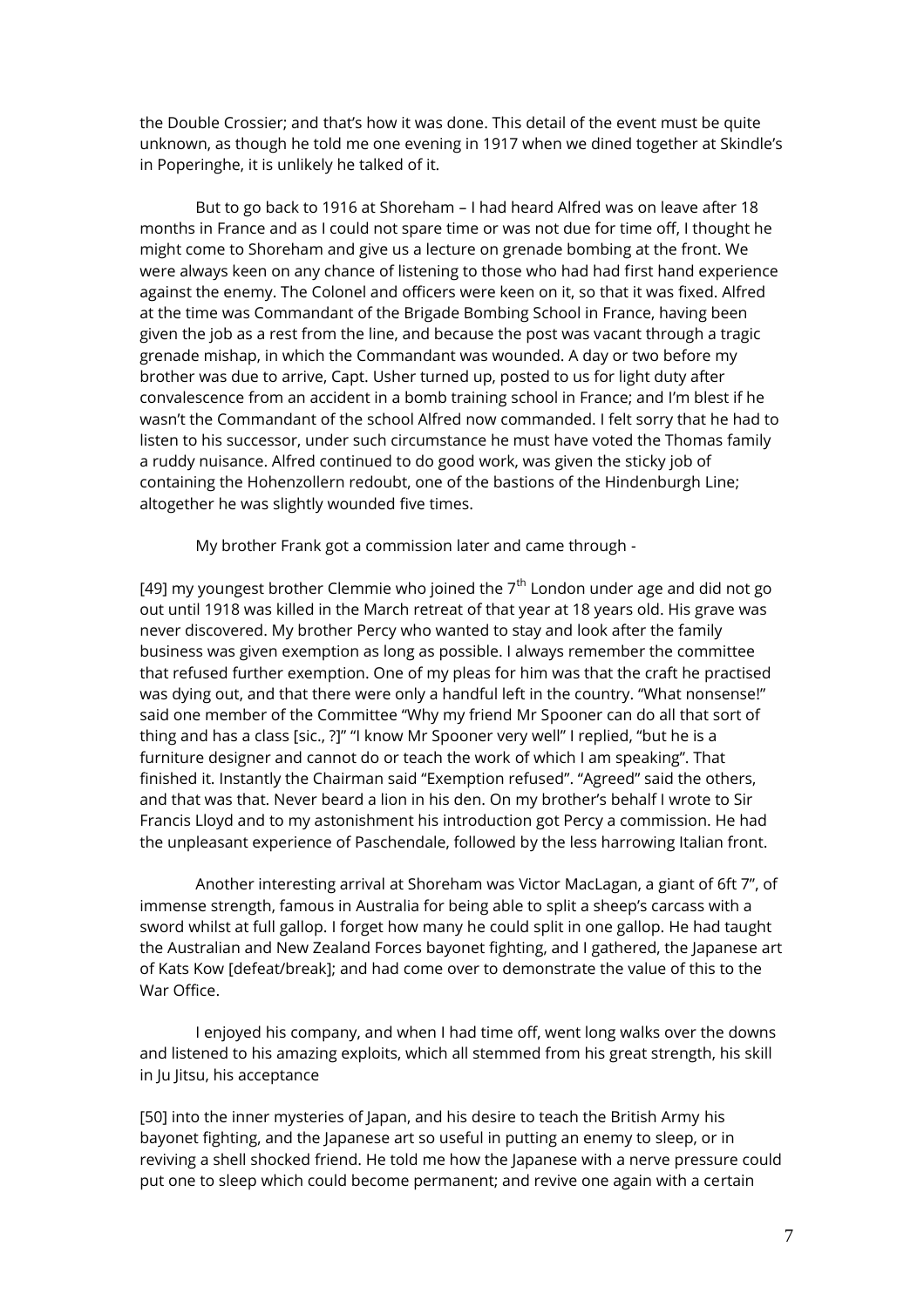technique which anyone could do and which could be used to great advantage in cases of explosion shock that appeared dead. One day the summons came for him to go to Aldershot, where a Major and a Captain would investigate the matter and report. They were inclined to treat the matter lightly and as of no consequence, but MacLagan insisted on proper investigation and that a demonstration was necessary. The Captain consequently had to submit. But when the giant just touched the vital nerve and the Captain went limp and collapsed, the Major went off the deep end and panicked and threatened. MacLagan took no notice, continuing as though at a lecture; sat the victim up; pushed his thumb down behind the collar bone, wriggled it up and down; gave him a biff in the middle of his back with his leg, and at the same time shouted in his ear. Instantly the victim revived. He then gave him a little swig of brandy from a flask he carried for the purpose, and in a few minutes the shocked and angry Major and the bemused Captain left, the former threatening courts martial and everything else for this shocking assault. This is how MacLagan related it to me. He was much amused by the incident but this meeting with the official mind puzzled and worried him, for he realised he was at a dead end so far as his scheme was concerned.

[51] His stock went up in the Mess out of general sympathy, and one evening in a general discussion with him, he offered to demonstrate to us if anyone would volunteer. Waterer, our Transport Officer, himself 6ft 3", was willing, and I held up a greatcoat between them and the rest, as MacLagan said it was not a method to spread. Unfortunately after I had been holding up the shield for a matter of seconds, MacLagan said "All right", and I lowered the coat, so that we all saw how it was done. But the word had been one of encouragement to Waterer, and not to me to lower; there was a shocked stillness in the Mess at seeing the powerful Waterer collapse and lie inanimate on the floor. Speaking quite calmly MacLagan said it was not good to leave the patient too long and that the sooner one could apply the restoring drill the better. He said "Sit the patient up" suiting the action to the words, and "Push your thumb down behind the collar bone, and wriggle it up and down. This, he said, was to stimulate the heart action. "At the same time you must give him a bang on the middle of the spine with the front of your leg. This stimulates the nerve that controls the heart where it leaves the spine; and you must shout in his ear, because the auditory nerve is one of the most sensitive we possess". He then did these three things and Waterer came to with a start; almost like a jerk into life. He looked a bit bemused as the giant picked him up like a baby, and sat him in an easy chair, blinking his eyes and obviously wondering about himself. The Mess waiter handed him a whisky and soda [sic] and in a few minutes he seemed normal, except quiet; and shall we say introspectively thoughtful.

[52] We all thought the whole business a bit unhealthy and grim. Victor Maclagan became a great film star; he died in 1959.

There were many occasions when one or more officers would report on my parade for duty; they were in transit waiting orders, and our unit being draft finding, was a suitable resting place; but unfortunately there was an Army Order that they were to be temporarily employed; how most of them hated it. Some made a bit of a show at it; some openly showed their contempt of a  $2^{nd}$  Lieut., who had seen no war service, teaching anybody anything. One I remembered, a tall quiet black haired fellow who had got a commission in the rapidly growing Royal Flying Corps and was waiting his posting, had been a 2<sup>nd</sup> Lieut. in the Infantry and was an exception. He was with me a week or two and did everything according to the book, and I wished he could stay and help me, for I was much overworked, or rather, my maximum was not enough for the job. However I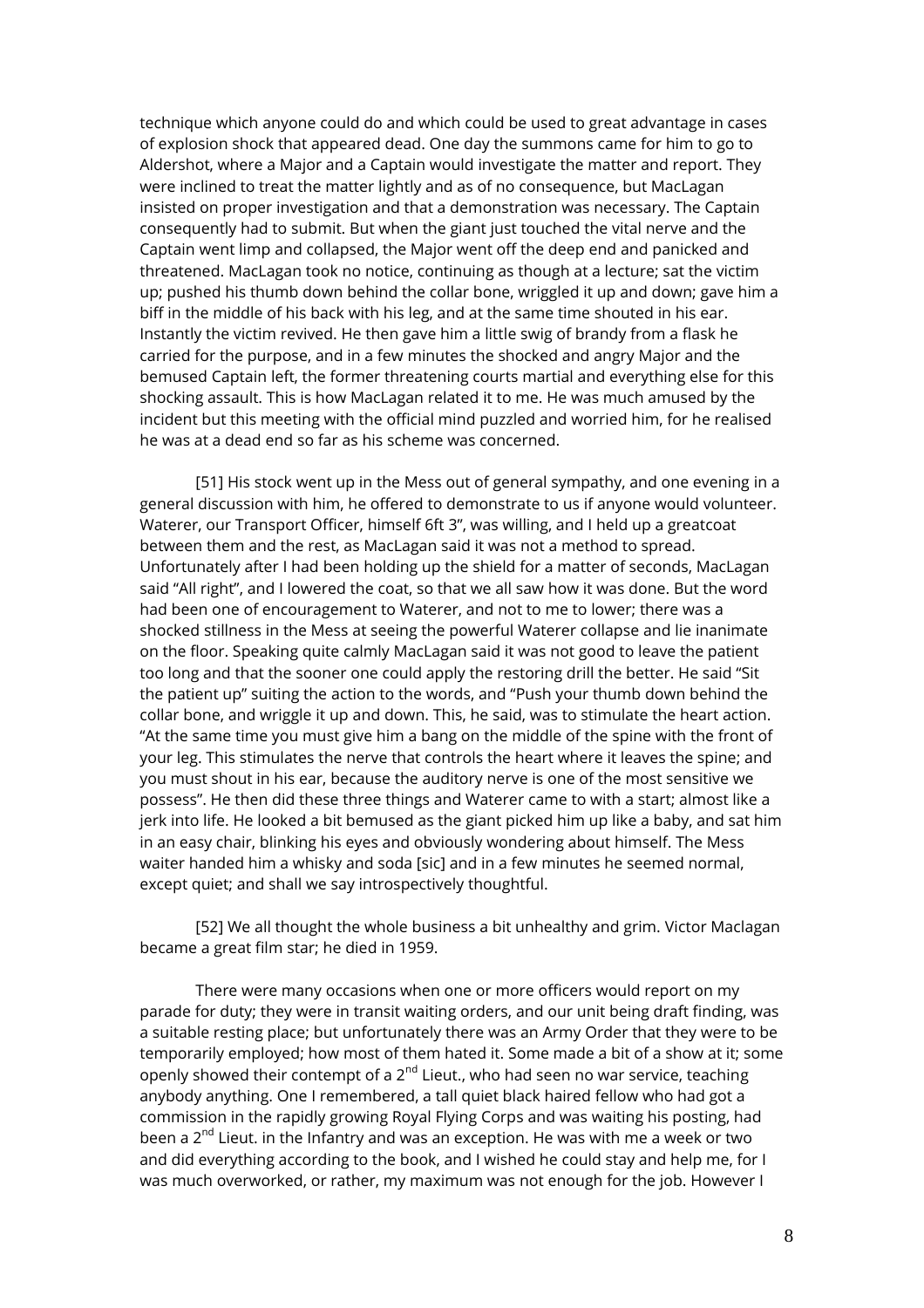was not to see him again until 1920 when I met him in a tube train, very sorry for himself, for he had just had the misfortune to lose his young wife. He was in such a lonely and depressed condition that I introduced him to a jolly artists club which helped to take him out of himself. I also learnt that he was a cashier in the Westminster Bank opposite the studio house I was shortly going to occupy. Remembering how highly I thought of him, I was not surprised to learn bit by bit that he had led his own squadron successfully against the Germans. He took things in a very matter of fact way, almost nonchalantly, which was well illustrated in the way he handled those situations where the faster German planes got on to the tail of the slower British and shot them down. The method was to

[53] turn in a circle, which would be smaller than that made by the faster German, so the latter could never get his gun in line on the target.

We became great friends; he helped me build my garden, and he did well in his bank; his imperturbable nature and acumen helping to capture two lots of Bank rogues; and as another illustration – one night he awoke to find a burglar in his room; he jumped out of bed; the man fled slamming the bedroom door; after him he went – the street door in turn being slammed – out into the street – the intruder 50 yds ahead making for the Gloucester Road. In his bare feet he started to run him down, and when he had narrowed the distance shouted "Stop thief!" To his surprise the man stopped and put up his hands. The silent determination of his pursuer had completely unnerved him. In the Second World War he was given the Dover branch of his bank to manage and afterwards, I expect as a reward, one of the nicest branches. Just as he played the game on my small stage for a week or two, so he did all through, and I like to think he had his reward.

There are so many descriptions of the trench warfare of the 1914-18 war and so many of my generation experienced the wretched conditions that ensued and the tragedies that were our daily lot, that another that can only reiterate these stories is unnecessary. They bring mankind to shame for his stupidity and at the same time show the grandeur of his nature, his selfishness and his unselfishness, his bravery and his fear, and no one could spend a day in the forward areas without realizing that our system filtered the best of

[54] our race into the most dangerous areas, and allowed loopholes for the fearful into safer places. Thus we must have lost the great leaders who would have guided the nation during the critical times of the next 50 years; and have had a superabundance of the rabbits, as we called them, to fill the empty chairs.

I no sooner reported in the line as a reinforcement than I was greeted by an old friend, a second Lieut. who yelled into a hole in the ground to Binney that a pal had come to join us. Binney, who crawled out of the hole was Capt. of A. Coy., holding that bit of the line, and was the most charming actor fellow imaginable who didn't give a damn for anybody. He greeted me warmly and said "Let's go and have some tea", and led the way along the trench saying "Keep your head down. Snipers!" A sharp crack as steel hit steel; as we moved forward he turned "Are you alright?" As he looked at me his eyes seemed to look beyond me, so I turned too – there was my old friend – still – in death – with two clean holes showing in his shrapnel helmet – shot clean through the head at 100 yds range – the first officer casualty on that section for some time. Gay and handsome boy, Negretti (a son of the famous firm for optical instruments), I don't forget my tragic introduction to the line.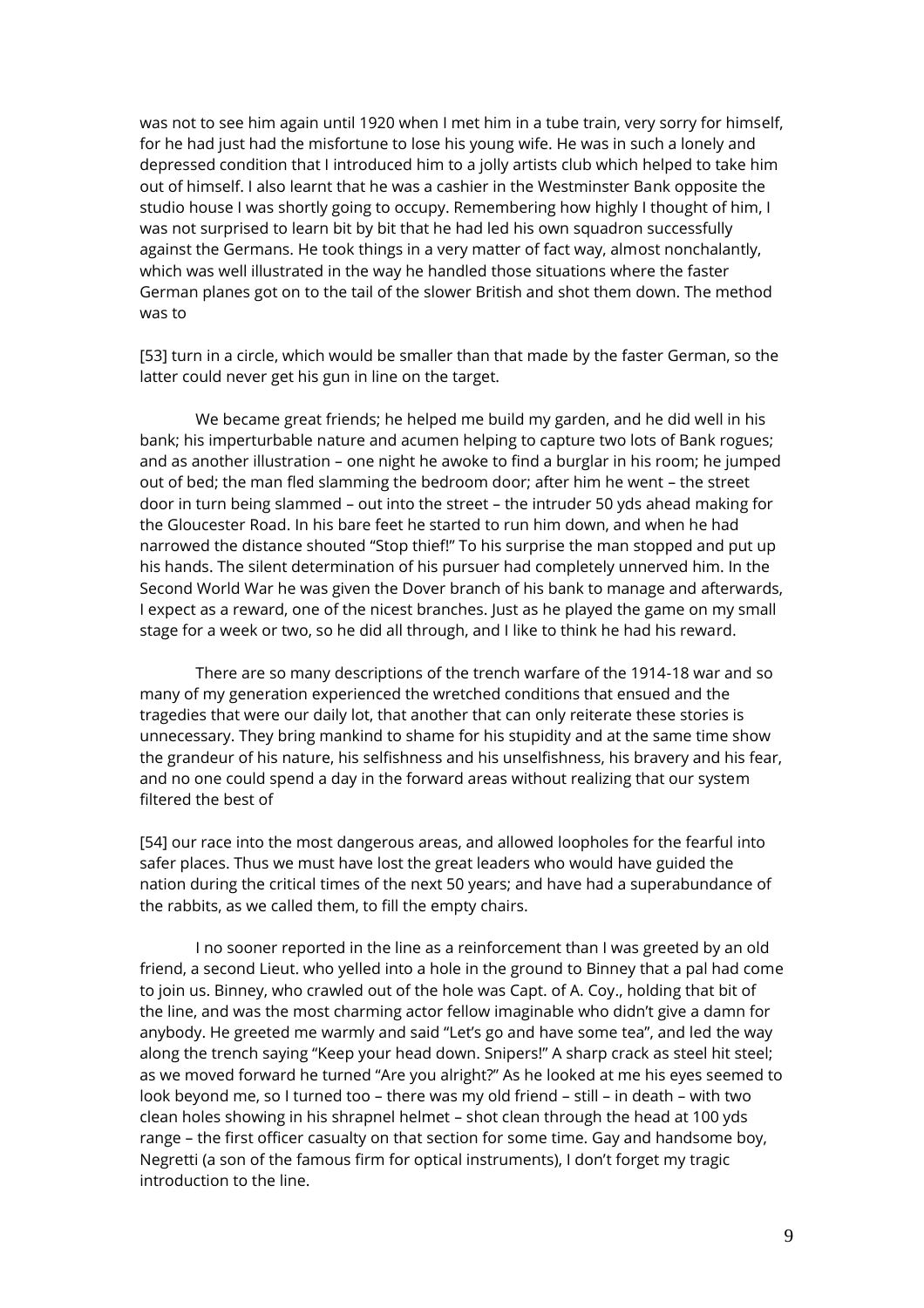I suppose most remember the first bombardment, it seems comical after the years. It was known as a rumjar bombardment; large canisters about the size of big circular dust bins were filled by the Germans with any old iron, stones etc, and explosive, and projected from mortars to a range of 3 or 4 hundred yards; they went about 100 – 150 ft into the air. They wobbled about as they sailed through the air, and the thing to do was to guess whether it was coming to your spot. The wobbling

[55] made this uncertain. When one decided it was really going to land on you, it was astonishing how quickly one dived into the next bay of the trench, the bay it hit being closed up. After a couple of hours of this and another 100 or so big holes in the tortured ground, I heard of no casualties and only two closings of the trenches in our sector. This sort of thing, with the occasional artillery bombardment and the regular sweeping of the ground with machine gun fire was the daily lot of both sides when the front was quiet, and it was surprising what a lot of explosive was necessary to get one casualty. One method the Germans used did get results. It made an impression on me because I was one of 3 officers, each with 50 men, repairing trenches, and we were housed in ratinfested dug-outs in the bank of a small stream, known as the Diependalbeek near Vermozeel [Voormezele]. They had a sheet of corrugated iron and about a foot of earth as roof, and we were only proof against the lightest shrapnel. Half a mile behind the line, we felt as comfy as if at home and spent the evening playing cards and yarning. The day had been difficult, as no rations had got through owing to heavy shelling, and I wrote the following doggerel verse on the dinner our batman dished up.

At 11-30 one of us three named Solomon, grandson of the first Prime Minister of Cape Colony, S.A., went to his dug-out next door while Durham and I, after a few revolver shots at the rats – all misses – went fast asleep, I with a blind cat cushioned against the

[56] top of my head. One night he was on my chest. The next I remember was waking in sunny daylight with Solomon looking through the entrance saying "What a night! My God, what a night!" Durham said "Why? What's the matter? I've had a lovely night. What about your Tommy?" "Slept like a top. What's happened?"

"It started at 12 o'clock; I came in but you were both fast asleep and I hadn't the heart to wake you. Come and have a look at what they have done". It appeared that the Hun had ordered one of his square bombardments, when every gun that could reach a particular map square, was to fire all out for so many hours; in this case – four. The area was about a mile square and we were just on the corner and had been missed and our men still further away were also untouched, but they caused about 600 casualties, so we were told, and severely damaged the area. Solomon who was dazed with his experience, said the noise was terrific; and the earth seemed to go up and down under the pounding. He could not understand how we had slept through it. Neither can I except that we were young men without a care in the world.

I did a relief portrait of Solomon and Durham in that dug-out by candlelight; the former I eventually painted and also carved a cameo from it as exhibits for the R.M.S. shows in the nineteen twenties. Solomon, who seemed to anticipate death, was killed about two weeks after this experience.

(In 1969, 52 years after, I visited Cape Town and investigating some art history at the museum told the story of Lieut. Solomon to the lady consultant and asked if any members of this famous family existed. "Why yes my colleague here at present on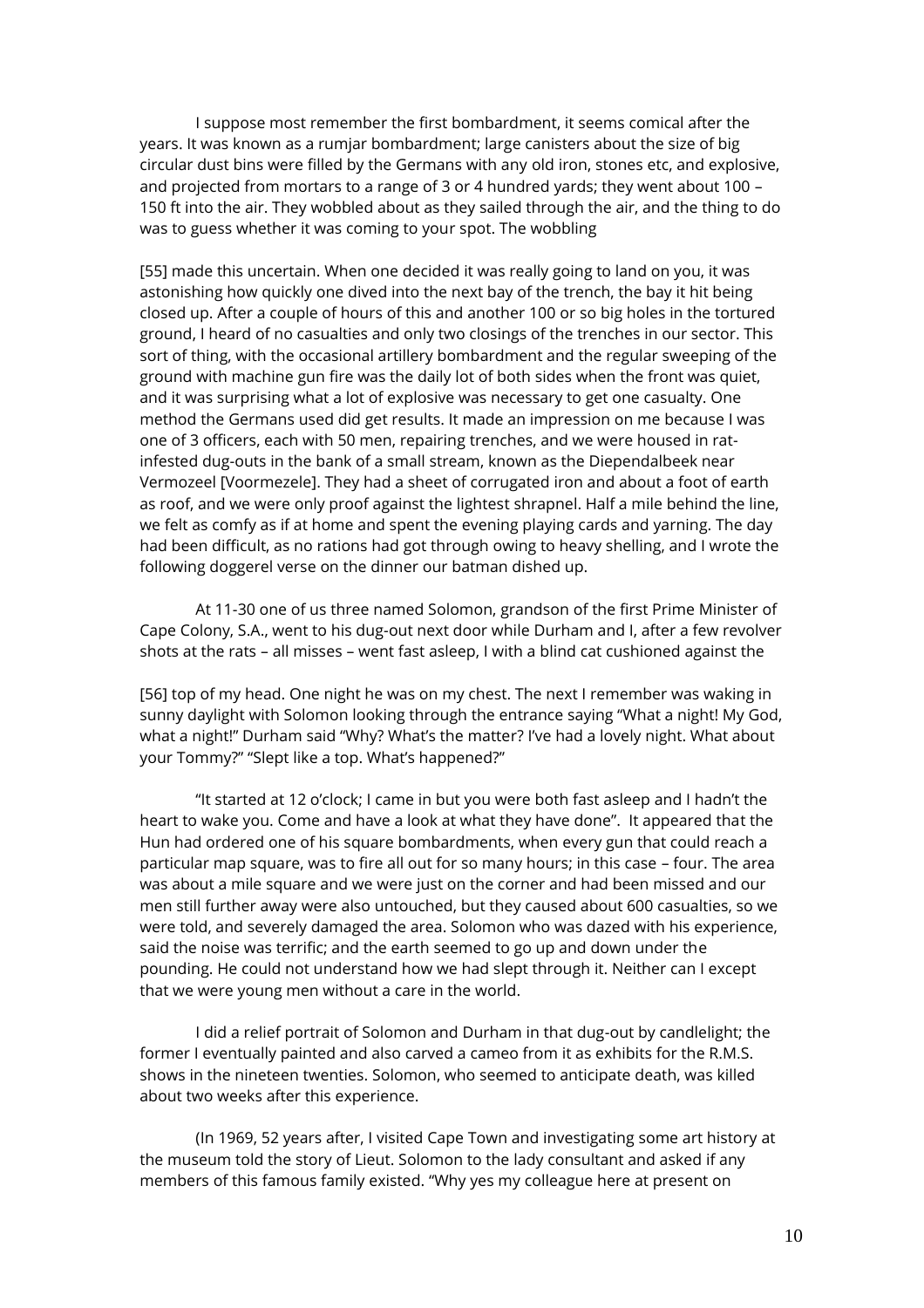holiday, is a grand daughter of the wartime family and I am sure would like to meet you. Her grandmother is still alive but very old and bad… ". I wrote and offered the model to the family, and in due course received this letters of thanks and appreciation. I hope it hangs somewhere where it can commemorate a soldier from Africa who was commissioned in the King's Royal Rifle Corps and sacrificed his life for Freedom and Honour.)

Near this dug-out was a very secret entrance to a fantastic form of underground warfare that had developed on this static front, in which each side tunnelled to get under his opponents' important points, and at awkward moments blew a mine. A charming Canadian officer who

[57] was digging to get under or near the St Eloi crater, explained in many talks we had with him in that dug-out, how they listened to each other attempting to get behind to blow their tunnel and entomb them. This mine was one of the nine that were blown to commence the famous battle of Messines Ridge, of which more presently.

We had in our section an isolated bit of trench known as the mud patch, about 300 yards long, within 100 yards of the enemy trench; a gap of 200 or more yards each side and no communication in daytime with the support line half a mile back. I had the pleasure of holding this spot for 3 weeks with 50 men; we all wore thigh boots as there was 2 or 3 feet of water in much of the trench. We really formed an outpost to prevent a surprise sortie through so large a gap as was caused by this wet patch of ground. We were expected to put up the best resistance possible but could not expect much help if attacked, except from the artillery who would lay a barrage if they got the warning. At night we had our listening posts out in No Man's Land, so playing a sort of blind man's buff with the enemy, each trying to strengthen his barbed wire without being machine gunned, at the same time doing his best to machine gun the other chap if he got a direction clue. By day we kept quiet and watched, for we were below the hun who was up at the top of the slope, and any movement invited accurate sniping at 100 yards. One of my boys put up his hand to adjust his periscope mirror, and lost a finger – good shooting – and I had many narrow escapes at night because I was too vain to put sacking over my helmet, and it would glint in the moonlight and make a lovely target, once inviting machine gun attention. Fortunately

[58] they were not all good marksmen any more than we were, with our thirteen weeks training to make a soldier. My greatest headache was to prevent dam fool patrols from our neighbouring units from being slaughtered as they wandered about between us and the enemy 100 yards away.

Generally we were warned but not always; and one night as we trained a machine gun on a party, I decided to fire a Very light just over their heads so that it would flare on the enemy, and blind them while silhouetting the party. It worked – as the light trail whizzed over them we saw they were British as they went to ground, and when the flare came not a soul appeared in No Man's Land.

I got all my posts informed as quickly as possible and had some rude things to say to that fool Sergt. in charge, a little later. A previous officer in this bit of mud had let a German patrol escape – his name was like the trench.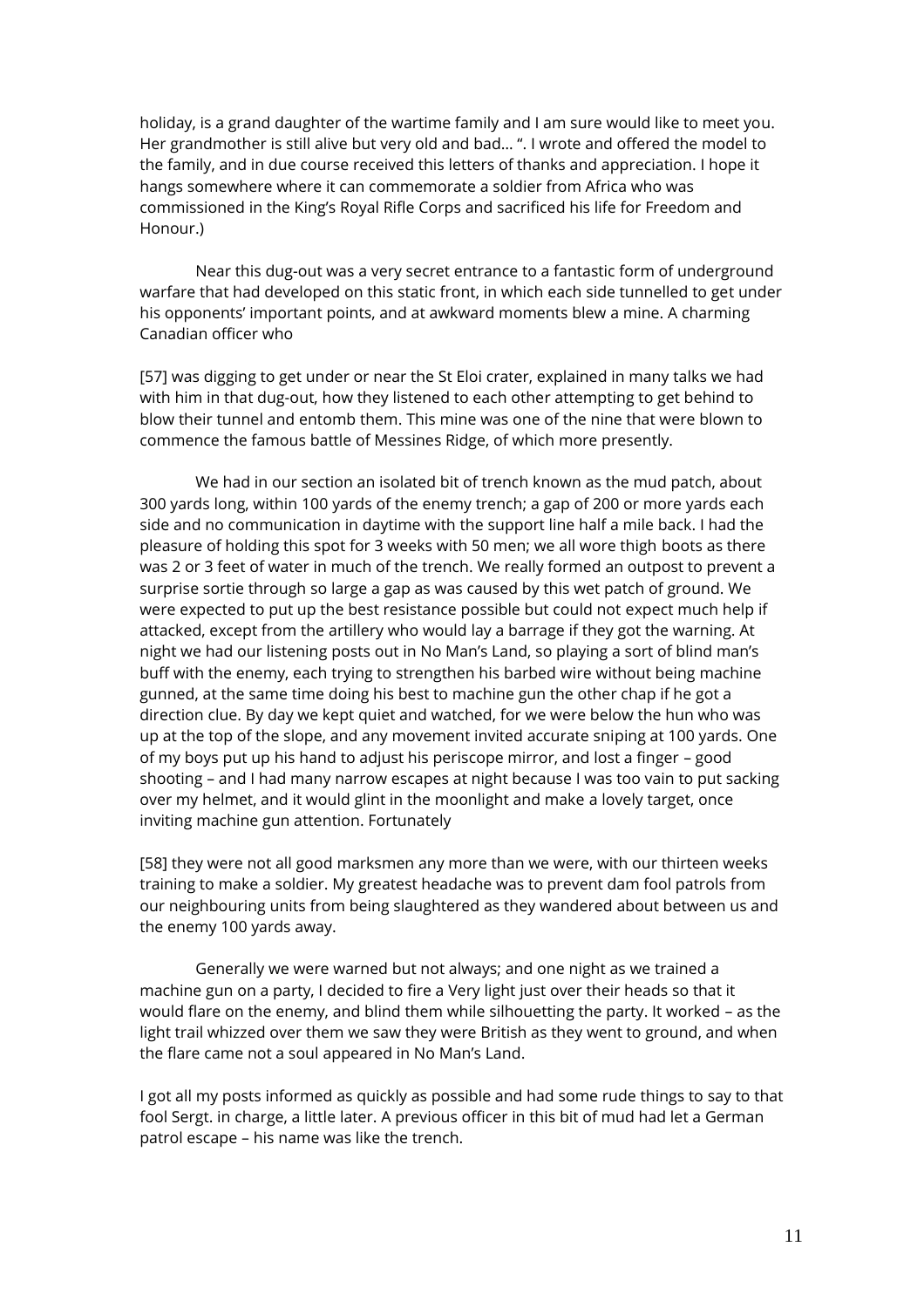Not so lucky was a nice youngster named Smith, who came one night to study the position which he was going to take over, when our tour was over. Having told him all I knew, I gave him permission to go to our most advanced listening post on condition that he came in before dawn, as it was not possible after. I could tell he thought me an old woman full of fears. I was doing my dawn patrol when a runner came and reported Lt. Smith was wounded. Hurrying to the spot, I was only in time to see him die. The Corporal in the listening post begged him to come in at the proper time – he allowed his batman to come in, but would stay out a bit longer so as to get as better view of the lie of the trenches. At 50 yards or so, it was not long

[59] before he was spotted and as he made for our trench over the open ground he was brought down. His batman at once jumped out of the trench – ran the 15 to 20 yards and half carried, half dragged him in. Brave boys – both of them. The batman deserved his M.M.

To end a tour of duty in an unpleasant waterlogged section was like being released, I imagine, from prison for a holiday. I know I felt tired but buoyant when I handed over to my successor and left, alone, for my rendezvous near Vermoizeel at 1.a.m. where a guide with a spare horse was to steer me to a camp about 15 miles away. The men had all left early in the evening. One had to follow the duckboard track as the shell-pitted ground was full of water, and this track was regularly swept with accurate machine gun fire; as one dived into a shell hole or the ditch as the bullets pinged by one, one felt sorry for those who had nightly to bring up the provisions. However the hun is good at obeying precise orders such as a one-minute burst every x minutes, so with a little luck one survived.

Having crossed and recrossed the frontier between Belgium and France about four times, the guide hopelessly lost, I persuaded a camp guard to give us a shakedown for the few hours of darkness left, as no one knew of the camp I was looking for, only to find after a bath and breakfast that it was on the opposite side of the lane to the camp that had housed us. There was a drunken Colonel in charge of the training course camp, where, as far as I remember we did nothing and learnt nothing but had a rest and played about, which I suppose served some purpose.

[60] The winter and early spring of 1917 was spent in the usual round of tours in the line, short courses and trench repair work until about March when we went for a rest somewhere near Hazebrook [Hazebrouck] to train for the battle of Messines Ridge which earned for Gen. Plumer the distinction of being the best organised military operation of the Western Front to date. Mark and I were billeted in a delightful farm house, with the platoon in a barn – very comfy. I hardly knew the men, and they were little more than schoolboys, but I thought them a nice lot so we started the first morning with the maps to talk about our part in the forthcoming battle. They were so keen and were trying so hard to visualise the lie of the land and what they had to do, that it was a little while before I realised they did not know a the first thing about map reading, and neither could they follow the aeroplane photography which were not very good. Of a sudden I said "We will knock off now and have the talk tomorrow morning and I'll make you a model which will help you to see what we have to do". I told Mark; he was full of enthusiasm. "What will you make it of?" "Oh – clay if we can find some". So to find some clay. The buxom housewife of the farm said there was some in a field over there. Off we went with a couple of buckets and sure enough some very good dark brown clay – quite good enough for the purpose – was there in plenty.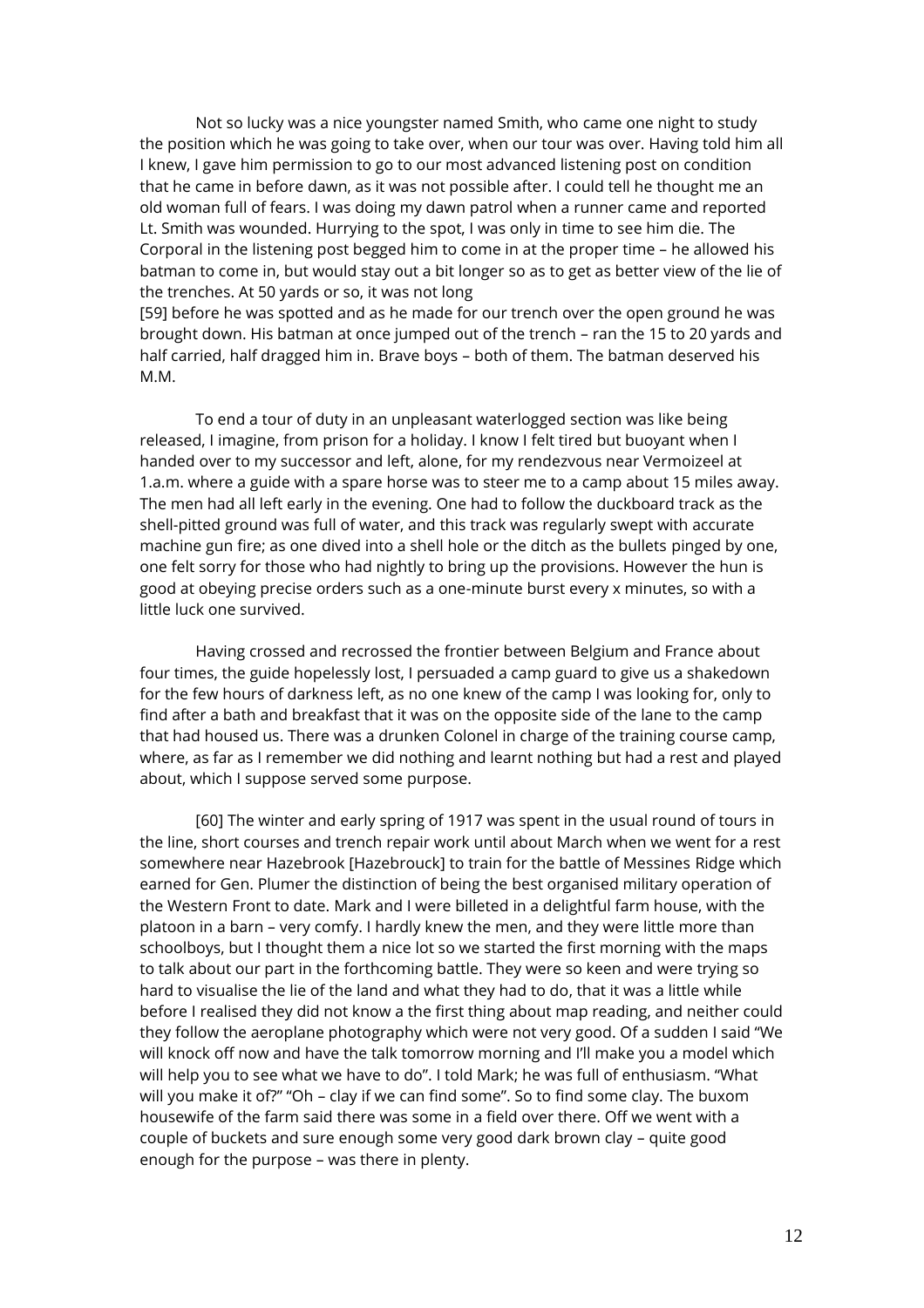A flat board, a squared grid drawn on to a decent size – then the contours drawn on, and with a wire bent to measure the height of each contour – they were quickly modelled, the grid lines being marked on the edge of the board, were easily marked on the clay

[61] when the contours were finished and checked. Then the trench systems were pressed into the surface – trees and ruins made with bits of twigs and moss and bits of brick, barbed wire, with wire and thread, the various coloured guide tapes, objectives and adjoining units shown; for I showed far more than my battalion front. In all this, there was one feature, a straight line embankment which puzzled me; known as the Dam Strasse it was to loom large – then it just surprised me because of the exaggeration necessary in the vertical scale necessary in map relief modelling; I mean the exaggeration of the vertical scale in relation to the horizontal one. This embankment crossed a tiny stream, the Diependal Beek, in a district valley, until it became a cutting in a plateau on which stood the ruins of the White Chateau.

Drawn with a ruler across the map, this embankment had some sort of track on it and was obviously a drive from the Ypres Comines Road to the big house and was about a mile long. The question was how high was it across the valley; how deep in the cutting? It looked astonishing in the model; anyway my platoon's bit happened to be where it changed from embankment to cutting; the route to the ruined farm which we had to take. Mark and I got it finished in the small hours, and the men were really thrilled to see so exactly what they had to do and from their questioning and talk it was obvious they knew where they had to go and what they were in for. Major Johnson of A. Coy was doing his rounds, and listened to part of the talk – told the C.O. of it, and I was told to show it to all the officers and talk about it at Btn H/Q that evening. The Brigadier doing his rounds,

[62] saw it and took it away in his car. I had a message sent to him that it must be kept damp or it would shrink and crack and fall to pieces; and that was the last I saw of it. A day or so later we had the first of the Division exercises over open country in open order when I found my platoon No.1 of A. Coy was the left of our Division, the 41 $^{\rm st}$ , and we made the liaison with the  $47<sup>th</sup>$  Division in which my brother Alfred, was Divisional Bombing Officer (hand grenades then).

It was very enjoyable lying in the sun with thousands of men stretched out in lines at 5 paces intervals, seemingly for miles across the pleasant country, and to our left, not a soul. A hare was raised in the midst, and raced round frantically, only to find men lying everywhere; they were getting a lot of fun heading it off. Then a distinguished looking staff officer gallops up and calls "Lieut. Thomas!" I jump up, salute and say "Yes Sir". "You made a model map for your battalion?" "Yes Sir". "The officer commanding the Division wishes you to make one for his office showing the whole divisional front. You will report to Major Raphael at Reningschelst and ask him for what you want to enable you to make it". "Yes Sir". "You will proceed there as soon as possible", and he galloped off. I was so stunned by this change in my job that I have now forgotten what happened between then and finding myself interviewing Major Raphael who found me an attic room up a steep stairway of a tall house that was mainly being used as a hand laundry working under pressure for the troops. I protested I should never be able to get the model out and down the stairs, unless I made a small one or did it in two pieces which I considered unsatisfactory. I was somewhat bluntly, I thought, given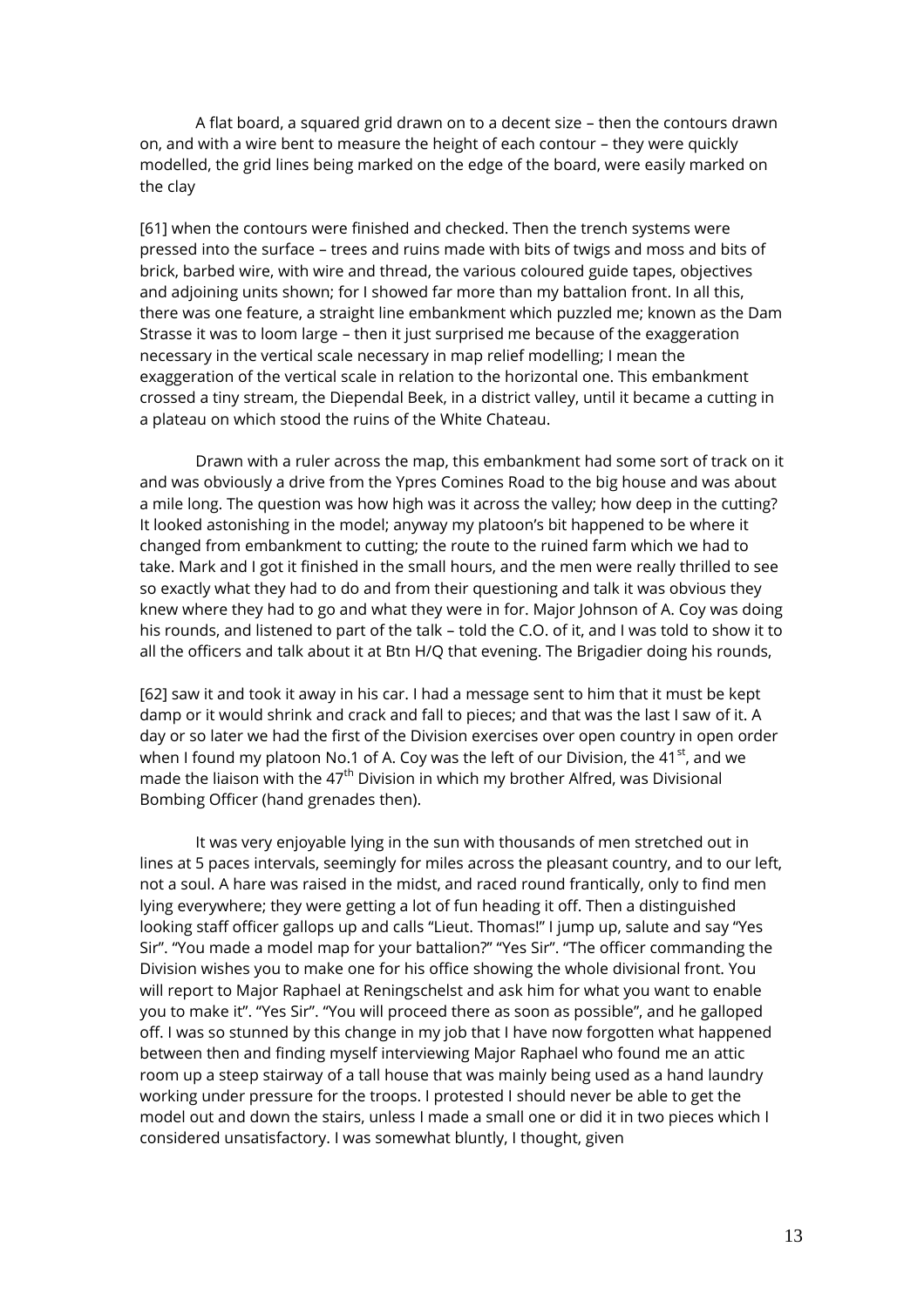[63] to understand that that was all there was. The skylight was 3ftx1ft 6". I got on with the job. About a week later the men marched back, and I had the rueful experience of standing on the side walk and seeing Platoon No.1 of A. Coy led by another. I felt awful – it seemed so cowardly. The Divisional General asked about me and the model and gave instructions I was to come and have a tea at the Mess.

Major Raphael came up to the garret and wanted to know if everything was all right for me. "Oh, yes, I'll manage, but I don't think the General, Sidney Lawford, "Swanky Sid" he was known as; asked me a lot of questions and said some sharp things to Major Raphael for not showing more understanding of his orders; ordered him to provide me with a proper workshop to which he could go to see the map, and quarters in the town to save me a two mile walk each way to the huts; and I was to feed at Divisional Mess until it was fixed up. The Major certainly made amends, for he turned out the Artillery Brigade from their nice front room – 20'x20' – which they were using as an officers mess, gave me a room in a nice house opposite and messing in Div. C. Mess at the estaminet next door. So exit Major Raphael, the Town Major. Why do I dislike Majors? I suppose it is because they are not good enough to become Colonels who always seem such decent fellows – rather like the Corporals who have plagued the world – never good enough to be sergeants.

It was all to the good. I could see to do my work properly, and it saved a lot of time. At the estaminet there was a cultured woman of middle age as waitress. I asked her some questions about the country

[64] and found she knew it like the back of her hand. For 15 years she had been governess to the children at the White Chateau, and daily had been driven from her house near the Comines Road along the Damm Strasse, that puzzling embankment and cutting. She was curious about my knowledge of the road, but I was much more curious about hers, for I learnt that the millionaire owner of the White Chateau had had this road built about 1900 and wanted it exactly level from the Ypres Comines Road to the house; this necessitated building an embankment over the Diependal Beek, and making a cutting. "How deep was the cutting?" "Not very deep but you could hardly see out of it from the trap we drove in, for some part of it". "And how high was the embankment?" "Oh, very high". "As high as this house?" "Much higher. You see it had to be built high to get it level". And so it turned out; when I put a level from the road to the house on the scale model the embankment was 60 feet at the crossing of the river or brook which had a big tunnel to run through with a track large enough to take farm wagons, and it looked as fantastic and formidable on this more perfect map than on the quick sketch model I had made for my platoon. It was nearly finished when I had a message to expect the Divisional C.O. He came with Field Marshal General Plumer commanding the 10<sup>th</sup> Corps – responsible for the forthcoming operations. With their entourage they nicely filled the room. It was not long before the F.M. put his finger on the Damm Strasse and said "What is this? Is it as high as this? How do you know?" They listened very quietly to the unanswerable evidence, and then to the Div. C.O. "How are you dealing with this?" I held my breath when he said "The 23<sup>rd</sup> Middlesex

[65] are attacking up the valley!!" My imagination had played round this road ever since I knew my platoon job was at its left end. Had I known what I learnt later of what the through going Germans could do with a feature like this, it would have run away with me. But I shall never forget the thrills that coursed up and down my spine as Plumer said, "No, don't do that! Fill the valley with smoke and send them half one side and half the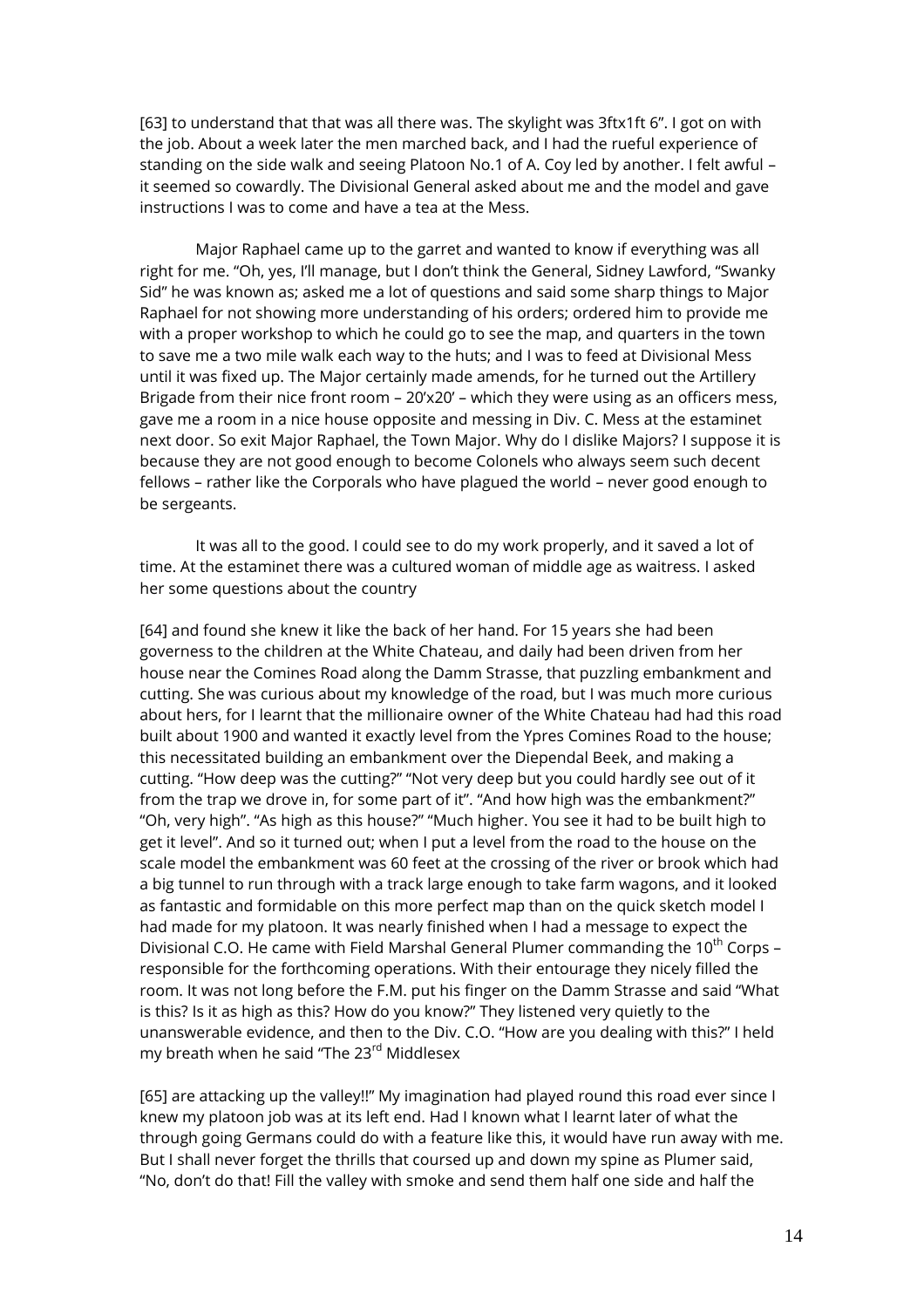other!" After a little more talk on the operation the conversation flagged. The Div. C.O. said "Very useful things – these models!" "Oh yes, we have them made at Corps H.Q." The Div. C.O., not to be outdone, said "Yes – very useful – Thomas is making a large one to train the troops on!" So they departed and I had a feeling of being useful, and wondered why he said I was making a large model to train troops on. I knew nothing about it. My mind must have started thinking of such a problem, for it was less than an hour after G.S.O.I. came in and asked me what and where was this large model the General said I was making. I knew nothing about it. "Well", he said, "It has to be made. What do you want?" "A suitable field, preferably with an embankment, sand, gravel, timber, and men". He was a fine example of a senior officer – 6ft 2" – handsome, easy to talk to, and immediate in his decisions. He at once took me to the perfect site; there was actually a sand pit within 100 yards of where I selected to build the model; a salvage dump near by, and the C.I.E. also a nice fellow, was ordered to put his workshop and material at my disposal; all fixed up in about half an hour – and men would report for duty. Knowing I was going to have odd bodies of men to handle,

[66] I went up to the support line and saw my C.O., Col. Haig Brown, a wonderful soldier and a schoolmaster from Lancing, son of a famous head of Chaterhouse. He lent me a lance corporal who could draw a bit, for which I was very grateful; and we enjoyed ourselves with my batman Kitchener, a clumsy fellow, who would do anything to escape the drudgery of the private soldier's guard duties. He did not want to be a soldier and regretted he had joined a strike at the munitions factory where he was protected and earning £12 a week, and found himself drafted into the army. These two were my staff, and though at first I believe they thought I had a screw loose, they worked well, and when the work took intelligible shape – became enthusiastic.

On the first morning 60 men were sent me; they had been taken out of the line for a day or two's rest – shattered by a heavy bombardment. Within a few hours my site had piles of sand, gravel, cement, timber, and heaps of old buckets and latrine tubs, and looked an unsavoury mess.

It was whilst it was in this rather disgusting state after about three days at work, that Sidney Lawford with his staff and his orderly who carried a lance with a gay little burgee, for the General was a Lancer; came cantering by, and halting, the General said, "Good God! Thomas what's all this?" "The model, Sir" "And where's Whycheate?" "There Sir". – and with a laugh which sounded full of amused contempt they galloped off.

With the site marked out in 2ft tape squares the contours drawn on the ground in ½" coloured tapes, then each lifted to its correct

[67] height on 1" or ½" timbers, filling in with the old buckets and tubs upside down, and modelling in with the earth, sand and gravel; finishing the last 3", square by square, in mortar, in which I drew and drew and pressed and modelled the German trench system, putting in the details of woods, roads, buildings etc.; we made it in two weeks, large enough to get 500 men round it in three or four tiers, on raised banks, the one running along the embanked side of the field taking five ranks of men.

As no clue could be given as to dates of forthcoming operations, I had been ordered to work fast, and to make this in less than two weeks meant full steam ahead, all daylight hours, and night work on details; so I was disappointed after reporting – "model finished" – that no interest was taken except that some of the junior divisional staff officers completed my work by putting toy models of birds in the trees, with nests and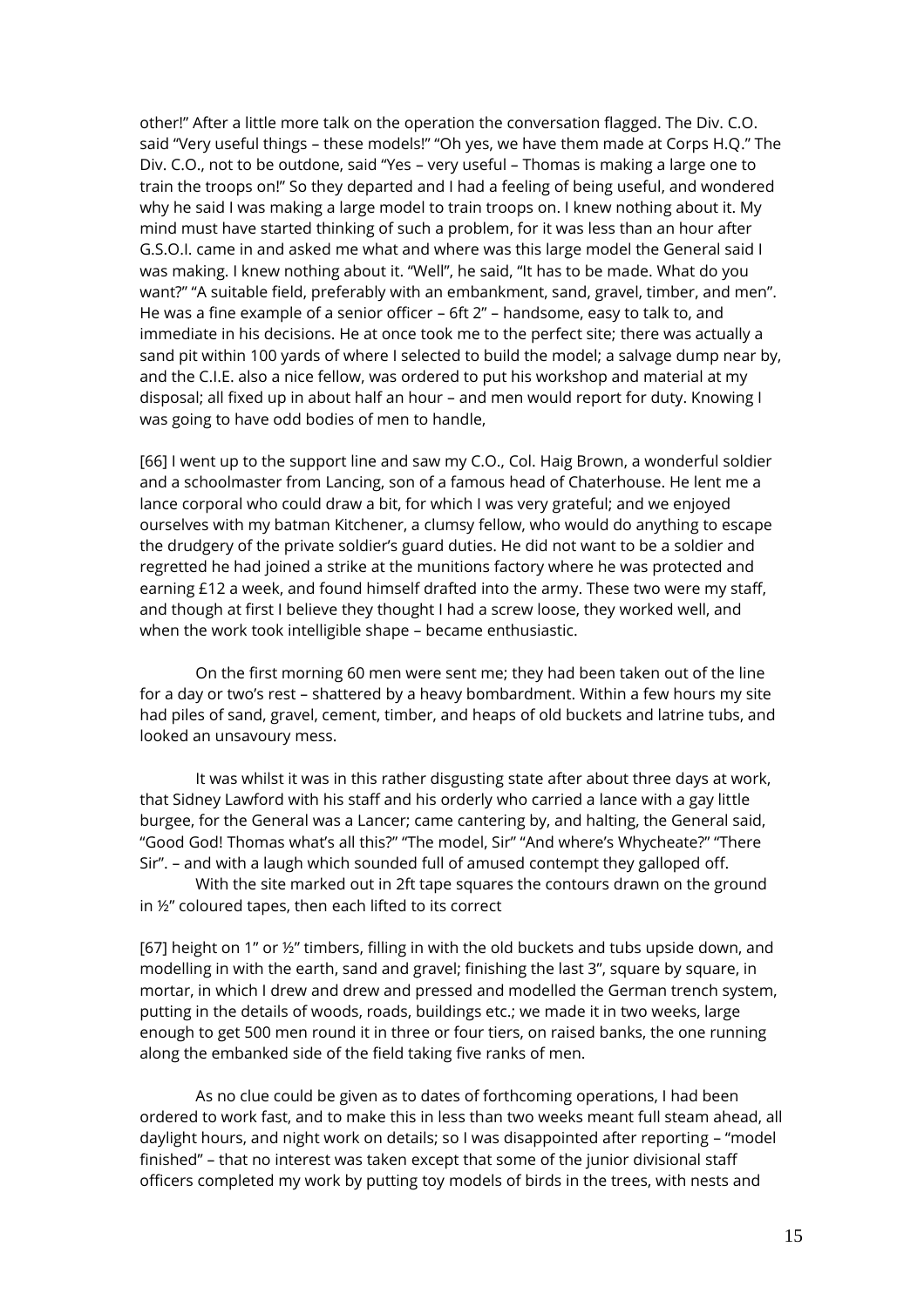eggs. The General officer commanding the Brigade of Artillery sent for me and I made a small model – contours only – of the enemy area, which he said would help him in planning his bombardment. He wanted to be able to carry it in his car, so I did it in plaster backed with canvas.

The following Saturday there were to be some divisional sports, said to be held to mislead the Germans that we were still playing about in preference to waging war. Seeing the General there, I determined to approach him about the model, for I felt certain he had had dismissed the matter after seeing the mess, and I also felt I had had to make it because he had swanked to General Plumer, and he really had no idea of what I had made. So I tackled him. Yes he was

[68] going back to the Mess for tea presently, we would go that way. As we walked round the neat raised embankments and looked down on this miniature of the scene of his operations, he was obviously astonished and impressed; but his first words "Why didn't I bring the Prince to see this? He would have liked this". Implied that the swank of it appealed to him before its military value, The popular Prince of Wales had just paid one of his visits to the line, and our Division had entertained him and shown him round. The officers concerned were jolly glad when it was safely over, for both sides were throwing a lot of stuff about. I told the General the model had been finished a week ago and he asked what use was being made of it. I told him – absolutely none. "We'll put that right" he said, "Every man in the Division must see it. You tell them about it. I'll get it laid on". He certainly did. From the next day, groups from half a dozen officers to 500 men came on a regular time table; adjoining divisions, tank corps, Artillery – all in their turn, and, to my delight – A Coy of my own Battalion, the  $23^{rd}$  Middlesex who were going to do a sortie for prisoners, came and worked out their operation on the model, cutting the wire, laying the tapes. The enthusiasm with which some used the model was very heartening – nearly all were interested and the only critical ones were the Artillery officers, who were confused by the vertical scale exaggeration, and wanted to know if observations on the ground would be the same as on the model, and would stretch tapes to see where observation was possible; and the Tank officers who wanted to know where good and

[69] bad tank ground was. My own Battalion saw its own objectives the Damm Strasse after the St Eloi craters and knew exactly what they would see from the description I gave them. I formed the idea that over 10,000 officers and men studied the model, and on the day before the battle I was ordered to be liaison officer between the 41<sup>st</sup> and the 47<sup>th</sup> divisions; and to report at the latter's H/Q that evening; a curious change from commanding the liaison platoon on the left of the division that linked with the platoon on the right of the  $47<sup>th</sup>$  to the staff room controlling that it of this important battle. Zero hour was 3 a.m. when 21 mines over a mile front were to explode simultaneously, and the biggest barrage in War history was to open with a quarter million men advancing in strict sequences with limited objectives – all planned to go like clockwork – and it did.

Lloyd George, the Prime Minister, was waiting up at Walton Heath for the moment, saw the flash and felt the tremor as the earth responded. We were all waiting on the high ground where the  $47<sup>th</sup> H/Q$  overlooked the front. Not a sound could be heard as we watched.

During the last 10 minutes no one even spoke – and – as the illuminated second hands on our calibrated watches touched the hour, the darkness was split on the horizon from right to left, and left to right, with ragged streaks of fire, as though the earth had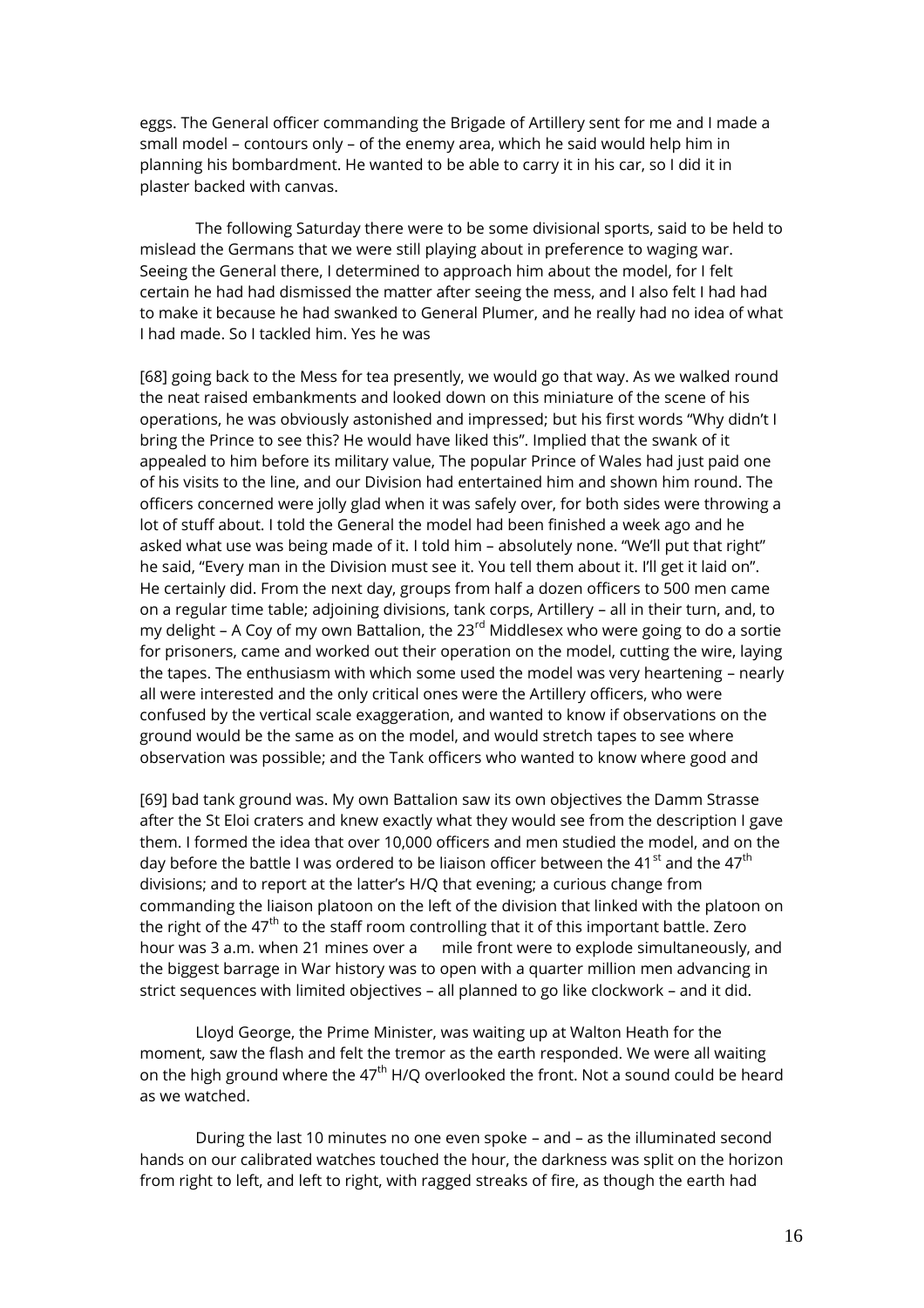opened, as indeed it had – and exposed a flaming inferno. At the same moment came the roar of the guns, for many were near, and the whole front danced with the myriad flashes of the barrage that started to creep forward; the heavies that pounded the enemy starting from 10 miles behind us kept

[70] rumbling overhead like distant trains.

In that moment thousands of Germans expiated the sins of their stupid nation for its love of might is right, and the honour of one's word of no consequence.

There was little to do at first but to watch the Bulletin board and wait for the reports to come in of the progress of the battle, and my job was to keep my own division informed of the situation on the  $47<sup>th</sup>$  front; an officer was doing the same at Remingshelst for the 47<sup>th</sup> (? 41<sup>st</sup>), so I was able to watch even the progress of my own battalion through his reports. All along the line all objectives were reached on time, except at the White Chateau, which as you may have gathered was on the  $47<sup>th</sup>$  right. I knew what the building had been like and that it had fine vaults for the wine, but as reports came in that the  $47<sup>th</sup>$  were held there and that M.G. resistance was fierce, I was astonished; because it had received a most tremendous artillery pasting. During the morning a conference was held, and though I felt a bit worried that a pocket within 500 yards and behind my own Battalion and platoon should be so active; the General Officer commanding took it very calmly, said it was to be contained, passed by, men were to be withdrawn to a certain distance, and the position to be dealt with by the artillery. Later in the day we learnt that the garrison had surrendered. I had found it difficult to get my mind away from my own Battalion. As there were a number of reports on this local situation, and I felt they should all appear on the 41 $^{\text{st}}$  Battalion bulletin board, I kept my motor-

[71] cyclist runners busy, and was somewhat surprised when one of them complained of having too much to do, and that he was getting exhausted. "But it's only 7 miles!" "Yes, but they have been shelling the roads all day and it's a hell of a job to get along them".

I was able to reassure him that his job was nearly over. I remember one report dropped by the aeroplane on our dropping ground, stated that thousands of Germans were detraining at a place just behind their line and were formed up as on a parade ground. The Artillery Officer at once arranged a maximum bombardment with a zero hour and observation, and the next report posted was that trains and everything had been destroyed, so that no counter attack developed on that section, and I believe the same applied all along the front of that best yet organised battle of the Messines Ridge.

The next day was a strange lull. I filled my pockets with chocolates and cigarettes to visit the 23<sup>rd</sup> who I knew would near the Damm Strasse. I went via the route I knew best to St Eloi, to see the old and the new mine craters. I was amazed – my first experience of German thoroughness. The new crater linked the old ones together, and on the walls of these immense pits nearest the British, they were lined with dug-outs connected with wooden galleries, one above the other; all connected with ladders as the walls were very steep and the craters over 70 ft deep. I realized what a large force of Germans could have been lodged all the winter within a hundred yards of our rough trenches and gandful [sic] of men. I learnt that our men raced down these gangways throwing hand grenades into the dug-outs, and the Germans surrendered wholesale. I had a greater surprise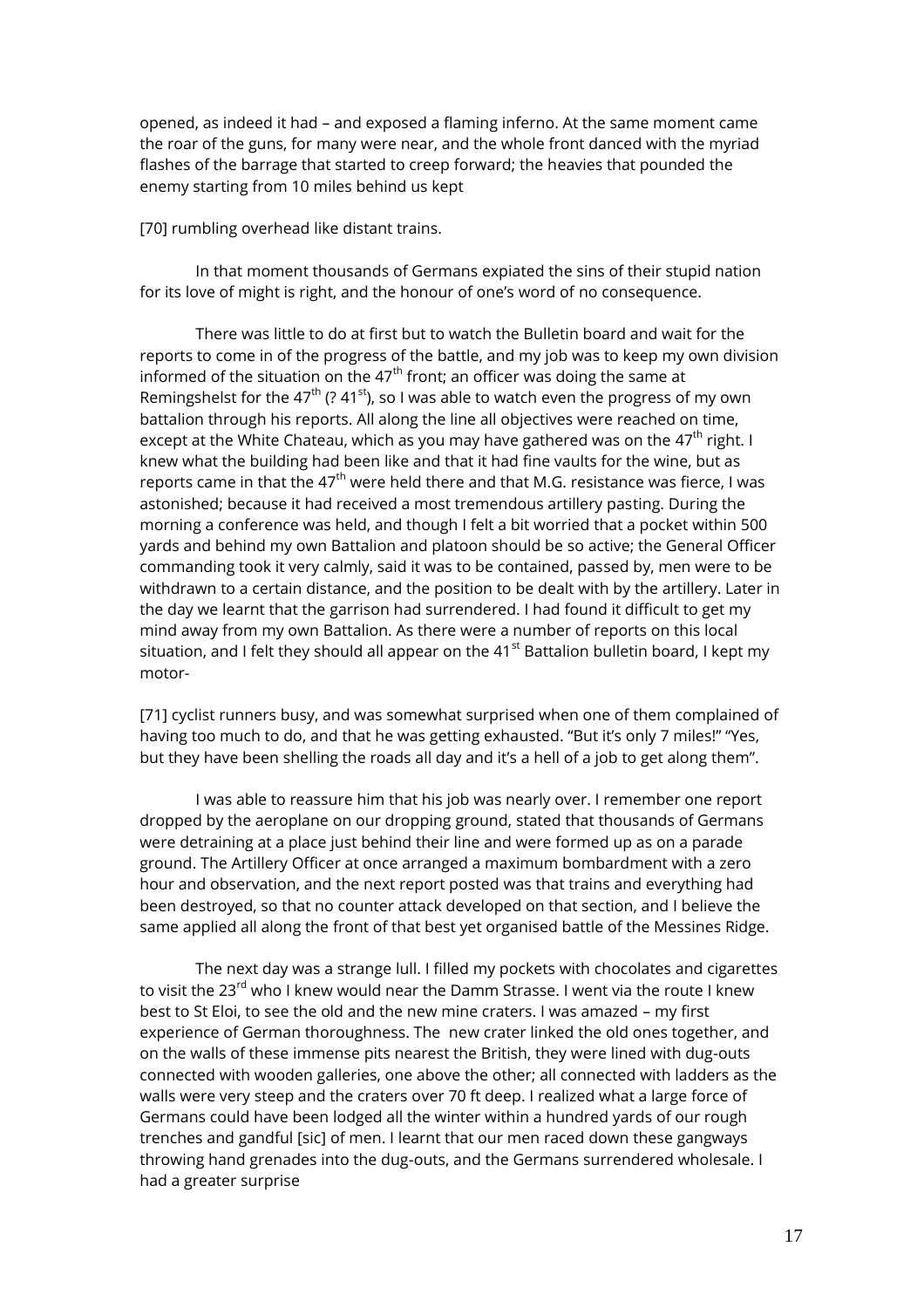[72] when I saw the Damm Strasse. From our approach side it seemed very much a part of the battle scarred ground, but when I saw the German side, it was a revelation. Though I knew so much about it, I was surprised to see the wooden galleries or gangways, connecting the large number of dug-outs, the same as I had seen in the craters at St Eloi, all untouched by our terrific bombardment because of the steepness and height – over 50 ft. The same tactics, the creeping bombardment and pure [sic] men racing down the gangway lobbing in hand grenades, before the Germans knew the barrage had gone a jump beyond 600 prisoners came from those dug-outs to our battalion, without a casualty to our men. The dug-outs were deserted now, and I looked round for our men. They were in Ravine Wood, or what remained of it, and were in grand fettle. Col. Haig Brown, with his uniform tattered and torn with the wire, as were many others, was pleased to see me, said marvellous things about the model – how they knew their way and recognised everything. I said I wanted to come back to the Battalion and that G.S.O.3 said I could, as I kept worrying him. The Colonel said it was a waste; that I was too valuable doing models and that he would go and see the Brigadier. Telling his Major to take over – he would be back in an hour – off he stalked. He told me the Brigadier had just lost his Intelligence Officer and would appoint me to that post, and to report at once. My feelings were mixed but mostly surprised and gratified. I had already seen enough of service life in war to realize we could be blown hither and thither like a feather

[73] in a breeze, and subaltern were not alone in joking about the authorities power over us, often in coarse and [sic] vulgar terms, as to what they could and could not do to us.

I soon found the job was very much to my liking and in my first interview with Brigadier General Gordon, realized I was under a fine officer, tall and handsome, calm and quiet, easy of address, and clear and gentle in what he said. We met outside the H/Q dug-outs. The enemy was paying particular attention to the area and shells were bursting 2 or 3 at a time near by. It was not the time or place for a friendly chat. As he quietly told me what I had to do, I could not help admiring his complete unconcern. I had the strongest desire to dive into the shelters a few yards away, but strove within to show a comparable unconcern except for what he said. But I was relieved when he said we had stood there long enough – "You get under shelter – we will talk again tomorrow", and off he went.

The extraordinary thing in war is to find yourself in a responsible position without any training for the particular job, and with men's lives depending on your efficiency. It was just the job for me on my own, with maps, and only a few to command. I had a Sergeant observer, a wonderful chap, who had been doing it for some time; I visited his posts most cunningly selected; had the pleasure of imitating a clod of earth whilst a German plane, which we had watched sailing over our forward line about 50 ft up, came immediately overhead. This O.P. was outside a German concrete pill box with walls 4 ft thick.

[74] Our heavies had lifted this pill box and dropped it out of alignment all sideways and cracked but still sound; another example of the thoroughness of the German defences. I found a Bar and Stroud range finder in the stores; the Sergt was game to use it for we had a 20 mile view of the German held territory, and could see the flashes of the German batteries. The enemy was rapidly recovering from the shattering blow of the Messines Ridge battle; our best squadrons had been moved whilst Richtofen's famous circus was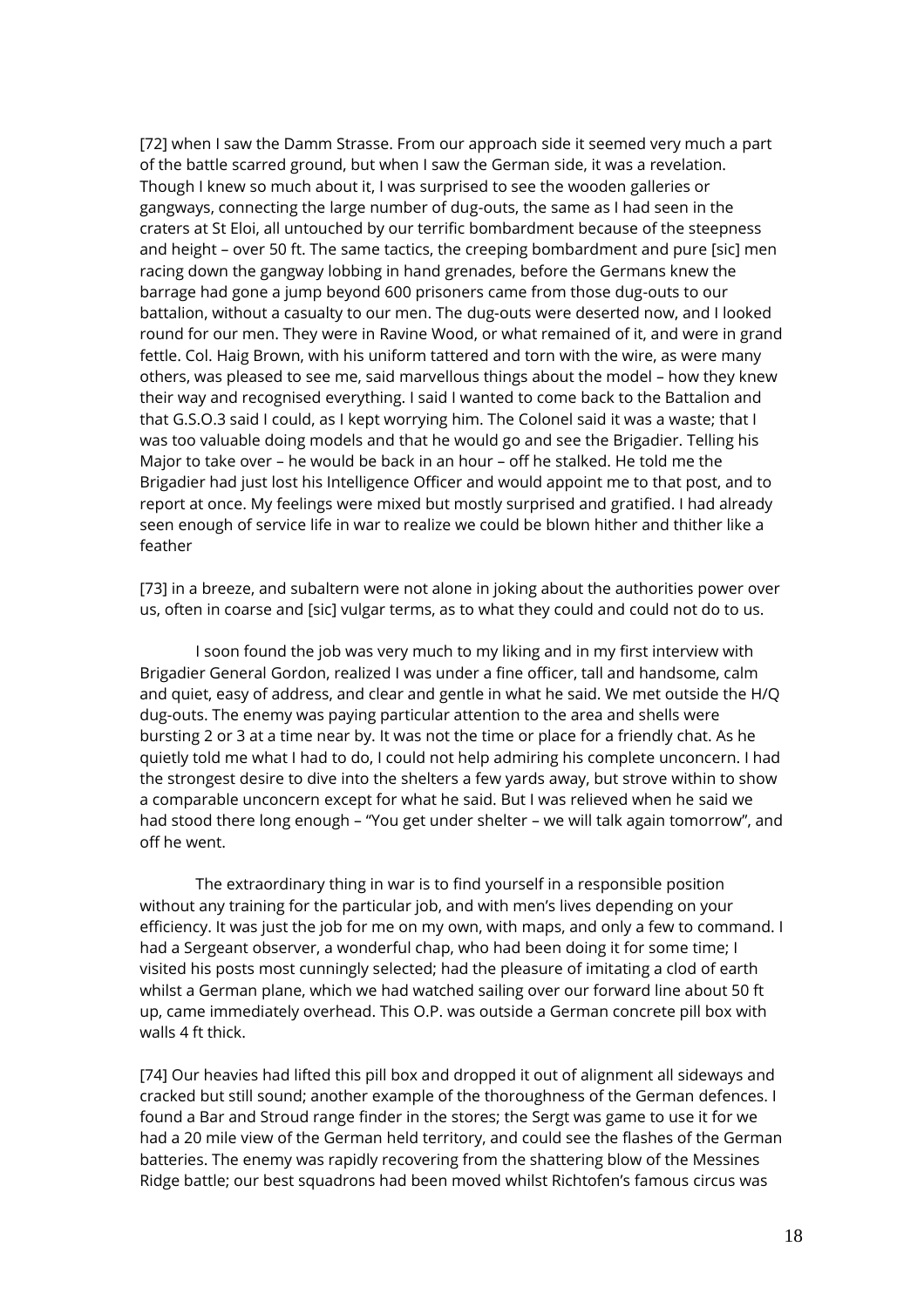enjoying itself shooting down our balloons, and other minor exploits. The infantry were beginning to complain of accurate shelling of their positions – such information had to go into my daily report. Divisional report was full of similar records and requests for the positions of offending batteries. These requests went down to Battn. level but it seemed to me a challenge, for the artillery complained they were given no information by the infantry – only complaints. A battery in the point of a coppice had been regularly firing at us. From our O.Pip we could, through our Bar and Stroud, almost see the whiskers on the face of the fellow who regularly wheeled a hand truck laden with shells or empties, to and from a narrow guage [sic] track which we could plainly see; the flashes of the guns showed the exact location. The whole countryside was spread out like a map, and the exact locations could be seen on our maps. The Bar and Stroud accurately confirmed the range at some 500 yds. I put the information in the next report and received a visit from a junior artillery officer, expecting to be thanked and told the battery had gone sky high; but no – he had been sent to verify the information, which meant I had to give up my morning to conduct him

[75] to our O.Pip. for he was not satisfied with my explanation on the map; implied they had no confidence in the infantry in such matters.

Well, he saw it; reported, and came the next day to say the artillery had allotted a howitzer battery to deal with it. Would I arrange for a signals line to the O.Pip by x hours. I got this laid on, and felt happy at the time that I knew the job was being done. I was writing my daily report when the junior artillery officer came in, and I cheerfully hoped that they had finished them off. "No", he said, "they couldn't reach them – the range of our howitzers was only up to 3500 yds". "But I don't understand. I told you it was 5000 yrds; you saw it on the map, and with the Bar and Stroud". He just shrugged his shoulders and walked out. It seemed unbelievable. I could only record further heavy shelling from this battery of our forward positions in the next report, and carry on with the many other jobs that pressed. The Brigadier asked me to locate and report the exact positions of units holding our front line and their liaison with the neighbouring units, and to put the information in the next report. I started about 3 a.m. from our Northern O.Pip where my redoubtable Sergeant kept his vigilant eye on our front line which we could see about 500 yds away below us, running S.E. All was in order and quiet, and I passed along the trenches held by my own Battalion and came to where Capt. Livingstone lay asleep sunk into the mud of the front wall of the trench, his long legs resting against the back wall. He woke up and gave me a warm welcome. We hauled him out with a squelching sound. We had been together in the Divisional D. Mess and got on fine. He was 6 ft 4" and had been trained at the Military Staff College, and was attached to

[76] the 41<sup>st</sup> awaiting appointment. As I went on my tour I thought of the odd chance in the army; he was doing my job, and I, without training was doing his.

I found too wide a gap to the next Battn; indeed they did not know where they were, and there had been no liaison; they also had no knowledge of where the enemy were. It was now daylight and a lovely summer morning; my general direction through woodland very little damaged was the first bit of idyllis scenery I had seen in the line. The war seemed to have passed it by; it had of course been well behind the German line for most of the war.

I started off in what I thought the most hopeful direction with my batman in tow – Kitchener was the proud name he bore. We had gone about 200 yds when concealed in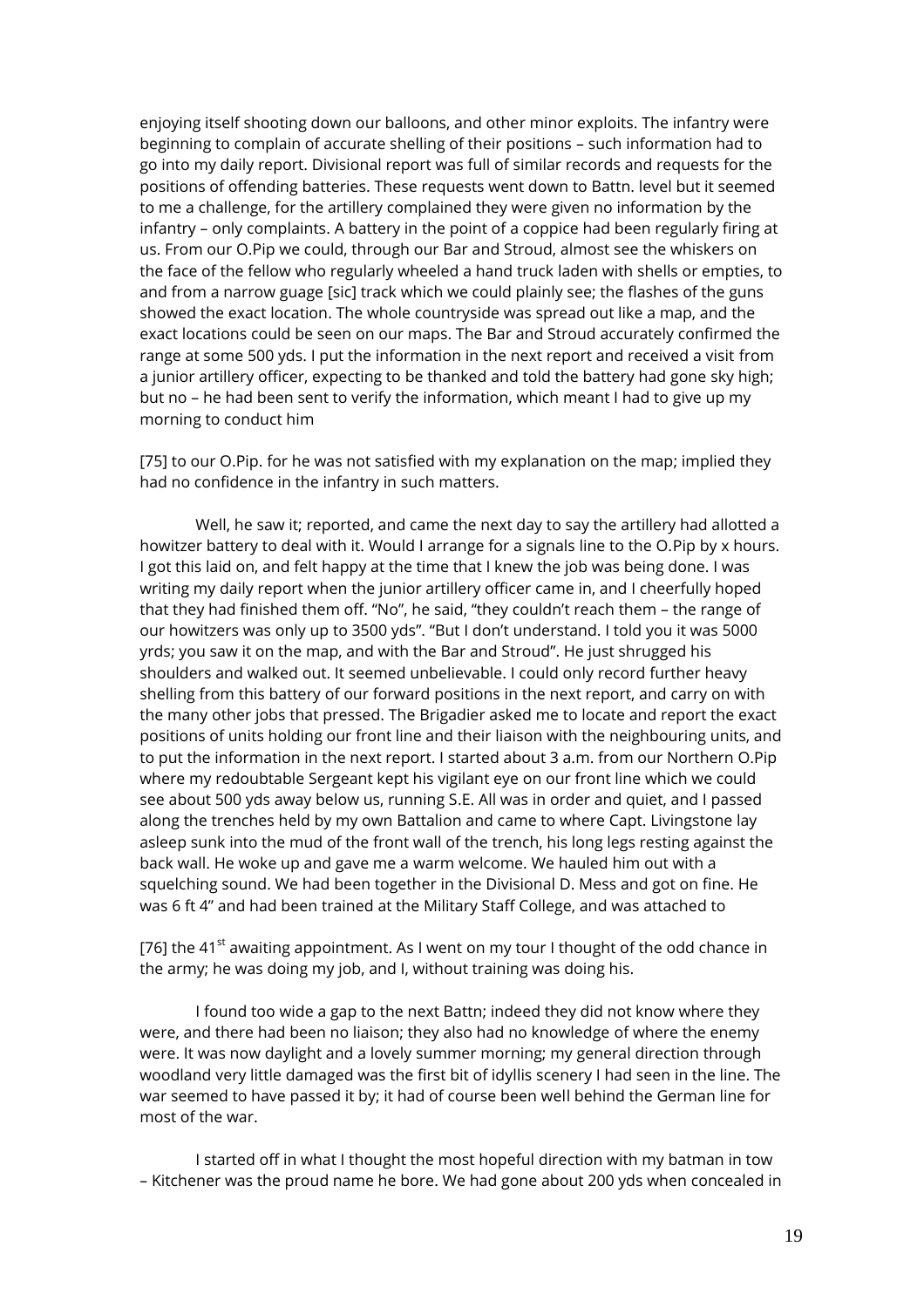the undergrowth about 100 yds away I saw a German pill box. I said "There is just a chance we might bump into the Hun, though I expect it is our possession. You had better fix your bayonet", and I drew my revolver. He said he hadn't got his rifle! "What have you done with it? You started with it". "It was so difficult carrying it through the trenches, I left it with my pal to collect on our way back". "You idiot! We don't go back that way".

We approached cautiously and were soon close enough to hear snoring coming from the pill box. I looked in and saw the prettiest sight – 8 cherubic pink faced boys of about 18 – British – fast asleep in piles of clean straw, as peaceful and unconcerned as boys on holiday. I have to confess we went quietly away without waking them and I soon found my next Battalion of which the pill box was the advance post.

[77] I suppose I must be a poor soldier for I did not even think of taking action for either the court martial offence of abandoning arms, or of sleeping at your post. My job was collecting information.

My next job was to accompany the intelligence officer of the Brigade on our left to reconnoitre the Brigade front; this we were taking over on our next tour of the line, and from which we should start to advance in our next battle – July 31 $^{\rm st}$  – of the ghastly Paschendale series.

He was a nice fellow wearing green tabs, and we started from Spoil Bank, crossed to a railway embankment which made a large enclosed triangle converging to a point in enemy hands by Hollebeke where they had good observation of the whole triangle. Then on to Hill 60. Walking over the open as we were, and numbering five in our party, we were met by one of the most irate  $2^{nd}$  Lieuts I have ever met. We had no right to walk about like that. Did we know that we were under full observation of the enemy, and that any activity invited continuous shelling? It was all right for us – we could get out of it, but they had to stick it. Hill 60 was notoriously a hot spot and we decided our friend was due for a rest and a spot of leave. Anyway during our excursion, though they followed us about with inaccurate shell fire, I am glad no major straff was put on the cross Lieutenant because of us.

I got some useful information and rough sketches for the next model, of this section of the front. The Brigadier had asked me to make one when we went out of the line to rest and train for the next advance. I was thrilled about it and excitedly looking forward to the

## [78] task.

So in this way my very small experience of war was ending, for the next chapter was to bring a major change, far too common to far too many in war, the common lot. The experience, though so trifling, compared with the many stories of heroism, suffering and tragedy, seems to me presumptious and unworthy of record, but it has its place in my own affairs, and as such reveals the odd chances that fate plays with us, in peace as well as in war, from which we build and construct our lives, and I hope, should this ever be read, I shall not be judged too harshly for seeming to model a mountain out of a mole hill.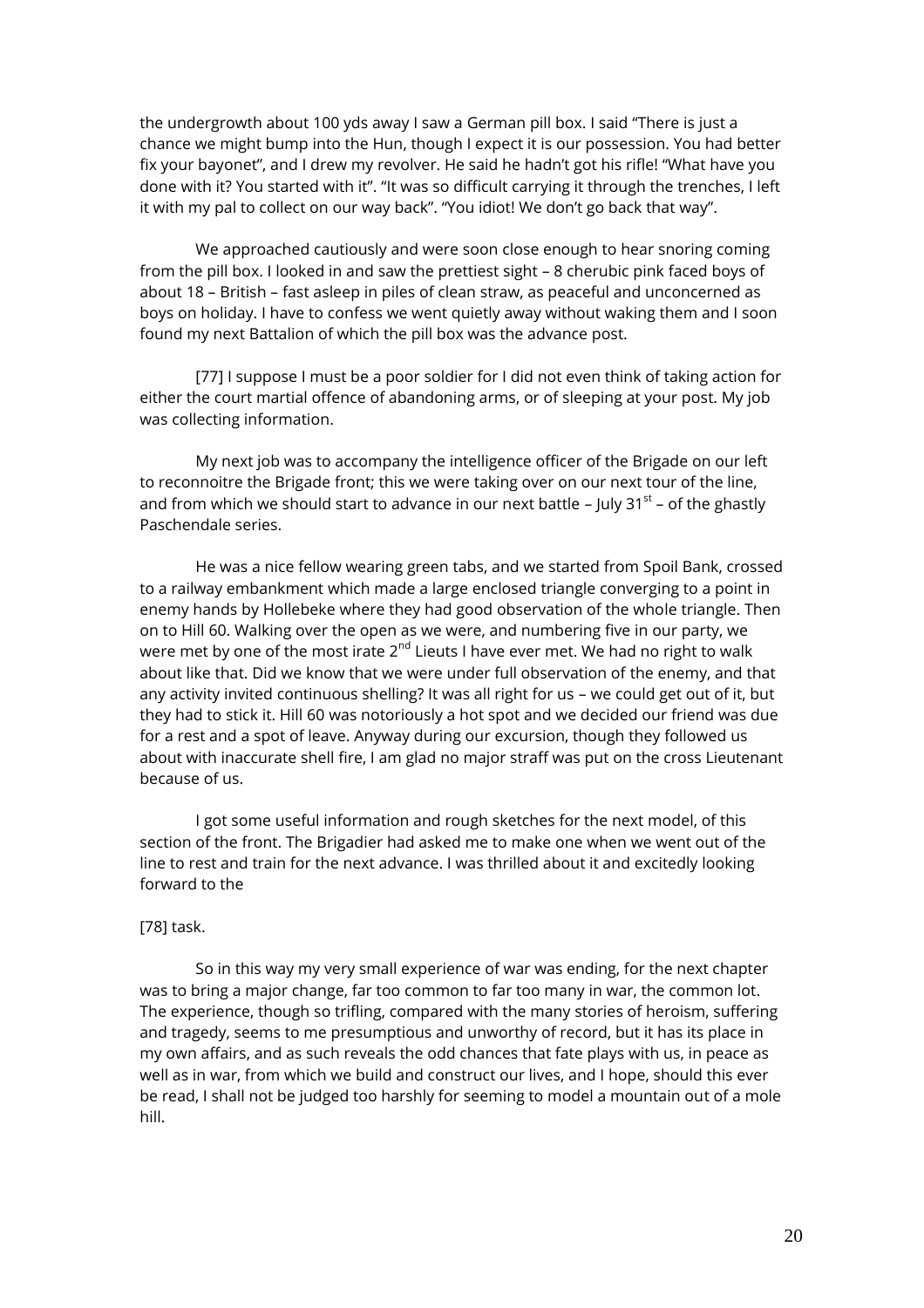#### **The Dammstrasse – A story of 1917**

[1] In the spring of 1917, the 41 $st$  Division, under Gen. Sir Sidney Lawford, was withdrawn from the line to rest; and go into training for the battle of the Messines Ridge. Field Marshall Lord Plumer was planning this battle, which was an outstanding success on June  $7<sup>th</sup>$  1917; when the most extensive artillery bombardment of the enemy in the history of war, till then, was organised. The historic explosion of 21 mines at 3 a.m. heralded the commencement of the battle. Lloyd George stood on Walton Heath at that moment and heard it start.

The 41<sup>st</sup> Division with the 47<sup>th</sup> on their left, were to attack from the lines they had been holding during the previous winter, the liaison between the two divisional objectives being Ruined Farm the left of the  $41<sup>st</sup>$  and The White Chateau the right of the  $47<sup>th</sup>$ . The 23<sup>rd</sup> Middlesex commanded by Col. Haig-Brown a master at Lancing College, son of Haig-Brown the famous Head of Charterhouse, formed the liaison Battalion, with the Ruined Farm and the Damstrasse as their first objectives.

The Damstrasse was understood to be a raised road or lane across the valley of the small stream, the Diependalbeek. The road connected the White Chateau in a straight line with the Ypres Comines Road, shown on the French maps as an open embanked or

[2] raised road, which changed to a cutting as it reached the high ground. The length of the raised part being yards and from there to the Chateau about yards. Ruined Farm being in the land beyond on the left. The capture of Ruined Farm was the job of A company of the  $23^{\text{rd}}$  Middlesex, in which I was a Lieutenant.

When the Division reached its rest and training ground somewhere behind Le Catau, No.1 platoon were allotted out-buildings where the men slept, whilst I and my great chum Capt. E. Mark, The Pioneer Officer, were accommodated in the house. Brief – to see the men knew exactly where they had to go, what they had to do, and have a rest. So gathered in sections round maps, this was explained. Then questions invited, from which I soon discovered they had not the remotest idea of map reading. As a reinforcement officer I had not trained them and hardly knew the men. Being a sculptor it naturally occurs to make a 3 dimensional model in any difficulty. So I told them we would pack up now and repeat the talk tomorrow, that I would make a relief map which would answer all their questions. There was some clay a few fields away, good enough. I decided to model the area from the White Chateau on the left, and cross the valley to the Ypres Comines Road. So that the raised and sunk road could be a guide. Mark helped, and we had it finished by 3 a.m. next morning. I was quite staggered by the response of the men, no more groping, but purposeful questions. Whilst this was in progress, Major Johnson doing his rounds stayed and

[3] listened; fetched the Col., who took the model away in his car, ordering me to come to H/Q at 6 o'clock and explain the lay of the land to all the Btn. Officers. Next day I learnt the Brigadier had visited our H/Q, seen the model, and taken it to his Brigade H/Q. The following day the whole division in its battle formation, had a full dress exercise advancing over gently rising ground to a crest, very like that which we had to attack in the battle. From my position extreme left front, I had a grand view, seeing thousands of men spaced accurately as far as I could see, whilst on my left not a soul in sight. Suddenly an officer with an orderly came riding through the prone men. Halts, and calls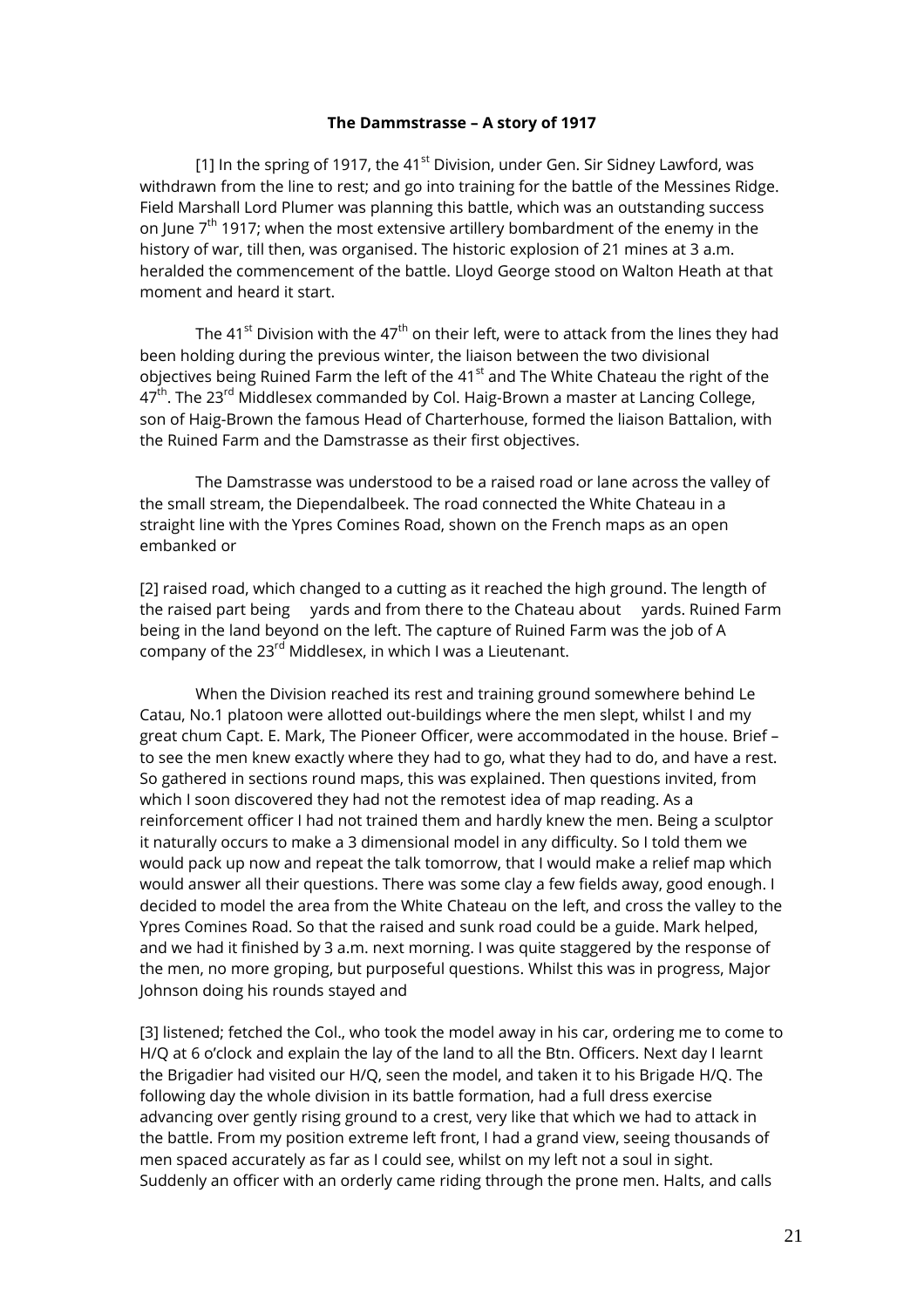Lieut. Thomas. Of course I spring to attention. You are to report to Major Raphael, Town Major of Reningshaldt, to provide you with accommodation to make a relief map of the whole divisional front for the General's office! Very good Sir, When do I go? Now! And he gallops away. My feelings were mixed; but sadness at leaving these men so soon dominated that lone journey back to the line.

Major Raphael did not show any enthusiasm for his task, and allotted me an attic in the laundry with a top light about 2'6"x1'6"; took no notice of my telling him officers would probably be coming to see the model, also that the model should not have to be held on edge to get down the narrow stairs of a high building. I had made good progress by the time the Division returned. Apparently the General remembered, asked Raphael

[4] about me, that he wanted to see me at tea at the Mess. He asked a lot of questions on my personal comfort, when he found I was fishing for myself, gave the Major a proper wigging. Next day I was put into D mess, also an Artillery Bgde. H/Q were turned out of their nice shop, and I was installed with my model. D mess was in the Estaminet Commercio, where three comely daughters and an older woman waited on us. The older woman spoke perfect English, so I asked her if she knew the Damstrasse. Yes, I drove up and down it for years. I was the Governess at the White Chateau. My employer built it; he wanted a perfectly straight and level road from the Chateau to the Ypres Comines Road. I lived at Ypres and came every day. Why, it must have been high. Oh very high, it had a tunnel through were the river was, and a road. The tunnel was high enough to take full laden hay wagons. French ordnance maps based on the Napoleonic survey were very incorrect, and this raised road had no contour line to show its height, this heaven sent information when incorporated in the model revealed a most astonishing earth work. My thoughts went to the rest of my battalion who were to make a frontal attack on it. Field Marshall Lord Plumer was visiting the Division. They came, filling the 20'x20' room with brass hats. Looking at the model, pointing to the raised road, said, "What's that?" I explained. "How do you know it's that height?" I told him the Governess's story. So a level road from point to point makes

[5] it that height over the valley. It is correct to the scale of relief of the model. He turned to the Div. General and said, "Fill the valley with smoke, send half the men one side and half the other and take it from the back". This closing the visit. By way of conversation, the Div. General said, useful things these models. Yes said Lord Plumer, we have them made at H/Q. Not to be outdone, Lawford said, Thomas is making a large one to train the men on. With that they departed. I still feel the exultant thankfulness that the Battalion would not make that frontal attack. But this large model, my brain was going all round the subject, just the kind of challenge it enjoys.

It was only 20 minutes before G.S.O.1. returned. "What's this about a large model? First I have heard of it Sir. What will you want? My brain had worked it all out. I'll do it big enough to get 500 men at a time around it, so a field, preferably with a 4 or 5 foot bank, to tuck the Wycheate Ridge into – to save time. A sand pit, a salvage dump, some timber, wheel barrows, buckets, spades, 20 men, for 2 or 3 days, and a workshop where I can get tools. Why, there is a field not far behind Div. H/Q that might do all that. It did, even to the sand pit. Now let's go and see C.I.E. or O.C.E., a kindly little man the essence of co-operation. That night I made a scale drawing of the ground plan of the contours of the area I was going to model to a size of 30' by 20' by about 4'6" high at Wycheate. Based on the grid squares of the map it had all the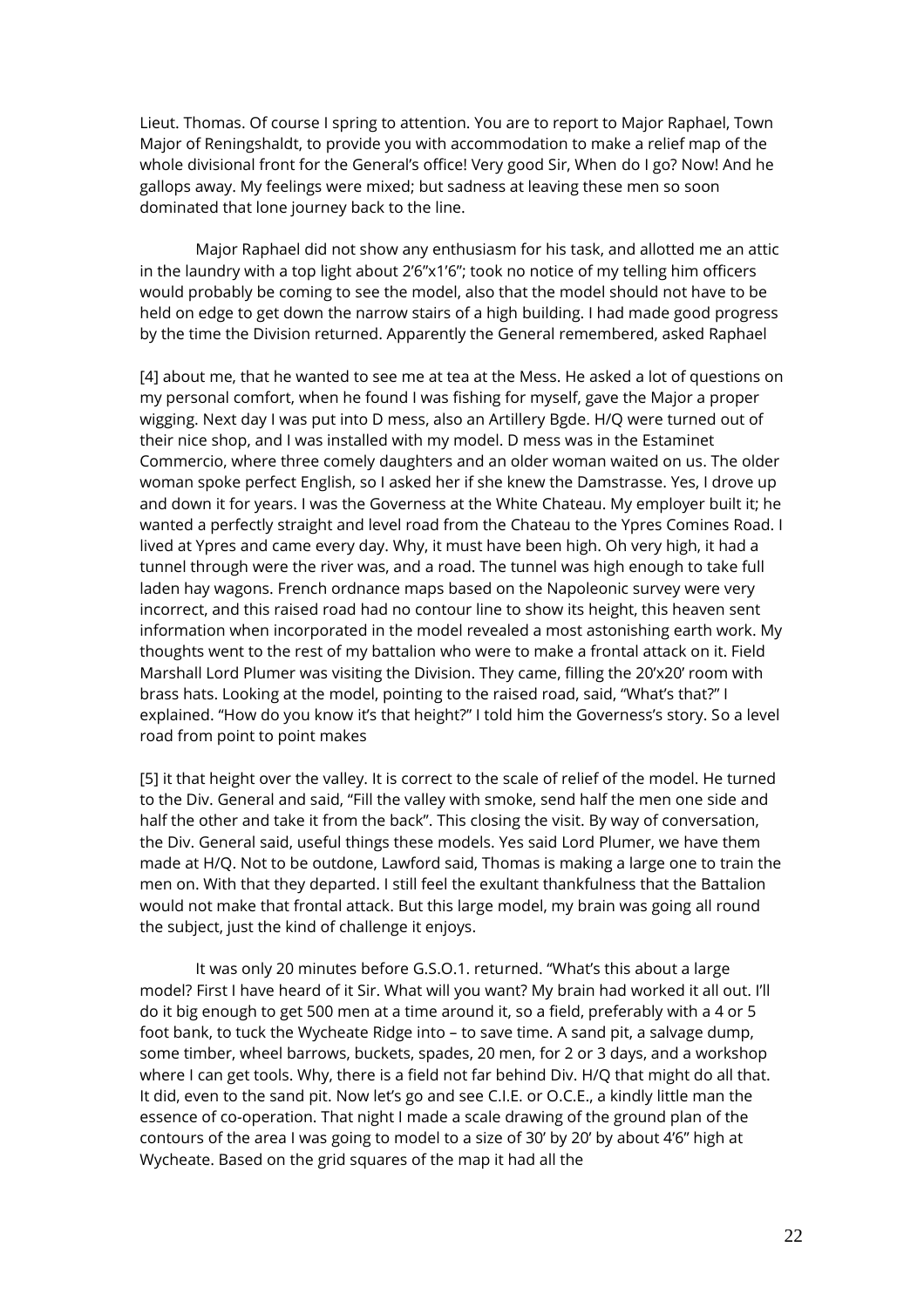[6] relevant information, pinned to a handy size board, it became the working drawing of the model. Next morning 60 men turned up, they had been taken out of the line for a rest after heavy bombardment and looked as if they needed it. Best of all, thoughtful Col. Haig-Brown had ordered a young small Lance Corporal to report to me; he could draw a bit, he was an immense help.

The salvage dump was full of damaged iron urine tubs, which with their differing sizes made marvellous packing for the hills and saved tons of carrying.

The site with its forest of contour sticks, tapes, etc., looked a frightful muddle, with its piles of urines tubs, earth, sand, cement bags, etc. But everything was where it should be. At this moment the General with his orderly galloped up on their horses, the orderly carrying a lance with pennant fluttering. The General had been a Lancer. He was affectionately known to us all as Swanky Sid. "Good God, Thomas, what's all this?" "The model Sir". They galloped off without a word. I could tell he was out of his depth and wondering if he had made a mistake.

In two weeks I reported to G.S.0.3., the Divisional Intelligence Officer, that it was finished, but nothing happened except some of the younger officers at H/Q completed the model by putting little birds and nests in the trees, I think bought in the sweet shop. The Prince of Wales came and went.

The Division was having sports on Saturday, as a blind to

[7] the Germans that we were still playing about, doing nothing serious. So I hung about till the General turned up. Approached him and said the model has been finished for a week but no use has been made of it. "I'll come and see it when I go to tea". I could see he was staggered to see his Divisional front like a 3 dimensional picture – with the trenches, ruined buildings, shattered woods, barbed wire, and all the details of the land, in one eyeful. His first comment was – "Why did I not bring the Prince to see this". I could not say anything, but knew that the piles of old urine tubs had set him wondering. All that can be spared in the division must see this. I'll lay it on – you tell them about it. They came in their hundreds, their officers laid tapes on the model, showing their left and right flanks, whilst I stood by to explain details of the map if required. When a group of artillery officers got enthusiastic about sight lines, I assured them what worked on the model would work on the ground for visibility, but the exaggeration of the vertical scale must be remembered, especially for trajectories. A kindly, gentle little man came one day. F.M. Lord I much enjoyed our talk. He was not the stuff we picture great soldiers are made of – perhaps that is why so much of the blame for the March 18 retreat was heaped on him. I was glad when he was exonerated.

I was ordered to be liaison officer to the H/Qs. of the  $47<sup>th</sup>$  Division during the battle, with 3 or 4 motor cyclists to

[8] carry messages to the H/Q. of my own, the 41 $\mathrm{^{st}}$  Division. On a hill top about 5 miles behind the line we all stood silently before dawn on that quiet night of the  $7<sup>th</sup>$  June, with our eyes on our synchronised watches. – Then – at 3 a.m. precisely, a fiery serpent streaked back and forth along the whole horizon. The greatest bombardment in human history had started with the explosion of 21 mines. Behind it one knew the  $10^{th}$  Army Corps were advancing as if on parade.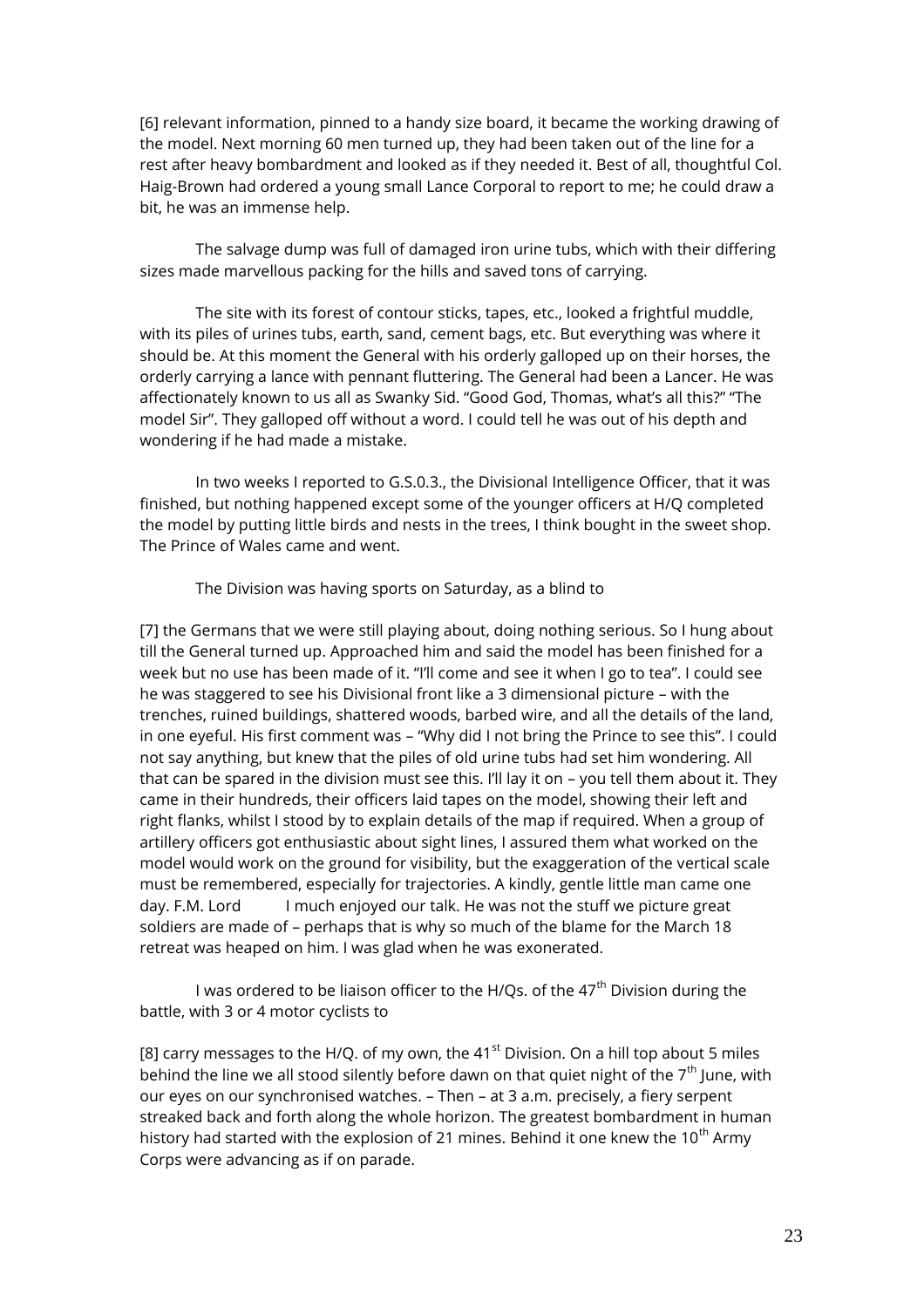All objectives in the purview of the two divisions, I was concerned with were in our hands on time, except the White Chateaux, the cellars of which were a fortress and held out till the afternoon. The organisation of a Divisional H/Q for such a battle interested me. Bulletins of the progress of the battle were pinned on a great baize covered board, the liaison officers at once sent copies to their own units if it affected them, and pinned up bulletins they received. Thus I early learnt that the Damstrasse was in our hands, and that the enemy manning the White Chateaux surrendered.

One incident is worth recalling:- One of our reconnaissance planes dropped a message at our marked field outside that of a German rail head on our front, train loads of reinforcements were disembarking. A little while after I heard the Artillery Brigadier report to the Div. Gen. We synchronised a bombardment on that rail head, caught them lined up in the station yard and bottled them out.

[9] As soon as I could get permission I went up to the line to rejoin my unit. I found them beyond the Damstrasse near Ruined Farm. They gave me a warm welcome. Col. Haig-Brown said, "We all knew our way about because of your model", one was hardly conscious of the Damstrasse approaching from the front it had been so well camouflaged into the valley. But, from the back view there was the vast earth work stretching across the valley; pigeon-holed with dugouts, all connected with strong timber galleries and steps; it looked vaster and more formidable than I had imagined. I was told our boys raced along these galleries throwing in a Mills grenade into each dug-out as they passed. They came out and surrendered in hundreds.

Nearly forty years after I and my wife visited Poperinghe, to see the Toc H, H/Q and visit the Damstrasse and front I knew. As we motored from Wytcheate down the Ypres Comines Road, I was bewildered not to see the vast embankment. We stopped at the point where I reckoned the road started, and asked at the nearby farm house, but the young woman there did not seem to know what we were talking about. Lower in the valley some milking was in progress, so we drove down the hill, and I walked across the field to the group of cows. As I got near, suddenly a most lovely girl in the most immaculate national costume stood up among the cows; all smiles, white starch and colour, she looked as though she had just stepped off the stage of a Drury Lane Pantomine. To my question, "What's happened to the Damstrasse?"

[10] she laughed gaily, said in perfect English, "I have heard of it – my father knows all about it, look there he is, if you walk up the valley you will meet him". We did, and over the fence he said, "The Damstrasse! Oh, it was a cemetery! It was sealed up for years, they could not do anything about it, it was so full of dead bodies. Eventually it was blown up and bull dozed into the valley. I helped to build it. I was a boy working at the White Chateaux at the time about 1900. It was a big job. Yes, I remember the Governess".

So, the Damstrasse ended as a German cemetery and the poppies that grow in the valley do not spring from the blood of the boys of the 23<sup>rd</sup> Battalion of the Middlesex Regiment.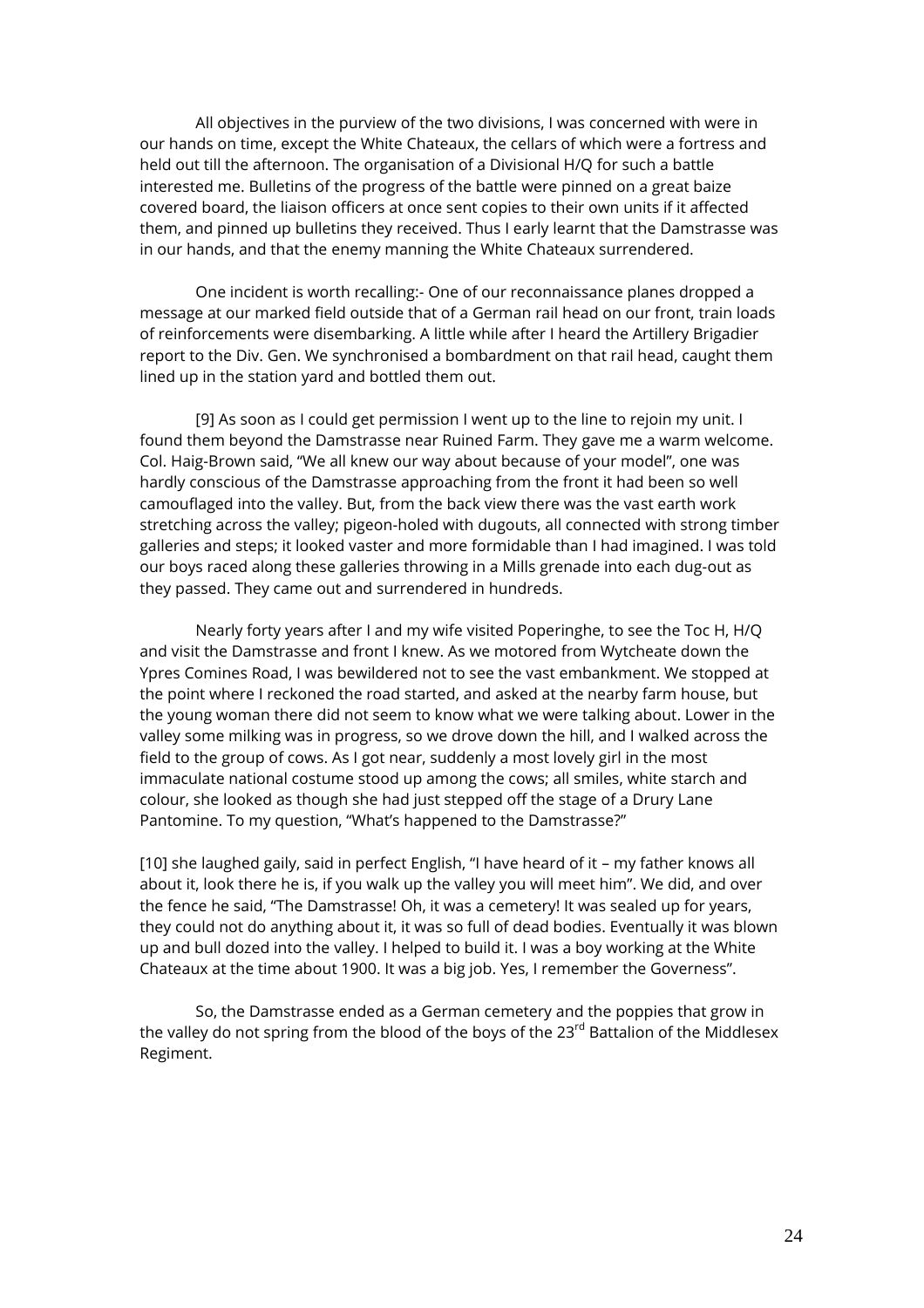### **A Common Lot, 1917-18**

[1] The Brigade had left the line, full of excitement at the prospect, and with a vague idea they were going into training for something; as B.I.O. I knew and had spent some of the recent dawns strolling and crawling about the ground between Spoil Bank and Hill 60, which was the 'tasty bit' we were to take over, and fight over, in the next battle which we were out to train for. My sketch book was full of sketches and notes, and my mind was full, particularly of two M.G. nests that completely dominated one situation. One I can't forget, for the awful consequences that were later revealed to me.

It stood at the junction of the railway embankment and the high embankment of the canal just north of Hollebeke, the space between forming a large triangle with milelong sides, in the centre of which lay the remains of a crashed British aircraft. The ground looked overgrown and innocent enough, but one morning I thought I would see what it was like. I was soon up to my knees in soft ground and realised the whole area was waterlogged and impassable. The two embankments radiating from the north of Hollebeke allowed no drainage and the slightly higher ground north which included Hill 60, fed it, so the triangle, about a mile on each side, had become a lake of mud.

I told the Brigadier at breakfast, and he said "Right, Tommy, put it in the model and we'll do something about it".

Only the Brigadier and myself with a sergeant and two O.R. were left at Brigade Headquarters. My job was to hand over all information to the incoming B.I.O, finish up and send off my last B.I. report; see that the mess gear was dispatched with the Sergeant and the two O.R.; wait for the new officer to take my place, and I was free to go. I had handed over all the dope to a quiet taciturn Lieutenant who said he'd go and have some grub and come back in an hour or two.

I settled down to finish writing when a soldier entered the dug-out – "Sir, is this 123 Brigade?" "Yes". – "I'm the driver of the transport to take the Mess stuff, and they're all dead drunk in the Mess". I want to get away quick – there's a lot of stuff dropping about". "Oh, damn". – I buried out across the open, into that part of Spoil Bank where we had our Mess. There

[2] was the Sergeant, a little man, just able to hold on to one of the pit props and gibber; the other two were heaps on the floor. To complete the picture – the cause of it all – the rum bottles.

I felt a mixture of annoyance, surprise and sorrow for the sergeant, and said "We'll have to see about this tomorrow". He rolled his eyes in a miserable abject sort of way, slobbered something, and slid a little further down the pole. It was a matter of moments to get some help, bundle the whole lot, bodies and all, on to the transport, and hurry back to finish the report. There was a knot of men gathered at the entrance to the H.Q., dug-out, who made way for me to enter, and as I bent down to get under the low entrance – bang – a Naval shell burst overhead. In the involuntary duck, I thought someone had given me a blow on the back. I turned and said "What was that? I thought I was hit". One of the lads, who could see the jagged hole, said "I am afraid you are. Sir – let me give you a hand". "No, I'm all right, thanks" and proceeded in, but before I had gone a dozen yards I was glad of his assistance. An M.O. came and at once started cutting off my uniform with a pair of scissors. I felt overwhelmed with disappointment as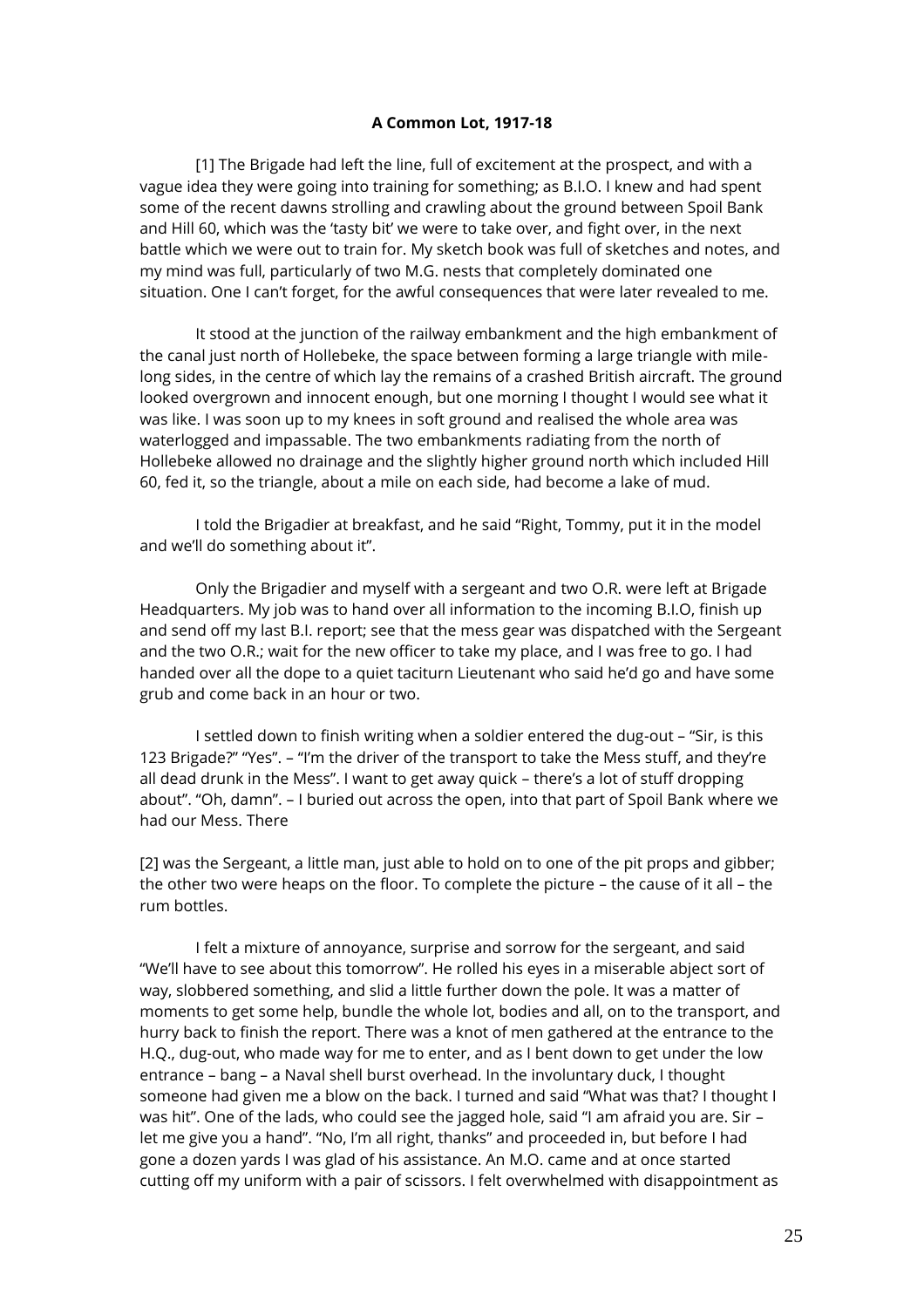I said "What! Am I out of action?" for I was proud of my job, and had already seen what a lot of help I could give. "Yes. You must keep quite still, and we'll get you to the C.C.S. as quickly as we can". Presently the Brigadier came in, his tall calm quiet figure standing like a sentinel beside me. In my weakness I felt so apologetic at thus letting him down and said – "I am so sorry, Sir". He took my hand and pressed it "I am sorry to lose your help". -"The model, Sir". – "Yes, I am very sorry. They'll look after you – Good luck" and he was gone.

Shortly after I was told the ambulance had arrived, but could not get nearer than half a mile away, as they were shelling, but that stretcher bearers would carry me. I was too doped to care much about anything, but glad when I was borne into the open which seemed strangely grim and deserted – once during the trip a few shells dropped around. Some soldiers sheltering in Spoil Bank 50 yards away, called to the bearers to come and take shelter, so they put the stretcher on the ground and ran and joined them. I can see that group of

[3] five men even now, peering at me, and I can feel the loneliness and feeble anger as I tried vainly to order them back. However all was soon quiet and we were soon on the way – I too far gone to protest. The driver swore at them for keeping him so long in this God damned place, and the ambulance bumped over the railway sleeper track in a way that seemed calculated to complete any damage the Hun had failed to do. What a nice comfy feeling I had when put on one of the racks in the C.C.S. and all was still, and a dear fellow with a kind round face, and a white coat, pumped some more dope in, said some cheering words and "I'll get you to hospital tonight".

I believe I was in Bailleau for some time, mostly in a twilight condition, but two incidents stand out; one – when my friend, Mark, with Hyams, visited me, and as they left, said one to the other - "poor old Tommy, he's finished!" Mark told me this years [sic] later. The other was being roused to consciousness by an air raid warning, and a very young orderly coming and holding my pulse. I wondered what the devil he was doing it for at such an odd time; then the bombs began to drop – one, two, three, straight for the hospital – the poor boy began to shake – four – just in front – five – beyond our heads! We were clear, but I heard in the morning that that raid cost a lot.

Then to a bright little room high up over Boulogne Harbour, with another bed beside mine, occupied by a mountain of white pillows, in which lay a white emaciated figure, with grey death fighting for him. I was told I was off the danger list, as I had improved, and that I would be sent to England quite soon. What luxury to lie in comfort and weakness and watch the busy harbour. What a revelation the nurses, so swift, so silent, so gentle.

I knew nothing of women; having never got beyond idealistic dreams, and refusing to tie myself to the girls who seemed quite ready to take me or Tom, Dick or Harry – whichever was the easiest – a prospect that appalled; so my opinion thus formed, and added to by the appalling drug taking models of the Café Royal, and the boasted prowess of certain men I knew – left me casual and indifferent towards them. But these devoted women at Boulogne made an impression

[4] which was deepened as time went on and a true sense of values took some of the place of the cautious and suspicious elements that had been so long built up by what I had heard and seen.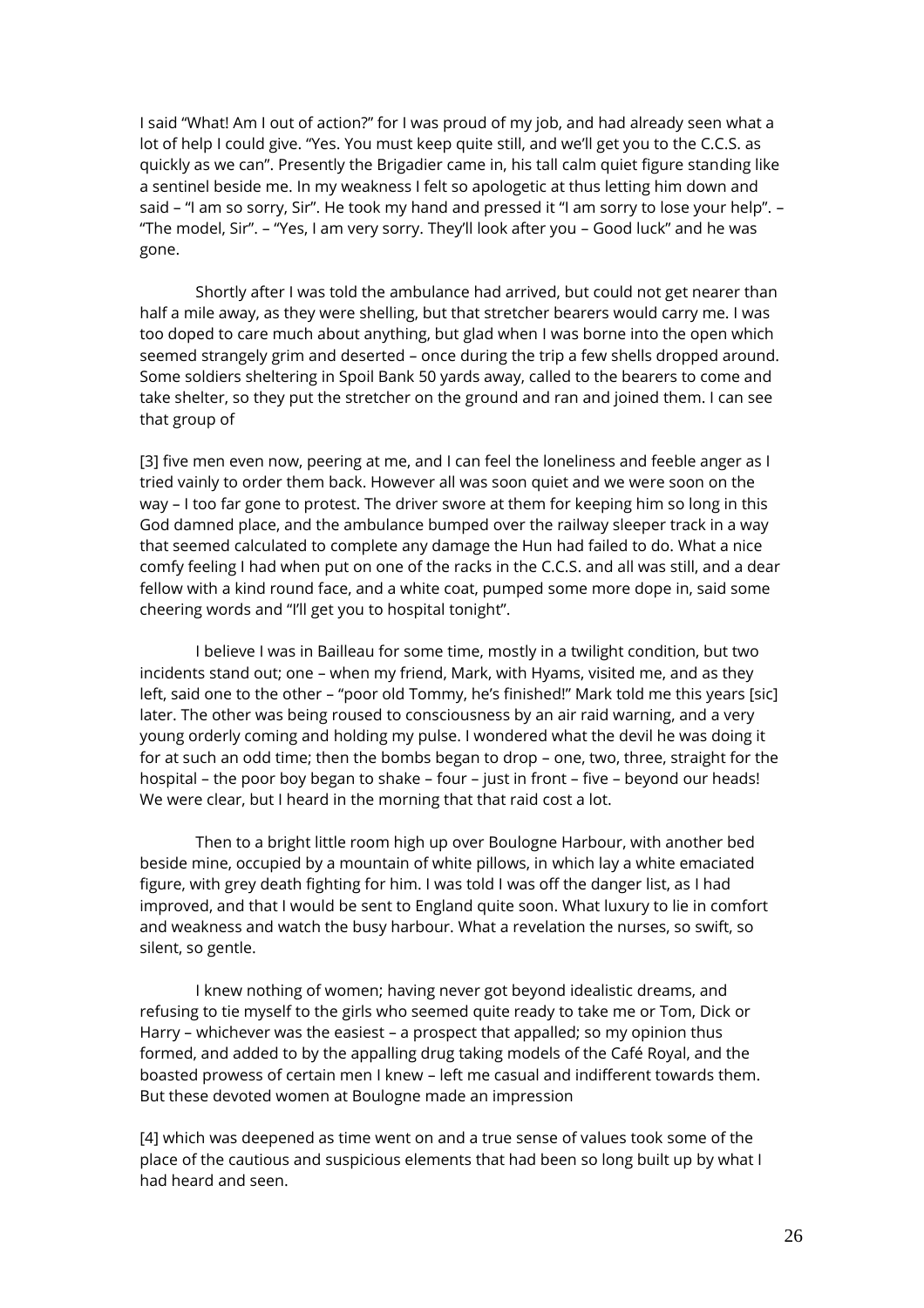One morning when everything was sparkling and dancing in the sunshine, two lanky loose-jointed Australians came with a stretcher, and took me on board a hospital ship, all fresh air and light, tidiness and excitement – Blighty! – thousands of young men passed fit to travel, were going home; thousands of stories of suffering of which mine was the merest trifle, lay behind them. How cheerful were the officers and orderlies as they rapidly did their checking. Presently I was informed that I was going to a hospital in Scotland. "Scotland!" I said in anger. "Why Scotland? I'm a Londoner. Can't you send me near London? I've got a business in London". And I began to get worked up into a real paddy. I had evidently got some special information written on a tablet, for the officer glanced at it and became very concerned and gentle. "Don't get yourself worked up – take it easy – I'll see if I can do something for you". But even the sight of the lovely sea dancing all round me, with the spirited destroyer screen adding its sparkling spume to the sunlight, failed to keep me quiet, and I determined somehow I'd get that changed. Presently the Officer returned – "Cheer up. I've managed to make an exchange, and have got you into a hospital in Cadogan Square". "Oh, that's grand. Thank you" and the dear fellow went on to make some others feel better. Ah, you met some grand chaps in War. They far outnumber the rotters, and I am glad to say I have found it so all through life.

Shall I ever forget the excitement of arriving at Victoria that night? What an orderly pandemonium it was! In a moment I was shot into the most luxuriously appointed private Pullman Ambulance I had ever seen, with a nice looking fellow on the other stretcher, and the most ravishingly beautiful girl in charge. We vied with each other in getting her attentions. "Nurse, please make my pillow comfy" and so on, arriving at Cadogan Square in a state of hilarity, with the lovely creature keeping so dignified and purposeful and gently reproving. There, as the doors of the ambulance were flung open, in the light from the hall, stood a group of smiling nurses. Our farewells and

[5] messages and excitements was so great at leaving the first lovely British girl we had seen for so long that our merriment was infectious, and the smiling Sister in charge said "Sh! Sh! You mustn't make all this noise. You'll wake the patients". It was a happy homecoming.

Can I never forget or be grateful enough, for all the comfort and charm of that hospital, in which I was destined to spend a great part of the next two years; from where sprung lifelong friendships – events that altered and shaped my career; strange that the effort of a nice fellow on a boat doing so simple a thing could rearrange the pattern of a life, open avenues to immortality that might ever have been closed; seeming to control the hand of destiny; perhaps it's the other way round.

The Gerstley-Hoare Hospital, as it was called, had 28 beds in 3 wards. Mrs Gerstley with her husband provided the hospital, I believe, and Miss Hoare, the Commandant of one of the Westminster Groups of the V.A.Ds., the staff.

It was about 11 o'clock on the first morning, when a most graceful, slim Jewess, in a becoming grey and beautifully fitted nurse's outfit, with a just right nurse's headdress, came and sat on my bed and talked to me. She was all long lines, long nose, long face, long arms, fingers and nails beautifully manicured; long sloping shoulders with the long lines of her dress – she sat there like an exquisite symphony, a picture I shall never forget. Miss Hoare was tall, angular and honey; looked harassed, and had nothing to do with the patients, but her staff thought well of her, and what a staff! With professional nurses to do the dirty work i.e. the Sisters – one or more always on duty – the V.A.Ds.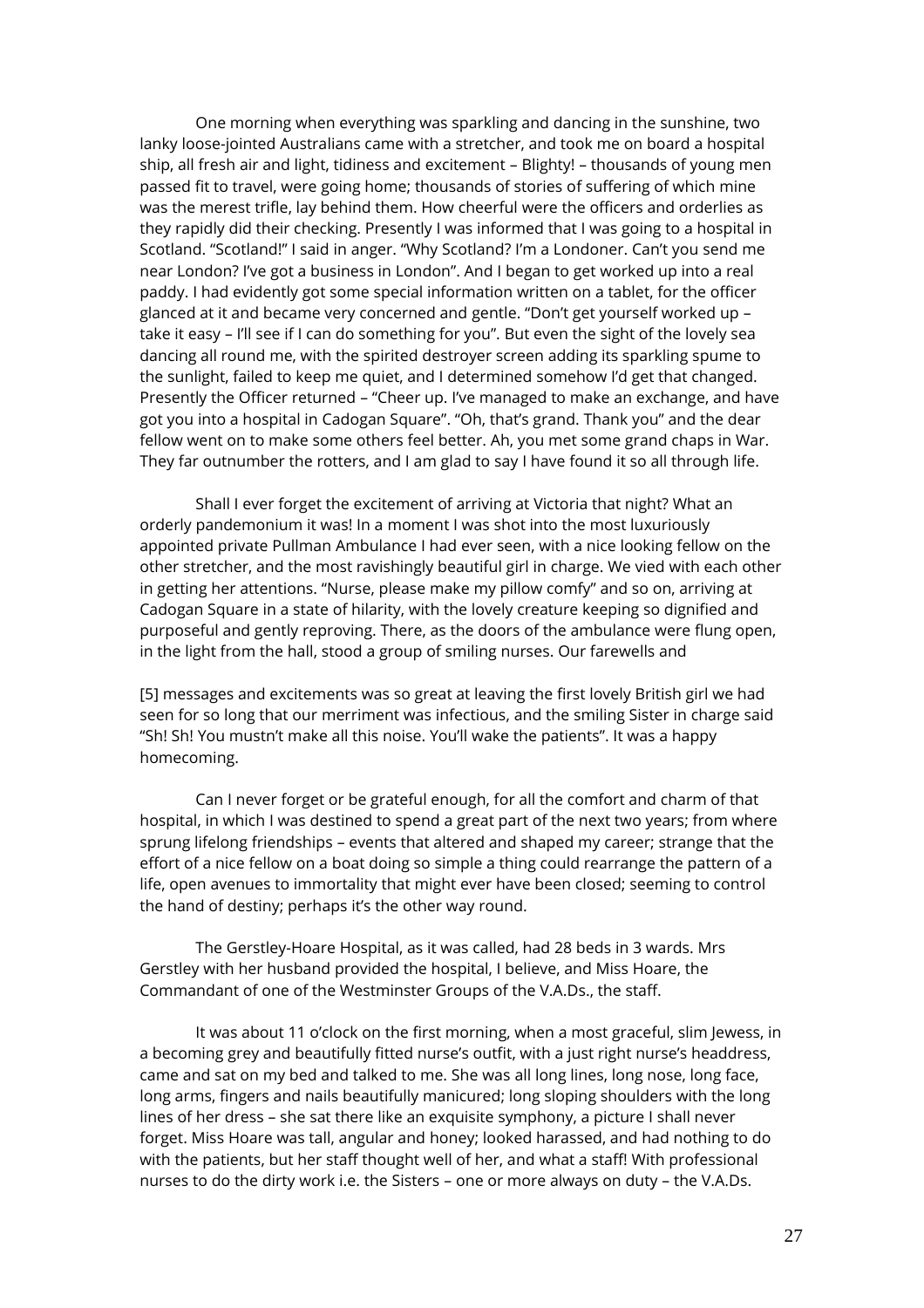devoted themselves to our comfort and wellbeing. They cooked in the kitchen, and no meals could be more dainty and tempting; played games with us in the off hours, or talked with interest on our subjects. Without knowing it I was learning a new outlook on life, and realising a woman's worth.

One day, among the arrivals was Lt. Col. Pennell. It was reported to me that an officer who knew my battalion was upstairs; so I got permission to

[6] go and see him, as I was now allowed to move about a little. I knew Pennell had commanded one of the Battalions of the 123 Brigade, though I had never seen him. In the luxury and comfort of hospital life the War seemed remote, and though I often wondered what had happened with the events I had expected to take an important part in, I had no means of knowing, and seemed completely divorced from the War. There must have been about 6 weeks to 2 months after being hit, during which I lay in a comatose condition, mostly asleep, or in a twilight; I have no memory of pain or discomfort or feeding or function, during that period. I certainly had no consciousness of the War or my part in it.

I think I must have been heavily doped the whole time, for it was only just before leaving Boulogne that I talked for the first time to the living death in the opposite bed. Since being in London I had an uneasy idea from the papers that things had not been too good, so I entered French Ward with anticipation and misgiving, to see a little honey faced man in a hospital dressing gown that enveloped him, sitting with a group. He received me civilly enough, but with a lack of something that surprised me in a Lt. Colonel. I did not know then that he had gone out as a regular sergeant in the K.R.R.s; that his immediate officer had been Lieut. Jack Forster, who had been killed, and that he had come to this hospital to be near Mr and Mrs Harry Forster, who lived in Hans Place, and were devoted to their eldest boy's sergeant who had served so well. After the usual civilities, I asked about the battle; he was very reticent; apparently he had commanded the Brigade; I gathered Brigadier General Gordon and his Brigade Major had received a direct hit on their car as they were going out of the line; he had taken over – a fear gripped me as I listened – that waterlogged triangle – "But what of the  $23^{\text{rd}}$ ?" "Oh, they were badly hit – they got bogged – that model was no good". "Model! Was a model made?" "Yes, but it was no good. I thought you made it?" "No, I was wounded in June – I made the one at Reningschelst for the battle of the Messines Ridge, and was going to make one for the next battle". "Yes, I remember the one at Reningschelst" said the Colonel "it was very good". It was obvious that Pennell did not want to talk of the matter further, and clear that something very wrong had happened to my Battalion. I was not to know until sometime later, when my constant friend

[7] Capt. Mark, being on leave, came to see me; I gathered that their job on the 31 $^{\rm st}$  July had been to attack across that waterlogged triangle to Hollebeke. They had sunk to their middles, had been mown down by those Machine Gun Posts and the Battalion had had to be withdrawn. The appalling waste of the lives of those men, some of whom I had known since the beginning, saddened me; and I somehow felt guilty that I had been unable to do anything to prevent it. I also learned that someone had been asked to make a model map, but that nobody seemed to think much of it, and evidently no reconnaissance. I cannot imagine anything more suicidal than an incorrectly modelled map to guide a life and death infantry battle. Better none, and just use your native wit.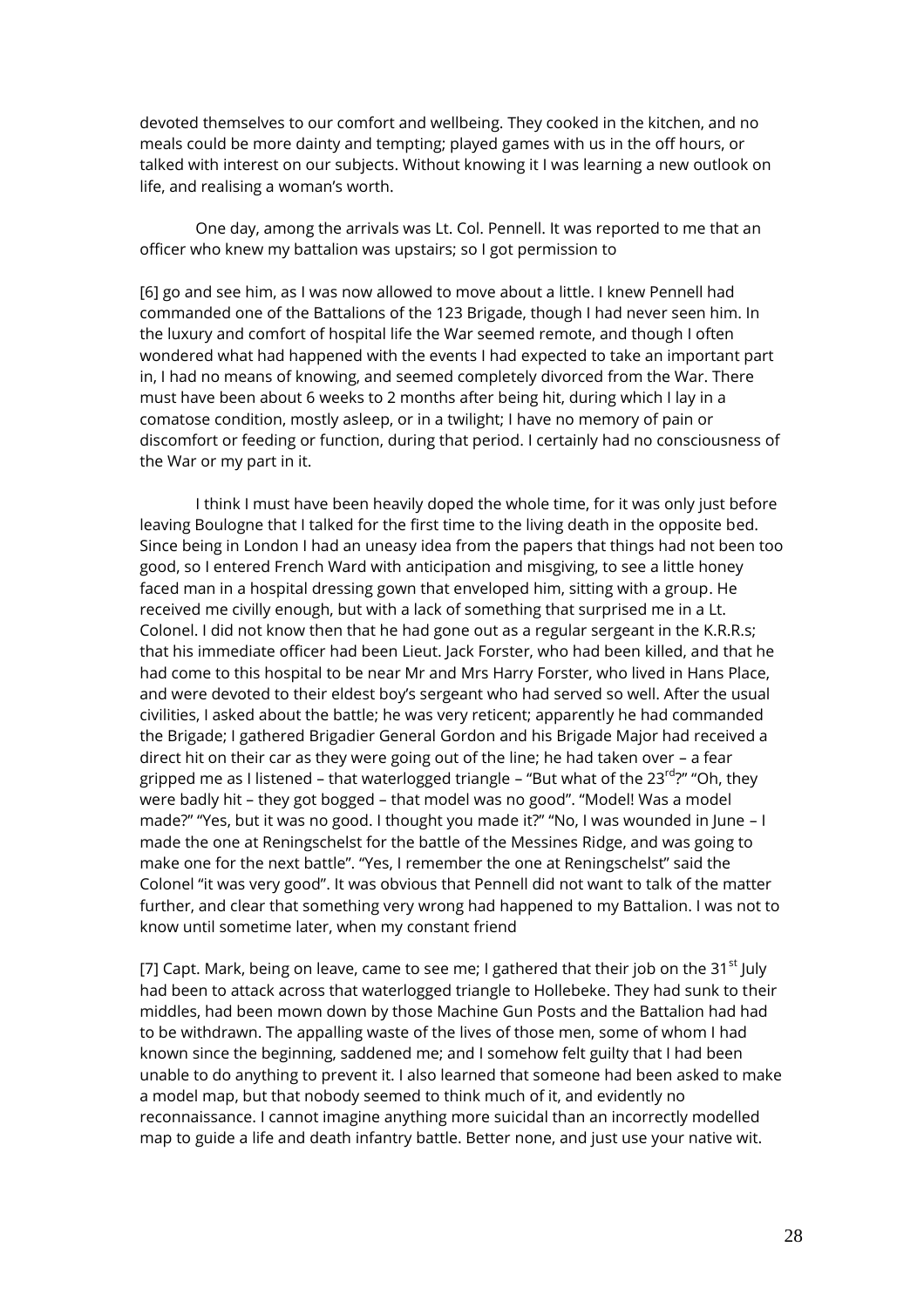It made me think that one day I would like to visit the place of this tragedy. It was 43 years after that I and my wife spent 4 days at Skindles in Poperinghe and motored round the area. We came towards Ypres from Comines in the train, and as we left Hollebeke on the embankment, 15 feet above the broken ground, we saw the beginning of the deadly triangle, or point, where the German strong point had been. Now the ground, to our surprise, was still broken with holes full of water, and covered with trees; and it was obvious that we were looking at ground untouched since 1917, with the scars of war clothed in undergrowth and small trees. So we found it when we got to Hill 60, and motored across to Spoil Bank under the guidance of the Warden of Hill 60, who knew the whole area like the back of his hand. The area to Hollebeke seemed to be as impassable as it had been in 1917. The canal had never been reconstructed not the ground reclaimed.

We visited St Eloi, where three of the craters could be seen – one in the garden of an old soldier, who spoke English perfectly, and enjoyed telling me the history of the craters; for he knew the village before 1914. The one in his garden was full of water about 50ft across, in which he enjoyed his own private fishing. It was wonderful to go over the ground I knew so well from having made a model of it, but had never seen properly except from a front line trench, with that one visit to the Battalion which lasted so short a time. I felt surprised to find it all there, just as I had pictured it. But where was the DammStrasse – that mighty embankment the Germans had turned into a fortress, but left the back door open. I could not see it from the Warneton Road as we

[8] approached St Eloi in the position I knew it was. The local Police officer knew nothing of it; neither did any of the locals questioned. This was beyond the area, the Hill 60 Warden, who was with us, knew; but he was a wonderful chap, and after going down towards the foot of St Eloi hill, we got out and started off across the fields towards a herd of cows – I following. When we got there, a marvellous radiant vision of a dairymaid rose from her task; she might have just stepped off the light opera stage of the Dairymaids – it didn't look real – but it was; there was the herd, the milk, the pails, the mud and mess. An animated conversation in Flemish revealed that Father – up there – with the harvesters, knew all about it. We found ourselves walking along a small ditch-like stream, the Diependal Beek, and could soon see the ruins of a culvert. The Damm Strasse had been levelled, and now was only an unnatural disturbance of the surface of the valley.

The old farmer, who spoke English perfectly, when he knew our quest, was full of it. Did he know the Damm Strasse? "Why! I helped to build it. Little more than a lad at the time – about 1902, I should say. Yes, I worked at the White Chateau at the time – he wanted a straight and level road from his house to the main road – it was a big job – we built a tunnel-like bridge over the brook big enough to drive our farm carts through". "Then it was high?" "Oh, yes – the Germans had rows of dug-outs in it, one above the other". "May we walk along it?" "Well, my land ends here; you had better ask at that farm house", pointing to the one on the main road, where there was still evidence that the embankment had joined it.

The friendly busy young family at the farm readily gave permission. We were astonished to find how particular the Belgians were about trespassing on each other's land. So we walked to the point where I had last seen Col Haig Brown, and those others of the 23<sup>rd</sup> Middlesex, whose names are in the War cemetery near the deadly triangle. Sentimental? Yes. But this little bit was all I know of real war, and war had ruined and governed the lives of my generation.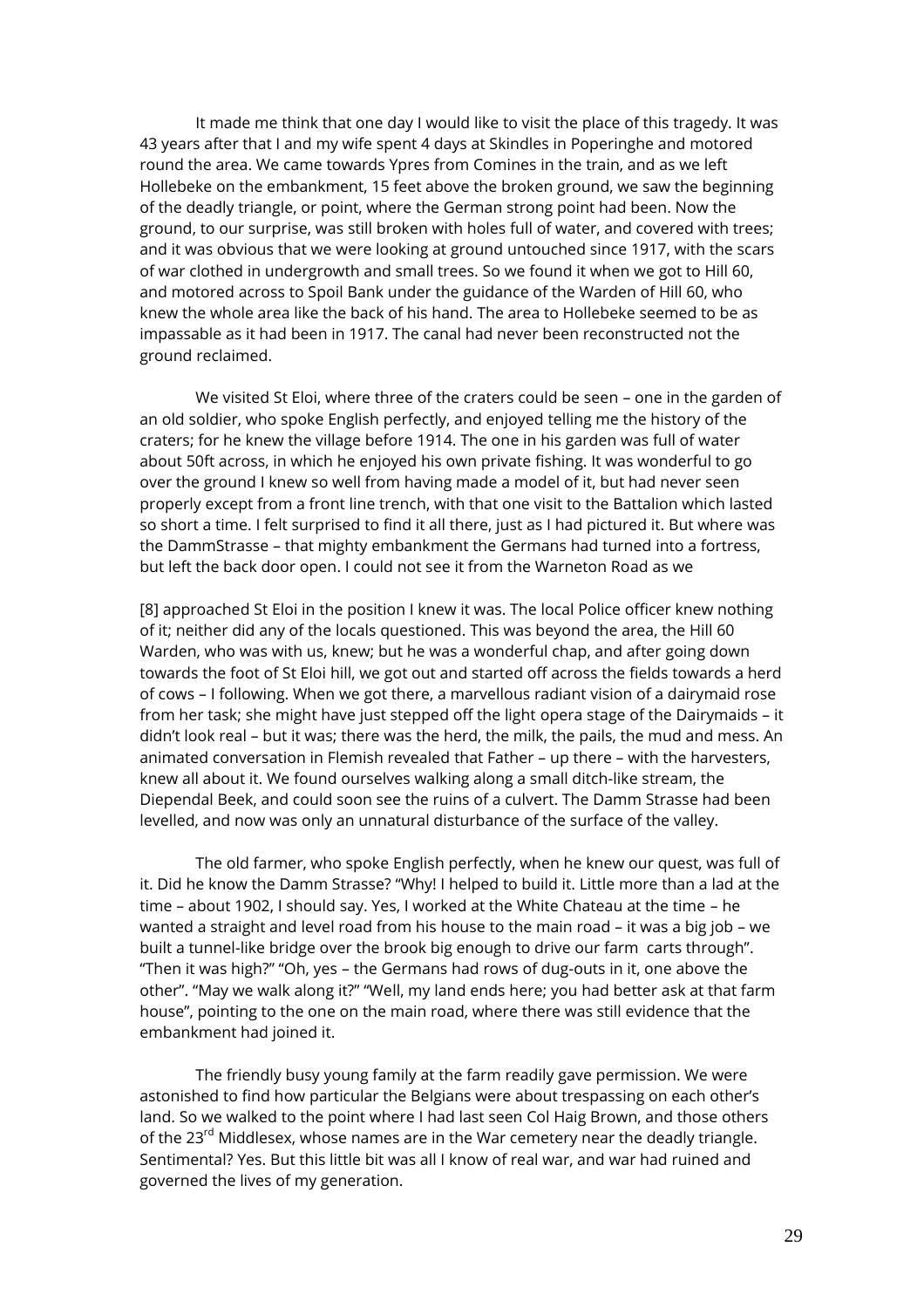On our way back, a farm worker, boy and dog, joined us. Yes, he was a boy during the war – knew the Damm Strasse well, with its dug-outs – no, nobody

[9] went into them – said to be full of dead Germans! "What happened to it?" "Oh, it had been partly destroyed after the war and was like that for a long time; then about 1930 it was blown up and levelled like this!"

So – we had seen what I wanted – and our little pilgrimage was ended, and as we returned to Ypres where the great square was empty – surrounded by brilliantly lit restaurants – all empty – and went to the Menin Gate – where fifteen people had gathered – to hear the Last Post; we realised that during the last fort years pilgrims had streamed in their millions to these pathetic historic spots – to pay tribute; but that soon – passing into history – only the student and the tourist will come and gaze – it will all be one with Thermopolae.

We went to Reninghelst, where I had made the model, to have our refreshment at the Commercio Estaminet I knew so well. The quiet town seemed to be asleep, still resting from its harrowing experience; all tidied up – I hardly knew it. Only the garage had a sign of life, and we stopped. "Do you know the Commercio Estaminet?" None of the men had ever heard of it. "Oh, well. I know where it is – let's have a walk; straight down – turn left at the Church and there you are – on the right. But no – no estaminet. But there was a decrepit old man with a muck barrow working in the road. Pointing to a charming house in the row, I asked "Was that house the Commercio Estaminet?" The old boy's eyes boggled at me – "That was a long time ago". "Yes – the first world war – I lived there." "Oh, I knew it before that – Mrs extending the daughter, still lives there – go and see her – she would like to see you." Good enough. We were charmingly received by a neat little lady of about 60, who declared she remembered me; that she was the elder of three daughters who waited on us. I had to be gallant but honestly it was the first time I knew that I had been waited on by three charming girls. As a young man, if I had a job to do, I was absolutely blind to feminine charms. The governess of the White Chateau had only recently died, she remembered her well. The Estaminet was closed when their father died, and they made it into their private residence. Most charming too – a strange contrast to the free beer house atmosphere of 40 years before. Many relatives of the Middlesex Regt. had come to stay with her, for the Middlesex were often quartered in the town. One lady – sister of one who was in the British cemetery

[10] opposite, had come every year for twenty eight years.

Well, it had all given us a lot of food for thought, and before I go back to the hospital, to the routine of a record, I'll sum these up in this doggerel:

The Damm Strasse

The Dam Street, the road of frustration of Life will yield to the effort of man or his wife or even a soldier bent on his task may find that the end may not be the last but just the beginning of a new street or road not dammed or damned but open and broad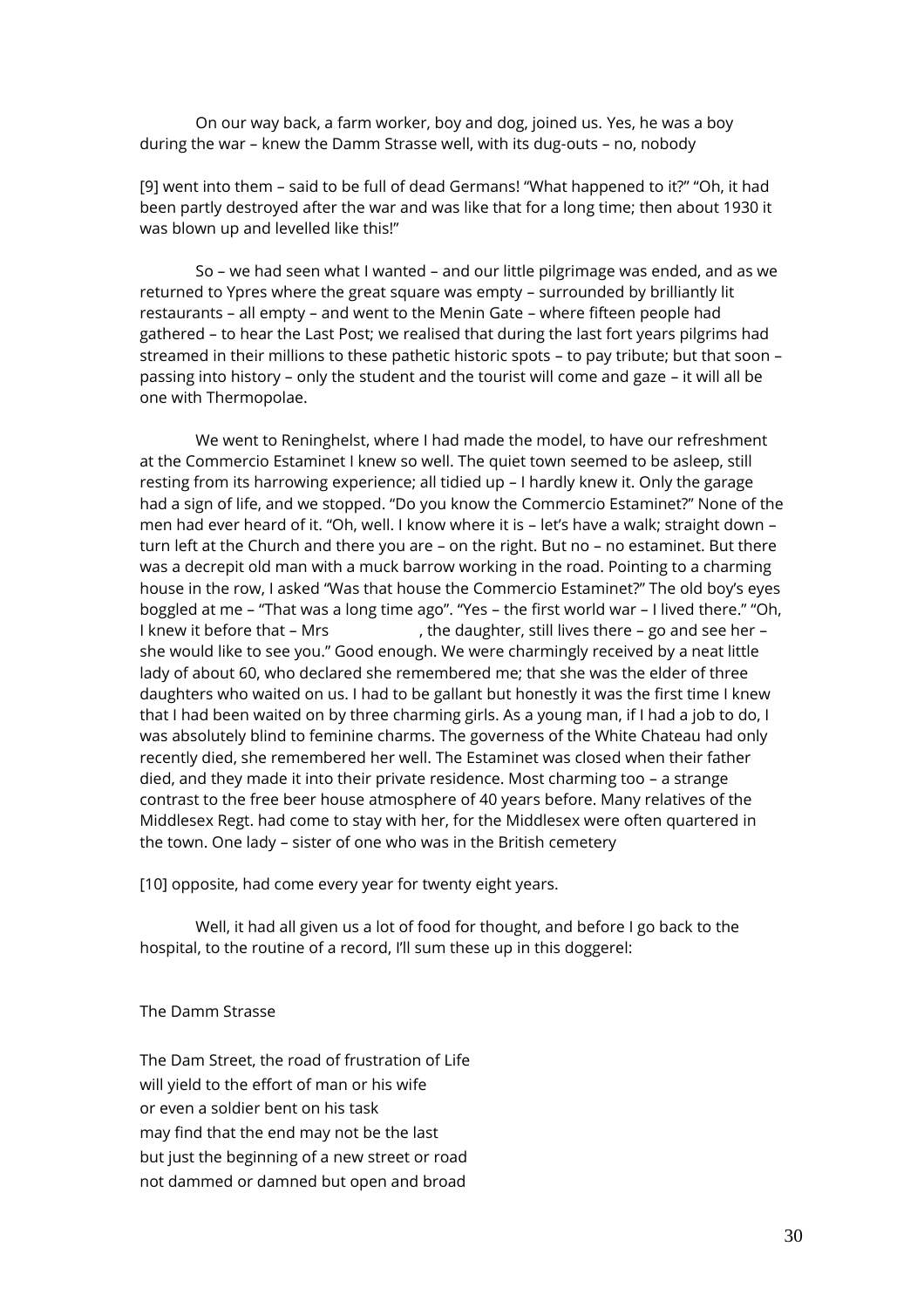where we all may travel, straight and true with plenty of room for me and you whether you are black or brown, yellow or white But remember Leave your guns behind.

At the end of 1917 I was getting well enough to go out a bit, and about this time I was very flattered to have a request to visit General Sir Sidney Lawford DSO., who had come over to be knighted. He received me in his rooms in Jermyn Street with Lady Lawford, on his return from the Palace, and told me the Division was going to Italy, and I would like to come too and model the Italian mountains? I was thrilled at the prospect. He asked my position. "Still in hospital – but I feel fit enough to come at once". "It's not so easy as that" he said, "If you can get overseas, I can claim you. Get overseas – and go to the first R.T.O. to inform me by telegram, and it's done". I thanked him and said I would do my

[11] best. He looked as handsome and dashing as ever, and dolled up for his Palace visit; the stage could not have produced a more perfect example of a gallant general. As he shook hands, he said "Well, I'd like to have you, Thomas. Your models were useful. Goodbye and good luck".

How could it be done? I thought it would be nice to write to Sir Francis Lloyd and tell him of the General's wish – it would give me an opportunity of telling him that his interest in getting them to take me in the service had been of some use. Also he might be able to pull strings again. I received a short note from one of his staff, that the General would see me at the Horse Guards. At the precise moment, I was ushered in and announced. The General walked over to the swing window, opened it a little more, as though he did not intend to be contaminated by this common fellow, turned a fierce eye on me, and with a military staccato said "Well, what is it?" I realised he did not know me. "Lieut. Cecil Thomas, Sir. I engraved your seal". The change was magical – the eye softened – the fierceness disappeared. He came forward and shook me by the hand; we walked slowly towards his desk and we sat down. "Oh yes, I have heard of you. My Chief of Staff was G.S.O.I. of the 41<sup>st</sup> and has told me of your model. What fools they were to keep you out because of your glasses. What a struggle we had with them! Well, what can I do for you?" So I explained Sir Sidney Lawford's wish. He thought a moment and said "You could see my friend the C.R.E. at the War Office – I'll give you a note" – dashing one off.

"My job's London District – I can't interfere. Glad to have seen you – goodbye and good luck". And my interview with the dressiest and smartest officer in the British Army, was over. He looked the part despite his grey hair – more spick and snappy than any subaltern. The order came to attend the C.R.E. at the War

[12] office, and when the old boy came into the small office, sat in his chair and glared disapprovingly at me – my heart sank. He seemed then and has seemed more so since, the typical general of the cartoonist – white walrus moustache – bald head – baggy cheeks, a mixture of white and pale purple. The conversation was confused, and I failed to make myself understood; the only clear impression I had when I got outside, was, that he thought I was a plasterer; that they had plenty of plasterers, and what the devil was I wasting his time for; and he gave a clear indication he'd seen enough of me, and I felt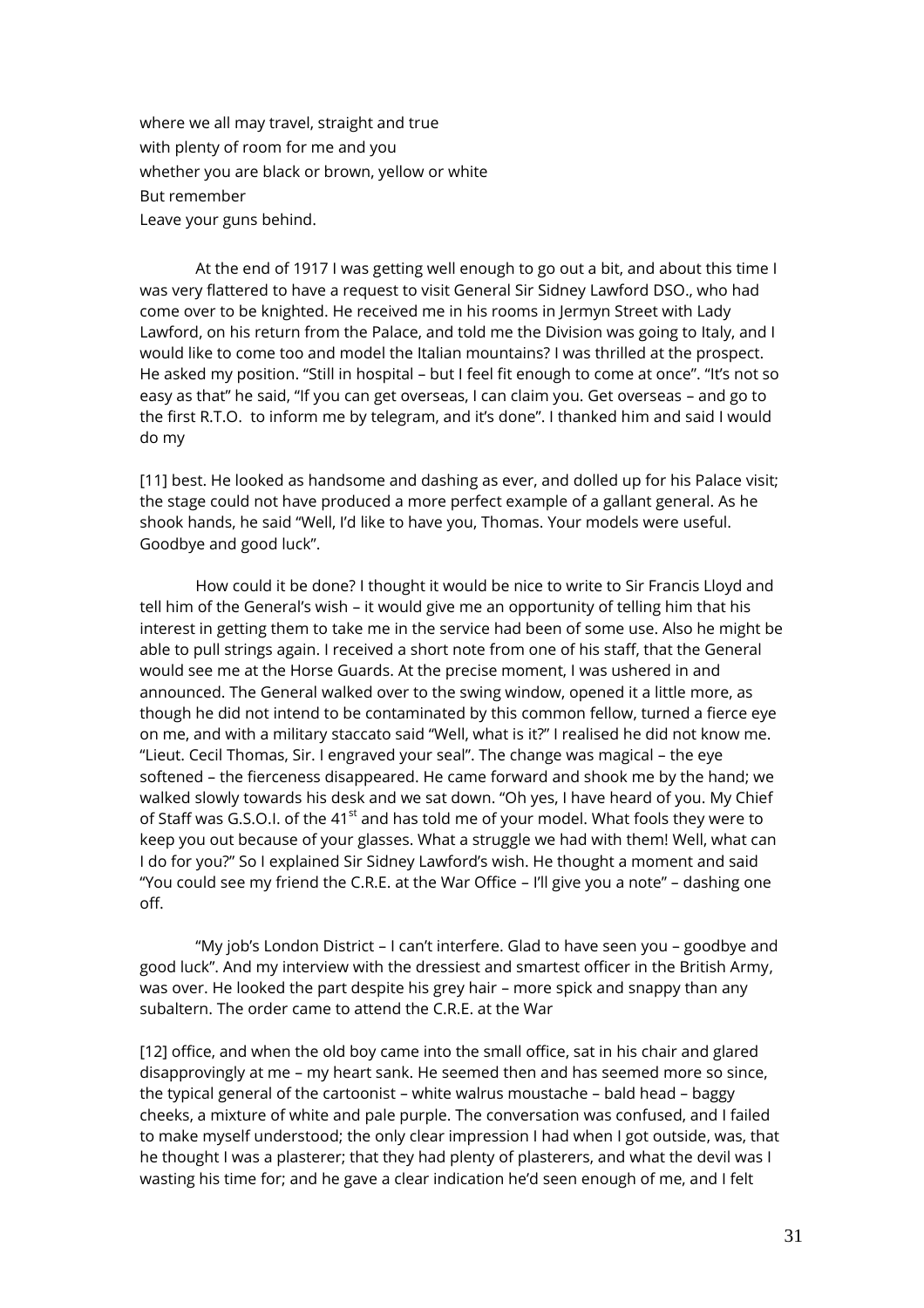and took his summary dismissal. I could do no more, and inquiries of the Medical Officer at the hospital made it clear I was in their hands, and nobody could do a thing without a Medical Board; and that I must abandon the idea. Italy – perhaps Ravenna and the mosaics – or Florence – what a pity!

Transfer to Convalescent Hospital at Birchington, where a large number of semifit men were bored to distraction, with nothing to do except sit in a small sweet shop and eat pastries – one sight of it was enough for me – what should I do? I hurriedly took a train to Margate, called at the Art School, and asked for facilities to model from life. They were readily granted if I produced and paid for my models. So I went in search of a good old salt, and found one who would come for a modest fee; and I enjoyed myself for the next week or so, modelling his miserable face; moulding it and casting it. Each day I travelled back on the train with some of the young hopefuls – all girls – that formed the class; and made some studies of one of them.

One evening in that first week I was enjoying a large book on Brangwyn, when another officer joined me and we had a marvellous discussion on the great Master's work; tracing how he achieved his amazing compositions – leading the eye wherever he wished, and discovering the subtlety with which every colour seemed to have its complementary with it. I asked him if he would share a studio with me if I could find one. The estate agent, Bayley & Co. said his sister was an artist and had a studio; I had better see her. She was charming and cooperative; every afternoon – we could have our friends – gave us a kettle and some tea things – and she'd leave us alone. Hamilton and I amused ourselves with our drawing and modelling; the art students came in and made tea for us – I did an appalling

[13] sentimental thing which was to be my masterpiece; and quite a good posthumous portrait head of an actor as St. George; a small commission now in the National Gallery of Wales. I always remember that studio as a trifling happy interlude, but I shudder when I think of the 'masterpiece' – an over modelled child sitting on a shrapnel helmet, with a bullet hole in it, playing with a disjointed toy soldier. And I thought I loathed sentimental art!

The spring and summer of 1918 found me at Borden on light duty, back with the remains of the old training Battalion, with Hyams as Adjutant. It had been turned into a most interesting experimental unit for the raising of low category men to a higher category, by physical training, games, etc. It was producing most astonishing results.

A large Medical Staff kept control, and I quite enjoyed nursing the weaklings when I saw what was being produced. Some were quite hopeless; one dear little boy who looked about twelve, was brought by a beautiful sister – their father was a general. This had made no difference – the C.3s. had been called up, and we raised 75% of them to B.1. category, and over, in three months. I had no difficulty in promising the pretty sister I would look after her brother as she confided in me that he was very delicate. I put him next to my nicest N.C.O. and took the first opportunity of finding if we could do anything with him. It was impossible. Nature had been cruel and forgotten to give him his manhood, and he was back with his family in a few days.

Another case was very different – a doting mother brought her boy, who seemed a normal size, and with tears in her eyes said that he'd been an invalid all his life and it was cruel to make him a soldier. I comforted her and assured her we would take great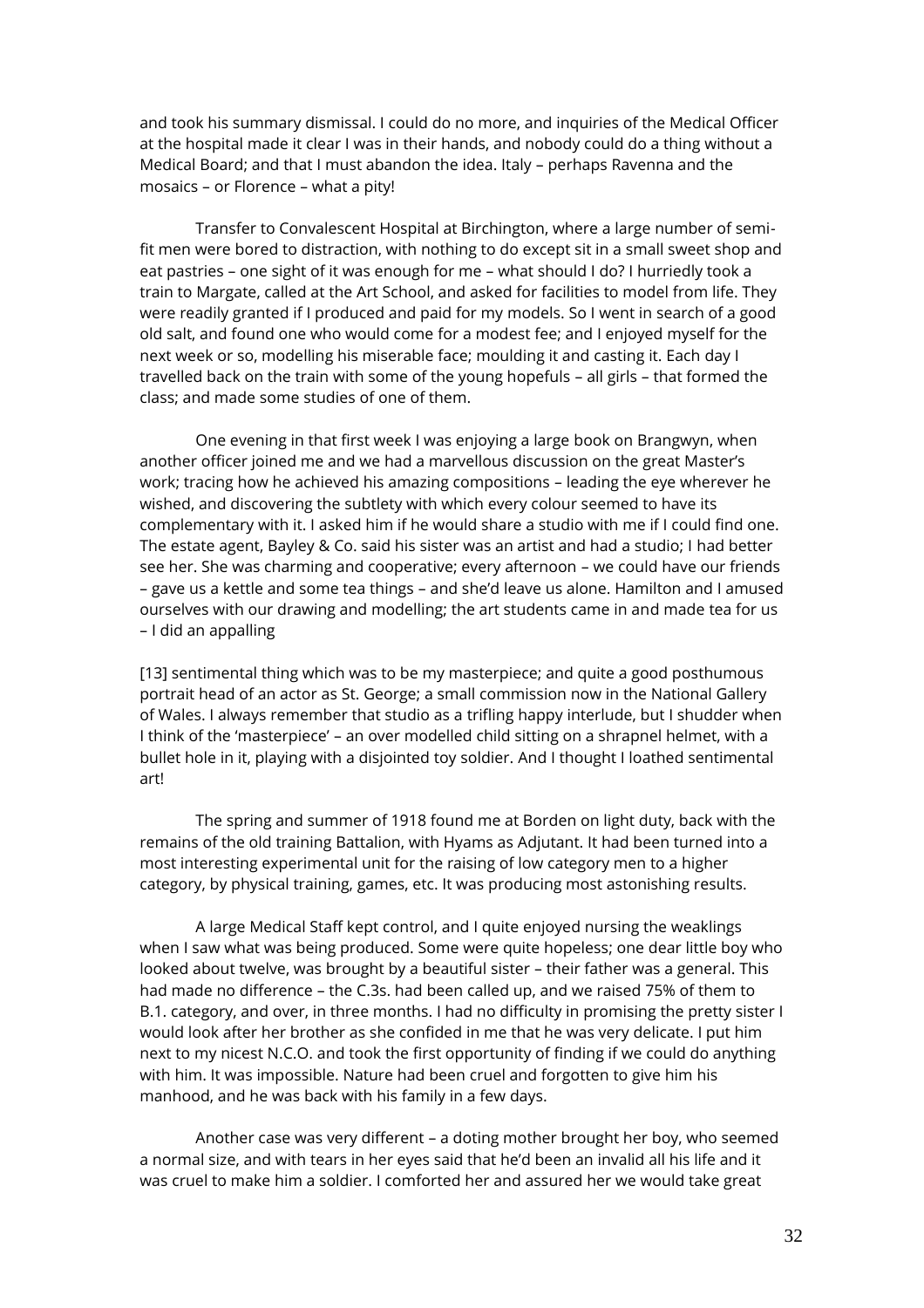care of him and I would keep my eye on him. All the N.C.Os. knew their job, and with one exception, were considerate and patient. The playing fields were half a mile from the camp, and the Companies marched it in various stages of equipment, according to their progress; the new recruits carrying nothing.

[14] On the first march of this recruit, he fainted after going 200 yards. A corporal was left to look after him, and he was told not to worry but to come on in his own time. It happened again; but in a week we had him enjoying one of the more childish games. He had never played with other boys before, but had always been kept in bed as an invalid by his doting mother. He made rapid strides, and was category A.1. in three months, doing a 4 mile march with full pack and rifle – taking on his own size with the gloves. Then we sent him home on leave, and a letter came from his astonished and grateful mother – she was amazed – we wondered if she realised what her dam fool doting had done.

I learnt many strange things from the M.Os. about our odd collection of humanity, and was surprised to find what a large sex maladjustment played in their troubles; that Hermaphrodites existed; and that all kinds of fantastic conditions of the sex organs seemed possible. Most of such cases were impossible to do anything with and were sent home.

It was fun organising all sorts of concerts and theatricals which I was keen on doing. One morning the Adjutant told me the Commanding Officer of the W.A.A.Cs. wanted to see me. There had been some difficulty in getting the W.A.A.Cs. co-operation in our theatricals. It was evident I was on the carpet. One of the scenes of the play we were rehearsing involved a pretty W.A.A.C. sitting on a Sergeant's knee and being kissed. Apparently the rehearsals, at which I had not been present, had been too enthusiastic for the Commandant. I never knew how she discovered – perhaps one of the other W.A.A.Cs. was jealous and wanted the part. Anyway the dignified young Commandant was very severe with me, and I had to bite my tongue hard to keep down the ripples of laughter that would keep surging up and wanted to send me into fits; the most tremendous effort of self-control I have ever experienced. The orders were – an officer to be present at all rehearsals,

[15] or the W.A.A.Cs. would be withdrawn. The sergeants wouldn't stand for it, but I got over the difficulty somehow, for we took the play out to a village one day, as well as the camp performances.

I made friends with a mother and daughter and was frequently their guest at musical evenings which were enjoyable.

That terrible scourge of 1918, the Spanish Flue was sweeping the camps; I seemed to have become camp funeral officer. Every day we all passed though tents filled with a mist of antiseptics, and special huts had to be set aside for the hundreds of patients. I determined I wouldn't get it.

It was Sunday morning and I felt not too good, and lazy; called the batman to borrow Taylor's thermometer – 100 – "Good! Run over to the M.O. and say temperature 100; can I stay in bed?" The reply was to the point: "Don't you dare get up. I'm coming over". He stripped off the sheets, plied blankets on me; dosed me; and said "Keep covered up".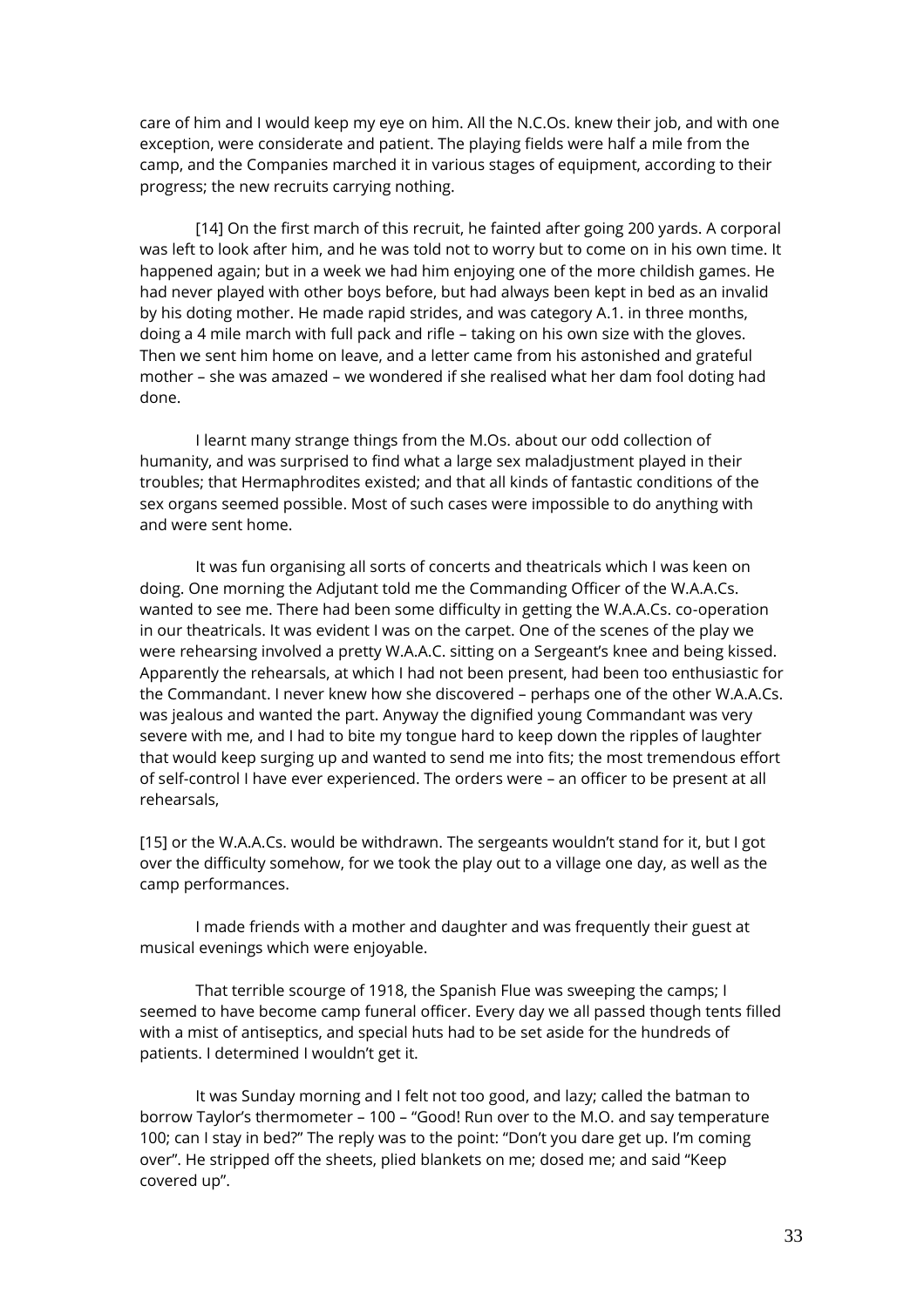The fever mounted; the sweat poured out; the temperature went to fantastic heights; it was like a consuming flame; and then it died away, as though there was nothing more to consume. It left a two to three inch boil on my back where the shrapnel, which was insisted in my diaphragm, had entered. It meant hospital – Cadogan Square was possible again.

There were glad to see me and unsuccessful attempts were made to remove the shrapnel, but the wound area was a mass of suppurating channels which evidently went down to the foreign body in the ever moving diaphragm. It showed such a muddle on the X-rays that they could never locate it, so they hoped it would insist again as the resection operation was considered too dangerous.

[16] I went up and down with the poisoning, painted many miniatures and one oil portrait, of the staff; one of my brothers came in for a few weeks, with a flesh wound – his fifth.

Then to Fowey in Cornwall to convalescence. With a sailing boat, good friends and sketching, the autumn passed, and the Armistice came – A Medical Board at Plymouth. A brusque Medical Officer – "What are you carrying this bit of shrapnel about for? You will come into hospital and we'll have it out!" "But Sir, Mr Laming Evans says it is too dangerous to take out, and he is a very eminent surgeon". "Yes, I know, but you'll come to hospital and we'll deal with it". "Yes, but I don't wish it unless he agrees – he knows the case". "Now look here", he said angrily, "You can't go through life with that in you; go outside and cool down, and when you have come to your senses, come back and we'll fix it up". I was very troubled; it sounded too casual, and the sort of man who'll have a go at anything; very different to the cautious approach of Laming Evans, who had the reputation of being a courageous surgeon, even earning the name of Bloody Laming Evans. A little corporal orderly, had shown me in and out and saw my distress – "Glad you stood up to him, Sir; he wants a bit of that; there's an A.M.O. 1234. which says you can claim to go back to your original surgeon". "Is there really? Good boy". Presently I was ushered in again. "Well, have you thought better of it?" "Yes, Sir" – jauntily! – "I claim under A.M.O. 1234. to be sent back to my original surgeon". If looks could kill! I hope the gallant corporal didn't catch it, but that December I was again back at Cadogan Square. Still the same charming atmosphere, but the War was over and there was an easiness of mind replacing the anxiety caused by the appalling casualty lists. Here I met the handsome youth whose tragic death inspired my first important work of sculpture – Alfred Forster – only 21, from Winchester, through Sandhurst to the Greys – a blighty wound in the leg – not serious – and now making

[17] recovery in this hospital, near his parents' London home. Never have I enjoyed talks on Life and Art so much; though I was 12 years older, there was no subject on which he was not better informed than myself. I was amazed that one could know so much at such an age; his was the richest mind I had met, and now looking back, I see how war deprived the generation I have lived through, of men like Alfred, who from his quality and opportunity, would have made a marked influence on the events of his time. Alas! We were both to have our operations within a week of each other; his just a little clearing up operation to hasten recovery, so that he could go to the seaside and convalesce. Mine – a grim resection of the ribs, collapse of the lung, in an endeavour to locate and remove the foreign body under the heart. If it could not be removed without piercing the diaphragm, in which it was insisted, then I was to be sewn up again, nursed back to health, and another attempt from the abdomen side would be made.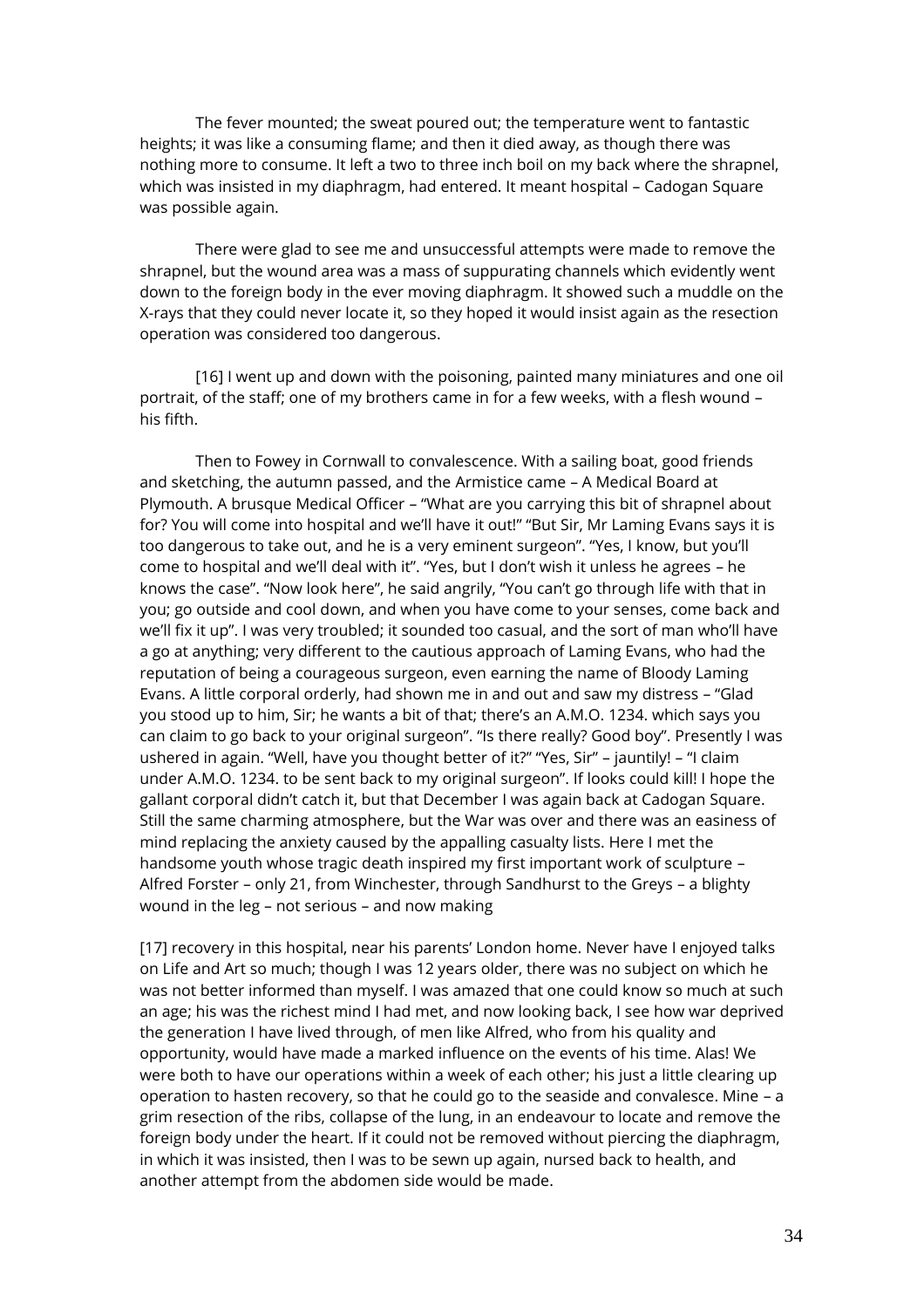The surgeon who was to have helped Laming Evans, died suddenly the day before the date. A young C.C.S. surgeon, on leave, took his place.

I felt so cheerful as I lay on the operation table; it was going to be ended one way or other; and I felt full of confidence. The serious faces of the nurses, so purposeful in their preparations; and then, casting my eyes up, I realised Dr Hedley who was the Anaesthetist at St Thomas's; and the Physician in charge of our little hospital was on his knees. I woke up feeling very hungry, said I would like a steak pudding, and was it out? Yes, it was out and I was to keep quiet and go to sleep. But I felt fine – what had happened? In good time I learnt that Laming Evans had asked the young C.C.S. surgeon, who had a reputation for kill or cure operations and desperate cases at the C.C.S., to come and help him; that this young surgeon was appalled when he realised I was to be cut up to get at the foreign body, and had asked to have a go with the probes first. For twenty minutes he persevered and then the bell rang; and in a matter of moments it was out, and the hospital was amazed to hear a cheer from the closed operating room; the end of 18 months trouble so simply won.

In a fortnight I was up and about; we were all worried that Wag Forster did not make the progress expected from his little clearing up operation. Something was going wrong; a special ward, special nurses, specialists coming and going, delirium. I was allowed to see him, as he became quiet and normal when I first saw him. We talked for a little. Alas, septicaemia had set in and he died. I felt

[18] a great sadness, and sorrow for his family, who had already lost their eldest son. They had been so kind to me, asking me to a dinner party at their house solely because their boy spoke of me as his friend. How well I remember the occasion with its charm and kindness, and the lovely sister Ray, newly married to Pitt-Rivers [fascist], present; later to become the well-known actress, Mary Hinton [Emily Rachel Pitt-Rivers, 1896- 1979]; probably the most beautiful and charming girl of her generation.

The morning after the death of Wag Forster is vivid in my memory. The mother came to my bedside saying "Wag told us you were an artist; could you make a sketch of him, as we would like to have a memorial. Asking what kind of a memorial they were thinking of, and learning that it was to be a recumbent figure, I said a model would be more useful to the sculptor, and would they mind if I made a model. So I secured plasticene and a small board, and persuaded the Matron to let me work in his room that night. It had to be done secretly, and I could go up at 11 o'clock, when all was quiet and I should not be noticed as absent from the ward.

It was a sad and poignant experience to model the body of one's friend. I worked for three hours and found it difficult to control my emotions. At one time I was quite certain there was someone else in the tiny room. I fought down the desire to look round, telling myself not to be silly. The room was dimly lit by the one bedside lamp that shone on the dead face, and on my model close beside it. Finally I could resist the impulse no longer, looked round – and nearly jumped out of my skin, at a figure in white – the night sister – who had stood behind me for ten minutes – having entered without a sound. She came in quietly so as not to disturb me!! By 3 a.m. I had modelled to scale, down to the waist, a portrait of this handsome and finely drawn figure, with its sensitive face and hands. But my model was of a dead man and it hurt one to look at it. After showing it once to Wag's parents who were obviously moved by it, I never showed it again. They seemed so content that I should make this memorial because Wag had spoken of me,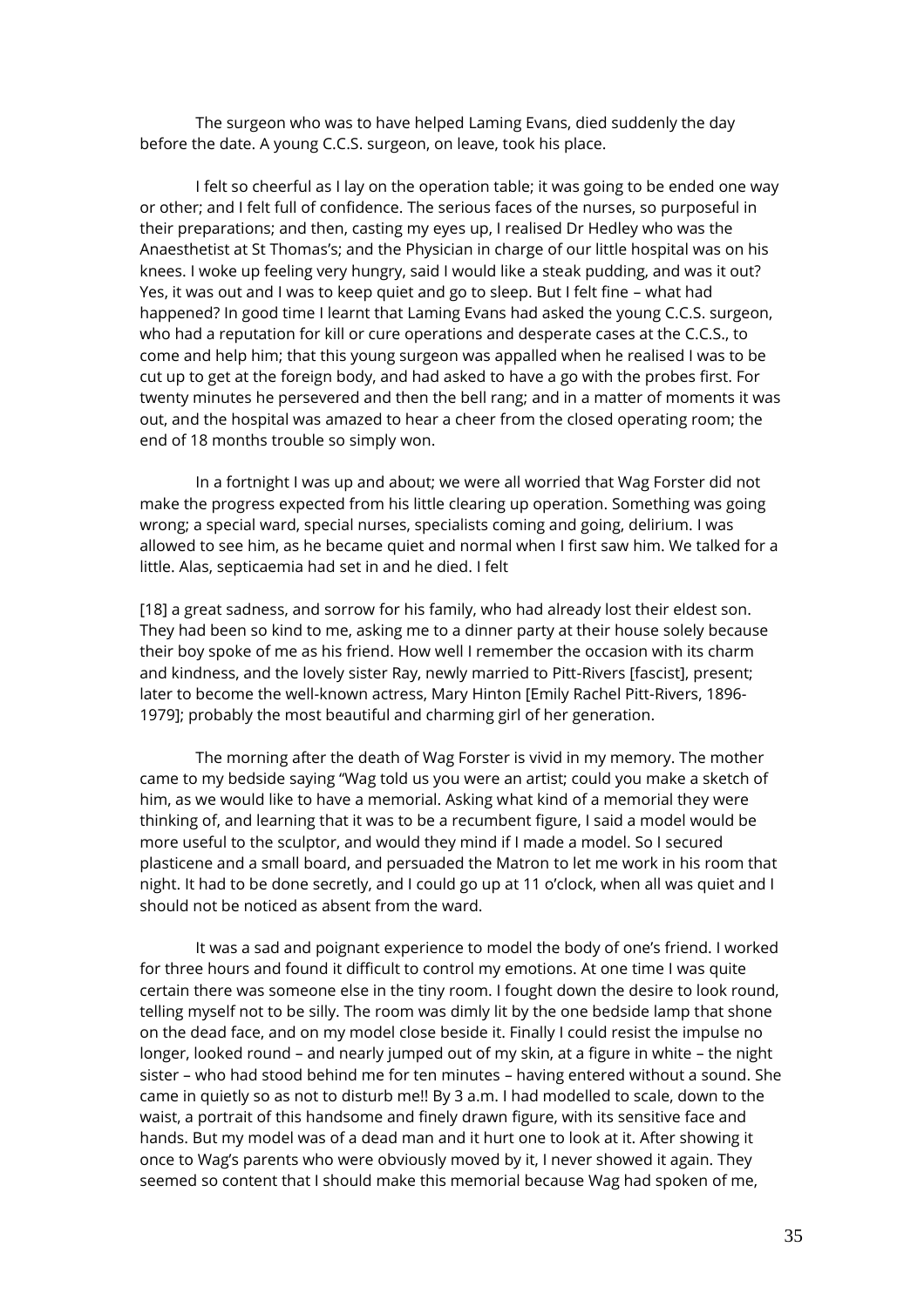and because they were impressed by the fact that I had been able to produce such a model under such circumstances. I too was impressed that without having seen my work, they should have such confidence in me, and deep were my thoughts on the strangeness of destiny, that should enable me to live, when I should have died, and he who should have lived, thus to pass away. A youth who at 21 has a mind so all

[19] embracing that he could hold his own with me on my own subjects, to which I had given 15 years thought and practice. He knew the horseshoe case in the old Geological Museum as well as I did, and on social questions had a mind so broadly attuned to the conditions that were to dominate the next 80 years of the world's history, that, had he lived, he would, with the advantages of his family and traditions, have occupied one of the greatest positions in our country's affairs. With such thoughts I determined with God's help, I would make him live in death, that the qualities of greatness that belonged to him, might go sown the ages, and perhaps help to show mankind the uncounted cost of their foolishness. Perhaps bring consolation to the many who are bereaved; by trying to convey in bronze the immortality of the soul.

I had five years in which to do the work, for his parents went to Australia in 1920, as Lord Forster [1866-1936] was appointed Governor General, and with my mind very full of a great task, and a great responsibility, I settled down to work.

But before this many difficulties had to be overcome; one, the finding of a studio, in which I ask I enrolled all the nurses and the matron, as searchers; applied to numerous agents, and read the advertisements; for, alas, dancing and good time girls had rented all the artists' studios, vacated by the artists on War service.

I have heard many stories of the hospital of the First World War, but I feel none could have left on the minds of their patients such a sense of enchantment and devotion to their work and its purpose, than the Gerstley House Hospital in Cadogan Square. My tribute is that the picture of these gracious women, their quiet efficiency, the smile of their encouragement never left me, and friends I made there lasted my life through. Admittedly I was popular, though I did not know it; for lying in bed month after month, my nimble fingers poured out portraits in wax, portrait miniatures, and oil paintings and carvings. One little joke stands out – a little elderly spinster, 5 feet nothing of devotion to us all – we all adored her and teased her unmercifully; I modelled an ear – I love modelling ears and hands – painted it as though it had been torn off and bleeding, and laid it on the floor of the ward, after we had all settled down for after lunch sleep, knowing she would come in very quietly on tiptoe about 3 o'clock. We all lay asleep with one eye open to watch the effect. It was quite dramatic – she seemed to clutch herself all over at once; gave a horror stricken shriek and fled –

[20] coming back with Sister Murphy – both looking extremely grave. But Sister Murphy's Irish wit and her surgical experience, made light of picking up a bloody ear, and with a laugh she looked towards my silent bed. So amidst all the pain and suffering, and the sadness of losing Wag, many happy memories remain.

I have always had a fresh air complex. When at Shoredam I got all the officers sleeping out in their camp beds and thinking it was lovely – as indeed it was – until one night a thunderstorm burst on us while we were asleep – it certainly damped our enthusiasm – for I don't remember doing it again voluntarily. But whilst in Cadogan Square, I begged that I might be allowed to sleep in the bed on the veranda [sic]. It was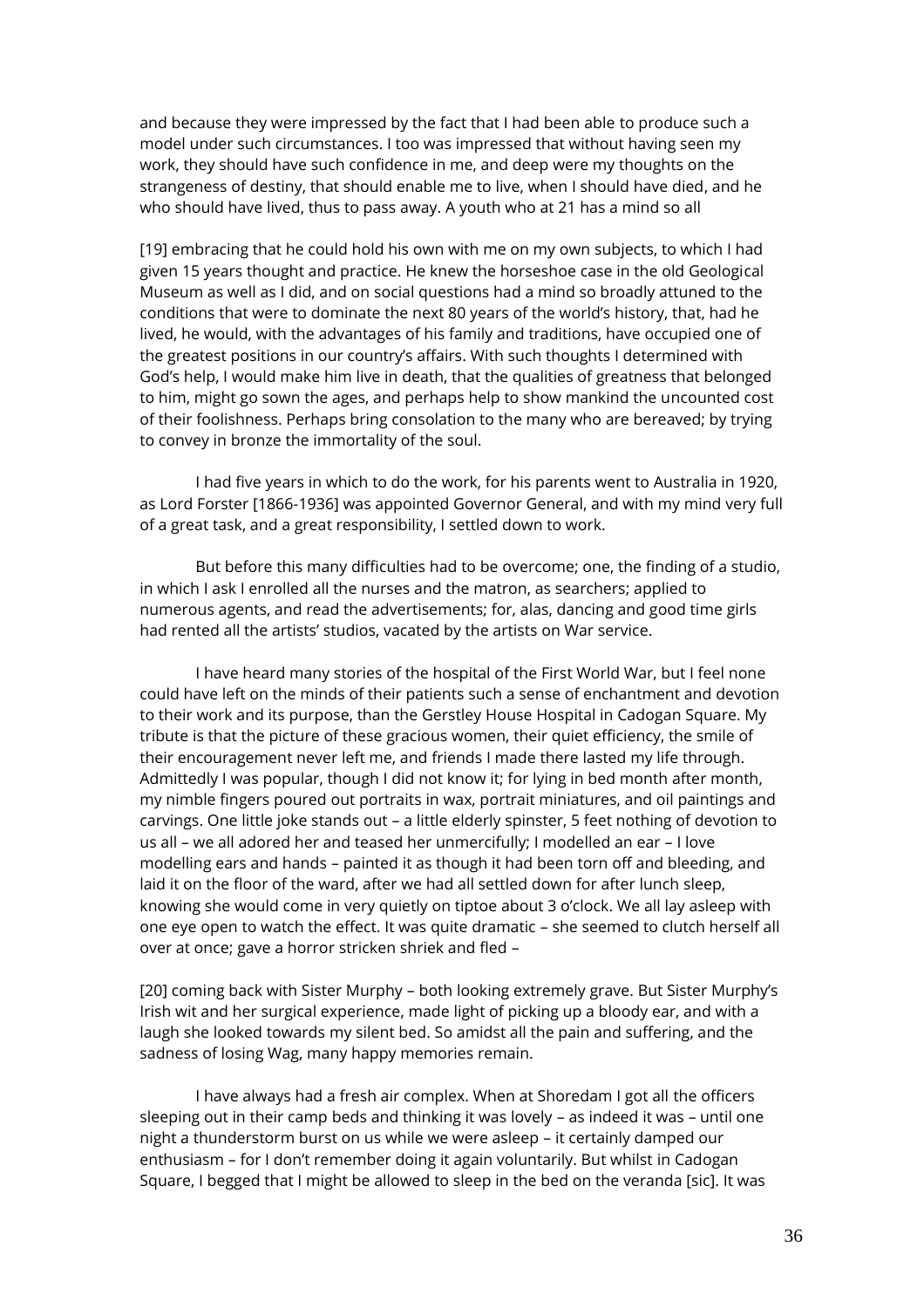used for patients in the day time in the fine weather – there was a waterproof canopy over it and I argued with Matron that it was the best thing possible for my chest wound. "Well, if I could get the Doctor's permission – yes". Dr Hedley was a good scout – a hard headed Yorkshireman – not brilliant but very thorough and we all owed him a lot. He agreed, and during that day, such a coming and going to the veranda bed as never was. Finally I was put in and tucked up – such a tucking up I had never had before – with a bell, and strict instructions to ring if I felt cold. Cold! Within ten minutes I was boiling and threw out, half a dozen hot water bottles – still I boiled, and after some persuasion managed to reduce the quantity of blankets to a reasonable proportion.

I spent many restful weeks or months – I forget – on that balcony, and still remember waking up cosy and warm one morning with an inch of snow on the waterproof counterpane. Facing me on the south side of the square were some tall houses with what looked like studios at the top, and from one of them, most afternoons, very enjoyable singing and piano playing delighted me, so that I would put down my book or my work, for the sheer joy of listening. I often thought I would see if I could get one of the studios there – a nice central position, and it seemed there might be some on the ground floor. So, when I had recovered, and was in the throes of finding a studio – one of the first things I did was to measure the paces from these studios, of wish I could only see the back, to Sloane Street. Then measure the same paces along Cadogan Gardens, and ring the bell. This I did, and a big, pretty girl answered the door, but when I said "Please forgive me, but I believe there are some studios here and as I am looking for one, I thought –",

[21] she seemed to explode with some inner mirth, and rushed from the door, leaving me standing. A most courteous elderly gentleman came and asked if he could help me. I explained, and he asked me to come in; one by one, five charming girls came in and were introduced, including the one who had exploded. There was an air of amusement, and I was given tea, and I voted them grand sports, and the old gentleman, ripping – the term in those days. This started a happy friendship lasting for years – gradually separating with deaths and marriages, but as I write this 38 years after I have just had tea with the happy family of one of those girls. It was many years after, that I was to learn something that touched me very much. I was reminiscing of the days on the balcony in Cadogan Square, and telling my friends of the pleasure I had in listening to some delightful music, that came from one of the houses near where they lived then. I often put my book down because I preferred the music. "We know you did!" "You know I did? How?" She put her hands up like opera glasses and smiled. "Why – could you see me?" "Oh, yes. We watched you a lot – that is why we played and sang to you". Well – well – isn't that wonderful? And so I have thought ever since.

As the hospital closed down, patients and nurses dispersed, the battalions demobilised, and we uneasily got back into our civilian occupations. I could not help feeling humbly thankful for my preservation, and for the strangeness of the way my love of art and of making things, had seemed to influence and direct the outcome of it all. For I had many commitments and other activities to look forward to.

The foreign body so simply removed from my diaphragm, had healed and would never worry me again. I had at least ten commissions to paint portrait miniatures, from various friends of the staff, who had liked those I had presented to those who attended me. The Callard family, my first clients from my first exhibit in the R.A. in 1905, were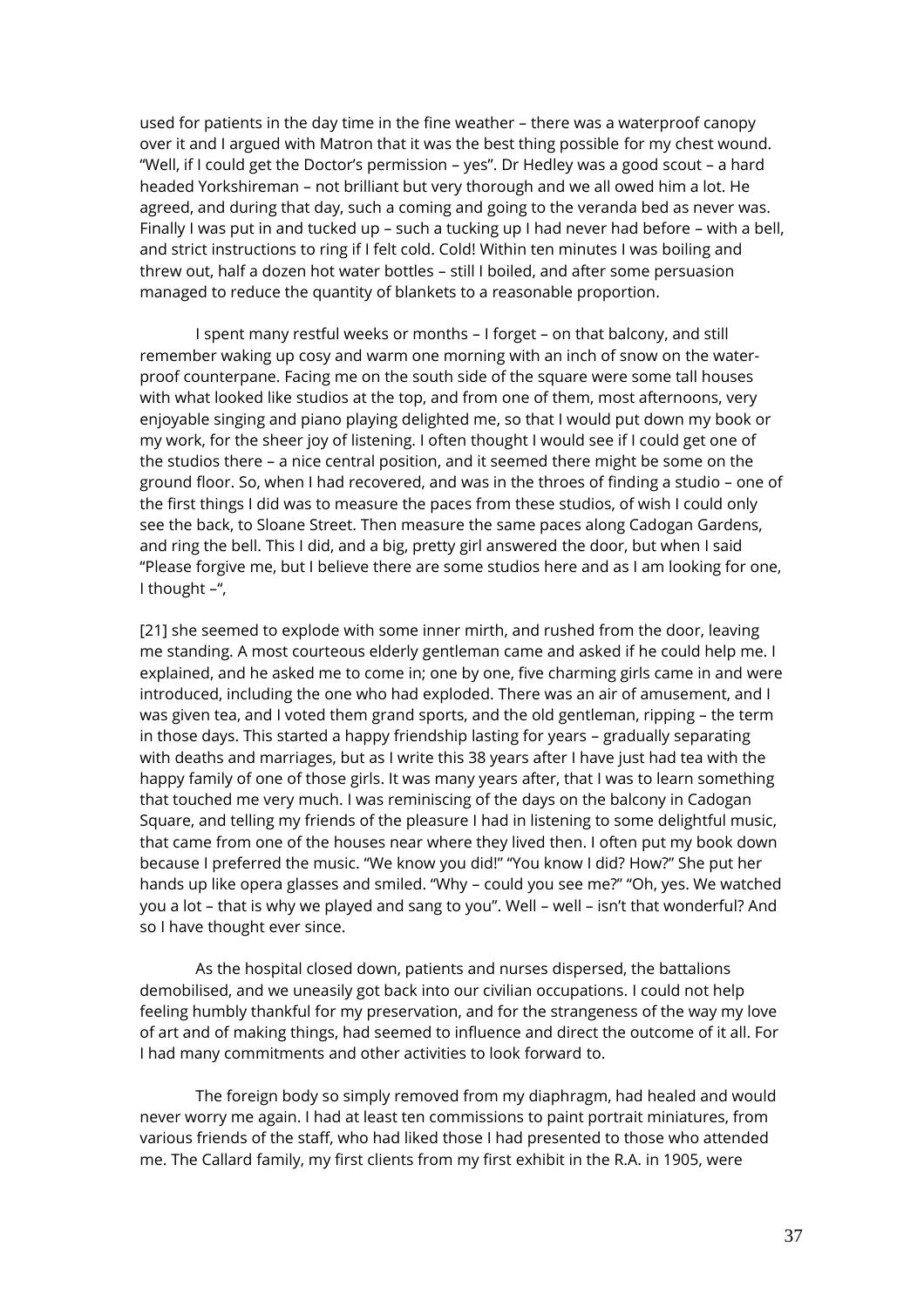waiting for me to get back to work, so that I could design the memorial to Ralph Callard, who died in 1917; a wish that heartened me.

I had been asked to serve on the council of the Royal Society of Miniature Painters because the President, Alyn Williams, wanted to widen the activities of the Society, to include the miniature crafts, and having seen my exhibits in 1913, thought I could help. The idea interested me so I had accepted. The tiny family business

[22] wanted rejuvenating like everything else. It was reduced to my father, the clerk, and the bright little apprentice who had grown up into a physical and mental wreck – I gathered, from moral demoralisation.

One incident remains to be related. The staff of the hospital wanted to give their gracious chiefs presents as souvenirs of the five years they had worked so splendidly together. There was a feeling of disappointment among staff and patients alike, that Mrs Gerstley had only received an M.B.E. in the recent honours list. It seemed to us a very little reward for all she had done in providing and managing this hospital. I was asked by Florence Davis, the theatre nurse, to advise about the presents. I told her of the craftsmen silversmiths, Ramsden and Carr, for whom I had so often worked. We went to see them, and Capt. Alwyn Carr [1872-1940], who had just return from abroad, received us. He certainly showed us some silver, but he did not seem able to talk about silver. His mind was full of other things. He had come back to his lovely home, to which he had been looking forward, to be told by his old friend and partner, Ramsden, that he was not wanted, and that he must go elsewhere, as Mr and Mrs Downes-Butcher and their children were coming to live there , and there was no room for him. "We have got to go to law over it", he said dismally. "I would not have believed my friend could have done this to me – we have done everything together; built our reputation in the crafts, and built this lovely home. When we arranged that one of us should join the forces, I had no idea such a thing as this could happen" he spoke with great bitterness and was near to tears. We hurried away; I found it shattering. I told Miss Davis of how they were my first clients in the art world; of what an inspiration they had been to me by their approval of my work, and by employing me. How I envied such a friendship as theirs and wished I had been equally lucky.

Though it had been the common lot of those who had served, to go to hospital, and be nursed back to health by devoted women, and the nation, in consequence, had become more conscious of women's value in national life, many had returned like Carr to find homes broken by human frailty, that same human frailty that had precipated our entrance into war sacrificing others for our greed and need. On the whole I had found the war an ennobling [sic] experience, far outweighing the destruction of the human body and spirit that was inseparable from it. I had had no emotional ties, so felt as free as could be, to enter into what turned out to be four interesting years of hard work, and play.

[23] Not all my experiences in the hospital were charming; one I could have done without, for it left a stain. A rather coarse, bulldog like lieutenant was put in the next bed to me. A German shell had exploded quite close to him; it had gone into the soft ground before bursting; he had gone up into the air with the debris but was quite uninjured. The shock had done something to his insensitive nerves which demanded a few weeks rest in hospital. He had certainly come to the right place for it. There was nobody on the other side of him, so if he didn't talk to me, he would have to be silent. I tried all my subjects, but he didn't know anything about art and 'all that rot! He was bursting to talk about one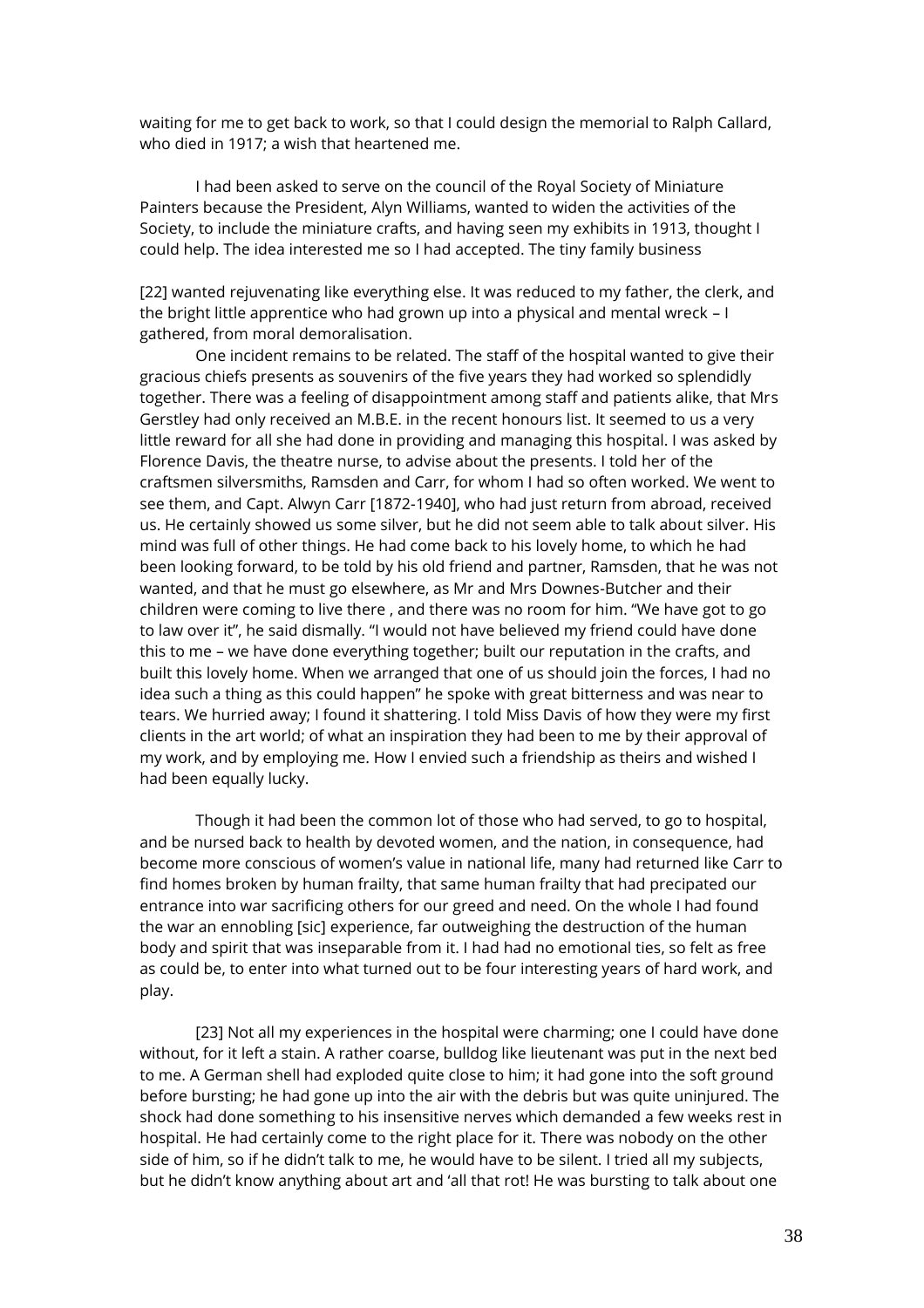subject – women – and his prowess with them. One cannot go through life without meeting many blackguards; you meet them here and there on the fringe of the art world – very rarely in the middle. In most assemblies of men that get thrown together by circumstance, as in War, a more or less colourful example of this type of cad will appear. But this example was remarkable to me, for the lengths he went to achieve his ends. Two stories of his achievements, as he related them, will suffice. Marching into a home town with the Battalion, who were to be quartered there, many folk standing at their windows watching; he saw a comely wench who was just his cup of tea. "So I tipped her a good big wink – she smiled at' the tribute' and wincked back", so he noted the number of the house. As soon as the men were disposed of, and he was free, he walked round to the house, rang the bell – and when she answered the door, said he was the billeting officer, and wanted to see the occupier of the house – her husband was out – could she tell him anything? "When can I see him?" "Oh, he won't come home from work until this evening". "I knew she was my cup of tea all right, so I said "Well, I want to make some notes about the accommodation. Can I see it?" "Oh, yes" with a giggle. When we got to the bedroom I just said "Well, what about it?" She was an easy one.

His next story was even more devastating and diabolical. We had a summer hut in the square, and on sunny days the patients would be taken over by the nurses in wheel chairs, or on their crutches, and wicker couches and tables produced from the hut. The staff would play tennis; tea was produced and the idylls of an English garden party did us a lot of good. This rascal knew all this, so as soon as he was allowed out, he borrowed the keys of the square hut one day, to go and read in the garden, and had copies of the keys made at a locksmiths. Henceforth this quiet well treed square and hut was his. He told me this one

[24] evening on returning from one of his adventures. I was astonished at the ease with which he secured his victims; especially as he put it, he always picked up a lady; none of your prostitutes for him; and furthermore they had to be married or he left them alone. When I asked why this preferment? "Well, you see, if they're single, after it's over, they want to follow you up; whereas if they're married, all they want to do is to get away; well, that suits me – they are all in tears and making a fuss about if their husbands knew. I was glad when the blighter was put out on the balcony, and soon left us. So I believe was everybody else.

The type is difficult to avoid, especially when they impinge through being related to some friend. One such, a handsome boy, developed the practice before he left school. We used to carry walking sticks in those days; I think the habit was the last survival of carrying a dandy cane. This boy's stick had a long row of notches; he was very proud of them; each one represented a girl he had had connection with. He became a very gross looking man later in life; fortunately he was not difficult to avoid.

One day Matron said she had seen from the top of a bus, a lovely house that looked empty; she felt sure it was a studio. On this slender information, I first saw the house I have since owned and worked in. It was empty, in its lower half. The neighbour could give no information, so I decided to bring a large table knife the next day, force back the catch of a basement window, get in and see if there was a studio. What a surprise I got – not the ideal lofty studio sculptors prefer, but 45 ft. long with 40' by 15' of glass, adequate for my work, and with handsome reception rooms. I determined to have it. But who owned it? Why was it empty, with the prevailing clamour for houses? And no advertisement 'To let'. So I called at the nearest agent – Willets – where a charming man –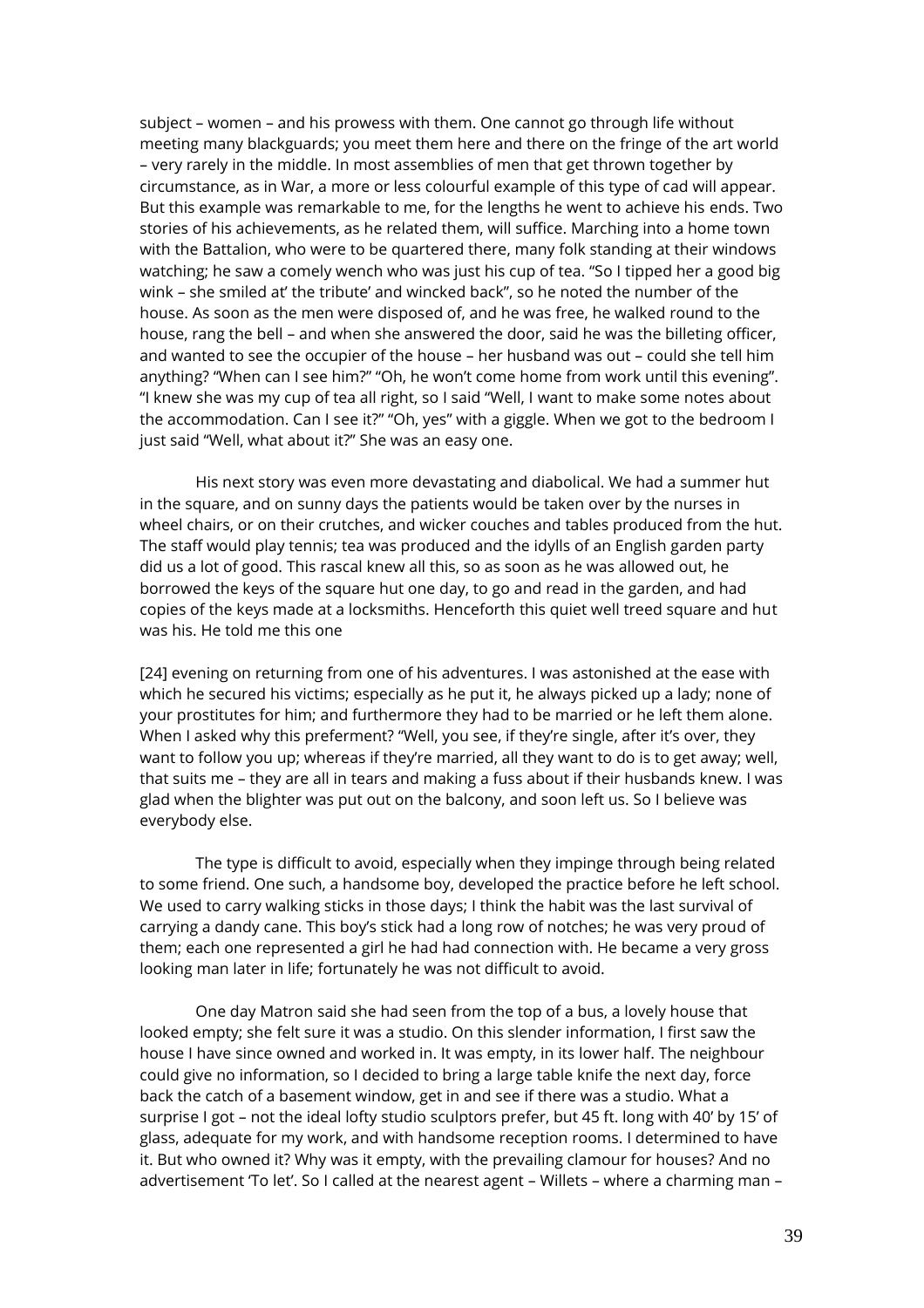God bless him – put me on the track – said he thought – Blanks – the solicitor, had the matter in hand. A call on Blanks, where I obviously was asking awkward questions, for they produced nothing more than that – I had better go to the House Agent in charge, which I promptly did, only to learn that the property was not available, and that they had not yet received instructions and that I had better call later on. I said "No. I gather from you the house will be available – it is just what I wanted", and that I would rent it on lease, and would they pass on my offer to their client with my references and bankers address. They did not seem enthusiastic, but I realised

[25] that my officer's uniform with the blue hospital armlet and the gold wound stripe, was having an effect, for we were in the first six months after the armistice, and the whole country was still in an emotional state, welcoming the soldiers home. A week passed, excitedly waiting the reply of acceptance. I had to go and have another admiring look at the outside, and called on the Agent. Yes, he had heard from his client, and regretted I was not acceptable to him. I blew up – not acceptable – why not – on what ground etc etc,? The Agent was suave and polite. "I am sorry. I can do nothing – that is the answer". I returned disconsolate and walked up and down opposite the house thinking – what shall I do? I thought it had been handed me on a plate and now snatched away – somehow I must get it – it seemed to be my home – and as I looked I saw the date it was built – the year I was born or at least, conceived; which was better still. I'll have another go at the neighbours – no result – and never an answer from the next house, which it seemed was occupied, and in the same building. I must wait – sure enough a man approached next door and produced his key to enter. A foreigner with a kindly way – he was sorry he was only a lodger and knew nothing of the empty house. Did he know who his landlady paid her rent to – well, he wasn't sure, but a firm named Farrer in Lincoln's Inn had something to do with the house. "Good. Thanks. I'll try them". First a telephone booth – Farrer – Ah, here they are – solicitors – good – I won't ask for an appointment – sail right in and ask for Mr Farrer.

When I entered the quiet dignity of the lovely Lincoln's Inn home of the house of Farrer's, I had a feeling of calm come over my concentrated mind – the spacious lofty Georgian Hall with its mellow panelling and carving made me feel small and unimportant. The beautiful broad staircase with the carved balustrade' swept slowly to realms where all the histories of all the families of England seemed to dwell; small and insignificant though it made me feel, it gave me a feeling of immense confidence and trust, and I handed in my card with the request that I could see Mr Farrer respecting the house at 7, Gloucester Terrace, Sth Kensington [?], and waited at the foot of the handsome stair. As I write this 38 years after, I can still see the tall man in the morning coat, slowly descend holding my card and with an enquiring look on his face. I had a definite enquiry that had been seething in my brain for two hours – why was I not acceptable? I must know the reason – so

[26] the question quickly formulated itself. "Good morning. I have made an application to rent this property, and have been told that I am not acceptable to the landlord, and would be glad if I could know why". "Did you expect to be accepted?" "Certainly. I know of no reason why not". "Well we do not attach undue importance to a banking account, but we expect applicants to have an account at the bank they name". The answer stunned me for a split second – it was so unexpected. "I have no account at my bank. That is soon settled. I'll go to my bank now and get a letter from the Manager saying how long I have been a customer, and what they hold of mine. Will that be sufficient?" "Certainly. We shall be interested to see that". "Right Sir, I'll get it now". I took a taxi – an extravagance – and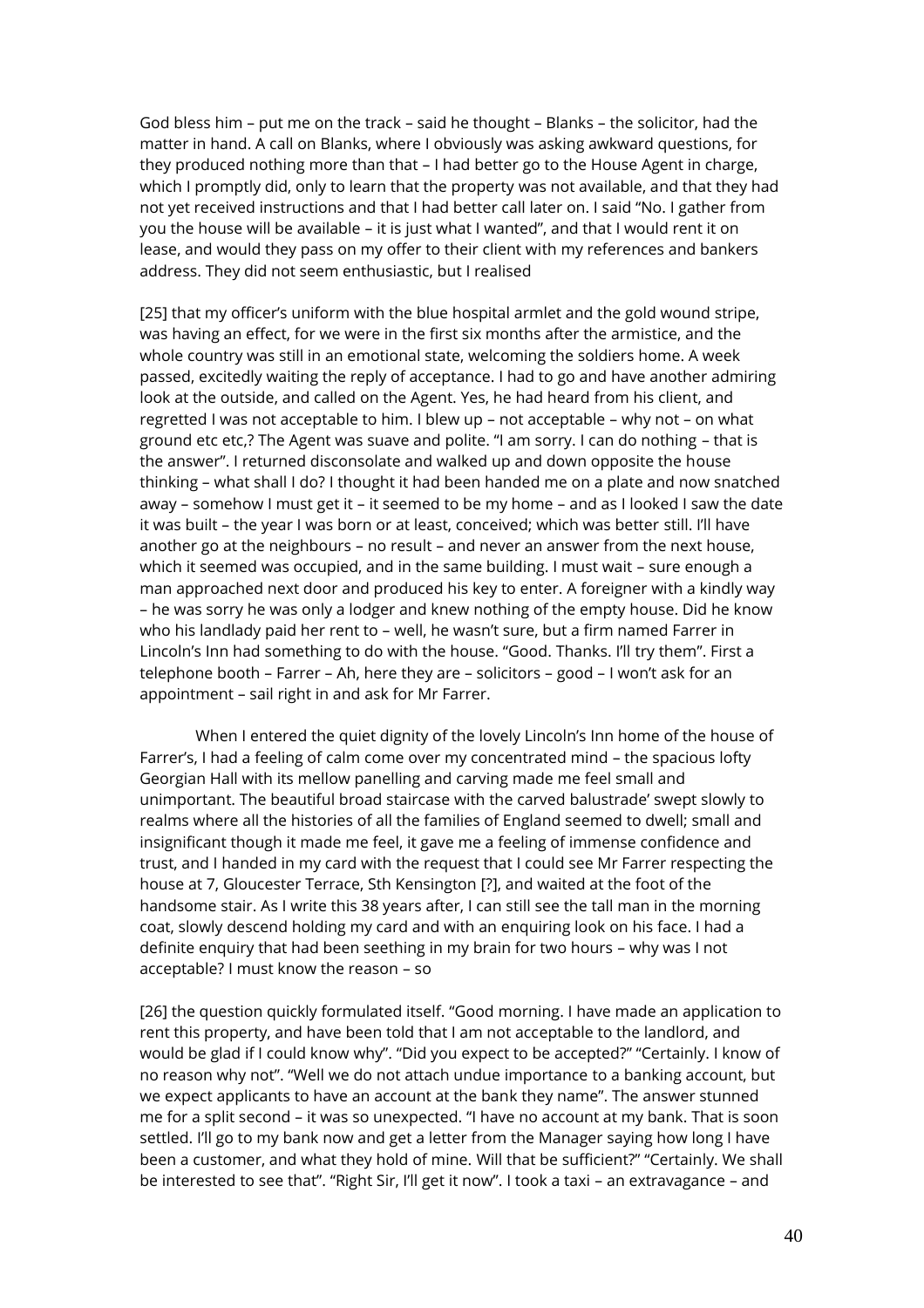was soon unfolding my tale to the Manager. He was very sympathetic, but regretted he could not give me a letter. The inquiry must be dealt with in the usual way. I blew up and argued the unusual circumstances, but no. It was irregular, and he could not do it. I said a great deal then, quietly, but with a grim earnestness that evidently convinced him, for he wrote the letter, and I was again waiting at the foot of the handsome staircase and handing the letter to the dignified one. He read it slowly and said - "I see - I see - "What he saw, I don't know but this next words also cleared a fog from me. "You need not worry any more, Mr Thomas. We will inform the Agent that we accept you as the tenant. You will not be able to take up the tenancy as far as we are concerned until next March (ten months ahead) as the property will not revert to the ground landlords, our clients, until then. Perhaps you can arrange with the subtenants in the meantime. I was enthusiastic – how splendid – our family business wants pulling together, after the War, and it will just give me time to do that. My solicitor attended to the preliminaries – I just sat on the fence and did nothing more.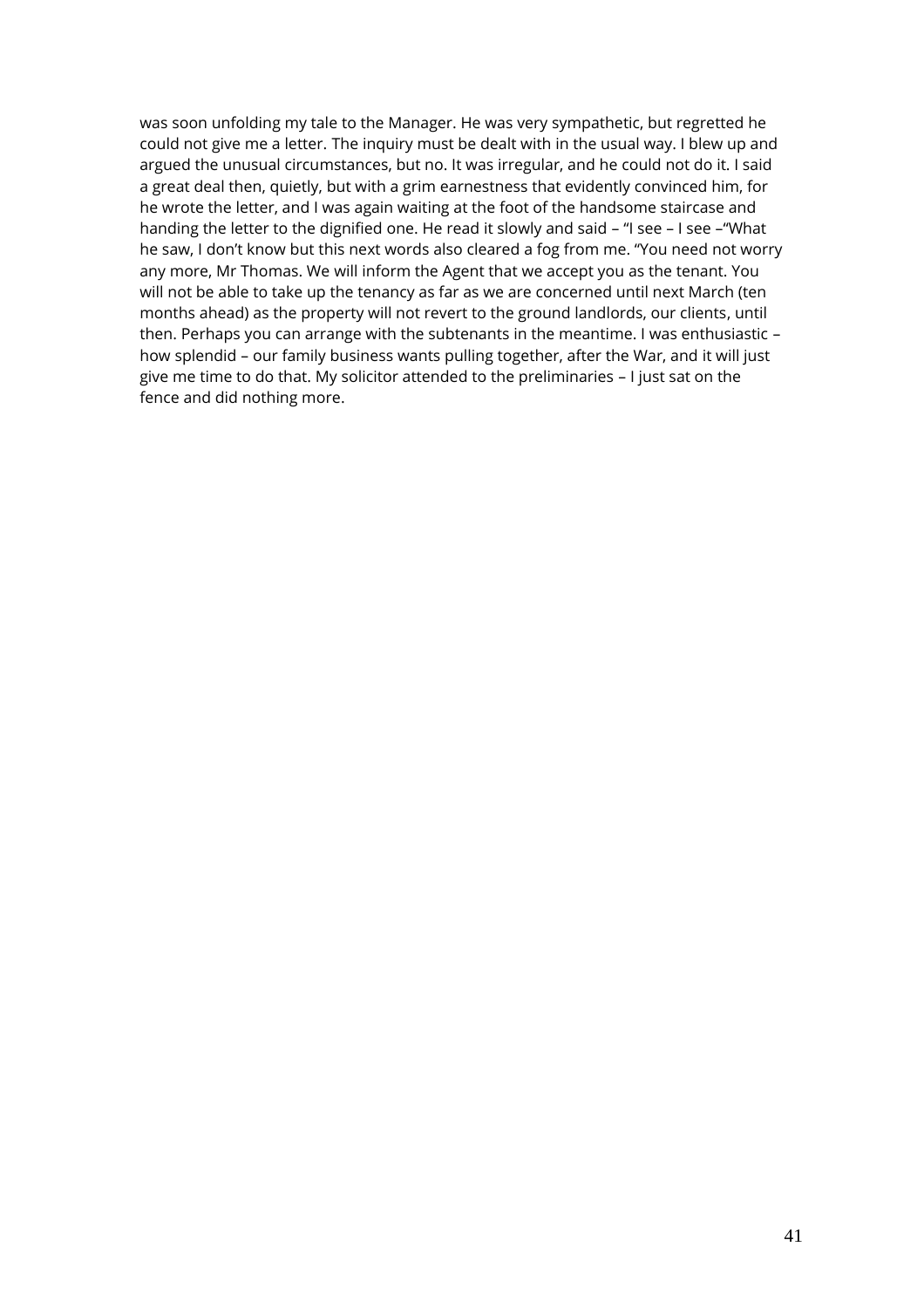## **The First Four Years, 1920-24**

[1] In March 1920 I was able to enter the lovely house in South Kensington, as a tenant for 6  $^{1/4}$  years. I took my Field service camping kit, and camped in the empty studio, starting to plan the difficult problem of furnishing and equipping such a grand place, with very little money.

I had not camped there more than ten days, when I collapsed in the West End, and was taken to the Charing Cross Hospital, where an emergency operation was performed for a perforated stomach, from duodenal ulceration. I was to have a further operation as soon as I recovered from the first, to have the duodenum removed, and a new exit made at the bottom of the stomach. The surgeon said that the further operation was necessary, as he had closed the hole, but it was too small to do the work of digestion. I asked Dr Hedley's advice. He said the operation was a very recent surgical development, its long term prospects were unknown; and he thought it better to live on fish and slops than risk it.

Charing Cross Hospital is a grim memory of terribly overworked nurses.

After I came round from the anaesthetic, as everyone knows who has had a stomach operation, or probably any other, the thirst is intense; and after my long sojourn in the Gerstley Hoare Hospital where devoted V.A.Ds. were always at hand for such needs, I naturally expected a drink. There seemed to be one nurse; it was about 3 a.m., and every time she passed I hissed as loud as I dared – "Nurse – Nurse".

[2] After about six times I got desperate, and, with a 'please, quick, nurse', she came – a most beautiful girl – and in response to my frantic demand for a drink, said 'she was not allowed to give me a drink after a stomach operation', that 'she was alone on night duty, with 40 men in the ward, and 30 women in the next ward, of whom, two were expected to die', that 'I was not going to die and I must be quiet'. I could only say how sorry I was to bother her; but ever since I have seen the swift silent rush of that tired figure from patient to patient, as she desperately tried to cope with her impossible problem. The two patients died that night. In the morning I asked for a private ward, (and a private nurse) from the Almoner, but both were impossible. After a week I felt well enough to agitate to be allowed to go to a Bournemouth private hospital, and the Surgeon said he would take the stitches out on the 10<sup>th</sup> day, and if I went in a private ambulance at my own risk, with a nurse in charge, he would let me go. All fixed up, I waited in the ambulance for the nurse, only to be told quietly by a friend of hers, that the girl had changed her mind and did not want to go. I told the driver to get cracking before I was put back to bed. I hope patients and nurses have a better time of it now; but by God, the nurses did a heroic job in that hospital in those days.

After Bournemouth, I stayed at Lepe House on the Solent, with Mr and Mrs Forster, to convalesce, and whilst there made some studies for the recumbent effigy, and got to know the most wonderful people I had ever met, and who were to prove my most devoted friends and patrons through a long career. In such an atmosphere of understanding

[3] where my friendship with their beloved son, gave me their affection, my artistic impulses dulled by trade and war, were quickened, and it was in great heart, though still a bit weak, that I returned to my still empty studio, already looking very nice with its grey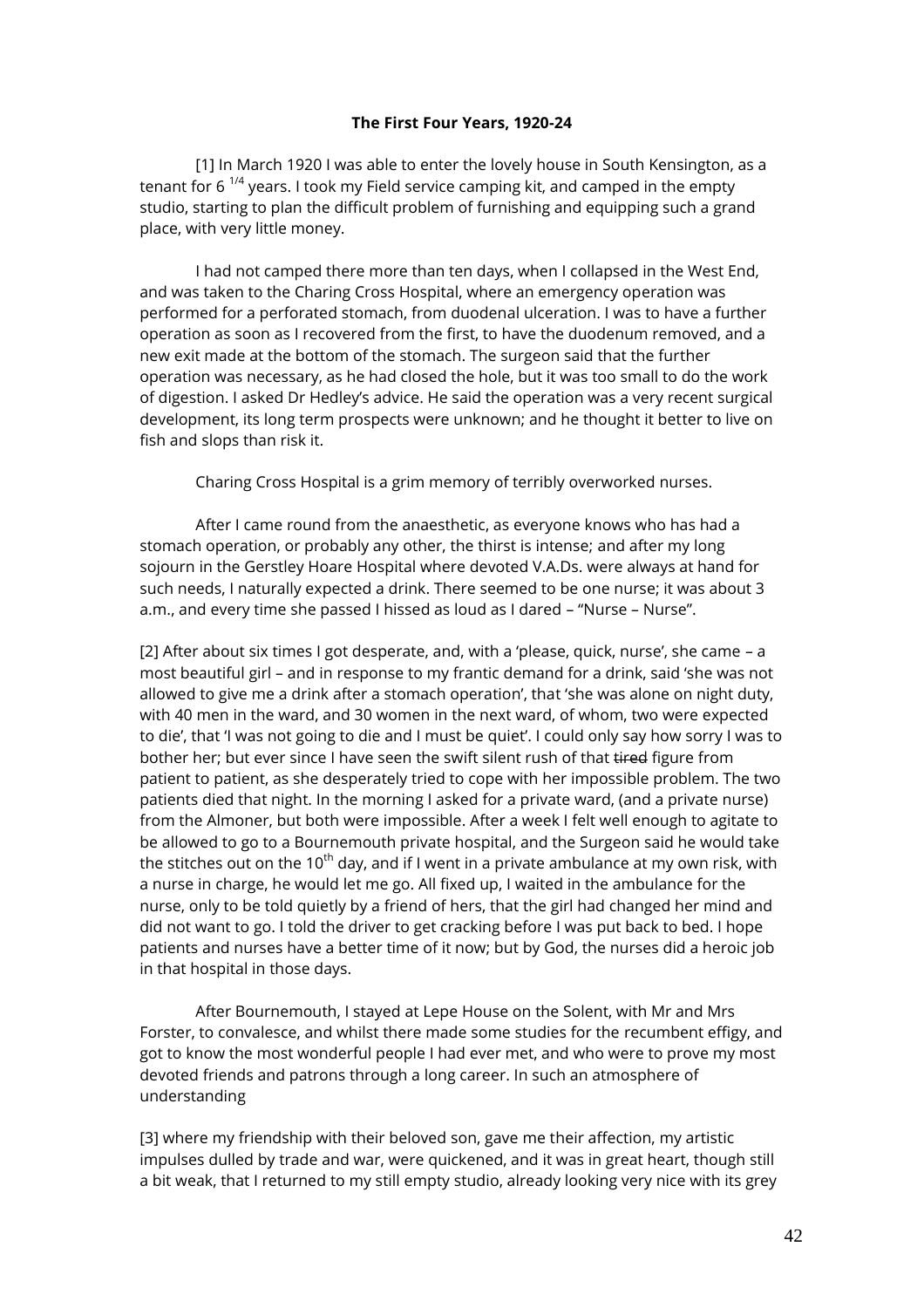poplin curtains to the vast windows, grey carpets, and blinds in the 40 ft. of glass in the studio roof. I had a few pieces of useful studio furniture from my pre-war studio in Camden Town; my brother also had some furniture he was buying against getting married in a year or so; it was a convenience to both that I should use it till he wanted it. An odd piece or two from my parents, and three visits to the Caledonian Market, each time returning with a taxi-load of useful bits and pieces, bought at very small cost.

The marvellous curtain material 40" wide which a great firm brought up from a secret store, and let me have at 7/6 a yard, later to prove alive with moth – hence the price. The clever Lyndhurst told me to spray it with formaldehyde which brought it under control, otherwise the infestation would have been serious. Even then the place looked very sparse. I spread what models I had to their full extent, and advertised for a married couple. I had about 250 applications for my unfurnished flat and £1 a week, in return for looking after me had a bachelor tenant, I intended to get for my surplus first floor.

Out of the 250, Heaven must have helped me to select Mr and Mrs Morton – he a disabled soldier undergoing training for a civilian job, and she a remarkable even among women, in her ability to run a house, but also remarkable for the correctness, modesty and quiet dignity of her demeanour.

[4] She dressed like a housekeeper, and with her husband, who was a quiet, steady fellow, and useful with the odd work a studio demands, they ran my dinner and other parties, perfectly; gave tone to my lovely house – for I was always being complimented on my courteous married couple – and made life so smooth, that I thought of nothing but my work, and had never been so happy and contended. If I had known their rarity, I would have made an effort to keep them when after 6 years, they thought they would like a change, and to have their own house; and I certainly would have left no stone unturned to take them back when, after a year, they came and asked me to do so, as they found running a house on their own too expensive. Alas! I had a fairly good couple whom I did feel I could turn out – (they had to give up six month later). So the opportunity passed, but had they come back, and eventually met, and worked for the lady I one day married, I believe they would have remained life long friends in our service, so perfectly would they have appreciated each other, and suited my wife.

I then set about getting a tenant for my first floor, A Times advertisement brought me Mr B., an elderly accountant – just the kind of tenant I wanted – quiet and simple in his ways. A fortnightly dinner party with bridge, being his only extra; this being superbly managed by the housekeeper. I occasionally joined him in the evening, listening to the music in Hyde Park, and learnt his tragedy. He and his wife had been keen workers in a great religious movement. They had a son now grown up; but a year ago Mr B. said

[5] his wife deserted him and gone to live with another officer of this religious body. It had evidently made a deep impression on him; it certainly made a lasting impression on my romantic and imaginative mind.

Having arranged all these details of getting my house going, I decided to have an exhibition, and invite everyone I knew to come and see my studio and my work. It meant spreading a very little to fill a large space, but I was agreeably surprised at the result, and the way my friends rallied round, brought or sent others. One friend introduced the Royal Philatelic Society who wanted three portrait medals, of well known Philatelists. One, Lord Crawford, with his finely drawn features and flowing hair and beard made an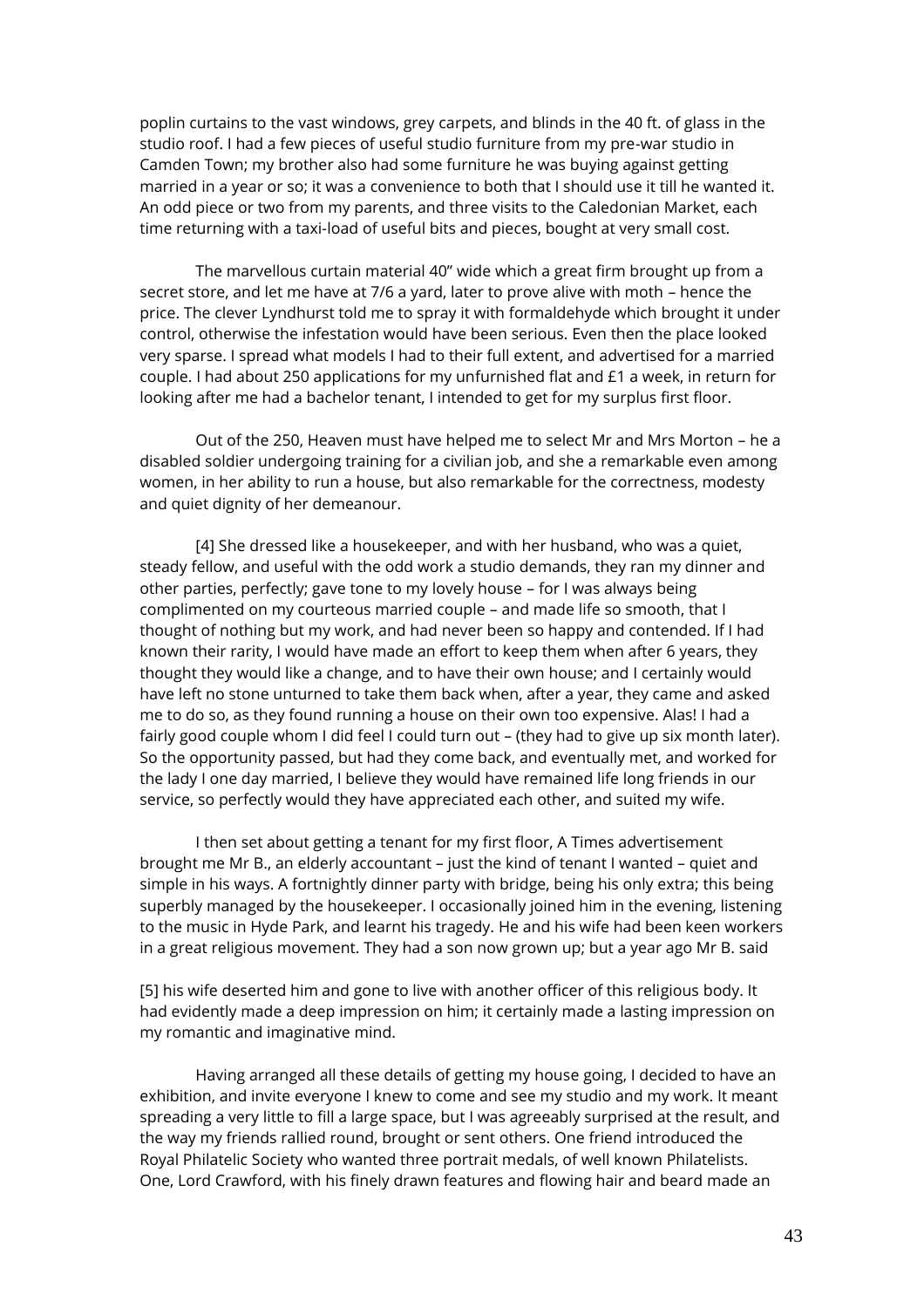ideal subject for a medal design. I had been writing to inquire when I saw anything in the Press that looked like a job. The Hospital and Home for Incurables had received a Charter and wanted a seal. A Governor came to see me. He liked the seal, brought his wealthy friend, Clarke Thornhill with his 74 quarterings to his Coat of Arms – everyone an heiress. I designed three bookplates, made a seal set with precious stones from his collection, and engraved with his arms, but of course only the pronominal coats – the sort of thing I had done for Fabergé before the war. This luxury retailers business had died a natural death in the Russian Revolution.

The seal was an elaborate exercise in the style of the one I had made for Sir Francis Lloyd in 1913, which had gained me his friendship, and influenced my getting into the army.

[6] Clarke Thornhill had been in Peking in the Embassy during the Boxer rebellion, when they besieged the city. The British knew that if the rebels broke through, they would all be slaughtered, and the women outraged; and he, being a bachelor, had promised his friend, Captain D., that he would shoot his wife, if Dash were killed and unable to do so himself – an arrangement all were agreeing to. Clarke Thornhill had inherited many properties including the vast Elizabethan mansion of Rushton. One by one he had been getting rid of these responsibilities, retiring from all activities.

I had a telephone message one day from the Royal Mint, asking if I would call and see the Deputy Master, Col. Sir Robert Johnson, and bring examples of my work. I had a most informative interview, the first of a great many that I had in that room overlooking Tower Hill, where Benvenuto Pirsrucci, the Roman gem engraver, who carved the St. George and the Dragon of our Sovereign Piece, on a jasper, when he was chief engraver to the Mint, had often sat. Also where the great Wyons of coinage fame, forerunners of my friend, Allan Wyon, the sculptor medallist, sometime Hon. Secretary of the Art Workers' Guild, had been. The Deputy Master told me that he had been told of me by a junior member of his staff, and was surprised to see what I did, for he had been assured by Sir George Hill, that there were no hand engravers of seals and medals left in this country. I expressed my surprise, as Sir George Hill was familiar with my work, and was an Hon. Member of the Art Workers' Guild. Also I had shown him my work before the war.

[7] Sir Robert explained that as a soldier, he knew nothing of this sort of work, and as there was to be a great number of medals struck in connection with the war, he had asked that a Committee should be formed to advise him on the knotty problems. One of the things that they wanted done was a copy of the very lovely mediaeval seal of Winchester College; they had a number of impressions, but the matrix had been lost a great time ago. Sir George Hill who was the keeper of Coins and Medals at the British Museum, and was also President of the Royal Numismatic Society, was his chief adviser on these matters, and had told him that such work could not be done today.

I laughed at this; said I was prepared to make an exact copy of the Winchester Seal for X pounds; to guarantee that it would be exact; that if it were not, they could destroy it and I would not charge for it. He was obviously gloating over the prospect of pulling the leg of the eminent museum piece – that he, just a soldier, should find an engraver so quickly after being told they did not exist. Alas! A few days later I had a letter from Sir George Hill asking for the loan of examples of my work for him to show to an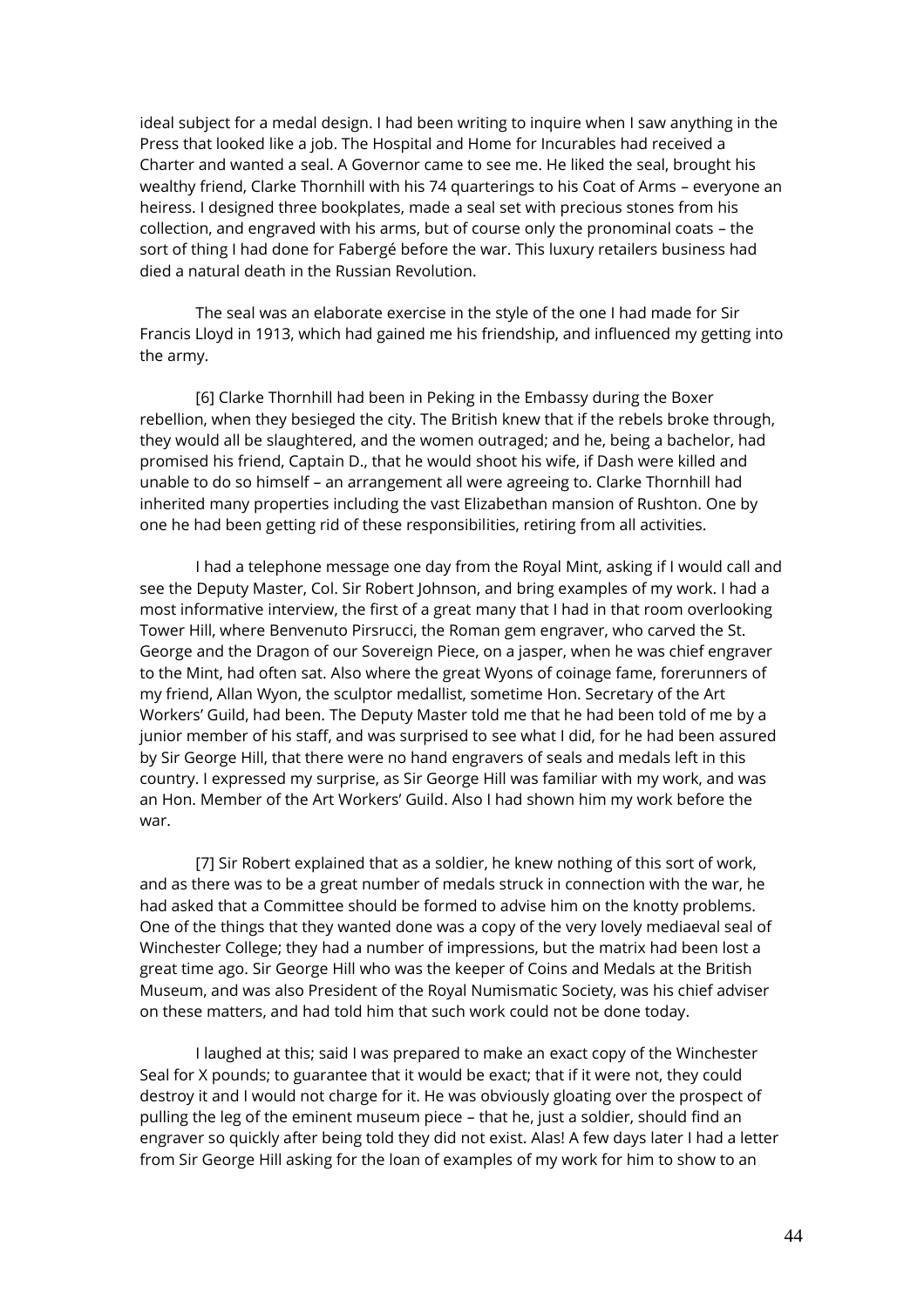important Committee. I had to ring him up and tell him that my case of specimens was at the Royal Mint, as the Deputy Master had asked for them.

This advisory Committee at its second meeting, having been told at its first that there were no hand engravers, and having my proposition about the Winchester seal put before them, had placed Sir George in a dilemma. He got out of it by suggesting that George Friend, whose work he produced at the Committee, and Cecil Thomas, should each be

[8] asked to engrave a portion of the seal; that the Committee should compare them, and give the commission to the one most faithful to the original. George Friend was a great personal friend of mine, for whom I had a profound liking and admiration. He was good enough to carry out all my line and surface engraving, i.e. two dimensional designs for bookplates and similar work, which he did with great skill and sympathy. The only engraving I did was three dimensional. In fact he mostly relied on other artists for his work to live by; as he was not bale at that time to get enough direct from the client. This was a great pity, for he was a brilliant creative designer, as the series of bookplates he has done for Cartier, the Bond Street jeweller, proves. The outcome of the Mint meeting was a letter saying that Sir George had recommended and the Committee advised as above. I was shocked at the suggestion, turned it down flat, told the Deputy Master that on no account would I compete with George Friend or anybody else, to prove who could copy an antique; either of us could do it quite well, and I repeated my offer.

I never discussed it with George Friend, but many years after he told me that it was the first communication he had ever had from the Royal Mint, that he was shocked at the ignorance it displayed; that he had informed them that either of us could do the work of copying – that on no account would he compete with me, and that they must decide on our own work. I was delighted our answers had been so much alike without any conference between us.

I had a letter from Sir George insisting that the assignment

[9] of the work be kept secret [letter of January 23 $^{rd}$ , 1923], and hoping I would change my mind about refusing the work. This museum chief was always bewailing the loss of the craftsmen, particularly in the numismatic world of which he was head. Robert Johnson naturally had to turn to him when forming the advisory committee – George Friend and myself were the only two numismatic craftsmen in England, who had some claim to being creative artists as well. Hill knew us both quite well, and had a grand opportunity of putting his preaching into practice – the result was that George Friend was never employed by the Royal Mint and I had to find my place in the Mint after many years by winning anonymous competitions. I expect Robert Johnson, who was a crude type of soldier, roasted the Museum know-all, at that first meeting, and he never forgave us for being the cause, and for not backing his damn fool idea. He did however support Carter-Preston of Liverpool, a superb relief modeller, whose classic style was just what he liked.

This Committee has continued through the years, and on the whole has had a beneficial effect on the medal art of this country. That it has not had a greater effect is due, from my long close-up view, to the fact that the British are very ignorant and unresponsive to the art, and are little worse than barbarians where the third dimension is concerned. I shall have much to say of the Royal Mint and its work later on.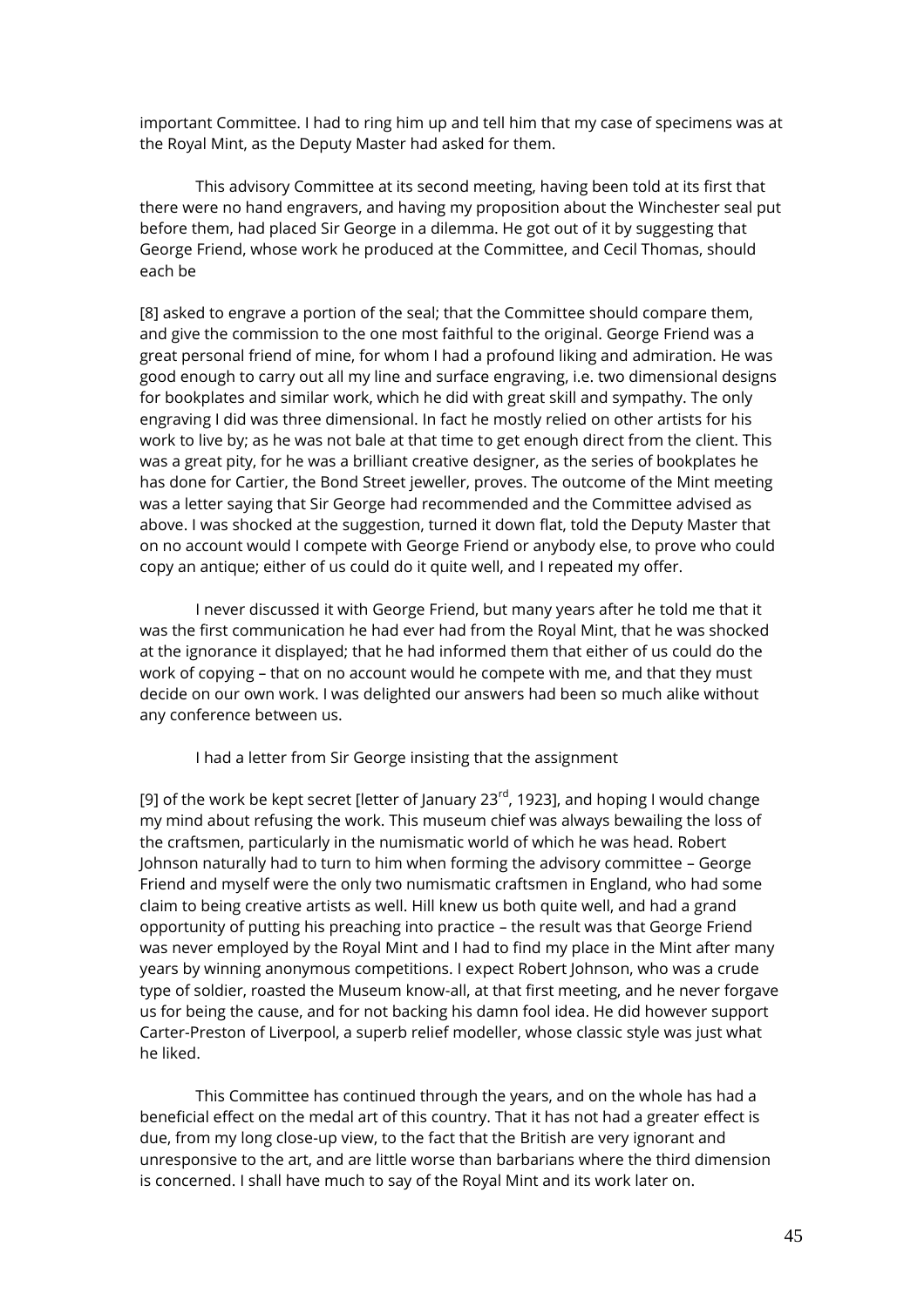Altogether I secured £650 worth of commissions from that first exhibition in my studio, and established myself with so many friends who knew and

[10] liked what I did that I got over the initial difficulties of establishing myself, and from then on the work flowed in an unending stream.

One valuable client I secured before taking up residence in the studio. It was whilst I was pulling the family business together, in a quaint old world shop in Gt. Pulteney Street, that a young American officer came in on an impulse, and asked if I could make him a pair of links. As carved stones were popular at that time for such purpose, he was quite excited by what I made – a piece of white onyx, cushion shape – carved cross-hatch, set in a narrow frame of black onyx polished with a sapphire set in white gold in the centre. This kind of thing was the vogue at the time, with white onyx carved like linen, so I had already had some experience. He was so pleased he brought his friend Mr Simpson, a city financier, who had bought some of the Hope gemstones and wanted them mounted as presents for his wife. The work went on until after I went to South Kensington, and from time to time he would visit me there and give me a commission. He was fond of punting, my favourite recreation, and had at one time made a lovely garden up a backwater beyond Staines at Egham, where the Colne Brook joins the Thames, and where once I trespassed in my punt in order to see the garden. Now he was living at Compton acres at Canford Cliffs where he had laid out an English, French, Japanese, Desert and Wild garden, which had become internationally famous.

Then my pre-war client, Samuel Smith turned up again. His manager in Siam, Mr Margrett, who had found my portraits of Chula Long com so helpful with the Court, wanted a rock crystal Buddha carved as a

[11] gift from Prince Purachatra to the Emerald Temple in the Palace of Bangkok. He was brother or half-brother to the King and was head of the Siamese railways.

The Buddha had to be strictly according to the Siamese pattern and tradition so I had no freedom in design. I mounted it on an exquisite piece of pink jade got from my friend Gregory, the mineralogist. I undertook to do the work for £250 and worked out a scheme to put into practice my theories about the methods used by the ancient Egyptians in carving the giant and other statues in Diorite and other stones, with the tube drill. This, as I have written earlier had intrigued Sir Flinders Petrie so that now in 1921 at the London University Museum, I saw a magnificent collection of the drill, cores, part-drilled specimens etc. that made the whole story plain. Also, as I did not care to spend the time copying a traditional figure, I decided to make a copying machine and get a girl to operate it and so reduce my operating time. My friend, Col. Cecil Sylvestre Evans, commanding the Territorial Engineers, helped me, and we spent some jolly evenings together engineering. He often was glad to stay the night for he seemed to be involved in the Irish troubles – it was the time of the Black and Tans, and there were questions as to his safety.

Well, it all worked very well, except the consumption of drills was greater than I expected, and I spent too much time feeding the machine with tools. I photographed the figure in its various stages, and they served as admirable illustrations for a lecture to the

[12] Art Workers' Guild on Hard Stone Carving, especially in relation to Egyptian work. Mr Smith and his son visited the Studio during its progress, and were highly amused at the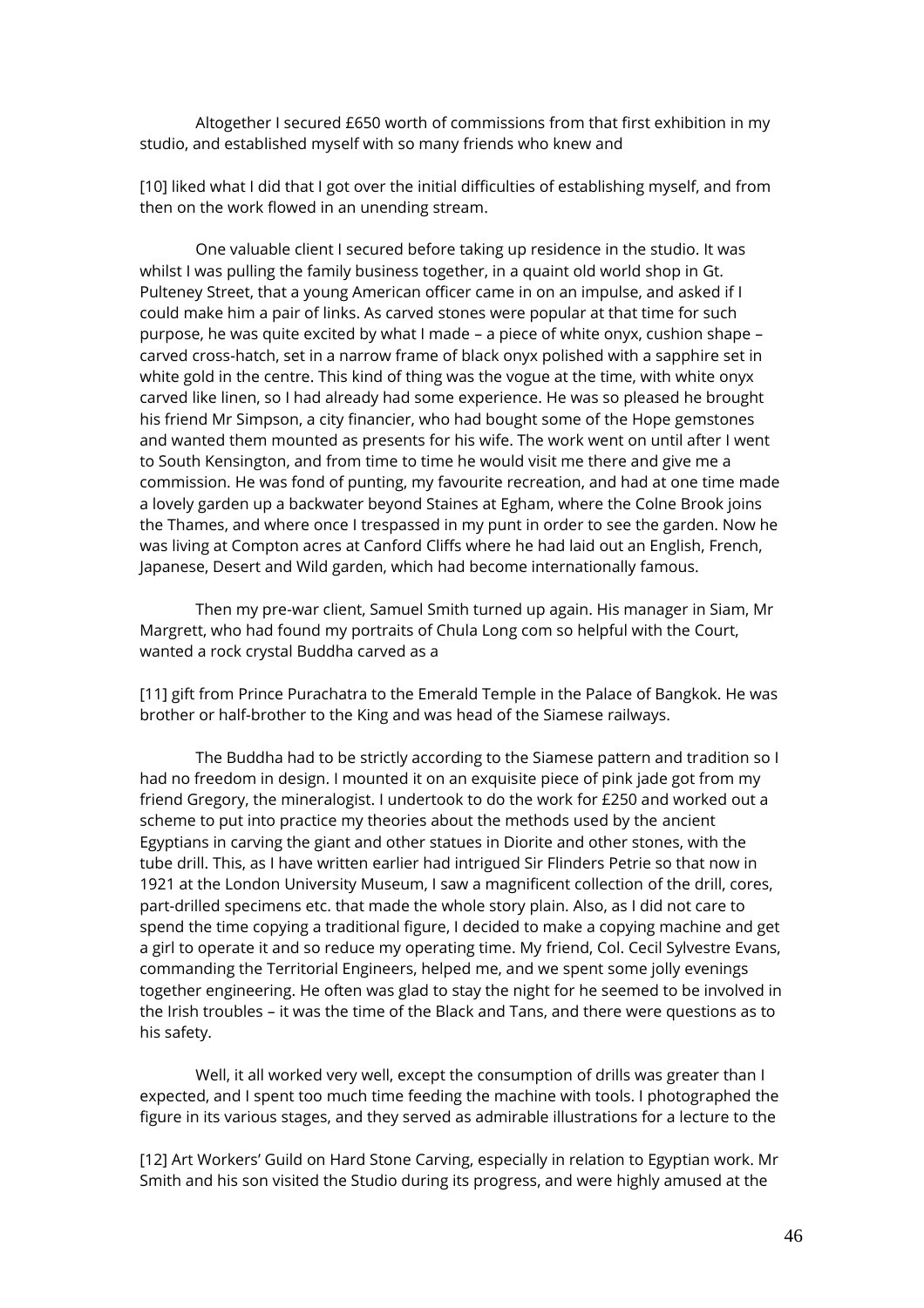home-made copying machine – slowly drilling – or grinding away the crystal, comparing it, with laughter to their batteries of machines at Cricklewood. The Buddha was mounted by Mr Margrett in a jelled shrine in Bangkok.

Before sending it I thought I would like all my friends to see it, so I arranged a Sunday afternoon party to exhibit it. I had a bachelor friend, Capt. Lovibond who had been in the Government service out East and had quite a good Oriental collection. He urged me to have a dramatic ceremony with lighting and smoke and unveiling, and started to scheme something, using his oriental costumes. It never happened; it seemed as though everyone connected with his poppy show died or became ill. Carrying on with my work and arranging this and that about the party, as I had done on numerous occasions, it seemed as though a stronger force than mine was countermanding and frustrating Capt. Lovibond's and my arrangements and the idea; at any rate there was no party. Looking back over the years with added experience, I feel certain that to make fun of the central figure of a great religion with countless millions of believers here and passed over, is to invite their opposition to such an idea, and that if as Christians, we worship the central figure of our faith, so must we honour all leaders of great religious movements, for the same reason for the Spirit is universal and eternal.

Most of my Sundays in summer I spent on the river in my punt;

[13] this lovely craft had suffered. I had left it at a boathouse at Kingston in August 1914, saying I would come and collect it after the war and would they store it for me. They agreed; there was nothing in writing; and when after five years, I turned up and claimed it they were obviously embarrassed, for they admitted they did not know whose it was or why they had it. They would not charge for the storage and made up the equipment on my word. It was quite obvious that the punt was much the worse for wear, and they admitted that not knowing who it belonged to, it had sometimes been hired out. However, I had about four years more enjoyment pushing its long and graceful shape on our lovely Thames. Finally the bottom became so rotten between wind and water that I foolishly allowed it to be shortened as the only way to save it. To me it became a grotesque punt, so I sold it, and gave up the most enjoyable open air exercise I know. Capt. Mark joined me camping on a memorable holiday at Whitsun when we spent one whole day in a deluge of rain; the only craft in sight; perfectly dry under our high canopy, and absorbed in reading.

For an unforgettable experience, camp under Cliveden Woods at Cookham at Whitsun; you will half wake at dawn and wonder where you are; it must be the angels singing and you have gone to Heaven; but the volume increases and you wake to a dawn chorus that seems from a million birds.

The Studio Club which had been formed just before the war in a basement in Lower Regent Street, had received many recruits from the defunct Arts and Dramatic Club which had completely collapsed after the founder committed suicide. It seemed to be run by two business

[14] men – friends of different character – one, a silent bachelor, a director of a great steel company (and other companies) with a golden voice; I never saw him dance: reputed to be very wealthy though he showed no signs – an enigma. But he must have had his heart in the right place – for, one evening at a large dinner, a girl sang to us with the most beautiful contralto voice I have ever heard. I asked about her from the brother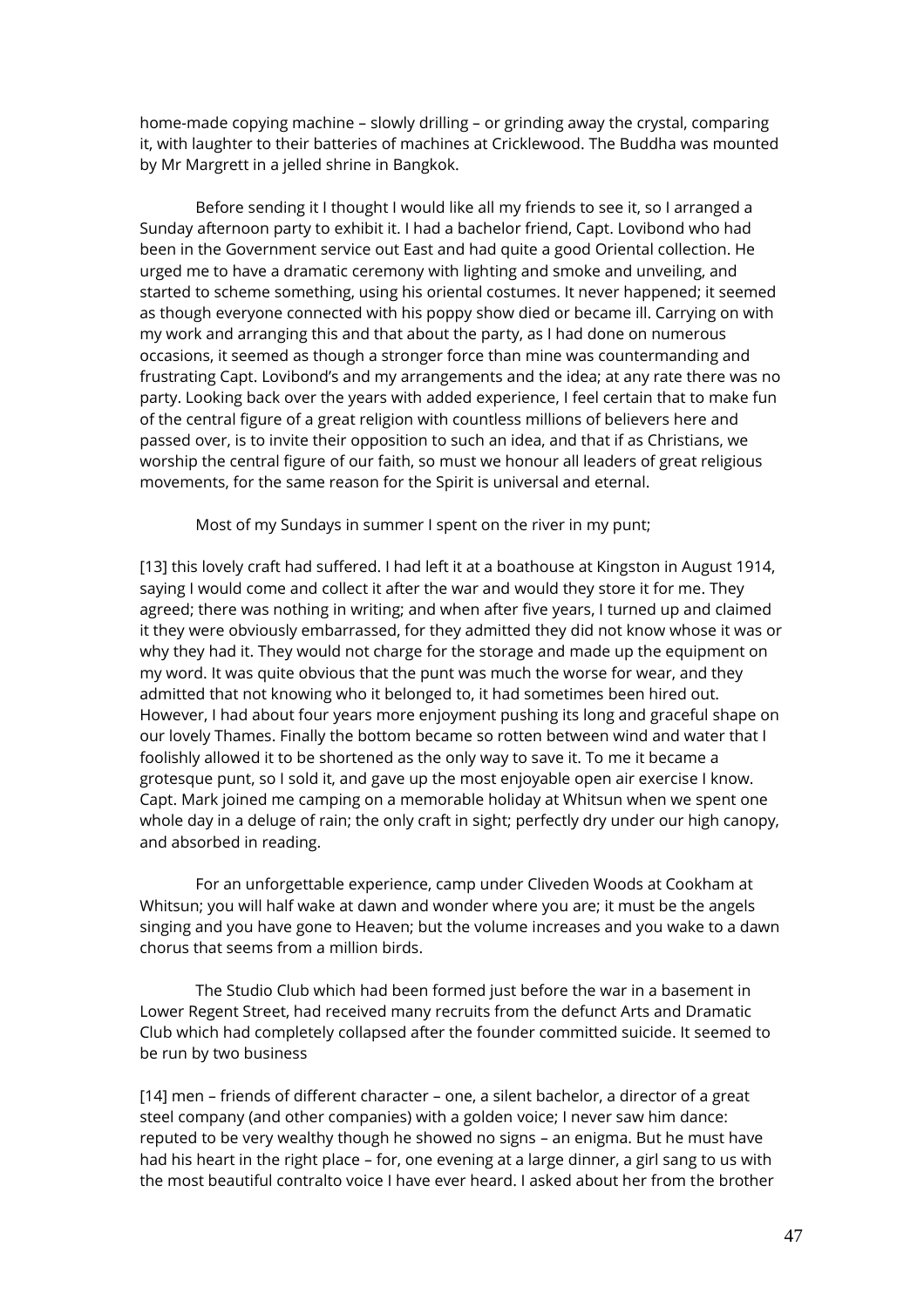who introduced her, to learn that she was just a village maiden looking after her mother in the New Forest and sang a bit locally.

I asked him to invite her to sing to us again, and advise me so that I could invite a friend to hear her. So the enigma dined with us, and must have been impressed for he arranged to train this singer, got her a job in London, arranged everything and permitted a little concert singing. Lady Astor heard her and must have overwhelmed the girl with her enthusiasm for music, and her singing; for the girl abandoned the silent and gruff enigma, and threw herself into the arms of this new and wonderful patron. Those arms were, I expect, already overfull with good works, and the only result was the offer of a job in the Hippodrome Chorus. The gruff one merely remarked "That'll ruin her". More than a year must have passed when one evening she appeared again at our Lodge dinner, and sang to us. I went to the artiste's room and had a talk with her; nothing seemed right; she was back in the village looking after mother; "no, the gruff enigma had never written – no – Lady Astor hadn't done anything".

[15] I was having one of my Sunday tea-parties the next day, and the gruff one was coming, so I told her this, and invited her and told her she must train that beautiful voice so that she might become famous, and that people might have the enjoyment of hearing her. Well, there was a great reconciliation and the training started again under the enigma's control; but it did not last, and I think we lost one of the most beautiful voices of our generation, for I never saw or heard of her again.

The other director of this curious little club, P……….n, was a small quick man, particularly in his wits. He had a shrewd money making nature, and evidently made a lot, for he had a lovely house on the river, a large garden, gardeners and a launch. Why these two men gave their time to run this club is a puzzle – I think it was because they both wanted somewhere to go in the evenings, one because he was lonely and tired of his somewhat boorish self, and the other because his lovely home bored him – there were no children and his wife sat listlessly listening without ability to converse. I spent a weekend with them once, dull beyond description. I can only remember his great anxiety that I should take part in some betting transaction that was going to bring all sorts of wealth to those who took shares – "SO-and-SO had £20 in it and So-and-So £10 – how much did I want?" I did not bet and said so. He was so grieved that I should miss such a chance; I found it quite embarrassing. "What was the smallest share I could take?" 30/- so I gave him that. Of course it went down the drain. Very unusual – grass was wet or some such nonsense – you must try again. Coming to town on the Monday morning he confided that his wife was very lonely and wished I would help him by taking her out sometimes. My dreamy eyed romantic nature revolted at the idea of such intrusion. The power I have always had of dismissing from my life or mind anything that did not accord with my ideas or code had saved me from many a pitfall;

[16] this was an easy one; but often the deep trust, confidence and affection that the young give to some other creature receives shocks difficult to treat in such a ruthless way; but though it often hurt, it was my inevitable way with that which offended me. It tended to make me lonely which I did not notice; so many friends were of a light, and even casual kind.

Most of the habitués of this club were lonely people or those who wanted amusement that did not cost much; two categories that fitted me. For they danced every evening to the marvellous piano playing of Stanford; and a well-cooked dinner only cost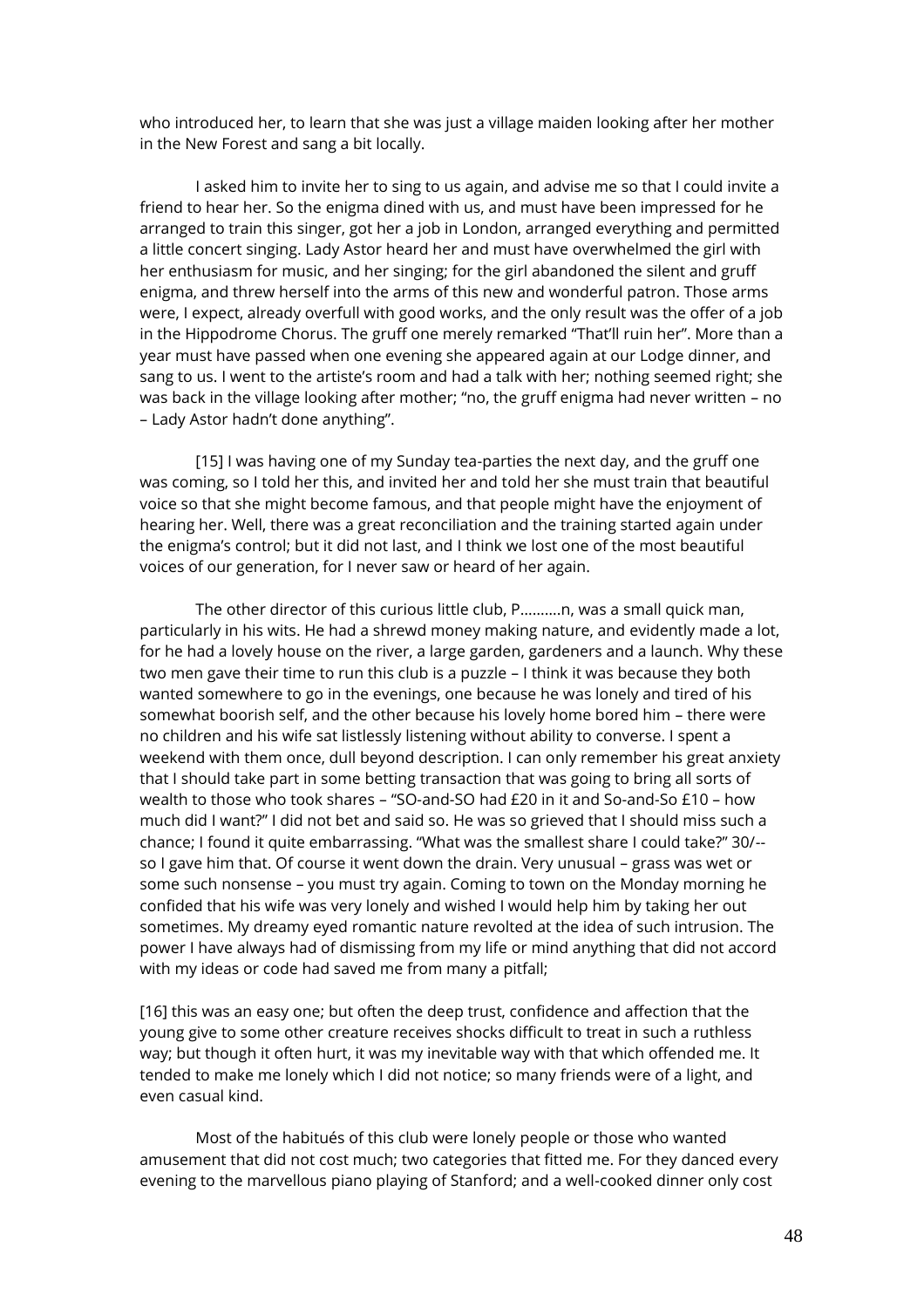about 1/6d. The directors must have used careful discretion in admitting members, for I never met a questionable man or woman there; and many interesting artists, writers, theatrical people and other professional people were members and found the complete absence of class consciousness, the easy casual friendship, the unpretentious set-up, deal tables etc., very much like an average studio furnishing, very satisfying. Regularly the Suffolk Street Gallery was taken for a fancy dress dance, called the Cheerios; they were great fun, and I generally knocked up some sort of dress in which to enjoy myself: the most amusing being in the form of a square bathing tent, the corner in front, opening so that I could throw the sides of the red and white striped tent over the shoulders to hang down the back. The tent roof rigid with four split canes to form the square suspended from the centre cane with a flag above. Two split canes attached to each side of my leather belt joined together over my head to support the contraption, and a 9inch deep string net below the scalloped eaves enabled one to see out and dance round with the partner inside. It was a great joke but devilish hot, and as so many girls are short and could not see through the net, I soon had to throw the hanging part over my shoulders.

[17] I met many there who frequently came to my Sunday afternoon parties at the Studio – the club being closed on Sundays. Many pretty girls joined the club and it was never very long before they were married. I introduced my old bungalow friend Hector to the club – he was married in a month and never seen there again.

One pretty Australian girl, a writer, golden hair, big blue eyes, pink face, dressed in primrose and sky blue on a summer afternoon on the river, was a picture that wanted all one's strength of mind to resist. She had literally fled from Australia because her mother – her mother – had run away with her sweetheart and was living with him. I was sorry for her, but such a frightening background ruled me out of any closer association. She married a Rhodes Scholar, a nice boy, dull and tame; they lived in New York for few years before they parted. Whilst in England she had written a serial novel for one of the popular newspapers, using my studio and its life as a background. I never read it but was told it was tripe.

Another pretty girl, whose dance programme was always full, attracted me very much. I took her to dinner and the theatre and learnt that her home life was very unhappy. Her parents living in the same house had not spoken to each other for years. I was taking her on the river on Sunday, so went to a backwater near the home of a very nice shy ex-Naval officer who doted on her and carried a handkerchief of hers that he had picked up. Sure enough he came out for a row in his dinghy, saw us, and I invited him to have tea with us. The following week I learnt at the club that they were engaged. I got some of the congratulations as many thought I was the lucky one. The businesslike speed of the lady shook and amused me, but I believe they lived happily ever after – at least I hope so.

Being so absorbed in my work, I seldom visited this club more than once a week, i.e. Saturdays evenings, my housekeepers being always free after lunch on

[18] Saturdays, and because of my absorbing work and the comfort of my home I had little difficulty in keeping out of entanglements with the pretty girls I met and danced with there. One girl got exasperated with me and in general conversation round the tables after dinner, said with contempt. "Oh! C.T. – he wants an angel from Heaven!" I retorted "And why not?" In a few weeks after, she married a quiet struggling artist, and shortly after appeared on the scene again, minus husband – cruelty was rumoured.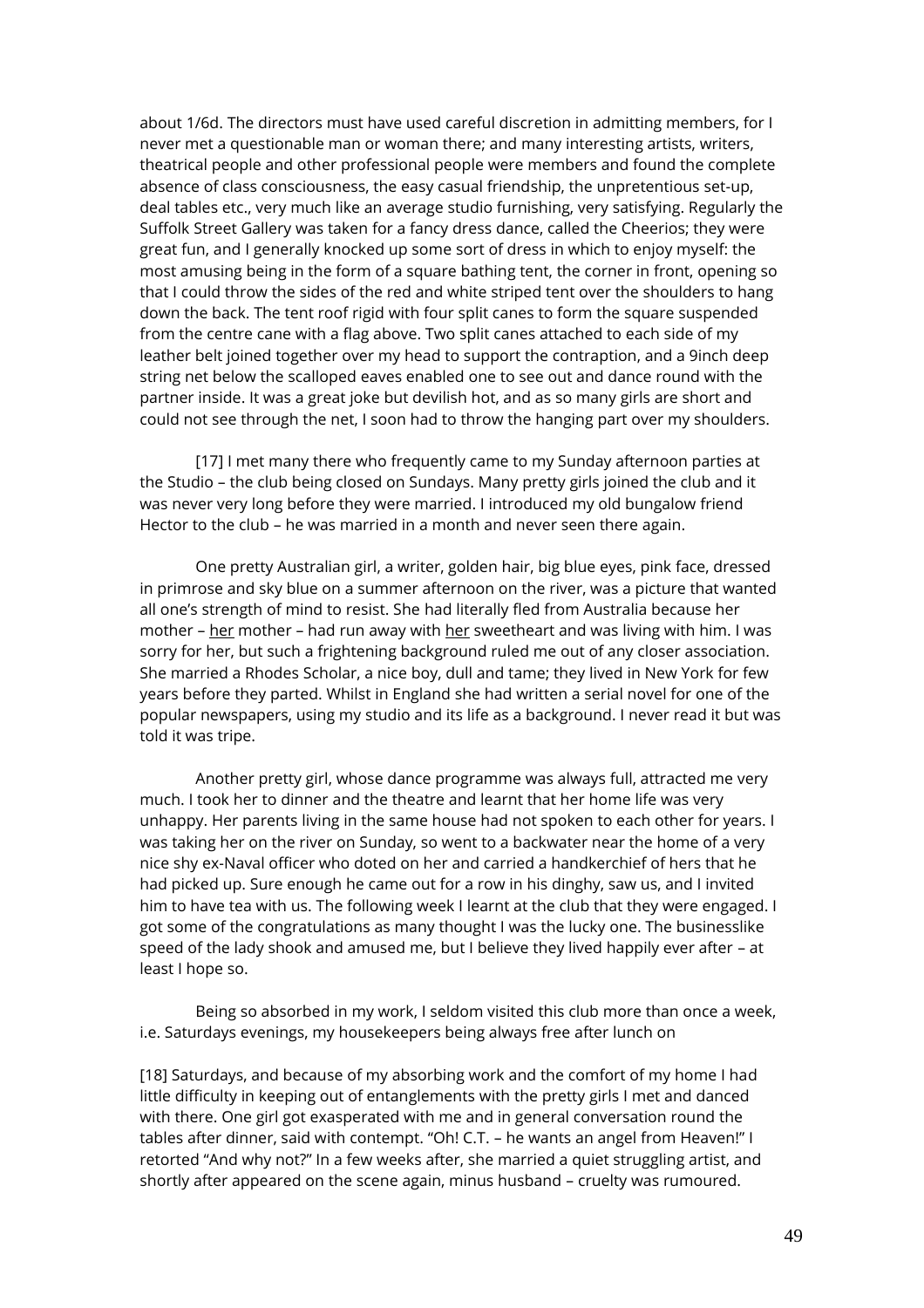Though I had made many jolly friends among the members like Col. Tribe, a bachelor who had given up the House Physician's job at the Cairo Hospital to become the companion medico to Pierpont Morgan, and for years travelled the world with him; a most likeable man who like most of us busy but lonely men, found this inexpensive club, a Mecca for the lonely hour. Another nice friend was Brian Nash, one of the Professors of Music at the College, and later, an examiner. He gave delightful music parties at his studio which like the dances at mine, you were sure to meet nice people. I remember being introduced at the club to a charming young music critic who was already making a name. I invited him to my tea dance on the next day, a Sunday. In the morning he rang up to ask if he could bring a Mrs So-and-So. As she had recently been divorced I said I was sorry but I did not extend an invitation to her. "What nonsense! It's only a Studio party". I repeated I did not invite the lady, and if he did not like it he could stay away, and he did. I was looked upon as a prig, no doubt, but I have kept clear of a lot of ugliness in life. By 1924 other activities were filling my life, and so I dropped out of a jolly crowd many of whom I had known since I joined the Arts and Dramatic Club in 1908.

In 1922 I was burgled. It was a custom for us all to go out on Saturday evening and the house was left in darkness. The pub, The Denmark at the nearby corner was then a thieves kitchen, and various unsavoury rascals could always be seen hanging

[19] about. So many of the fraternity must have known our habits, and as I had no difficulty in "breaking in" with a table knife when I wanted to inspect the premises in 1919, so the thieves found it equally easy. They took my carved gem exhibits, mainly I think, for the gilded brass in which they were mounted, for they looked precious. As I locked nothing up, they did not damage to my furniture, but my tenant locked everything, so all his furniture with locks was forced open. My claim was for £250. The principal loss however, was that I had lost years of work that formed the basis of my exhibits, or samples, that brought me work. I had a lucky escape from a very serious loss, for I was due to send a winter exhibit to the Royal Academy, and had collected from my clients about £1200 worth of exhibits. They had all sent them earlier than the date required, from when I was insuring them. I was puzzled to know what to do with them, for I had no safe, and decided to hide them, so they escaped. It was in a way a life changing episode, for without my exhibition samples I tended more and more to the larger sculpture which finally was to my advantage. It also sent me to Col. Richardson, the breeder of Airedale dogs, and an unforgettable experience. I had enjoyed the friendship of my mongrel dog given me by my schoolfellow Frank Crookes in 1907, until leaving home to live in my studio, and work by day at the business workshop, whilst Vick remained with my parents. Now I certainly should have a dog again, a companion, a guard for my housekeepers who were a bit shaken by the burglary experience, and a protection generally. In the kennels were a large number of Airedales with an astonishing variety of expressions and appearances. One, a most noble animal with a light tawny coat of crisp short curls, larger than normal. I said "What a lovely dog". How much is it?" "£100". He was a champion something or other. I was flabbergasted. I was expecting to buy a nice dog for £5. Then I saw a dog I liked better, for the noble dog had rather looked down on me – I couldn't say he actually turned up his nose when I examined him, but the next thing to it.

[20] But this other one came to the full length of his chain towards me, leant on his chain, twisted his head sideways as though trying to see what I looked like upside down, and said as plain as anything – "I like you – please take me". – "How much is this one?" "£30" – "Oh dear! Can't you take less?" "Not a penny. There are plenty here at £10 and £15". So I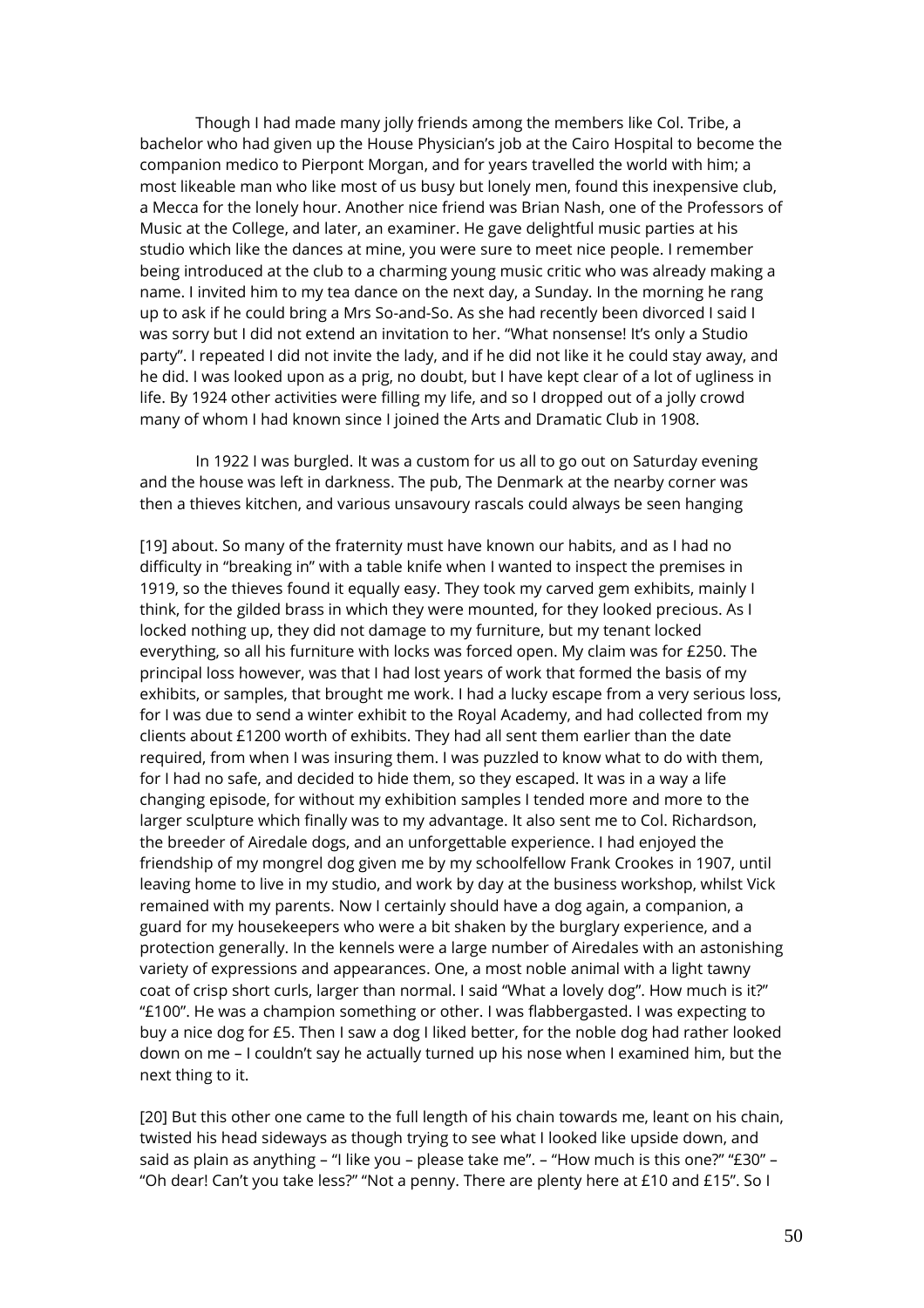chose one at £15, and walked it into his garden, and waited whilst the Col. Made out the bill. The dog was dull – took not the slightest notice of me or anything. I went to the French window and said I could not take this dog – would he let me have the other for £25? Right; and in a moment we were back, and never have I seen a dog so excited as he saw us returning – the contrast to when he saw us go – and as we walked back and again I waited at the French window, his welcome and exuberance were overwhelming and touching. As we went home in the train full of men returning from work, they commented on what a good pal I had, for they took no notice of their caresses, but put his head on my knee and gazed with his soul in his eyes straight into mine. One could say it was some ham sandwiches I had brought to share with my new dog, were it not that for years that was his favourite position. I had often read of the remarkable friendships that have existed between animals and human beings but beyond that which had existed between my well trained mongrel and myself as friend and master, for he never needed correction; I had no experience. But this Airedale and I fell in love. It was impossible to receive such devotion to the exclusion of all others and not be moved by it. So we got to the stage that he went with me everywhere, sometimes to the great embarrassment of my friends; but

[21] so understanding was he that it never was embarrassing. My nice housekeepers were also very devoted to him and fed him, but it never seemed to cause a change in his affections; but as he got older it enabled me to leave him with them, when he got used to knowing that I always returned. He never barked unnecessarily, and as an instance of his sagacity, one day he sat up bristling on the stool in the studio – I had provided this to keep him from lying behind my feet whilst I was working, as I sometimes stepped back absent-mindedly with unhappy results. Then he started a low fierce growl, got off his stool and walked to the studio door – still with an attentive murmuring. Then the street door bell rang and he increased his quiet growling. The housekeeper came up to answer the door.

I was interested in his behaviour, for beyond alertness and listening when anyone came to the door, I had never known him to bark or go racing to the door as most dogs do; and had actually thought he would not be much use as a guard dog – he was just too nice, well behaved and gentle for anything so out of order. But suddenly he raced to the street door 40 feet away, with the most ferocious barking. As my housekeeper returned to her quarters, she looked into the studio and said "What a good thing Bob came to the door like that – that was a nasty man – he put his foot in the door and threatened me".

I thought the behaviour of Bob very remarkable that he should have sensed this rascal at least half a minute or more before he rang that bell, whereas hundreds of people had rung that bell and hundreds of times the housekeeper had to come up to answer it, but never once had he barked, though he always pricked his ears and often lifted

[22] his head; I never again thought he would fail as a guard. Alas, he became ill with felicular mange. For months I struggled with this treatment and that; three vets treated him and advised; one said that he should be put down; another, that London was no place for a dog; another that he was inbred and nothing could be done. If only I had met my wife before I lost Bob, I really believe he could have been saved, for she has a wonderful understanding of animals, and one of the simplest and surest of cures is proper food. My mongrel had eaten anything, and being in a family of eight there was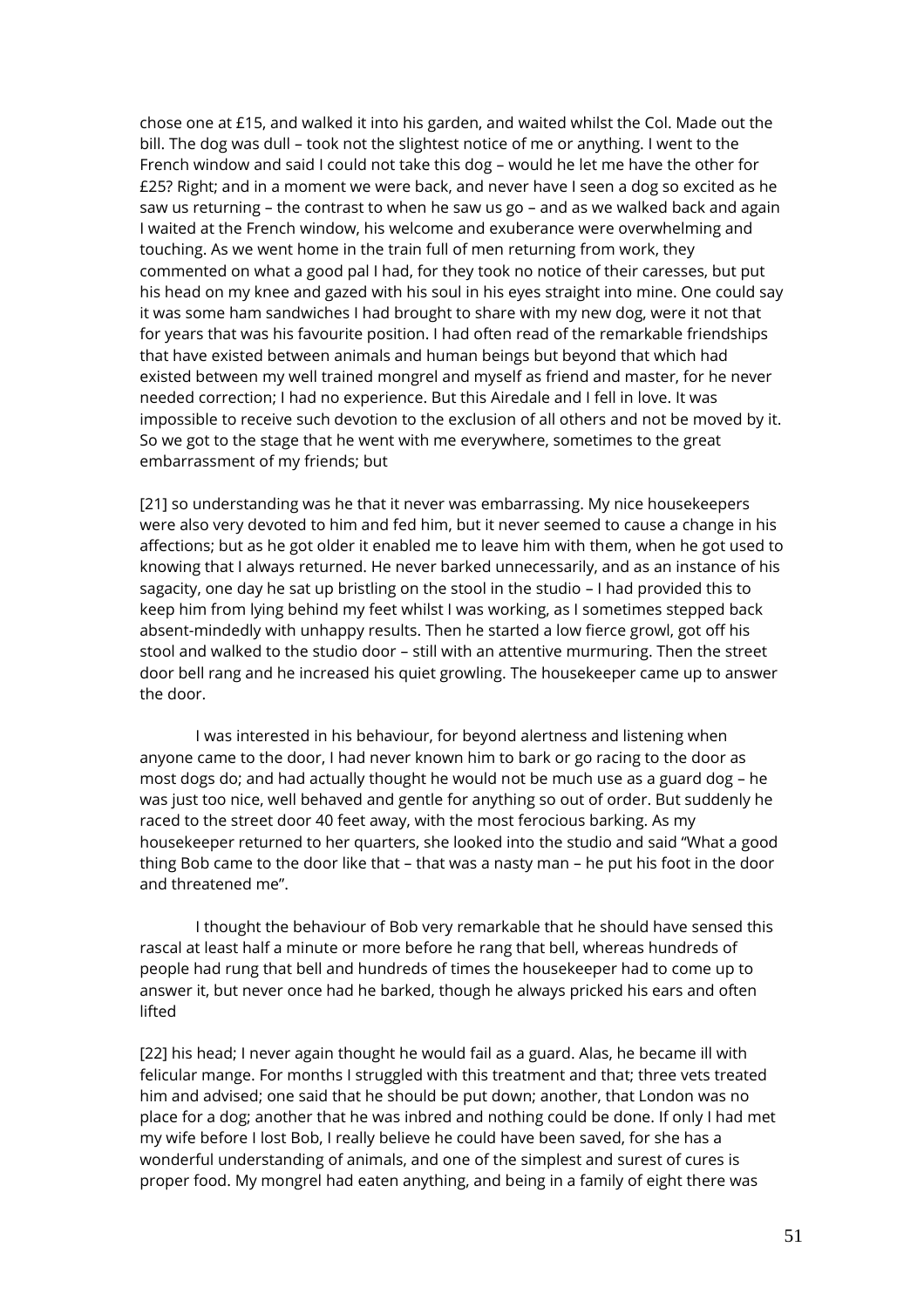more than enough and he never cost a penny. Bob had regular supplies of raw meat, but not one vet had shown the slightest interest in how he was fed. Looking back I am sure that had my ignorance, the result of that long experience, been corrected, and strict correct feeding been the result, I would not have lost that remarkable dog friend.

In 1921 I was asked to design and make a portrait medal of the popular Prince of Wales, in connection with his state visit to India. So many artists have come a cropper over Royal portraits that I made a determined effort with the aid of photographs, to succeed; but after making 14 separate relief studies, I decided that if I could not get a sitting, I would abandon it. Sir Godfrey Thomas was his Secretary, a most charming man; he seemed to understand the problem for he got me a half-hour sitting at St. James Palace. I took the best of my wax models, and though my half-hour was reduced to 20 minutes, I got sufficient notes to give reality to the portrait and accuracy with a touch of exaggeration to make the portrait acceptable. He was a wonderful sitter – I was doing a profile model

[23] in relief; he asked me where he should look, and never took his eyes off the mark, though we talked the whole time, mostly of how he never had five minutes peace to himself, and of a few mutual war friends of his I knew in my Division. As most sitters turn their heads towards the artists as they address them, I came to the conclusion that the Prince had an instinctive or inherited understanding of how to sit for his portrait.

It was considered a successful portrait; exhibited in a Bond Street gallery, the Evening News secured a photograph and used it to head their welcome home Leader, without reference to the artist. This has been a common fault of the Press all through my life; to steal an artist's work and use it to illustrate news items. The charming voice that apologises on the telephone; the promise to correct it in the next issue; the search next day to find it; locating it eventually in an obscure column in a bottom inside corner of the small lunch sporting edition instead of, as one expected, in the leading position on the front page, where it had appeared originally, is the usual routine. Press ethics have been very low, and I have tended to ignore the Press, and not surprisingly, have been ignored in turn.

The Prince had a natural charm which had endeared him to all, but his petulance, and a lack of quiet manliness that one must have in a leader, was noticeably to me. A few years later I was asked by the Government to do a bust of the Prince to go in the entrance of the Buenos Ayres Exhibition in South America, which he was to open.

[24] I was asked because I had had a sitting and had produced a successful portrait, and the Prince had flat out refused to give any more sittings to artists. I think Sir Godfrey Thomas had put the authorities on to me as he knew I had produced a portrait and had only taken up twenty minutes of the Prince's time. I said I would undertake it if he would give me one more sitting, so that I could study the front view. But, no, he refused. I chased him to public occasions with my sketch book, but hardly got a line, so reluctantly, with a feeling of unfair treatment by the Prince, I refused the commission and the 500 guineas I badly needed, and all the publicity these royal portraits gave artists. However I still consider it better to keep one's reputation than lose it as some artists have done, on a royal portrait that has been modelled, drawn or painted without reference to the original face. That same twenty minutes study enabled me to do the models for the Coronation medal when the Prince became Edward VIII, but it never reached the die stage at the Mint. When one considers the importance of these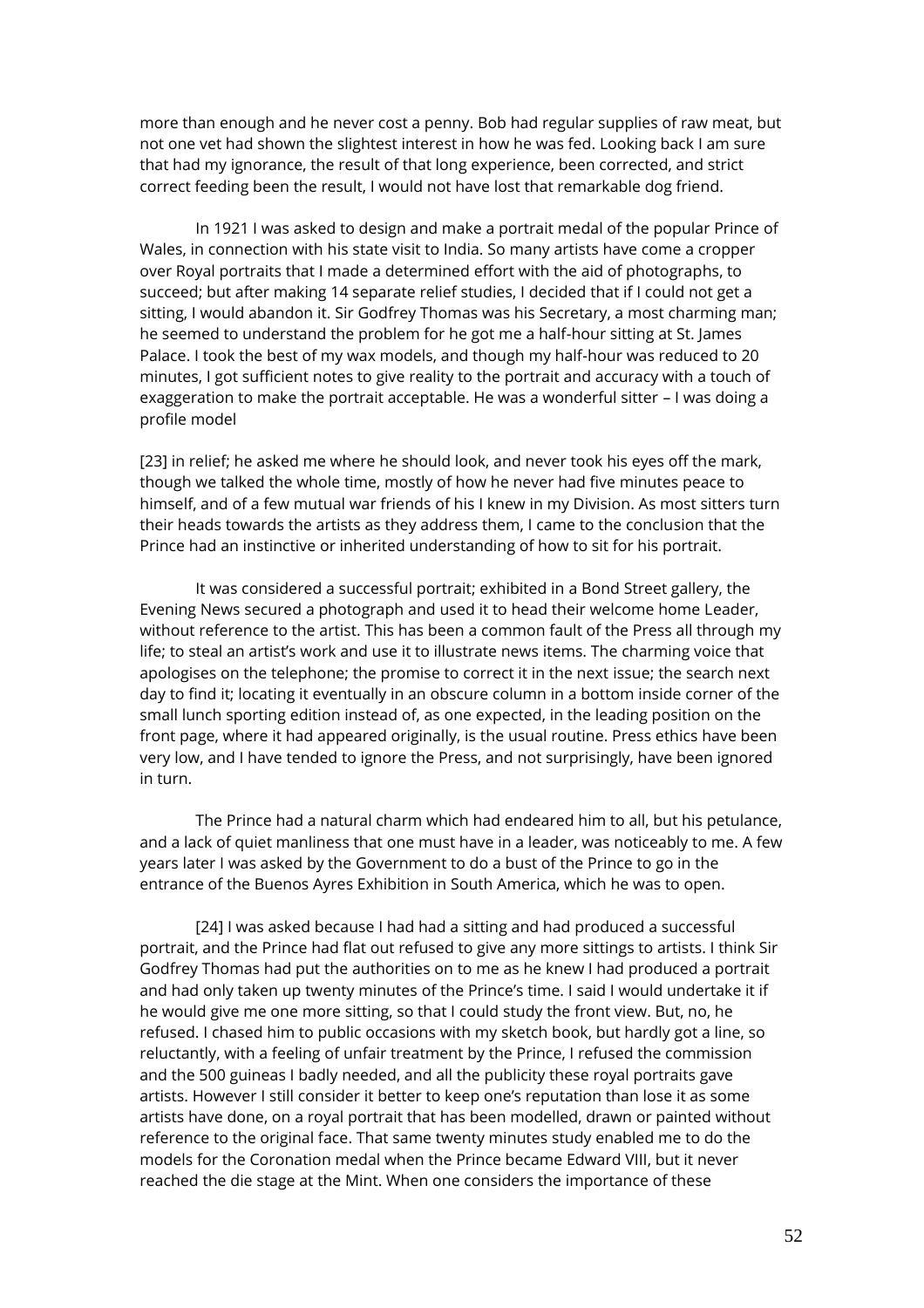permanent records of historic persons that will survive when paper, paint and all such perishable materials have gone, it seems a pity that the success of such records should be imperilled, or the reputation of an artist ruined, through the petulant impatience with his job, of a spoilt boy.

I introduced Sir Nevile Wilkinson to the Art Workers Guild and he read a paper, raising a storm when it was published in the Times as having been read to the Guild. Many of the older members were furious and spoke darkly of expulsion under the Rules. However

[25] it blew over and he continued to ornament the meetings with his 6 ft 5 ins of soldier artist. Despite his size he did minute work in painting a mosaic in water colour, one of which was accepted in the R.A exhibition. This must have fired his artist enthusiasm for he started painting from life, highly coloured ladies with rich dresses, and colourful birds and flowers. They were quite well done but had no success at the R.A. so he tried them on the Miniature Painters Society. They tried to pass the buck to the Crafts Advisory Committee, but I refused saying they were paintings and nothing but paintings, and must be judged by painters. They were refused. I fear he thought I ought to have done something about it.

The Royal Mint had a number of problems for new seals and medals and though Sir Reginald Hill was not helping, Sir Robert Johnson asked me to do the seals for the mandated territories of Tanganyika and Palestine, and invited me to compete for the new Great Seal of England, I believe on the suggestion of Sir George Shuster prompted by Jack Baddeley. The King was very dissatisfied with Gilbert Bayes' Great Seal as I related when Lady Kathleen Scott had been asked to design one in 1911, and had been advised by her friend Darcy Braddell, the architect, to consult me. Now in 1923 they had a competition among six artists including Jack Baddeley and Metcalf – we were each paid £25 and given a letter drawing attention to the Jacobean character of the Purse or bag it was kept in. I, like a fool, allowed this to influence me, so was right out of the picture. Metcalf was given the commission and produced a very stylised seated figure of the King, which H.M. hated

[26] more than he disliked Gilbert Bayes' seal, which had been a rehash of the famous Bretigny Seal. Mine was another case of an artist allowing himself to be unduly influenced by ill advice. The Deputy Master asked me to come round and see him and suggested that I touched up Metcalf's work and made it conform more to the normal. I had begun to learn to count ten before blowing up at the suggestions from the ignorant, so after listening to the preposterous idea, I asked a little time to think over what I could do, and wrote him that I would be pleased to help if Metcalf and I could discuss the matter and I could work with him. I knew he would not risk the storm that would have descended on his head if he had approached that tough sculptor with such a request. Sir Nevile designed the Seal of Northern Ireland and I was asked to carry it out. It was a poor drawing and I had no difficulty in getting Sir Nevile's agreement to a number of variations and additions; a redrawing of the horse and of the rider so that the result was quite different; and as I changed everything and added a background to the Shamrock, I never looked upon the Seal as designed by Sir Nevile, but as being my design, and when I exhibited it in the R.A. I omitted his name. As an artist he naturally liked to see his work and name in the R.A. exhibition and was very cross with me for sending it in without reference to him. I agree I had been ungenerous to a very good friend. Later I engraved the Great Seal of the Irish Free State, designed by a Dublin Museum official who put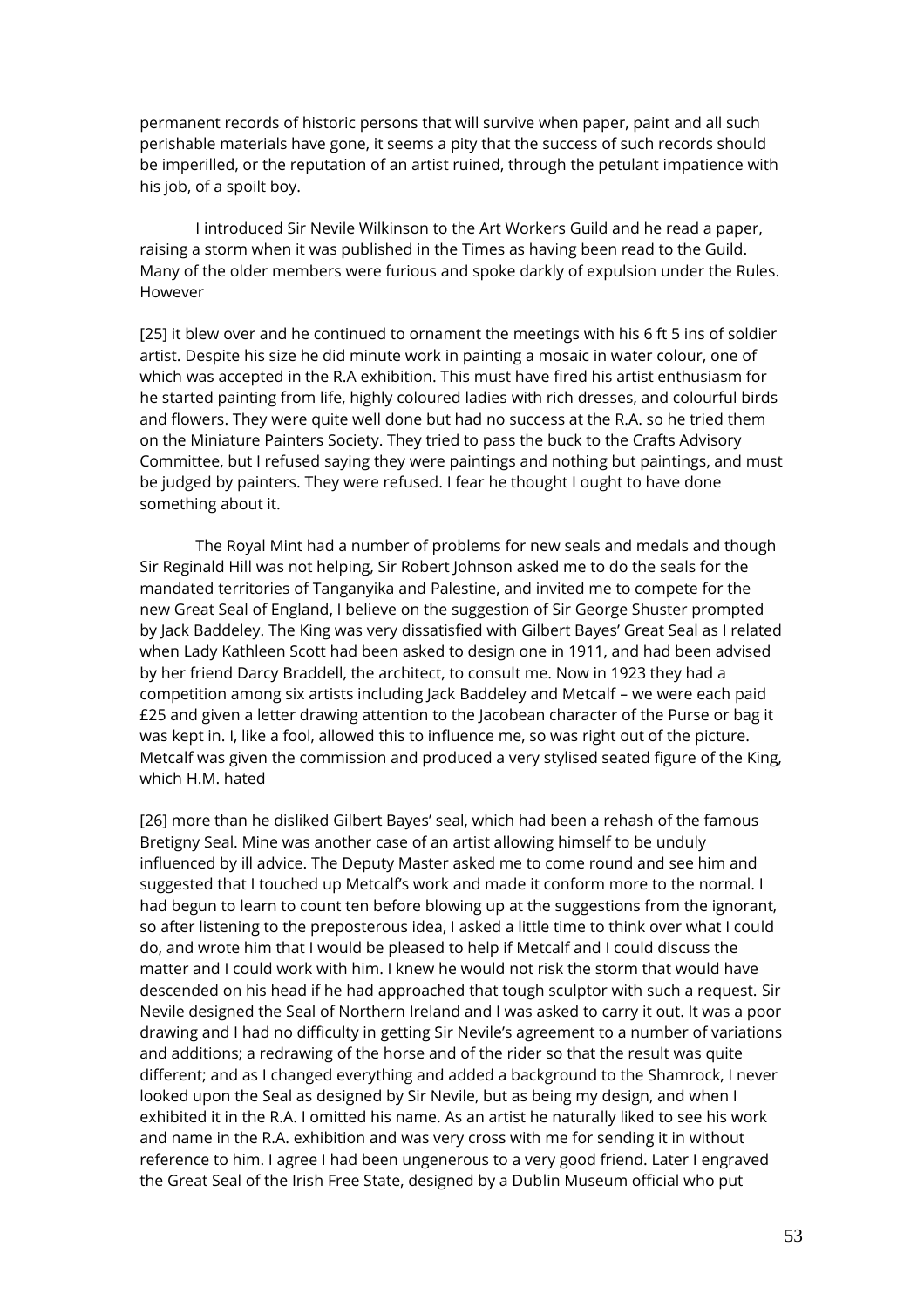together a couple of photographs – one – that of the ancient harp – the other the detail decoration on the Ardagh Chalice, forming a border to surround the harp; and the Irish inscriptions outside that. It wasn't

[27] much of a design, but as it relied on sharp definition for its interest, I decided to engrave it by hand which meant hammer and chisel work for it was very bold. I think it must be the last Great Seal in these Islands to be cut by hand. It makes a good impression but is artistically dull, as most rehashes in design.

It was during this first four years that whilst I was having a number of my jewellery designs mounted for Thomas Simpson by Rinardo and Blank, I showed them some of Lyndhurst Pocock's decorated Chalcedonies that he has produced in 1913 in response to my request for the know how of the Tibetan stones Sir Leonard Woolley had brought back from his researches there. One of Rinaldo's customers, Chaumery of Bond Street, liked the idea and said he would spend £400 on a number of such gems which Rinaldo was to mount in diamonds and other precious stones, and he thought he would hit the fashion for six, and do an exclusive trade with a secret art. We thought so too, so I equipped a small room with a muffle and tools and Pocock worked on a fifty fifty basis with me, and the resulting chalcedonies with their cupids and other light decoration, were very attractive and made beautiful jewels; but not one sold, and though they kept them on show as long as they dared, they finally had to break them up and use the diamonds more profitably. Pocock said it was the only invention of his – and he was a great inventor – from which he had made so large a sum as £200.

[28] These decorated chalcedonies had been produced before in Europe, for there are one or two examples in the Geological Museum. In case any Craftsman would like to develop it again, he must first select suitable stones, and before attempting to decorate them, try them out in the enamelling muffle – a certain type will crack, but another kind will stand the heat; after practise it is possible to recognise the kind required. Then make a composition of the following:-

and make it into a paste or paint. With a fine miniature painter's brush, sketch a design on the stone with this material, and if necessary, with a needle point refine or detail the drawing; place it in a heat resisting tray, and cover the stone with a powder of

After baking the stone to a heat of cent in the muffle for mins, turn off the muffle and allow to cool in its own time before opening the door. I found a very fine engraved knife line round the drawing helped. I think they failed because no one could understand or explain them, and no suitable name or title of the work had been thought out.

My brother Frank who had married a dress designer, and had started a blouse manufacturer's business which was making good progress, had become ill. They had a little girl whom I used as a model for my unsuccessful design for the Wembley Exhibition medal. I was paid £25 to compete, and learnt later that my design was liked best, but that Sir Cecil Harcourt Smith, late of the B.M. and Victoria and Albert Museum, and Art advisor to Queen Mary, had turned it down flat because he said my head of Britannia was Negroid. This child, Beryl, became my responsibility when my brother died shortly after, as he left £800 in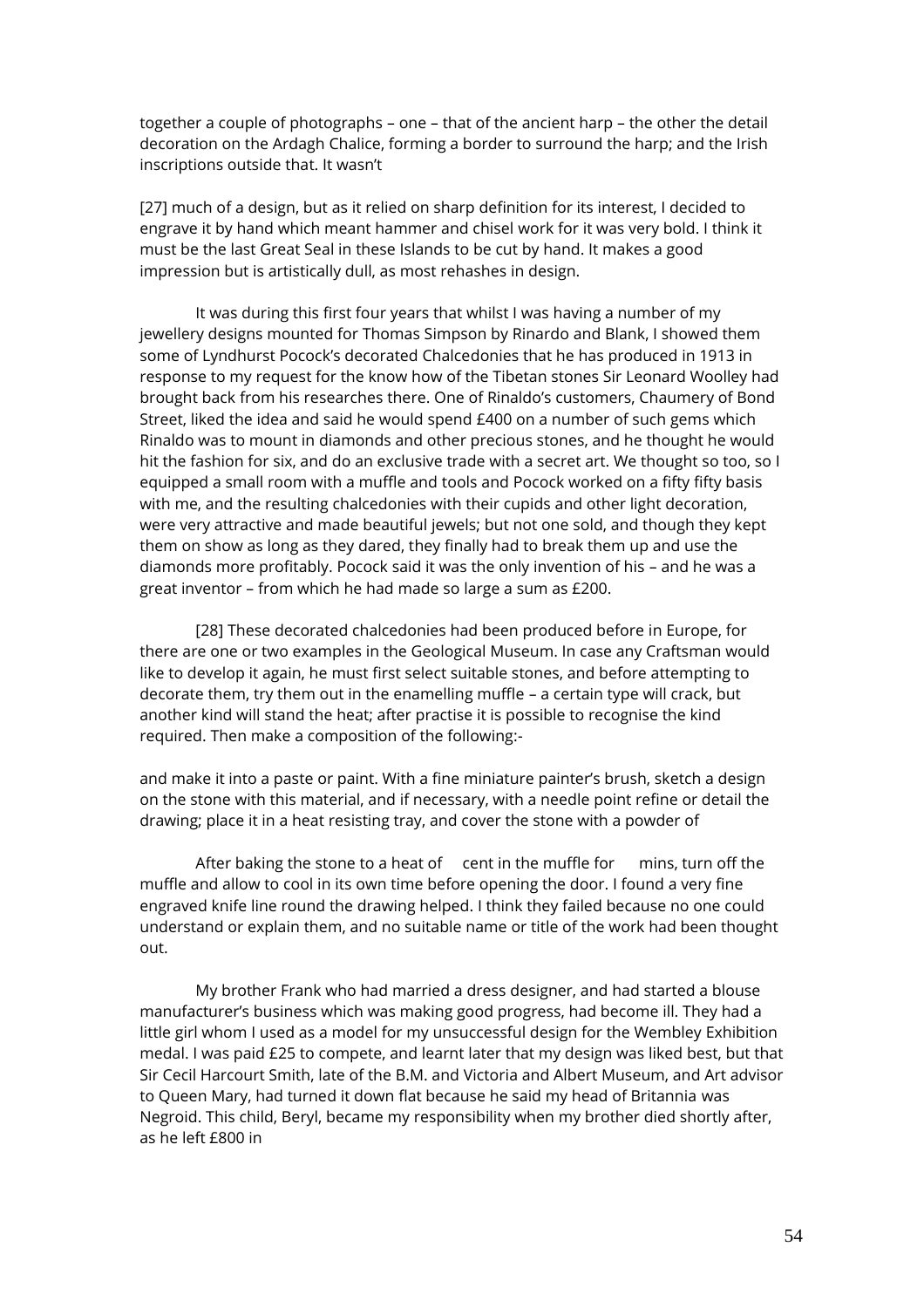[29] trust for her. The mother was consumptive and went to South Africa, and agreed to leave Beryl with her family; I agreeing to pay the income to whoever looked after her. The mother agitated to have her S.A., so I collected money from the family and sent her out in charge of a stewardess. After she had been there a year or so, I had a curious experience. I received a letter from spinster cousins who lived with their aged mother at Richmond, Surrey. I had been a frequent visitor at their then nearby musical home, up to about 1905, but had not seen them for the 20 intervening years as our paths and location had diverged. The letter said "Don't laugh; but we play about with planchette; we've never had any sense out of it, but suddenly last Saturday, it wrote "Tell Cecil that Beryl is in danger. Frank." I visited them with my friend Charles brown, but the spook board did nothing more, but I saw the squiggly writing which was easily legible, and was mystified and still am, at the process. I wrote to my sister-in-law for information but before it could have reached her, I received a letter from a Roman Catholic Convent in S.A. to say they had rescued a child from a bad family – that the mother of the child had been taken to a consumption hospital where the child could not go – and that she had referred them to me for maintenance. Mother and child returned to England later, always the mother fighting me to surrender the £800 to her, or to pay for the journeys to and from South Africa. But though I never agreed to become the child's guardian, the job had been thrust on me. I determined she should have the money intact when 21, and so it happened – a dreary dismal story, only relieved by the curious message, and the

[30] kindness of my sister Ethel and her husband, Ben Stuart, who brought the ungrateful and tiresome Beryl up with their family of boys and girls in Folkestone.

In 1924 I exhibited the recumbent figure of Wag Forster in the R.A. and it was placed under the dome in the octagon room – the only time I occupied this coveted place. I can still feel the tingles down my spine when I first saw it there. Many nice things were said to me, but the Press and critics ignored the work and no commissions came. But the family and their friends were thrilled with what I had done of my friend, and a great many letters reached the parents, Lord and Lady Forster of Lepe, Governor General of Australia, and gave them great satisfaction. I felt very disappointed that no result came from so important an exhibit in such a place, for I had been led to believe by many, particularly by the friendly Burton of Thames Ditton, the bronze founder, that one only had to get an important work in the R.A. and your fortune was made.

During these four years I had worked hard on the Council of the Royal Society of Miniatures Painters, Sculptors and Gravers – the last two arts having been added to the title and work of the Society. Serving regularly on the Council, I had got to know the breezy, jovial President, Alyn Williams, well, and when in the summer, he and his Virginian wife came to England, and occupied their charming cottage at Plumpton in Sussex, I was frequently their guest, and there his ideas of including all kinds of miniature art in the annual exhibition

[31] were developed, and I became Chairman of a Crafts Advisory Committee to the Council, to help develop the 'Academy in Little' as he put it. The response from the Crafts was good and it made the annual show more interesting and added to the attendance, but sales and commissions were very poor, so that after paying the £3.3.0 subscription for a year or two, many dropped out. I kept pegging away with invitations to exhibit, and maintained a fairly good standard, but found it heavy going. Alyn was very popular with everyone, being a warm hearted man, and took great interest in what I did. He persuaded me that I would make a great success in America. "Why not come over next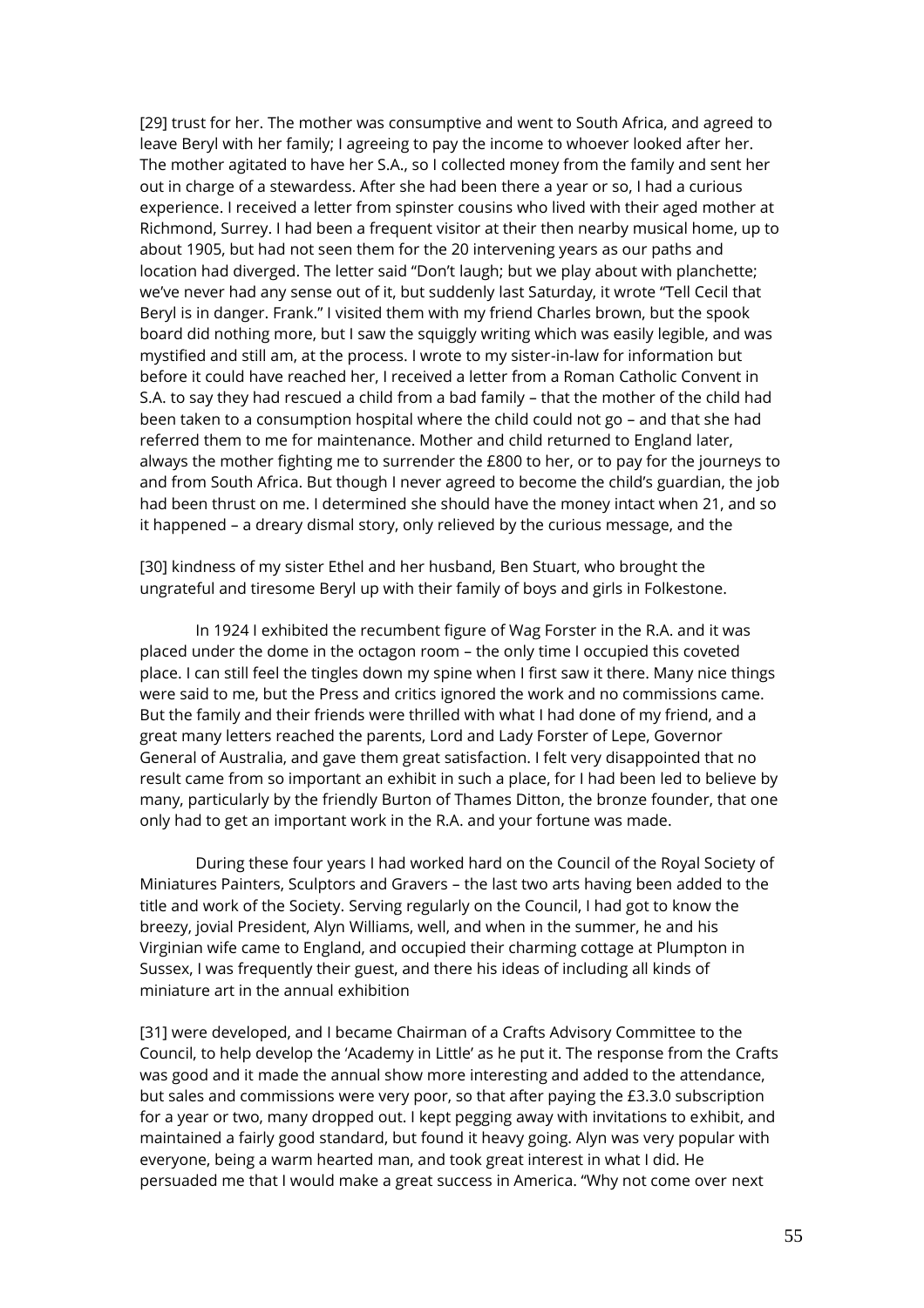spring when I am having my show of miniatures at the National Gallery in Washington? Bring some work and share the Exhibition. The gallery will be lent in the interests of Art, so there will only be the catalogue and the cost of transit. The Director Mr Holmes is anxious to show the work of other Nationals and I feel sure would welcome you." Though I had done fairly well in these four years, I had not done enough to satisfy my ambitions. I also wanted to see the world, and I thought I was in love with an American girl. Despite the tribute paid by the Hanging Committee of the R.A., the autumn came – the exhibit was back in the studio – not a single Press comment. It seemed I had to do much much more if I was to be successful as a sculptor, and so I must seize on every chance of widening my experience, so I agreed to go in March 1925 just for the fun of it all; to discover if the little romance had any foundation, and to find out if a new country would give me a better chance than this old country. It had been a strong contention of mine that the war

[32] had exhausted us, that we had lost too many of our finest men, that the U.S.A. must take the place of leadership in the world; that the future lay with the Americans more than with the British.

I had advanced this view to a medical man sitting next me at dinner one evening at the Chelsea Arts Club, who strongly opposed my contention, informing me that he had served as advisor on training in the U.S. during the War in connection with Military Medical matters. He supported his objection by quoting an article in the Lancet of about 1920-1921, which detailed a remarkable inquiry the Americans instituted when they examined 4 million men for enlistment in the armed services. They decided to category them according to their racial origins in relation to a number of tests and questions which would reveal the standard of character, quality and fitness of varying races, a true American being those whose parents were in the U.S.A. The authorities who conceived this, fully believed that the result would prove the great superiority of true born Americans over all other races. The result was surprising, and shocked the Americans; for the British were in the first category; the Scandinavian and Dutch followed, then the French with the true American seventh on the list. The outcome of this was the Bill known as the McKinley quota governing racial percentages for future immigration, and the words 'Nordic peoples' came into general circulation to define those who received the biggest allowance in this late attempt to prevent the further deterioration of the true American. The Doctor said in his

[33] opinion it would take two thousand years for the Americans to assimilate the blood of the lower grade races that had already reduced the American to  $7<sup>th</sup>$  grade in the category of nations; that a nation with such a low grade could not lead the world because character of a very high grade was absolutely essential for such a task; that the Nordic peoples had this and would automatically find that leadership was their task.

To prove his point he said that the Lancet article reported that the Southern Italian was in the lowest category in the European list in this examination, and in his opinion they held this position because the Romans of Classic times became decadent through cross breeding with their negro slaves; not only losing their Empire as a result, but two thousand years after still being at the bottom of the list of European races that so largely help to make up the character of the American people. It sounded very convincing to me, and the emigration law was a recent fact in support of it.

Well, it would be interesting to go and see for myself.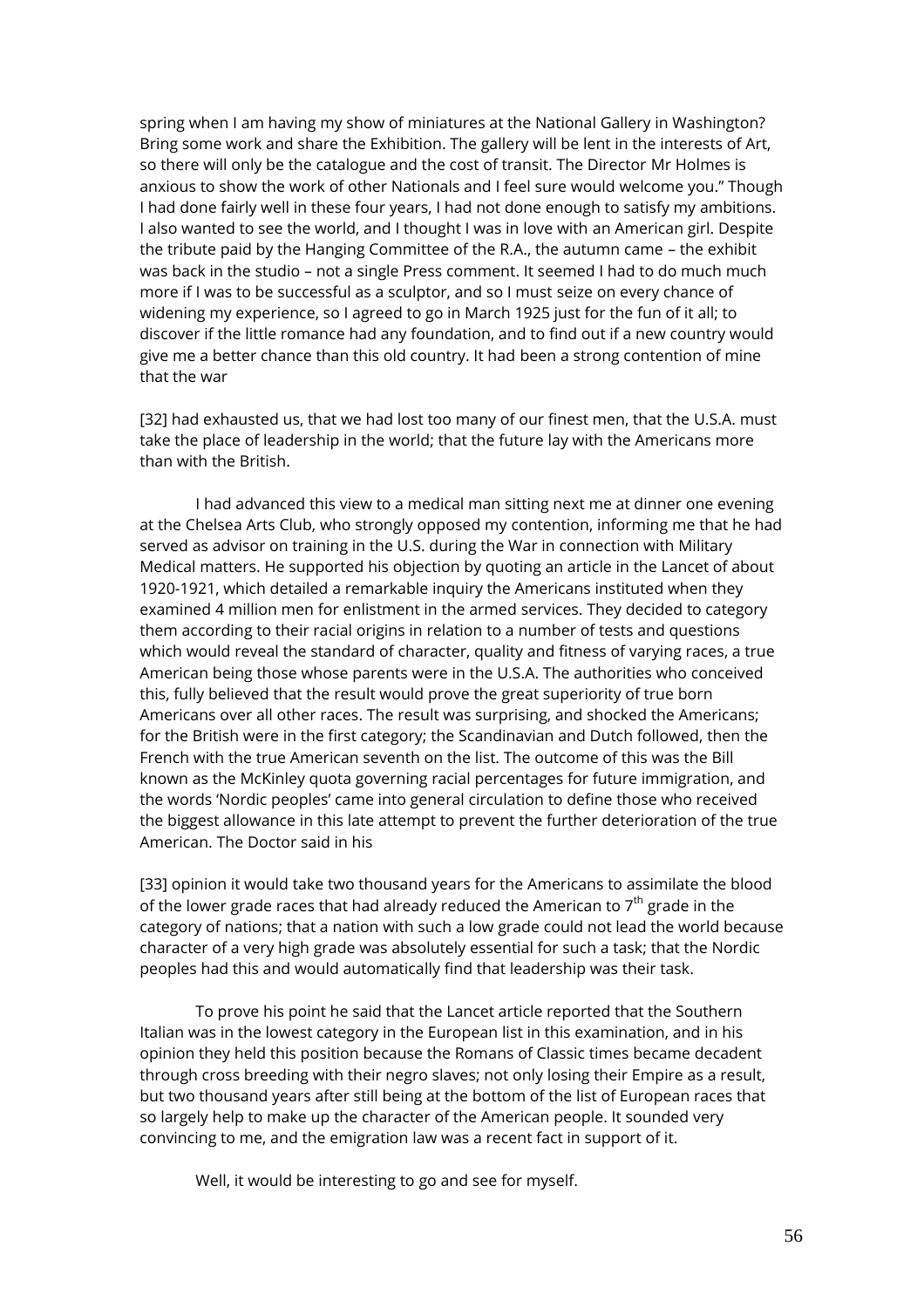#### **"Tubby", 1924-60**

[1] In 1924 the Revd. Philip B. Clayton, Vicar of All Hallows by the Tower, came to see me. He said he had been impressed by the recumbent figure of Lord Forster's son which he had seen in the Royal Academy, and had asked Lord Forster if he might have a copy of it for his church. Lord Forster had referred him to me and now he begged me to agree, and let him know the cost. He conveyed a great sense of urgency and purpose, and seemed very earnest, and when I said "No! This work was specially designed for a certain site in a chapel designed for it by Oldrid Scott, and I could not have it placed in any other setting" – I proceeded to lecture him on how sculpture could be ruined by a wrong placing. The compelling way he said "Don't say that until you have seen where I want to put it; come to my church and see" – made me feel the force of what he said and I agreed, and till then nursed an obstinate determination to resist this flattering request and not allow a work that was sacred to Wag's family and to my memory of him, to be used and placed I knew not how; for on such problems my imagination would rush about in all directions. But as I looked at the site and my imagination saw the work in such a lovely setting, just such a one as Oldrid Scott had designed at Exbury – only now on the grand scale of a great Church – my heart got up into my throat – all my dreams of the last four years came true – of how I would like to see this work stand before the altar of sacrifice with its candles lit, not

[2] only in memory of this handsome boy who had so impressed me with his wide knowledge; his all-embracing understanding and his rare charm – if all came true, the noble spirit would do its work through the centuries to come – lying captured in bronze in the historic heart of the greatest city in the world, and God's purpose would be served in showing the loss and cost of war and the evils that make it necessary – the background of my inspiration.

Whether we knew each other's thoughts on that momentous occasion I cannot say – to me it was the fulfilment of a dream – to the Vicar a phase in the great work he had made the purpose of his life – service and sacrifice for God's purpose, and everybody and everything that crossed his path – nay – came within any distance of him – was nailed to the work and the purpose he served – willing slaves – as I became from that moment.

Though the Vicar was short and rounded in form, the nickname "Tubby" did not seem appropriate to me, and I thought, disrespectful to a clergyman; but I found he had such a friendly way of drawing all to him; of disarming formality; and of treating all classes with the same cheering spirit that my puritanical reserve gave way and I was soon addressing him as "Tubby" with the rest; and the many letters I have had are so signed.

So the work progressed; though it was recognised as the Forster bronze, and so spoken of by Tubby, for Lord Forster had become Chairman of Toc. H. The monument was shorn of all identity, to become a symbol of all who had been sacrificed; an unknown soldier – referred to as the memorial of the Elder Brethren in the movement of Toc. H.

[3] This needed the changing of the Royal Scots Greys badge for a shield on which I modelled the crosses of the Union Jack as the most all – embracing symbol; and used the motto "Pro Regne pro Patria" on the riband of the crest – I even made the buttons plain and on the 3 ton Portland Stone base Tubby asked me to carve the lovely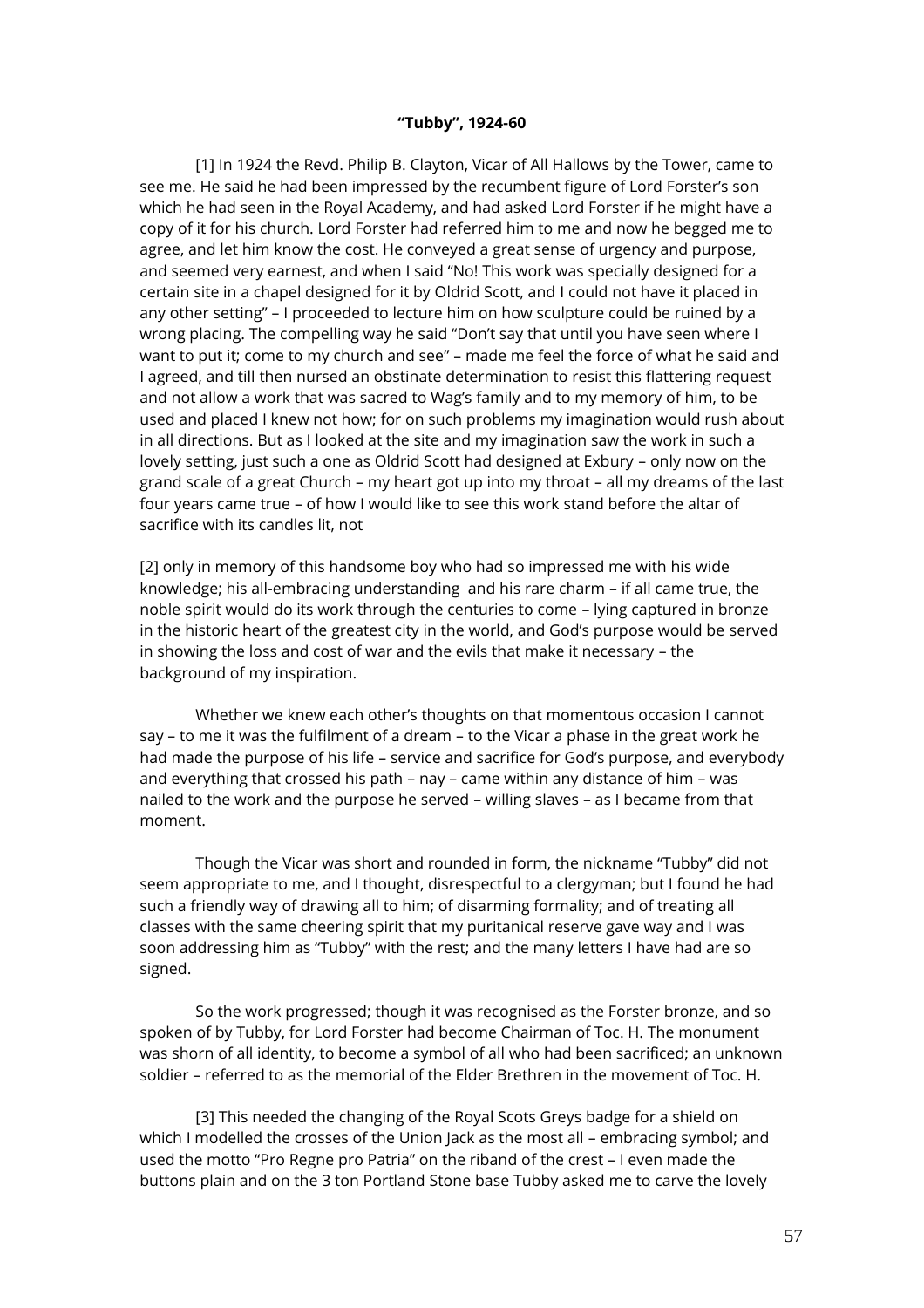verse from Laurence Binyon's moving poem "They shall not grow old…". This poem, I understood, was used by Toc. H. in their ceremony of light so that it never occurred to me to approach Binyon for permission to use it on the monument. But many years after, I stood next to him at the buffet at the Art Workers Guild of which he was an Honorary Member, and said how much I appreciated having those lovely lines on my work in All Hallows Church. I received a stony stare and in a cold voice as he turned away from me he said that I had used them without permission. Never have I felt such a feeling of shame and mortification that through such carelessness I had committed just that selfish error against which I had always taken so strong a stand; and sorrow that something had happened in connection with Wag's memorial which was not possible where young Forster was concerned. Whether we were victims of Tubby's ruthless demand that everyone should give everything, as he did himself, without question; without demur, or ceremony, for God's purpose and the work he was doing for Him, I shall never know – but here were two men each willing to give all, at loggerheads for the lack of a common courtesy, which I should have thought of.

In due time the unveiling of the monument by the Prince of Wales was staged to coincide with other alterations and improvements the

[4] Vicar was making to the ancient Church. I arranged a magical tent that was to disappear at the Prince's pull on the gold tassel with the help of Barkis (Barclay Baron, a remarkable man of whom I have much to say) and his colleagues.

On the panelled North wall of the Church forming the background to the monument were hung a large number of photographs of men connected with the late war, with newspaper prints and cuttings about them, mostly in odd frames, a most untidy collection. I presumed that they were there temporarily, as I had never seen a Church used in that way before, and knew it was irregular to hand anything on the walls of a Church without a faculty, and faculties were not granted for photographs and prints. I therefore asked Tubby if they could be taken down, as they spoilt the background of the monument. I was unprepared for the broadside he fired at me – that each and every one of these photographs was a sacred memory, and that I could take my monument out of the Church rather than one of those photographs should be taken down. To say I became angry at this ungracious reply would be to put it mildly. I boiled; and if I could have picked up the 4 tons of bronze and stone and marched out with it, I would have done so; but Barkis, wise man, who was helping me to prepare the Church, soothed me down, said the Vicar was like that but did not mean it; that these were all personal friends of his that had been killed, and their memory meant as much to him as Wag did to me, and that photographs could be no more than a temporary memorial whereas bronze and stone were there for ever. The reality of what he said calmed me down and

[5] the incident blew away like a storm cloud; but for all our good intentions and good purposes it illustrates how easily we go to war.

So this is how I got to know one of the most remarkable men in my generation; the only one, in my view, who made a practical spiritual profit for humanity from the war; who strived from the wrack and sacrifice to build a new world by reminding ourselves of those who died, by ourselves making some sacrifice to help others. They had given everything to preserve our way of life; let us remember them and give and help others in memory. It may seem a simple message but it takes a genius to apply it successfully; to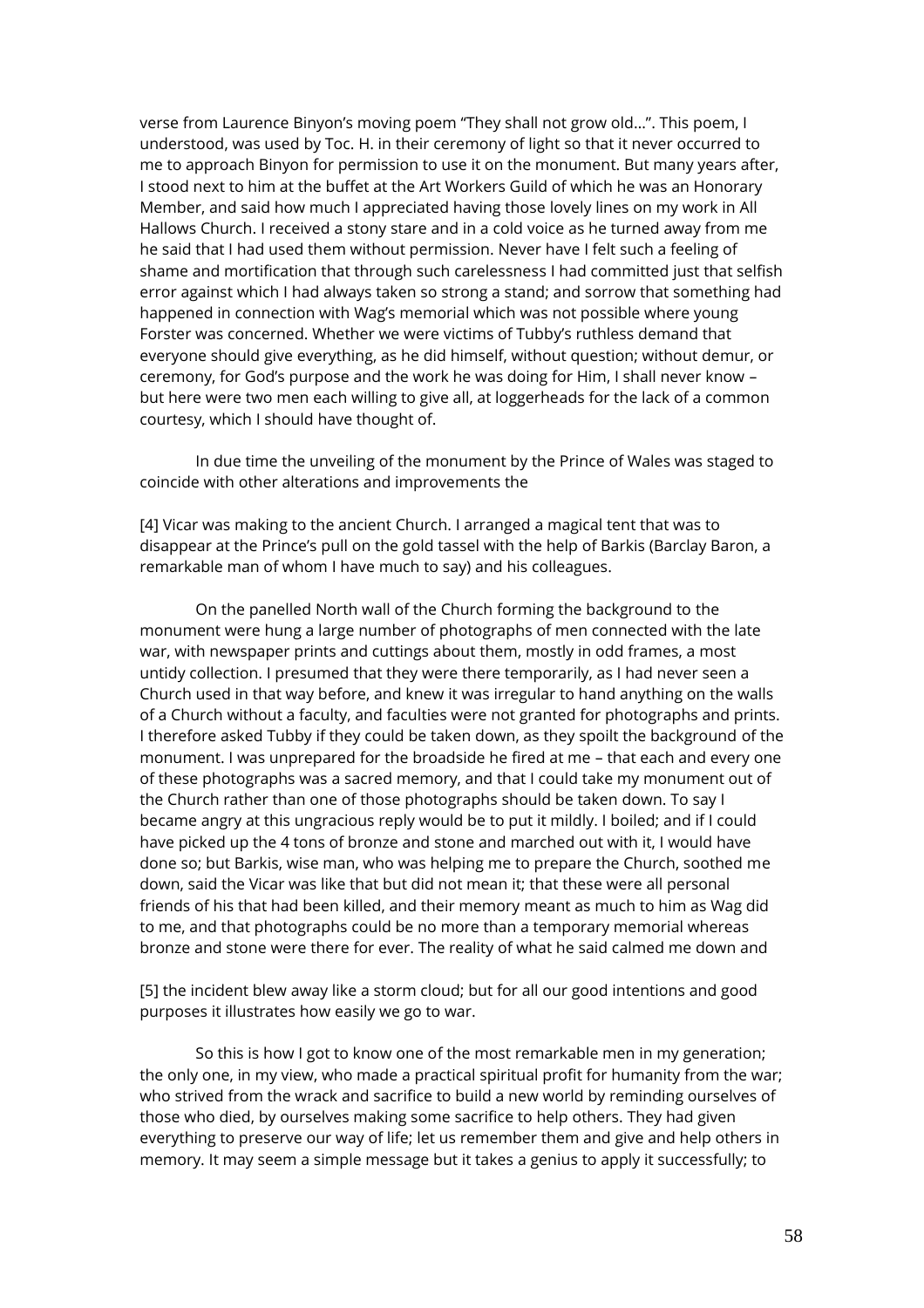build the complex detail that will play the right notes in the minds of the young men he was out to capture for God's work.

Everything and everybody was meat for his mill. Artists must give of their best – poets, musicians, writers, all roped in – wealthy men made to disgorge; Society organising itself to help; Royalty at his command; poor men giving their bit; and all glad to do what they could. None worked or gave so much as he did – far into the night he worked, and was obliged to have secretaries in relays. I pictured a fresh secretary leaping into the vacant typewriting seat as the other retired exhausted. He had the clearest possible vision of what he wanted for the world, and the practical sense to apply it in such a way that it worked. Not a dreamer whose dreams came true but a practical visionary who by sheer determination and will power made his visions com true. Tower Hill became the

[6] capital of his empire; what better one could be found – the very centre of our history of Sacrifice. A miserable and sordid place he found it, but it had the glorious Tower of history and the ancient Church that had overlooked all until an abomination known as the Mazzawattee tea warehouse had risen high above the Church in Victoria's reign and almost concealed it from view. Here was a great work to do, and that he was the man to do it we have only to look round and see, for it is nearly all done, and Tower Hill is fast becoming worthy of its honourable self, one of the most attractive as well as the most interesting, places in London. Yes! The War made some of the improvements necessary – traffic growth others – but long before either, his schemes were taking shape.

Whilst I was modelling a portrait bust of him in 1931, he enthused me to write a story which would result in the disappearance of this abomination, the tea warehouse, and send it to Barkis for the Toc. H. journal of which he was the editor. This was the sort of thing he was always doing – enthusing all sorts of people to do all sorts of things they knew nothing about, and placing others in the awkward predicament of refusing the work or the proposal, often after a great effort and sacrifice on the part of the giver. Of course I felt so flattered – everyone thinks he can write – that I at once wrote a marvellous and romantic story of the uprising of the white shirts led by a woman scientist with ideals and a secret

[7] ray weapon which in desperation had to be used against the Government troops in the tea warehouse so that it disappeared in smoke. The Editor got over his problem by keeping the manuscript many years, and until we knew the Tower Hill Improvement Trust would get the property – when it was returned.

The Vicarage at 42, Trinity Square, must be the strangest in the world; it grew and grew, embracing everything that adjoined until it became club, restaurant, hotel, boardroom, offices, skittle alley, billiard hall, showplace, H.Q. and the home of Tubby.

At his table for 6 or 8 you would meet everybody; all would come to listen, entranced, to Tubby unfolding his schemes or telling his stories, gradually finding themselves the centre of interest from a romantic and highly imaginative introduction from Tubby – of some minor incident in their own past which they were forthwith commanded to narrate; a most embarrassing situation, for Tubby naturally considered his introduction the whole truth and nothing but the truth. It was a great privilege to be a guest at that table; I always accepted if I possibly could, and I look back with pleasure on the numerous occasions.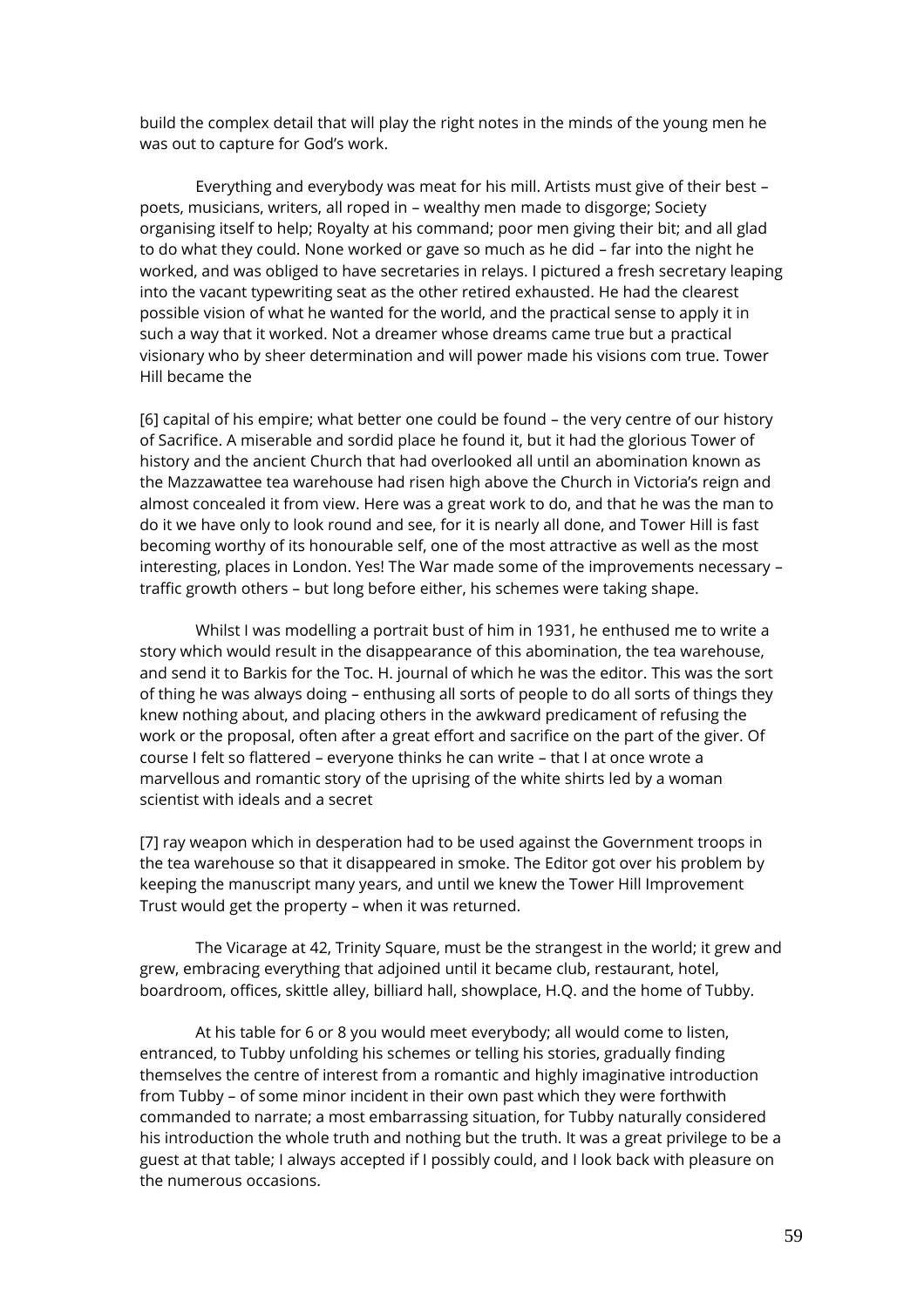If I went with a fixed purpose to get some important point decided, it required a tremendous effort to deflect him from his immediate purpose to consider something else, for his power of concentration on the task in hand was so strong that it was rather like taking a bone away from a bulldog so that you could give it a piece of bread.

[8] The favourite stories he would demand from me on these occasions were the making of the model for the battle of Messines, and the way I came to make the recumbent effigy of Wag Forster.

The former, because he was, as Padre at the Old House in Poperinghe, very close to the Messines battle, and many connected with it were his friends, particularly F.M. Lord Plumer who directed the battle, and Colonel Pennell of the 41<sup>st</sup> Division, who had been Sgt in the Company of the K.R.R. which John Forster, Wag's elder brother had commanded.

The battle eased the pressure on the Ypres Salient and gave a welcome relief from the strain of nearly 3 years Tubby had spent at Poperinghe. The battle gained the reputation for being the best organised in military history. The  $41<sup>st</sup>$  Division after a long spell of holding the line was sent out to rest and recuperate and train for this battle. I was billeted in a farm house and my men had a good barn allotted to them; the first morning with the aid of maps I tried to explain the country we had to fight over. It became obvious to me that they had not the remotest idea of how to read a map. I said we would repeat the lecture next day, and in the meantime I would make a model or relief map from which they would be able to see the details of our objectives. Tubby says I got some Flanders mud and made a map – actually it was quite a good dark clay, of which there was a pocket in a nearby field. It meant working most of the night; my friend Capt. Mark billeted with me, helped me and the intense interest and complete understanding of the men was very rewarding. The Battalion Major

[9] on his round, listened, and told the Colonel who took it away, and I lectured all the Battalion officers. The Brigadier saw it and also took it away in his car. The Divisional General saw it and ordered me to make one for the whole divisional front for his office.

Whilst the work was in progress Lord Plumer and his staff came to see it with the Divisional General Sir Sidney Lawford.

On the model was an unusual embankment road about a mile long connecting the Ypres Wameton Road with the ruins of a millionaire's house, which I discovered had the German name Dam Straase. It crossed the valley of a small stream, the Diependalbeek, and was parallel to our advance about 1000 yds behind the German front line. I was extremely puzzled by this embankment road, as no height is shown on maps of embankments – but I had the good fortune to be waited on at the mess by a middle-aged woman who had been governess to the millionaire's children and who had been driven along that embankment every day for years. It had been built about 1902 and was absolutely level and straight from the road to the house. It was very high where it passed over the stream, higher that a house, she said; an archway over the stream allowed the passage of farm carts and the stream. When Lord Plumer saw it – "What's this?" he exclaimed. I told him; and how the contour levels made that height necessary. "But how do you know it is that height?" – He must have been impressed with the story for he turned to Sir Sidney Lawford and said – "Fill that valley with smoke, and the men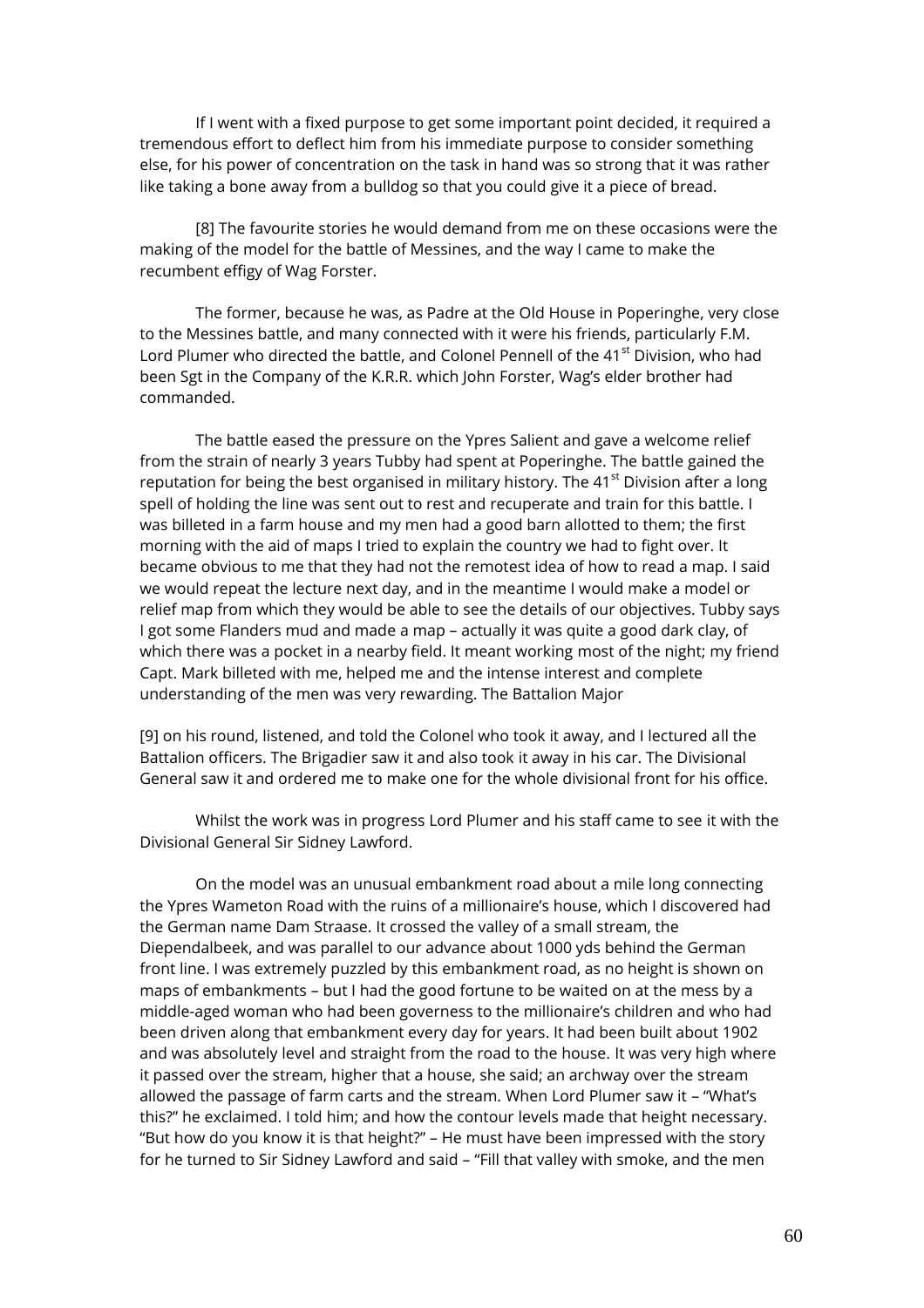will go up the German communication trenches each side". This they did and as expected, found the back of this formidable fortress honeycombed

[10] with dug-outs, with wooden galleries outside connecting them like tiers of flats. It would have been the lot of my Battalion to have advanced up that valley against scores of machine guns – nothing could have lived. Instead, by racing along the galleries lobbing a hand-grenade into the openings, 600 Germans came out with their hands up and the 23<sup>rd</sup> Middlesex did not have a casualty. With Tubby it was the Flanders mud that stuck in this story – it had stuck to him during the five years of Poperinghe – that it could be used in this odd way to save lives was the kind of story he liked, for he had seen the suffering of the men who had lived half sunk in Flanders' mud for years. This high embankment with its honeycomb of concrete dug-outs could be seen like this though much ruined, until about 1930 when it was blown up and spread, and now is fast becoming obliterated.

It was not long after the recumbent figure was unveiled that I began to hear touching and moving stories relating to the work. Many times flowers were found in the hand resting on the chest; children seemed moved by it; and perhaps what pleased me more than anything else was that among those who came and prayed beside the figure or to sit in contemplation, was Mrs Holman Hunt, widow of the great artist who had been a great inspiration to me – indeed I liked to feel I belonged to his order of mind and work, for was not his favourite pupil E.R. Hughes who finished the Light of the World in St Paul's Cathedral when the Master was going blind, my favourite master – one of the most sympathetic and gentle of all

## [11] the teachers I worked under.

Did someone say "sentimental slush" when I mentioned that picture? Yes – sentiment then had an undue place in art. Critics in this unsentimental age would have supported them, just as they support less worthy forms of slush that happen now to be the vogue.

I always regret I did not meet Mrs Holman Hunt for I was given to understand she came because she loved to contemplate the spiritual peace of the bronze.

As I came to know Tubby better, I realized he possessed a quality rare among Englishmen of being aware of sculpture, sensing its purpose and knowing how to use it; even liking sculpture for its own sake. When he had seen the figure the first time, he could not have known the design of the mounting, which to me plays an important part in my conception of the sacrifice. Symbols grow in the inherited traditions of people, and the burning of candles in ceremony strikes cords in our deepest memory – of such ancient use that it may have become instinctive. Though I knew of no precedent and I am glad to find after many years there is no precedent that I am aware of, I was conscious at the time that Tubby accepted and liked the mounting.

In the setting at Exbury for which I designed it before the setting had gone beyond an idea, the conception came easily and spontaneously, and I mostly thought of the candles lit on special anniversaries or services in a church then relying on oil lamps for illumination, and the light of the candles being the only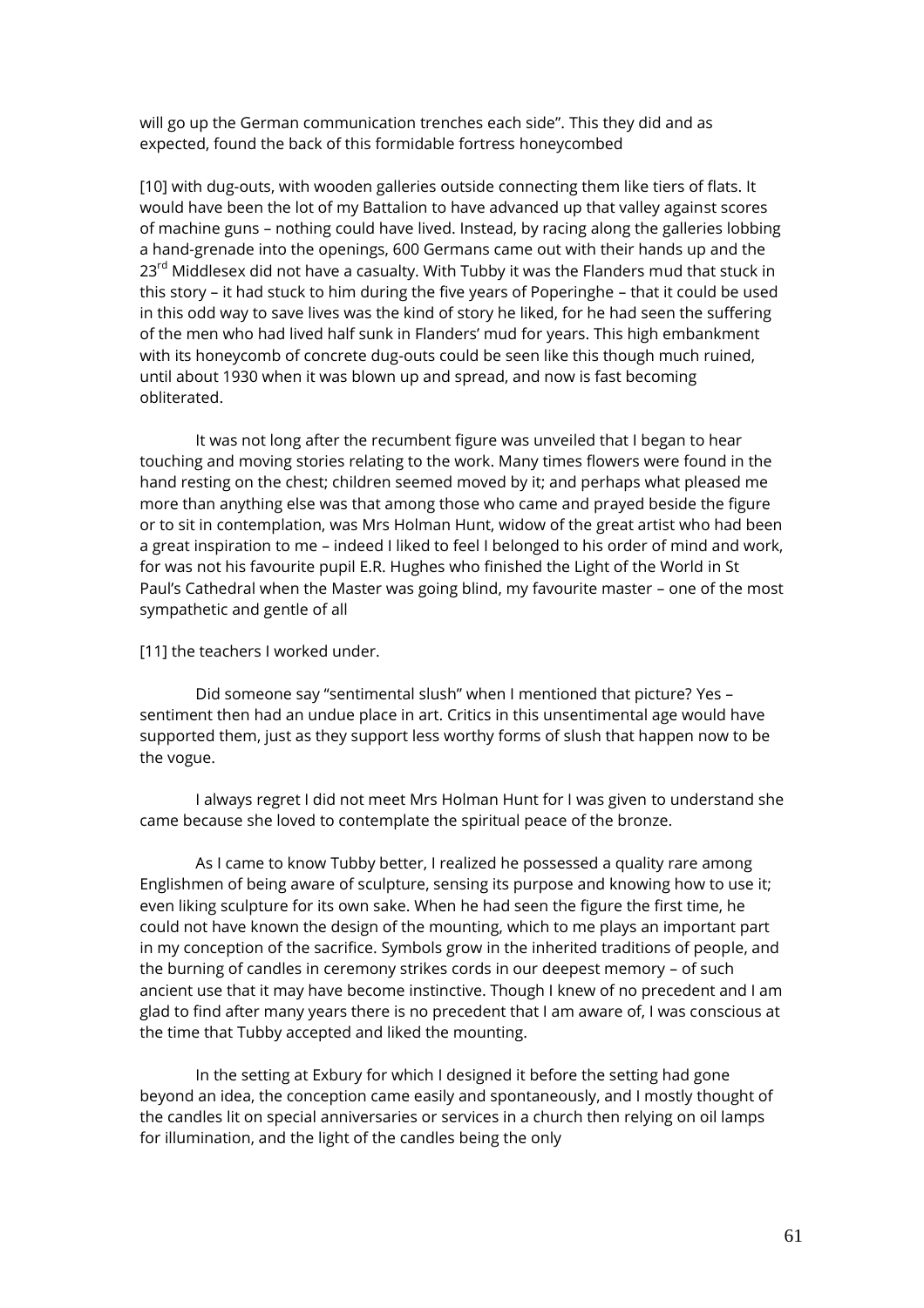[12] direct light on the bronze; this in such case would add to the sense of quiet, and promote contemplation. I could not possibly know then that the sensitive and far-seeing understanding of this one man who saluted my work for a shrine to help focus the thought in the brotherhood he had created, would have so marked an influence on my life and work; but I owe it to him to acknowledge the blessing he thus conferred upon me. Only those who know the struggle and sacrifice that is necessary in order to achieve success in sculpture in this country, can realize what it means to have a major work placed in such a position.

That Lord Forster should have become the first President of Toc.H., that Lady Forster was President of the newly formed Women's section, that the handsome boy who lay in bronze seemed to epitomise all that was finest in the million dead we had known and loved – all this meeting together under the guiding hand of one man enables me to see the guiding mind of God; that I, the engraver of gems and seals, the would-be sculptor, who, destined to undergo a dangerous operation, should be miraculously saved on the operating table by the intervention of a genius, whilst three weeks later a minor operation should result in the death of young Forster, seemed to me a strange twist of destiny. Continually during the four years the work was in progress my thoughts were centred on the strangeness that I should be called to commemorate him, and resolved that I would with God's help make his character and sacrifice so live in the bronze that he would at least do some of the great work he

[13] would undoubtedly have done had he lived, for he inherited from his parents all those qualities that had made them so valued in their generation. One of the most moving tributes was a poem written by his sister, Ray, who was a talented actress.

I like to recall the first tribute ever paid to my work; it was whilst it was in progress in the clay. I was having some alterations made in the house and a plumber had been at work for about a week, frequently passing through the studio to get from one part of the building to another in his mysterious manipulation of the water-works. He always wore a little bowler hat which had got a little lop-sided and seemed to belong to and be part of his head; whether working, having his lunch or walking round the house. I even wondered if he slept in it, for I never saw him without it. I had not worked on the figure whilst he was there, so the man had only seen the long box-like cover which helped to keep the clay permanently wet; but one day it was uncovered and I was working on it when I heard the plumber coming towards and entering the studio. He was evidently astonished to see a figure lying there instead of a box as usual, and stopped dead in his tracks and stared. Then he did something that astonished and thrilled me – he slowly and rather sheepishly raised his hand and removed his bowler hat. It was my first criticism and just the one I wanted to encourage me. Not the comment of the articulate, the cultured, of those associated with the family; but the spontaneous, almost subconscious gesture of respect, reverence, awe – (what was it?) of the inarticulate.

[14] The work undoubtedly gave Tubby an exalted idea of the value of my opinion for one of my first assignments to help was to visit the studio of a stained glass artist at the same time as the client, to inspect the cartoon for an important window which was to embellish the Church. I presumed the purpose of asking me to inspect the design was for the protection of the Church against something unworthy or unsuitable. I said nothing in front of the cartoon, and the client, other than it was a fine subject well conceived and in my opinion would make a fine window, but as I always look for ways of doing something better, I wrote to Tubby and enclosed a coloured illustration from a 14<sup>th</sup>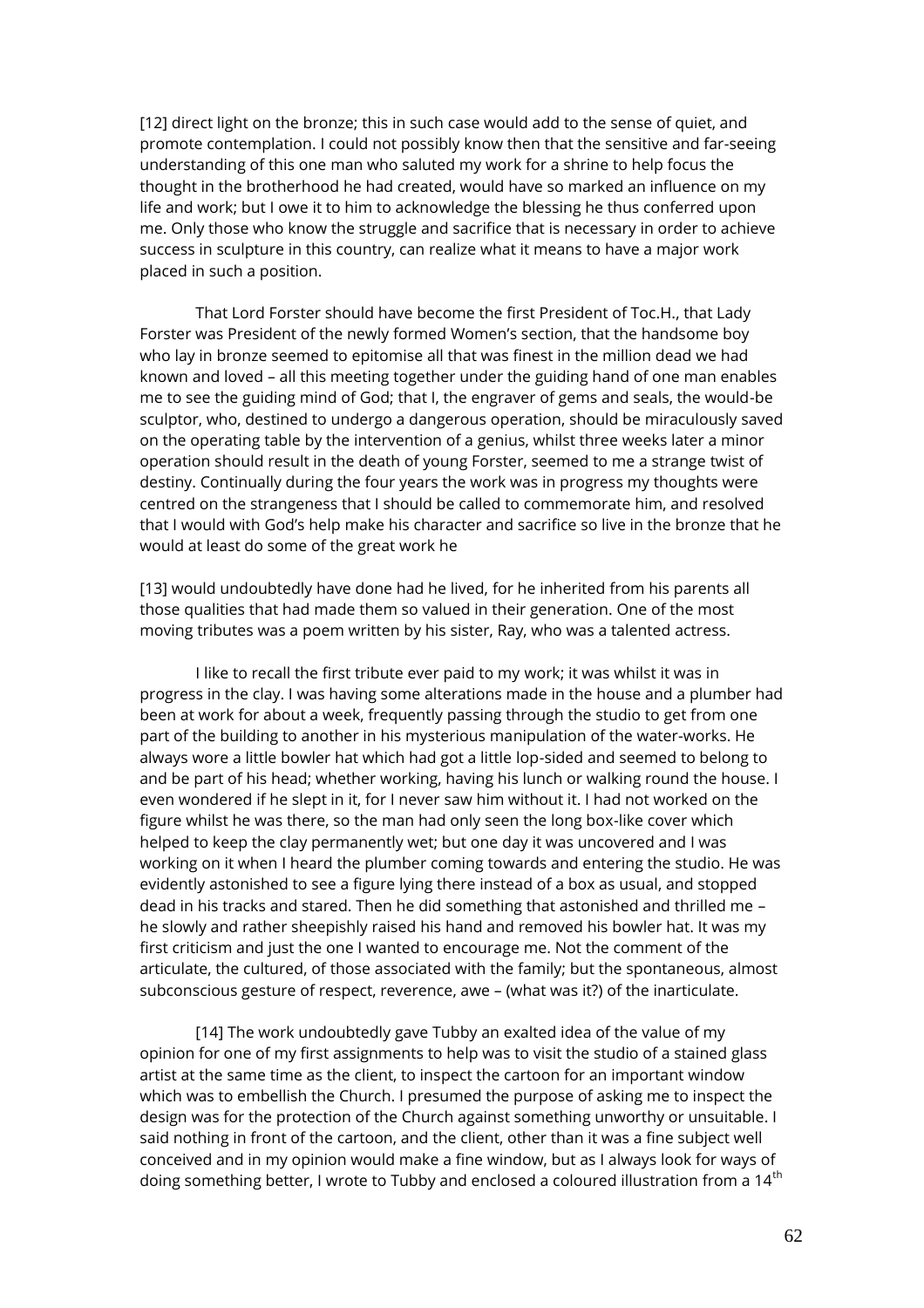century missal, of the same subject, which I suggested might inspire the artists to make the design less secular and more devotional, as I thought it an extremely fine design but more suitable for a restaurant then for a church. This must have been forwarded for I made an enemy of that stained glass artist who from an ordinary friendship could never again bear to meet me or have my name mentioned.

I had several assignments to help which landed me in predicaments like this, before I learnt the simple lesson that though Tubby really wanted the best for his Church, and as far as he could steered the right course to get it, at the same time nothing was to be turned down or turned away from the service of the Church for there was room for everything, and what he also wanted was the authority of experts to back up everything he proposed or thought of. I gradually learned to be extremely tactful, but fear I never made the perfect yes-man.

[15] He loved travelling; as I never accompanied him I don't know why – but it was obvious to me that a parish was not big enough to hold him; that one of his greatest ideas was to make Toc. H. a worldwide movement, and in making his brave efforts to establish branches everywhere – he travelled. The loss and suffering of the First World War had been widely spread, the desolation that accompanies such loss so keenly felt, to remember them through a simple ceremony, with all the fundamental goodness of purpose of our behaviour to be linked up with what they died for, was the creation of a genius, the only spiritual victory of that murderous war.

Those who remember the early meetings at Town Halls or Mission Rooms all over the country recall the packed halls of young people cheering till they were hoarse the moment Tubby appeared, and enthusiastically enjoying any amusing sally. A form of hero worship – yes – but much more – they wanted a lead away from war; in our hearts we know there is a better way – Tubby showed us that way and young men and women warmed to him and made Toc. H. their own.

The story of the success and failure of Toc. H. is outside my province, for though I automatically was considered a member of the H.Q. branch and so continued and was always ready to do anything I was asked to do, I already had too many activities in the art world to add social service to my list; also I know too well I am not of a friendly enough nature to be able to help in that direction.

It was on a Toc.H. pilgrimage I got engaged, and at All Hallows we were married, with Tubby assisting Canon Perkins of Westminster

[16] Abbey who had brought us together. Tubby was at his best on that occasion – the Church was full – and he gave an interesting talk on the Church we were in whilst waiting for the bride; and as we walked down the aisle afterwards, he met us at the end and asked us to come to the South door for a minute, asking the others to wait. There were faced a complete semi-circle of press cameras which Tubby has laid on – just the characteristic sort of thing he would do – if he thought it would help us – help Toc. H. – help anybody or anything for good – he would think out a way. Some jolly pictures of us three appeared in Monday's papers, and a happy memory of Tubby.

In due time our son Anthony was christened there with Tubby as his Godfather, and so my links with the Vicar and his Church became very solid and very precious as the years went by.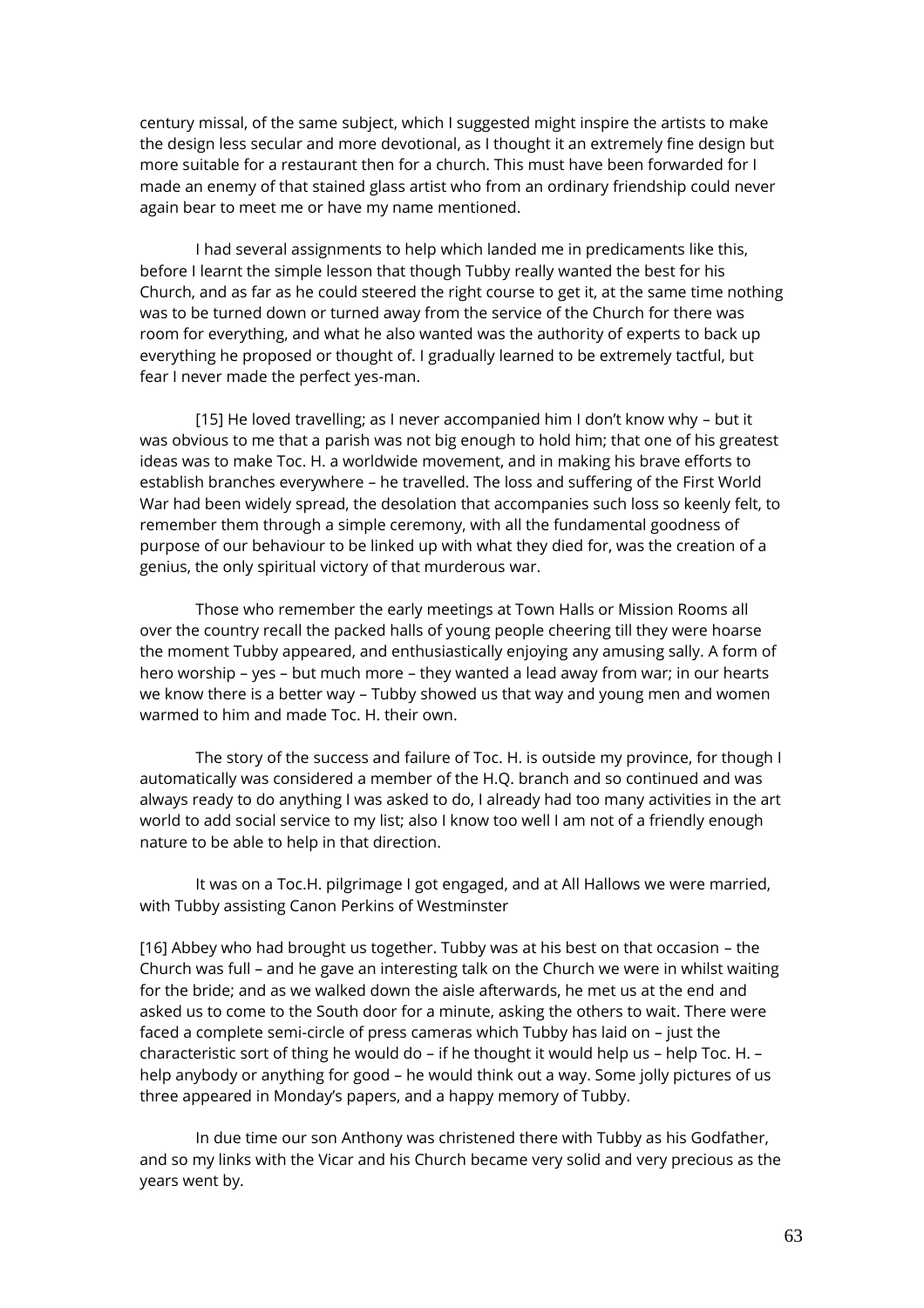The first of many commissions I carried out for him was the portrait in bronze of his great friend, admirer and benefactor, Lord Wakefield, to go on Wakefield House. The nondescript front of the building presented a terrible difficulty to a sculptor who wants everything to be designed together for a purpose, and cannot tolerate bits and pieces added here and there as is the general lot of sculptors in our country. However, everything is a challenge to me and I like the battle with one's wits – the site – the client – the committees – the authorities – the know-alls – the fools, - for among them are the friends – the understanding and the wise ones, and Tubby was of these last, for he instinctively knew how to use sculpture. One day he heard of a life size bronze statue of a Roman

[17] soldier, that a scrap-metal merchant in Southampton would sell for £200. He obtained photographs and set his heart on getting it to put in the garden adjacent to the Roman wall. He sent me photographs and asked me to report on the work and its value so that he could get the Tower Hill Improvement Trust to buy it. The scrap-metal price of bronze was £10 a cwt. – on the assumption that it weighed 15 cwt. It made it worth £150. From the photographs it seemed well done and wore the decorated armour of a Roman Emperor. I could not tell from photographs whether it was cast from one of the Dutch sculptors' works of the 17<sup>th</sup> or 18<sup>th</sup> centuries, or whether it was a Roman work or a reproduction. At such a price it did not matter – the lesser of these alternatives was cheap at £200; so as the work looked well done I supported the project. It was purchased and delivered at Trinity Square where I at once went to see it. It was a 19<sup>th</sup> century casting of an antique work by a bronze founder in Rome, the sort of casting the Italians have been exporting for 200 years in bronze, lead and marble. The cast work has the merit of being an exact replica of the antique and truly conveys the character of the work, whereas the copies in marble are carved and are generally feeble works.

In order to discover whom it represented I took the photographs to the British Museum, saying who had cast the work. I was unprepared for what the officer of the Sculpture Dept. said – that this was the fifth time he had been asked to report on this work from copies of these photographs, and that he had written to the Rev. Philip Clayton a long report and told him it was listed in the catalogue of the firm

[18] of Italian bronze founders as a bronze of the Emperor Claudius, a copy of a marble in the Naples Museum, but that the original marble had been headless when discovered and that the Museum authorities of those days had put a stray head of Claudius on to make a complete figure, and it was in that "restored" condition that the firm of founders had been copying the work. He further said that the present Naples Museum authorities had removed the work from the Gallery to make a re-restoration which means that when the work reappears again it will be headless.

What is interesting is that the persistence of Tubby has secured at small cost an excellent casting of the head of Claudius that was carved in the first century, at the time he was conquering Britain, on a figure of a Roman Emperor of the same period, and as they fit very well they make a most fitting and interesting sculpture for Tower Hill to go near the inscription tablet from the memorial to Pilate's sister-in-law which was dug up there a few years ago; the kind of history-story association and art that appeals to Tubby's imagination, and as he knows, to the countless visitors to Tower Hill.

The British Museum official was coldly unenthusiastic about a modern commercial copy of a doctored antique sculpture, and naturally a little contemptuous of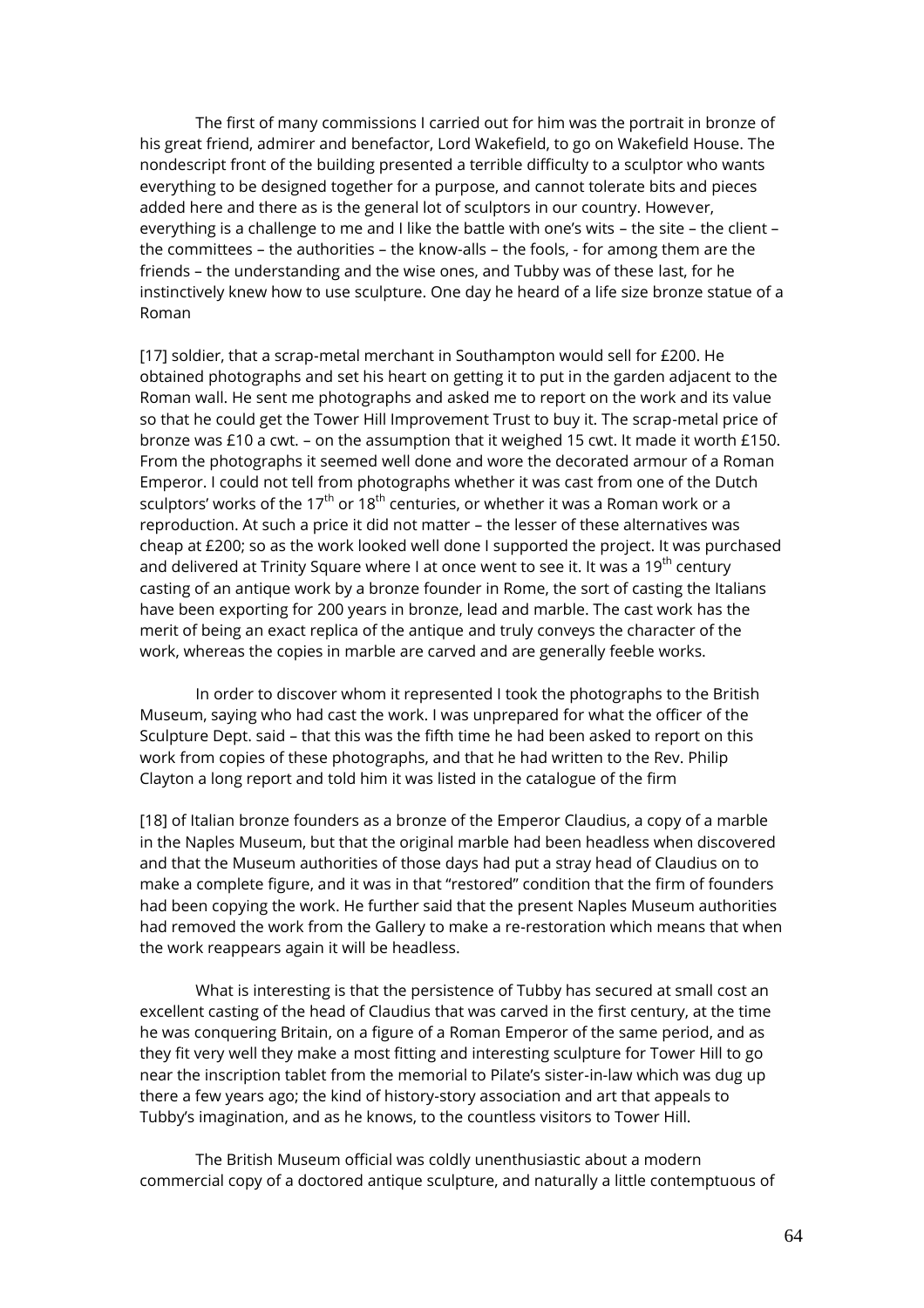such intense interest in what a conscientious museum official antiquarian looked upon as a worthless forgery. He had evidently not come under Tubby's spell or command, or he would have known why Tubby asked so many people to do the same thing, thus insuring in a world of many failures that at least one effort would succeed. The bulldog got his bone and I think the statue is a great

# [19] asset to Tower Hill.

On one of his travel establishing Toc. H. he went through Africa and evidently came in close contact with the terrible scourge of leprosy. Like most of us, he could not have previously realised the fearful suffering it inflicted on its victims or the extent of the prevalence of the disease, or perhaps like most of us he thought the organisations concerned with this scourge were doing all that could be done or was required. Evidently they were not – for he returned aflame with a burning passion to move Heaven and Earth to deal adequately with this terrible problem, a task to test the movement he had created. How he worked to achieve this – he stung those whose job it was to deal with this affliction into new life; raised funds and volunteers and made the Press back his efforts.

It was a wonderful example of what the will and determination of one man could do. I was not close enough to the movement to know any details of how he fought this battle for the relief of lepers, but it coincided with advancing methods of dealing with the scourge and I am left with the impression that in a few years a great victory over suffering has been won, and that Tubby played a great part in this.

I believe the second war against the Germans must have been a devastating disappointment to him after his 20 years effort to make men understand, and then the total destruction of his Church by enemy action. He had a supreme faith it would not be damaged and this must have been a great trial to survive. Whether it could have been saved by a similar effort to that which saved St Paul's

[20] Cathedral one cannot say. The St Paul's watch can tell one of the remarkable stories of the war for the Cathedral would have been destroyed many times but for their efforts. That every historic building should have had such a watch was quite impossible when man and woman power was stretched beyond its limits. From one letter I received from Tubby during that war, I formed the opinion that out of the destruction of all his hopes he was planning the great rebuilding of life and of his parish on Tower Hill. Much of the Church was wrecked and the Elder Brethren bronze damaged in the first bombing of the Church, but the fire which gutted the Church later seemed to have completely destroyed the bronze for with the candlesticks broken and bent, the great  $3\frac{1}{2}$  ton stone cracked in all directions and the figure covered with a thick porridge of molten lead from the roof, it looked a most desperate case. Tubby wanted me to come to London to advise on it, but one could do nothing but protect it from further damage, so it was sandbagged and a thick layer of concrete plastered all over it so that it looked like a mound. Under the guidance of the architect all the bits and pieces of the monuments (not all of them) were collected and placed in the crypt; the debris of the ruined Church was spread evenly over the Church floor to a depth of four feet and then covered with earth concrete and macadam so that a new floor with a well round the mound of the bronze enabled the Church to continue its historic work.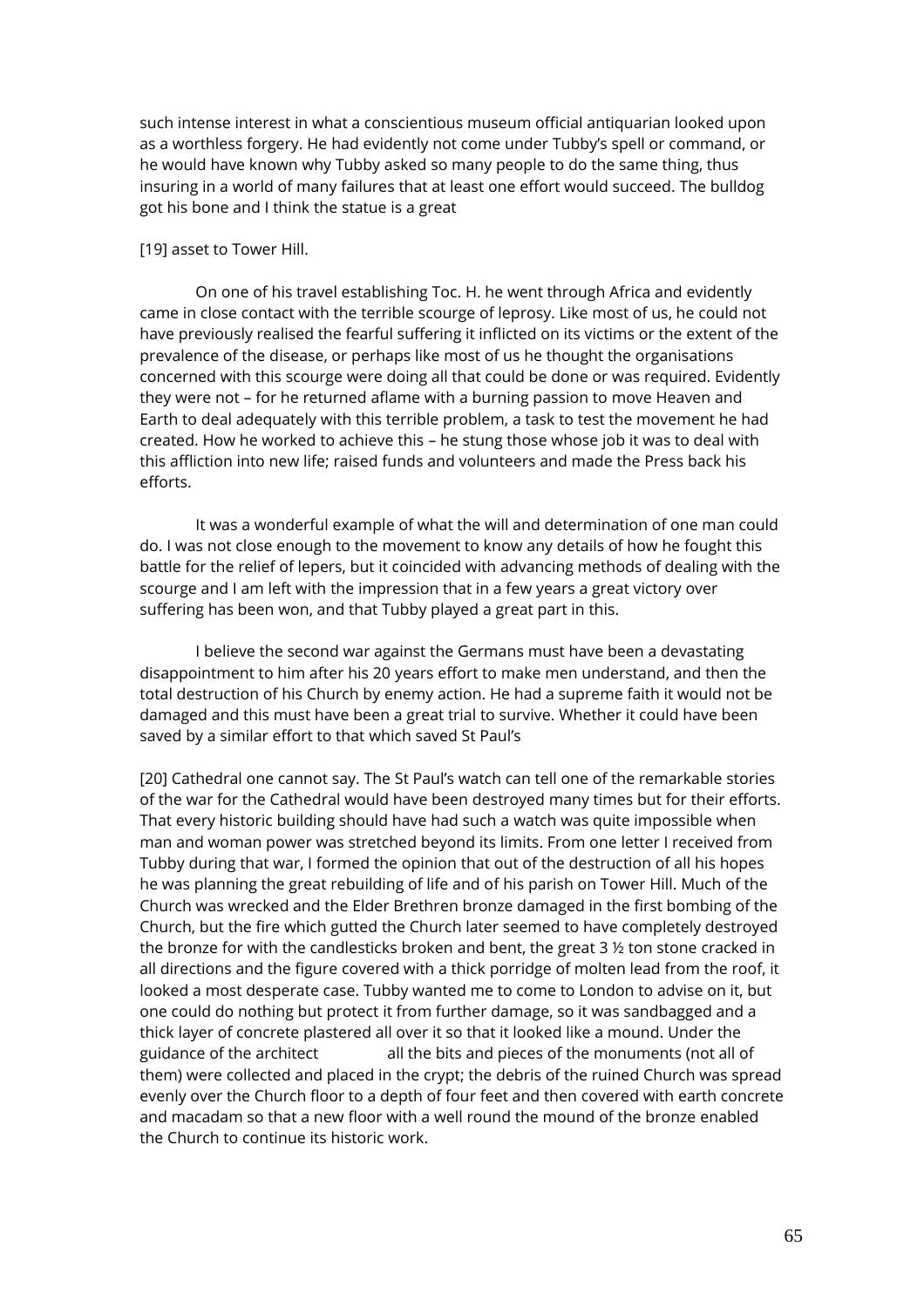It was an impressive and unforgettable moment to me when the war was ended and I was able to attend a service in the roofless ruin and feel the determination of Tubby that it should all rise again; better than before.

[21] I was soon roped in and one of the first requests was what to do about the recumbent bronze. So the concrete cover was broken away, and the sandbags removed on a memorable occasion; Tubby was a past-master in the art of making occasions memorable. Like most geniuses he could have been most things successfully; he would have made a great showman. When I had heard the bronze was covered with molten lead I had written to Tubby to say that it all depended on the temperature of the bronze – whether the lead would ruin it. Lead when melted will amalgamate very easily with another metal if that metal is raised to a dull red heat. So everything depended on how hot the bronze got in the furnace of the burning Church. If the lead was incorporated then it could not be separated and what looked like a figure covered with thick porridge could never look anything else. Tubby's imagination raised a picturesque story of the base lead and the noble bronze and the power of the latter to resist the evil of such amalgamation; to me it was a matter of temperature. So quite a number of interested spectators were assembled round the well in which the ruined bronze looked a pathetic sight.

Tubby let himself go on these occasions and could be seen at his best with an almost boyish enthusiasm – he introduces the great master who is to prove with his hammer and chisel that you cannot contaminate fine things – or words to that effect – and true enough, choosing an easy place to clear the edge on a corner, I inserted a chisel and started hammering the wedge of the tool between the

[22] lead and the bronze – the metal parted – by prizing I soon had a small piece lifting and broken off, and from the fact that very small areas of lead had torn away and still remained attached to the bronze proved that the work had had a very narrow escape, but that it was possible to strip the lead; and this was ultimately done. An important factor must have contributed to this during the intense heat of the fire, and that is the large windows, the glass of which had been blown out in the bombing of the Church, let in such a volume of cool air that though this blew the fire to a cauldron, the Lytcott monument on the North wall between two great windows, was kept so tempered that the marble was not disintegrated. This happened with one or two others that were subject to such draughts and it is for that reason it later became possible to repair them. The repair of the bronze monument which of course was done by the workmen of a bronze foundry, certainly did not require the skill of an artist as many of the shattered and burnt memorials of the Church needed, but it gave me a terrific reputation as a restorer of destroyed monuments; and I listened with amusement when Tubby fascinating his huge audiences at special Toc. H. meetings with his stories, would embellish the renaissance of the bronze. As soon as he realised that these burnt and shattered stones were not lost but could live again, he responded with enthusiasm. The possibility struck a special chord in his nature – to rebuild from the broken past; and he begged me to save the memorial to his dear old friend and helper, the Rev. Ellison. He said it wasn't much damaged – only burnt – and had changed its colour from light to dark. It was a small tablet of about 20 ins.

[23] of a commercial character in what had been light Hoptonwoodstone. Fixed to the wall below the belfry it had been subjected to intense heat and warped to a curve instead of being flat; also I saw it was covered with a crazy pattern of cracks. I had not the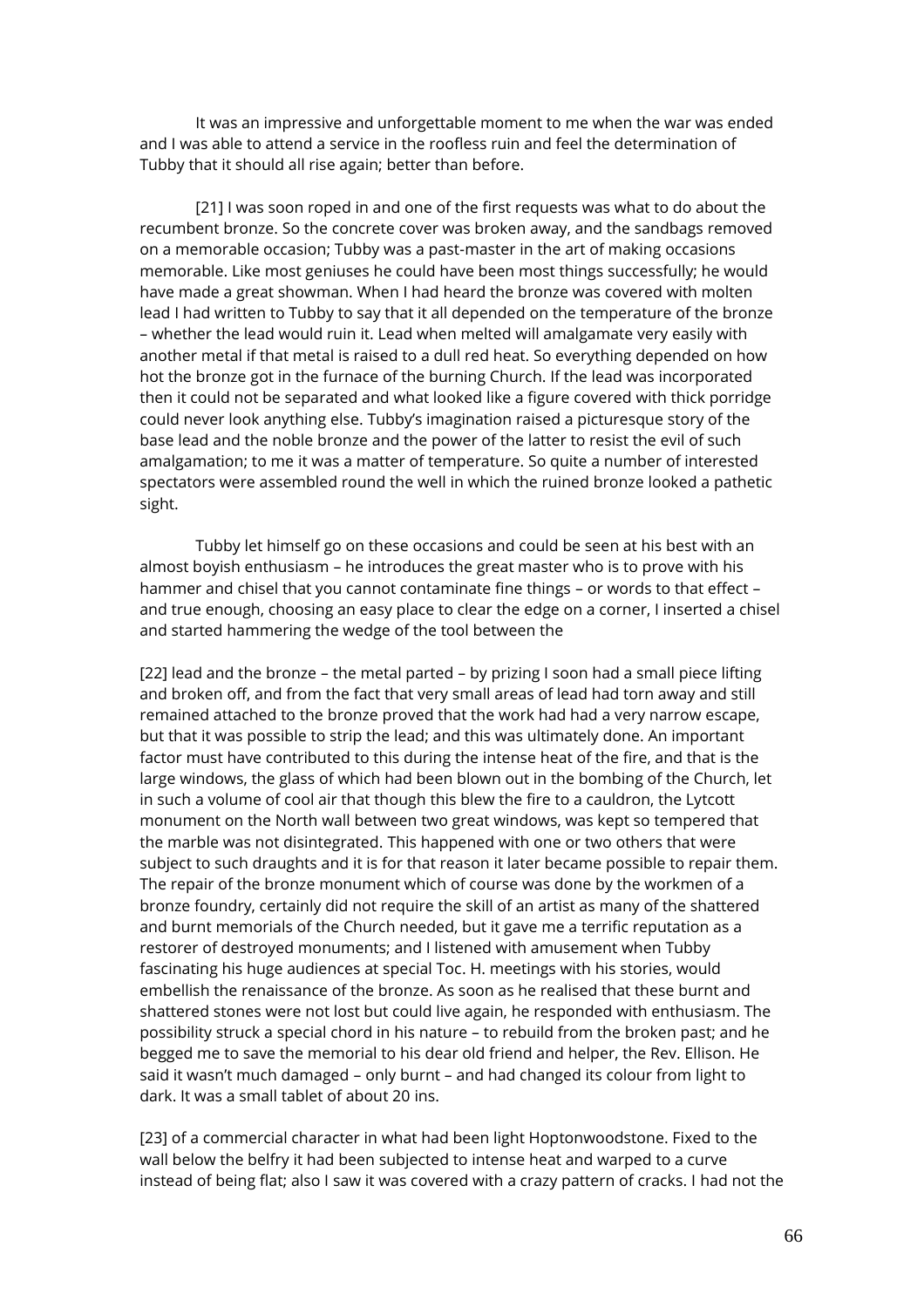slightest knowledge or experience of burnt stone or marble, and my assistant, Joe, if possible, had less. We lifted it gingerly and Joe nursing it like a baby, carried it on edge in his arms in a taxi to the studio where we laid it carefully on a flat bench with its curve arching up like a low bridge. We gazed at it and wondered whatever we could do with it, and even as we gazed we saw it suddenly collapse and lie flat on the bench, and realized with dismay that the stone was now in a thousand or more tiny pieces each in their place but all separate, like a minute jig-saw puzzle complete; and that if once moved it could never be put together again. With great care we stuck a lining over the surface making sure, by walling it in, that nothing could move and then that every part of the surface was stuck to the lining; this was reinforced until rigid and we could turn it upside down and show the back with its thousands of cracks. Now it was easy to pour in a glue, and when set, to fix it to a slate back and polish the front, regild and colour the lettering and it looked like a miracle of restoration. So Tubby thought – for he had it displayed at a special meeting he was handling at the Mansion House, and making it an "occasion".

This was the first of many adventures in learning the art of restoring the All Hallows monuments, but why that stone held together during that taxi drive – in Joe's arms – only to disintegrate

[24] three minutes after it was laid down, is anybody's guess.

Tubby had formed a Restoration Committee to advise and help him rebuild the Church. He was fortunate in his choice of architects in Lord Mottistone and Paul Paget, for they proved indefatigable in their pursuit of a building perfect in all its parts. I was asked to be consultant on matters connected with sculpture, monuments and craftworks matters which the architects were very keen to have properly designed and executed.

He collected a weighty Committee who appointed an Assessor to draw up a claim on the War damage. A most commendable volume was produced by the Photostat process to which I contributed the information and costs of restoring the monuments. It was wonderful to watch Tubby steering the forces he collected together so as to get what he wanted. During the years he had never lacked wealthy helpers who would dip deep into their pockets to help his schemes – but now when the need was so much greater this support on a grand scale had almost dried up. The first monument to go back was the Lytcott, which had had the benefit of a cool draught of air from the large windows and so was not disintegrated with heat; and then came the Croke tomb which had an important place in Tubby's affections as it held the Toc. H. shrine containing the Prince's lamp. The lovely canopy roof vault was in 153 pieces, the back stones were beyond repair. It became imperative to get Purbeck marble of the right type and which I knew had not been quarried for years as it was exhausted. Tubby had what amounted to an S.O.S. distributed to the Dorset groups of Toc. H., and in a few weeks a member there located a huge stone in a

[25] garden where it had lain forgotten for years. It was the perfect marble; it did everything required with some over; a triumph for Toc. H. and what Tubby could do with it. My clever assistant, Joe Smith, though not in favour of restoring sculpture damaged as badly as the monuments at All Hallows, was very willing – I do little of the actual work – but I spent endless hours in experimenting on various materials that were necessary, and had endless and wonderful discussions with Joe on how best to solve this or that problem. He was very proud and amazed when he saw the monuments go back on the walls looking as though they were undamaged, and could hardly believe he had done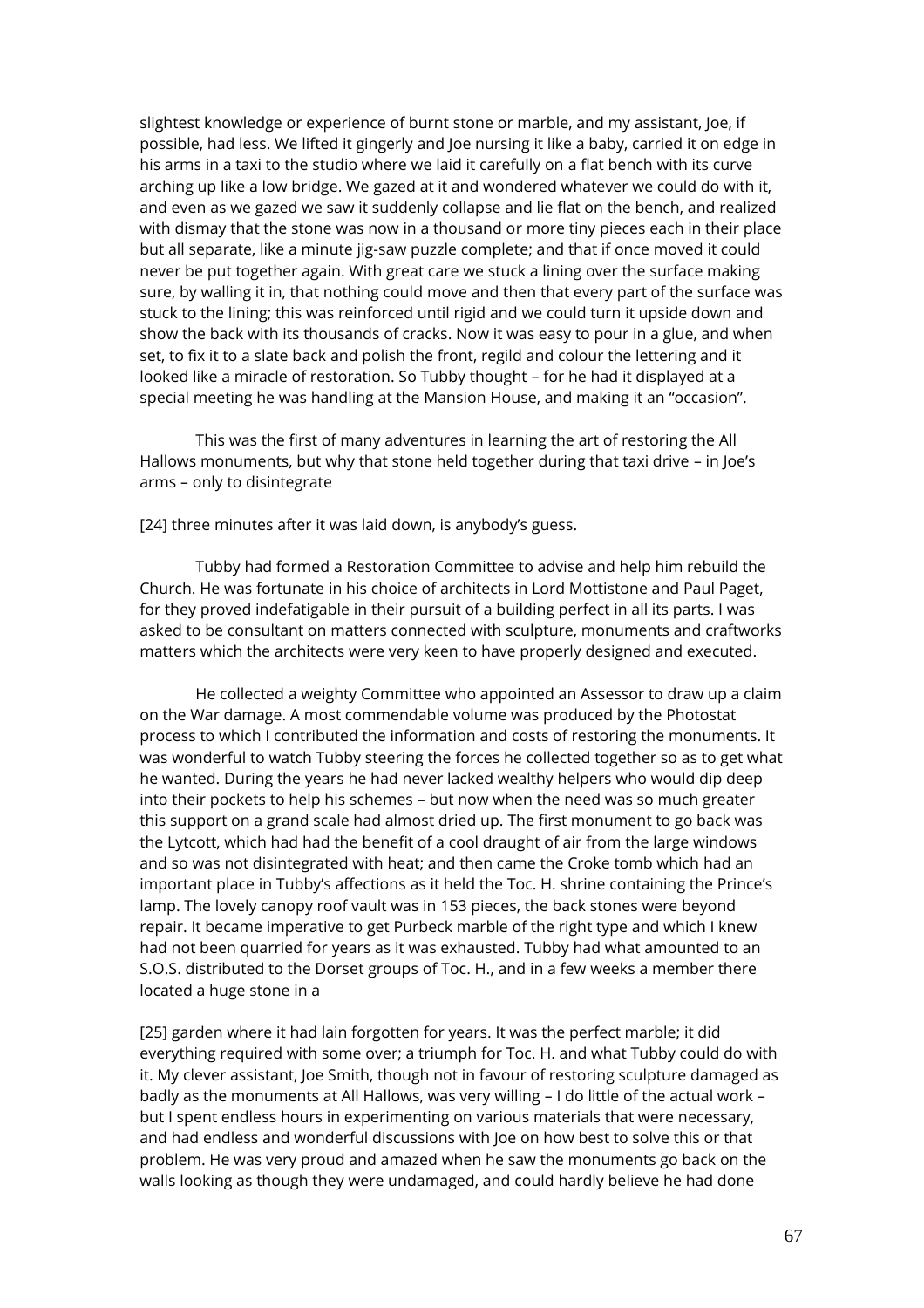them; for he was always so very pessimistic about some of them and thought it a pity to waste money on such work instead of creating something new. He was not the only one to think like that, for one evening we were visiting Sir Charles and Lady Wheeler and mentioned that I had restored some war-damaged memorials for a Church I was interested in, and they expressed horror at the idea and thought it the most ghastly work a sculptor could be reduced to do. This certainly was not Tubby's view. He revelled in the past, was an extremely good antiquarian and, I believe – would have liked to have had everything back as it was. His Committee however were a group of very competent men and women and his plans were sometimes frustrated. In due time the carving of the sculpture on the new building had to be done and it gave me great pleasure when I was asked to do this, and was a great compensation for the unpleasant task of restoration.

The first design by the architects for the new Church had the Crucifixion on the right ridge over the East window, and I looked for-

[26] ward to doing this, not only for the deep symbolism it had in our own fight against the Germans and the evil forces they represented, but also that it overlooked the site on Tower Hill where so many had lost their lives in martyrdom for great causes. Though I did not come into the discussions on the suitability of my work, they were long and difficult; High and Low Church questions predominating. To me this was tragic, and so too I think Tubby must have felt it. For despite the way he had taught us through the years to sink our differences in the worship of God, there are always a number of Diehards who will not budge a quarter of an inch if they even suspected Rome and its influence. So the non-committal design – the Toc. H. lamp with its attendant youth, formed a safe decision and was adopted.

The close association of the ancient Church with Tubby's creation Toc. H. certainly afforded the next best motive for symbolic representation. A great opportunity lost of placing in that centre of history a reminder to the care-free crowds below of the Supreme Sacrifice.

As the building of the Church progressed towards its final beauty, we learned that Brian Thomas, the brilliant mural painter, was to paint the Last Supper as a Reredos. Tubby wanted the patera in the stone framing of the reredos to represent the emblems of the Passion, which I was to carve. There were nineteen patera, each to have a different emblem, the last one being the Holy Grail! I feebly asked where I should find that… He looked at me with withering scorn and said "What (implying – you ignoramus) you don't know the Holy Grail – why it was all published years ago – ask Huelin". So, like Sir Percival I too went in Quest. The Rev. Huelin had never heard of it,

[27] so he went to the British Museum Library, where he found there was an obscure reference in a small magazine, but the magazine was in the British Museum store at Watford. It contained no information and no picture. Somehow I believed Tubby, although I could find no one who had ever heard of its discovery, until one day when I decided to telephone all the ecclesiastical shops and art guilds in London, one of them, a most intelligent sounding girl was on the line – was helpful. Most of those I spoke to seemed to deal with me as though I needed humouring or soothing down lest I rose up and bit them – as though I was an escaped lunatic – but this girl said that some years ago a customer referred to a chalice in the Metropolitan Museum, New York, as being the Holy Grail, and that they had a picture postcard of it which they had preserved and could show it to me. As a result I had the good fortune to get a sub-editress of the Reader's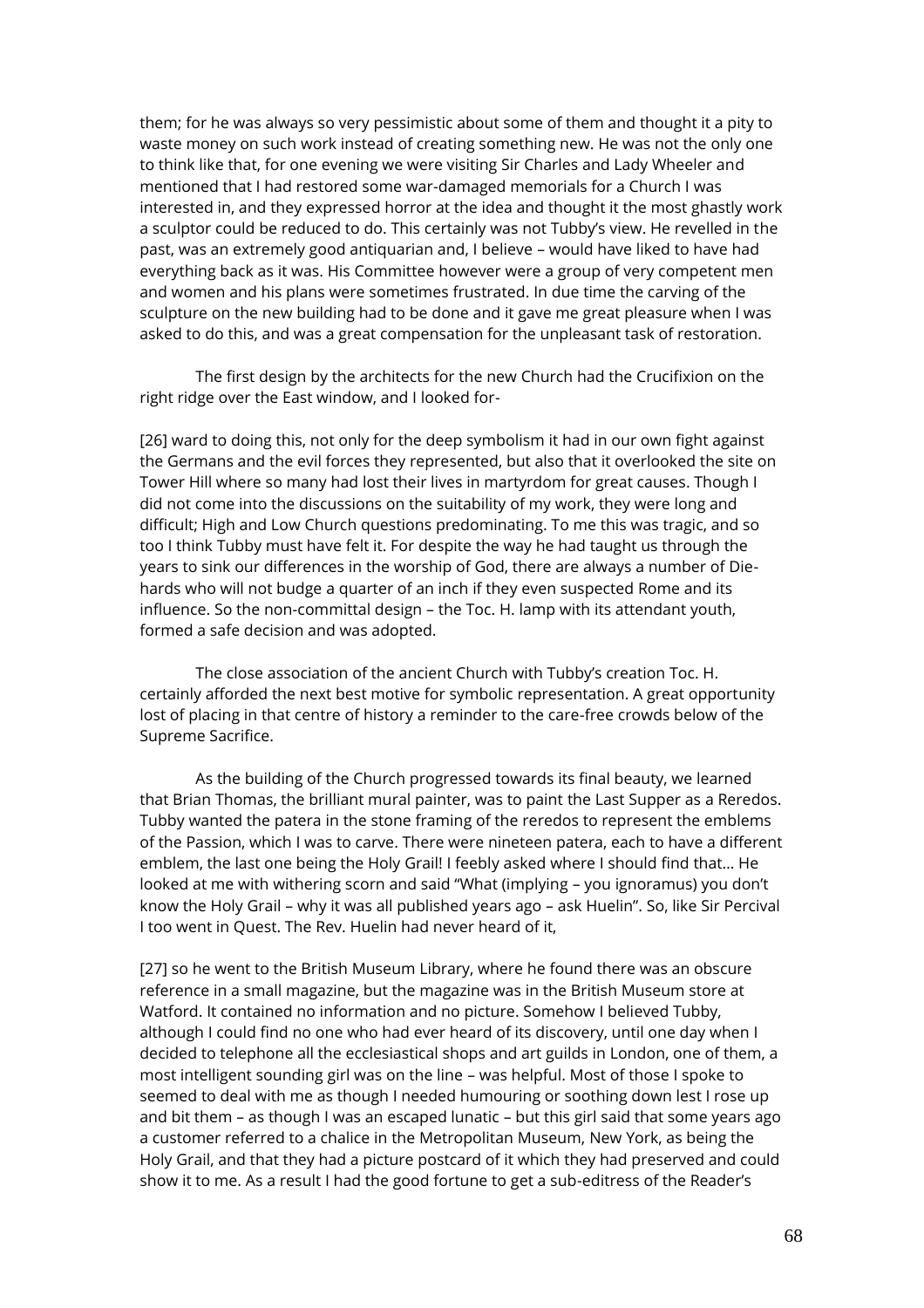Digest interested, and who offered, if I paid for them, to get their New York department to photograph this work. I was thrilled with what was sent me and the story behind the Treasure which was housed in what is known as the Chapel in the Museum. The photographs were superb and the quality and nature of the work so impressive that I had no difficulty in accepting the Chalice as an authentic work of the first or second centuries, and of such a construction that the metal cup incorporated in the Chalice could reasonably be the Holy Grail.

The story behind this remarkable treasure is that some workmen cleaning out an ancient well in Antioch fished up a number of Christian religious objects of which the Chalice was one; it was

[28] about 1896, and from then its passage into the hands of a great Paris dealer in antiques can be traced; the immense importance of the discovery seems to have been realised early enough for responsible authorities to have been concerned about it and fine photographs of it were taken, copies of which were sent to me. Some restoration work was necessary and the photographs of its present condition compared show that this was done with reticence, care and skill.

Pierepont Morgan who was then forming his remarkable collection was interested in it and bought it, and that is how it eventually came to the Chapel of the Metropolitan Museum in New York. The odd thing is that I have lived through the period since 1896 and never heard of it, nor have I met anyone except Tubby Clayton who knew of its existence.

Let me describe the perforated scroll design which contains representations of each of the twelve apostles in a turn of the scroll, which has a Romanesque quality in style, containing each image with Our Lord forming a focus point; between the interstices of the silver design one can see that the silver scroll work partly covers over a metal cup devoid of ornament. The silver work is by a supreme master of the craft of silversmithing and chasing, and an artist of exceptional ability. Why did this talented artist build this beautiful silver cup round and over a plain metal cup of domestic use found in any house of good standing in the first century? There must have been something of very special importance attached to that cup and the possibility that it was the actual cup used by Jesus at the Last Supper in Mark's Mother's house seems not only reasonable

[29] but most probable. We can all picture the scene and the tragic events of that first Friday; would the cup from which He had drunk saying those momentous words, have gone back on the dresser and be forgotten, or would it have found such significance in the eyes of Mark's household that it would have found a special place. I think the latter, especially after the week-end and Our Lord's resurrection. It would become very precious in their minds and would be preserved as a sacred trust; that it should eventually have this lovely casing made to hold it is quite consistent with what one would expect to happen to a plain domestic cup that had suddenly come to hold such a significant place in human history.

The Museum makes no claim that it is the Holy Grail; to them it is a  $3<sup>rd</sup>$  century silver Chalice in Greeco-Roman style built round a metal cup. But I claim that there is no obvious reason why the work should not be described first or second century, and I am further content to believe that it really is the Holy Grail.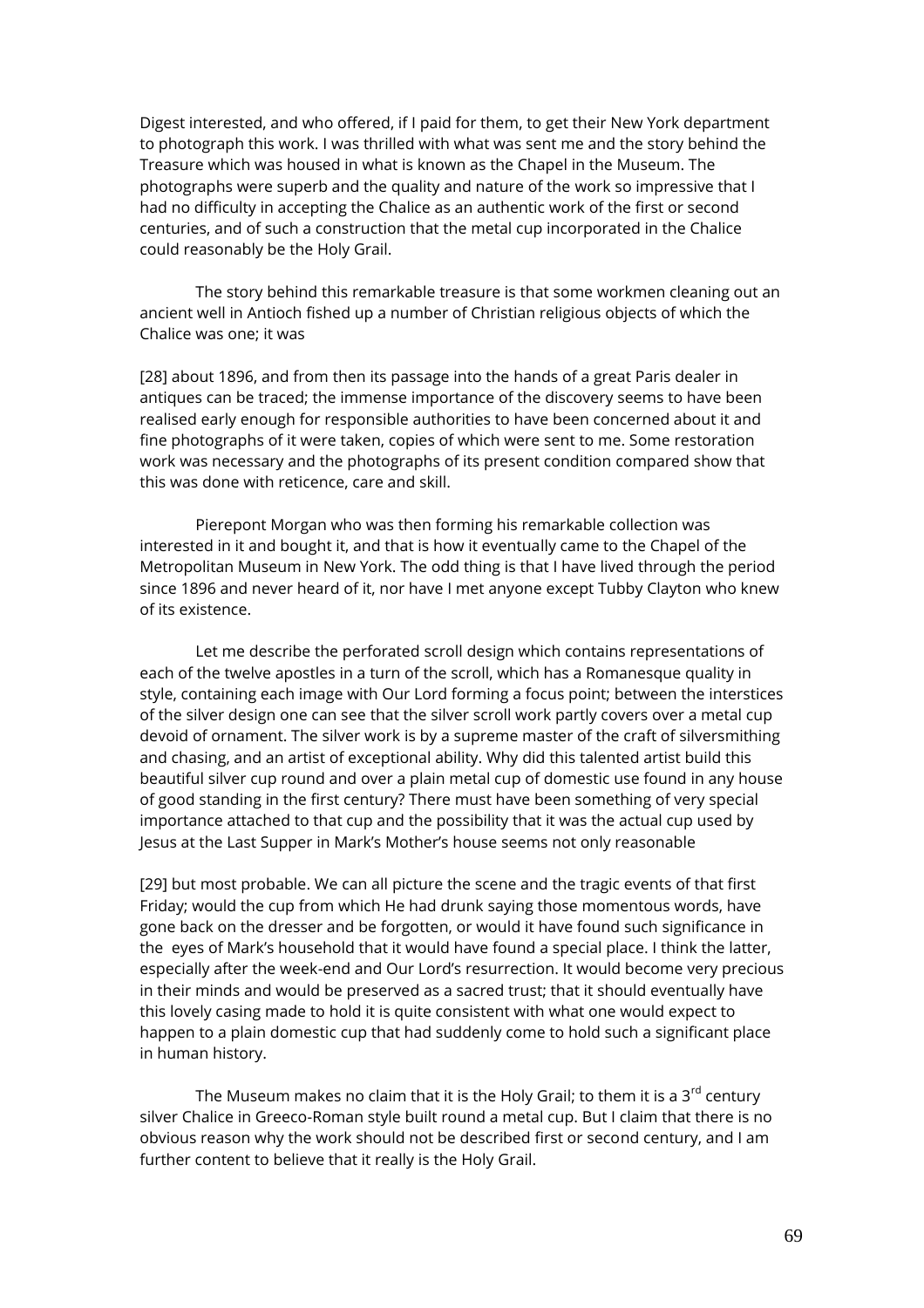Having worked as an artist in all materials and having made many religious objects I like to think I know something about the way an artist thinks and works, and so, I repeat I see no reason to place the work as late as the third century, and that it could equally well be claimed as the work of the first or second. Its committal to the well may have been the last desperate effort to save the precious relic from destruction before they, the custodians, were destroyed in the Christian martyrdom, and only faint rumours of the continued existence somewhere of the Holy Grail would reach those interested to start quest through the ages of Knight

## [30] Errantry and Romance and Religious Crusades.

So Tubby had the Holy Grail on the last of the patera on the stone frame of the lovely mural. It cannot be more than a faint echo of the shape of the Chalice, for it is very small and it would be quite impossible to carve a miniature of the ornamented Chalice made in silver, in the comparatively coarse grain of Portland stone. It was an odd thing to me but during the quest I was making I became aware of a sensational film being advertised as the Silver Chalice with horrific posters – I went to see it – a commonplace American film of absolutely no merit; the only things I can remember about it were the coarse posters and the disgust and boredom and the vulgarity of it all. It was supposed to be based on the novel, "The Silver Chalice" by a popular American writer. I read it – the film cold be dismissed and I hope forgotten; the novel – well it makes a good exciting yarn for young people, but I could have wept when I realised that these two efforts to discover the Holy Grail to the people, failed, and the only comfort is that the precious relic is there safely housed waiting for the genius who will one day capture the magic of its existence – in words – and reveal it to all.

Though there are many churches that have the Last Supper as the central feature of the reredos, that at All Hallows must surely be unique in Christendom – the painting extends the full width of the chancel and of such height that the table in the painting seems an extension of the altar in the Church and the figures appear on each side. When the clergy are celebrating the whole scene merges into one with Our Lord presiding. I did not realize the impressive majesty

[31] of this conception until I found myself in the front row at a service, when I seemed to be looking into the upper room on that first occasion. Whether this fine conception came from the fertile brain of Tubby – from the distinguished architects or from the painter, or from them all three I do not know, but it is an experience never to be forgotten to attend a celebration of Holy Communion in All Hallows by the Tower and an object lesson to see the great purposes art can serve when it is directed by such imagination and skill.

My wife and I had one difficult task with Tubby which we did not enjoy at the time, though we have laughed over it since. There had been for some time a television programme run by the inimitable Eamon Andrews called – "This is your life". One day Tosher Elliot came to see us and confided that it was proposed that Tubby should the subject or victim – I don't know which it is, and that the hierarchy of Toc. H. were keen on it and would be glad if the B.B.C. did it, as they thought it would help the movement. The snag was that the subject had to be got to the Television Theatre without having the slightest idea that he was the show. Tosher told us that the slightest awareness by the subject meant that the show would be cancelled. The officers of Toc. H. who had to organise this stunt with the B.B.C. thought that if we would cooperate in the conspiracy it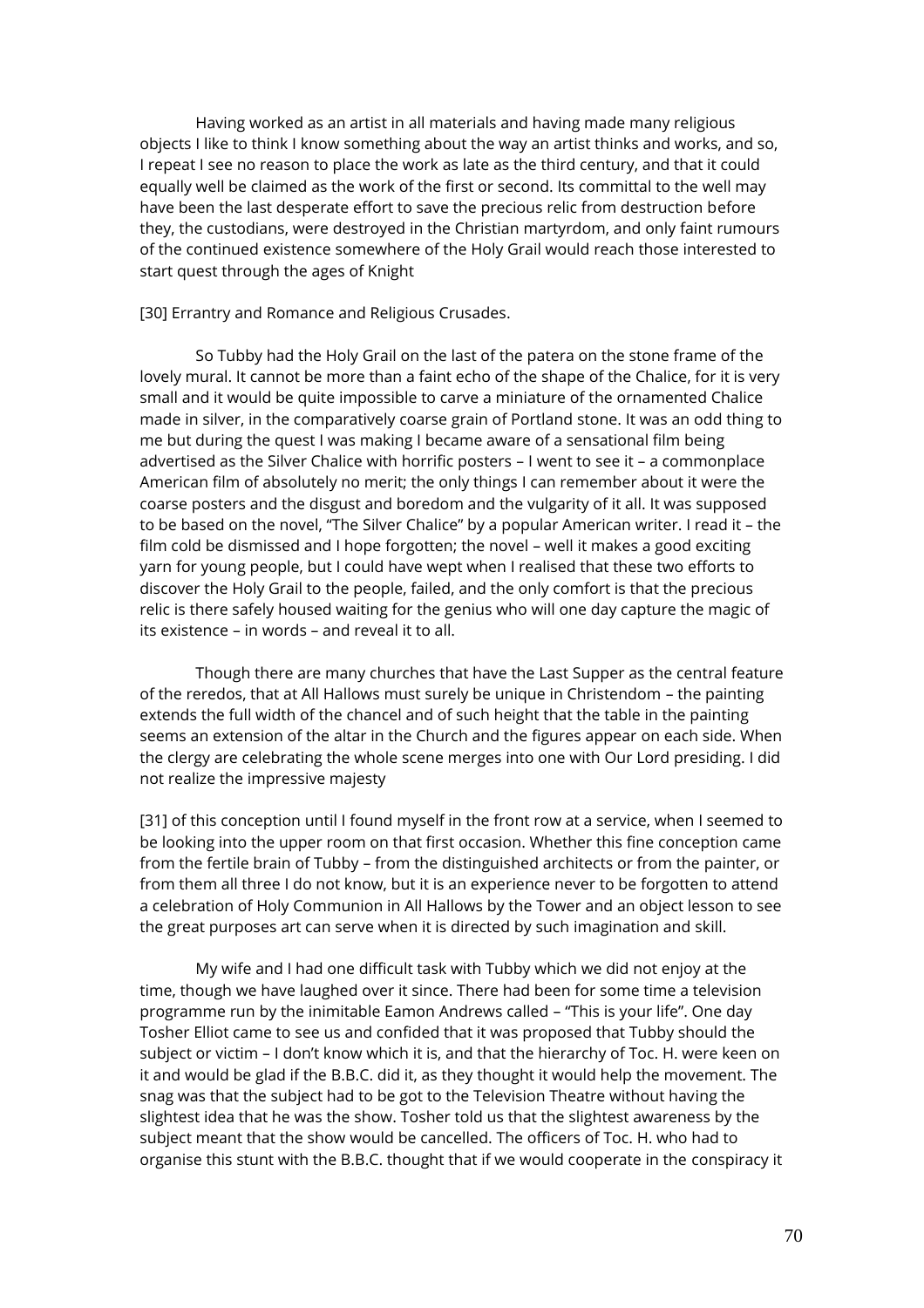could be done. The conspiracy was that as we were halfway to the theatre, we were to give a dinner party and invite Tubby, and in order to lure him to the party, for we told

[32] him that Tubby would not go out of his way to dine with us – a very old and valued friend of Tubby's who was a big noise in the B.B.C. and who had been abroad for some time, was to be invited, and that it would be his business to say that he had an appointment at the B.B.C. to see something, and invite us all to join him, and that because of this we had timed the dinner to finish at an certain hour so that our guests could keep their appointment. He had the big B.B.C. Daimler calling for him and his wife, and could take so many and I offered to take the rest – this is how we planned it. Tubby point blank refused the invitation to dinner – he had a heavy cold – did not feel well and had a lot of work to do. Tosher Elliot went up specially to see him, told him it was rather an important dinner party as he was to meet people who would be a great help, and he begged him to accept. On the morning of the day, Tubby phoned me asking to be excused as he felt so unwell he must go to bed; again Tosher got on to him – how he managed it I don't know, but I turned up at Trinity Square on time – whisked him to the Studio – all warmed up – bright and cosy – with dear pals of his bubbling with excitement – got a stiff drink into him, and we saw him recover. The dinner was the best we could do and was pretty good. Hints had already been dropped about getting on with the feast because of the car coming for our two guests, so it did not come as a surprise to Tubby that we should be asked if we had ever seen the works in a Television Theatre, that they were going to see a good show, and they could easily take us to the theatre if we cared about it. I had done something on Television and so I enthused about it and offered

[33] the car. As everyone was in the conspiracy except Tubby, he hadn't a chance, though it was obvious he was enjoying the party and the warmth and comfort of the house full of his pals, so our enthusiasm for the visit won easily. We had to time it to the minute so as to get seated as the curtain went up. Tubby became grim and quiet as we sat in the centre of the old Shepherds Bush Empire with 1000 in the audience I should think. I realised he had begun to suspect something he had not prepared for; his face looked grim and a bit angry, but I did not think he knew the programme, which later we found was so. When he was led to the platform by Eamon Andrews I thought for a moment it was going to be a flop; he had a temperature and did not look at all well, and obviously disliked the trick we had all played on him. However, friends count a lot with Tubby, and old friends especially have a place in his heart. And here, one after another they came at Andrews' call, or spoke to Tubby from far away on the television screen – and as one amazing contact and story was told, to be followed by another and yet another, with the marvellous organisation of the B.B.C., piercing it together, Tubby again recovered his old self, and at the reception with buffet that the B.B.C. arranged afterwards, he had one of the memorable evenings of his life. Certainly the bound book "This is your life" must be one of the best reference books to go to for more intimate details of the most remarkable man I have known – Parson and Pioneer – Poet and Practical Visionary – Priest and Publicist – Creator – Organiser – Author. He gave everything he could in memory of those who gave everything they had. But he said relating to that evening that he

[34] would never again be able to say the Te Deum – Let me never be confounded – and we hope we shall never again be asked to join a conspiracy to confound anybody.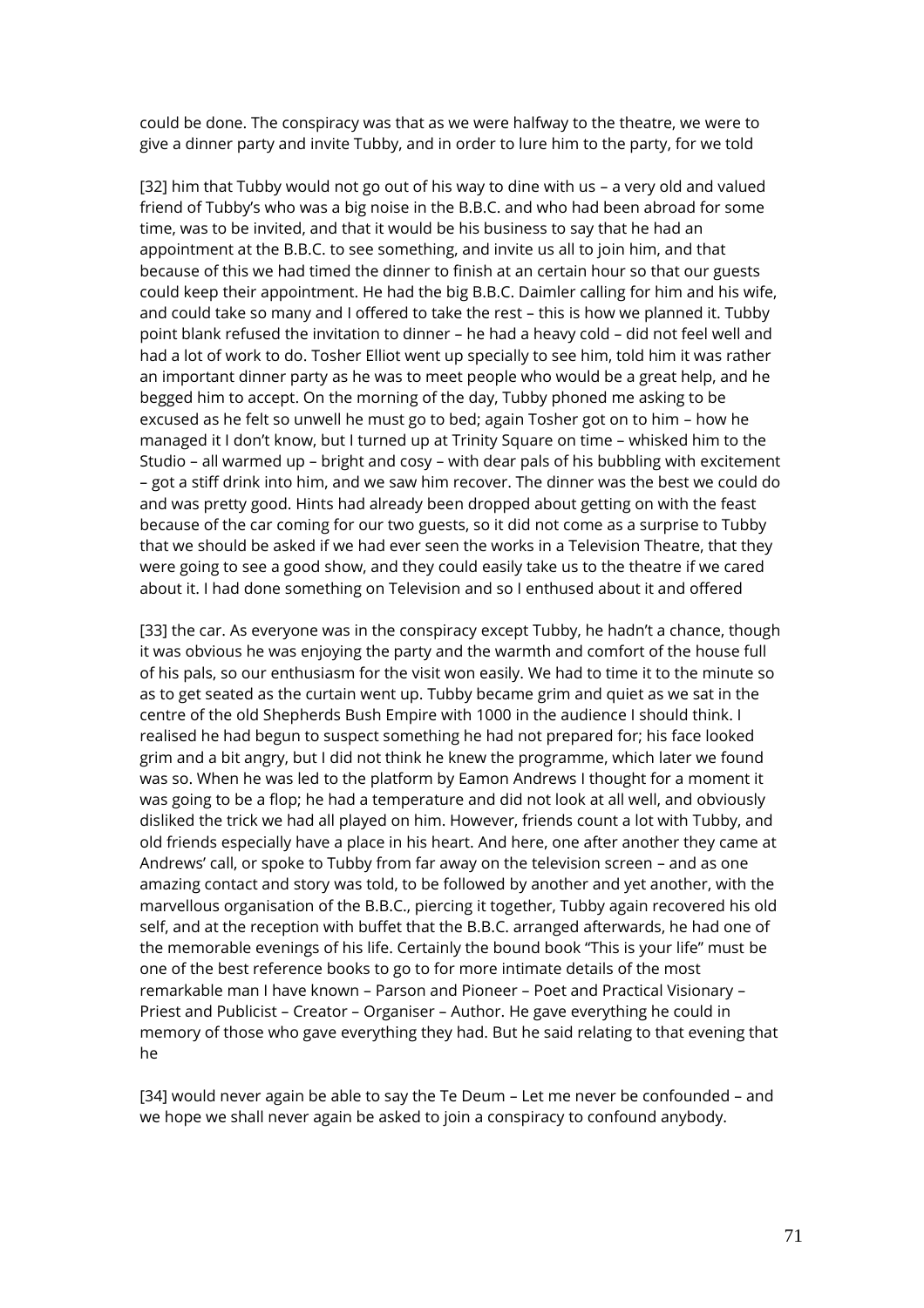## **The War Goose Steps Again, 1939-40**

[1] In June 1939 we all went to our new found country cottage. We took with us our redoubtable Nanny and a boy companion for Anthony, in the shape of a two year old son of some musicians who were always on tour with an orchestral company.

The prospect of working in the country after my town life thrilled me. I decided to model the recumbent bronze of Admiral Nelson-Ward there. I had built an attractive cedar-wood garage with a roof light for a studio. It was all great fun – especially the laying out and making the garden with a little terrace and planning all the planting.

Particularly happy in that glorious summer were the two boys; I had erected a large Willesden canvas garden summer house out of the woodwork and canvas used in the New York World Fair job. It closed up easily at night, like a parcel. When open, with the front strutted up like a shop blind, the sides brought forward and stayed, it made a 12'x12' room open to the south view over the hills, where all could meal and rest.

In this tranquil scene from this highest point in Hertfordshire, our garden gently sloping away and

[2] into the landscape without a building in sight, other than a picturesque White Water Tower two miles away, we rested and planned.

We had turned the sow' ear of the village into a pleasant home, we now wanted to improve it so that it was fit for a choosy artist and his wife to live in.

Though life seemed so beautiful and peaceful on our hill top, we were all the time conscious of the German menace.

True, Chamberlain had returned from Munich last Autumn, waving the scrap of paper from the aeroplane steps – Peace in our time – which had lulled us all into a false sense of security. I had always held a strong belief, emphasised from experience that, like the leopards, individuals, breeds, or nations, did not, indeed could not change their spots. Attacking a nation they had signed a treaty to protect; introducing poison gas when they were held, had proved the Germans had no scruples in the 14-18 war. The vast military parade goose stepping across our cinema and television screens were disturbing symptoms of intentions.

We felt glad we had a retreat so opportunely found the previous year, where we might find more safety from

[3] the Guernica type of warfare that would inevitably accompany the Germans, than if we lived in a target area. Many recall the dramatic moment that war declared at 11 o'clock on Sunday morning in September 1939. In Flamstead as in every town and village in the country, the Church had a larger congregation than usual. The Church bells stopped as the Vicar mounted the pulpit. An expectant hush at this unusual procedure which became dramatic as he solemnly announced that at this moment, 11 o'clock the British Government had declared a state of War with Germany. As if to leave no question about it, almost at once the air raid siren mounted on a nearby building wailed its fearful alarm.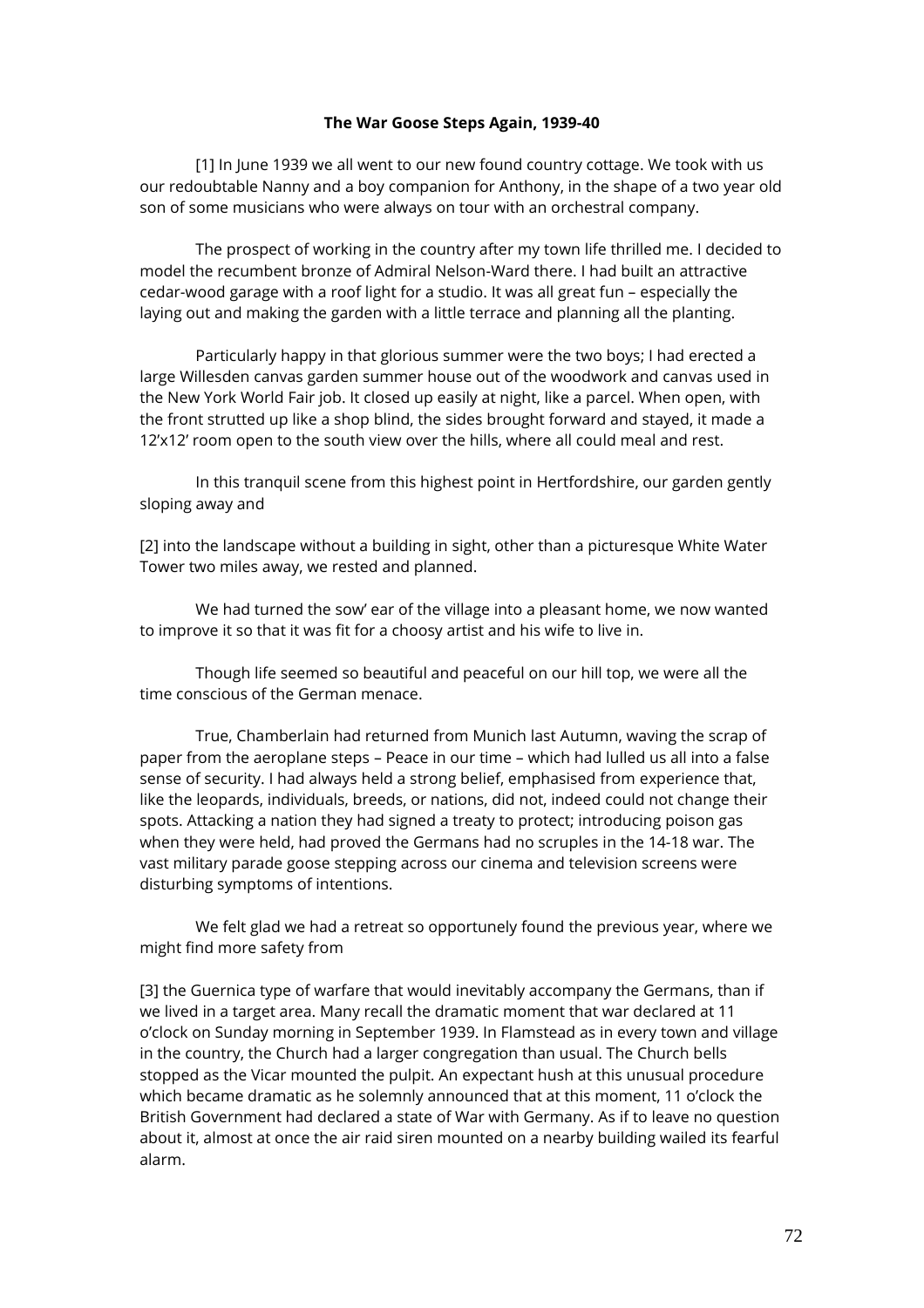We were transfixed by the drama of the moment, nobody moved as the Vicar calmly explained, it was safer nearer to the walls, and would the children and those who wished to, move to the sides, that it was best to remain under cover and we would carry on with the service. With some calm and suitable comments, his manner and quiet assurance gave great comfort to the people and that morning he moved nearer to the hearts of the villagers.

I had joined the Army Officers emergency reserve when it was formed in 1937, and had fruitlessly tried to get some training via friends in the territorials, a pathetic experience, I received a letter from the War

[4] Office inviting me to apply for appointment, or to have my calling up deferred for twelve months. I chose the latter, for I had the clay model of the recumbent Admiral Nelson-Ward in progress, and it had to be finished and cast into the permanent plaster or else destroyed, and the work wasted. As the nerve failure of my left leg had given me a dropped left foot I feared I might not now be acceptable, so I concentrated on the model to get it done as quickly as possible.

All through that winter I worked with the snow at one time in a great circular drift 8 ft high surrounding the corner where the studio stood by a well-lopped elm tree. When I dug into the terrific drift, to my surprise there was the studio inside it with a clear space all round swept by the wind, making it appear like a jewel in a casket of snow, which banked against the tree and hedge and piled into the tree itself, completely buried the little building. It was on the highest point in Hertfordshire and that corner had trapped the lot. But for this freak clearing by the circular sweep of the wind in this corner, I would have been truly buried. Protected by the great bank of snow I worked comfortably there till it went. Cut off for a week, our plumbing, electric heating and stores including of course condensed milk triumphed, in fact the last was our only sacrifice. As enjoyable as Switzerland.

[5] Mrs. Nelson-Ward and her brother in law made the devious journey from Bath, to see the finished clay model in the spring, and were full of satisfaction with the accuracy of the portrait. She was perturbed at the possibility of my being called up, and the work on her husband's memorial having to wait until the war was over; for it was the one thing she lived for. Even said, that, as a service man's widow, she ought not to try and dissuade me from serving, but did I think I had done enough, and now over service age, could leave war to younger men.

My view was that if the Germans were allowed to goose step over the world, life would not be worth living, and so far as I was concerned, I should help if wanted. We were touched by her devotion to her husband's memory. She loved recalling how they fell in love at first sight, and their happy life, of the way he worked to improve the conditions at sea of those in the merchant service. Of the difficulties overcome.

As a client, I found her very understanding, and her stand against the prejudices of the Vicar of Boxgrove helped me to help her. He rightly considered himself the guardian of the lovely building; he had already seen what well meaning people, even architects, could do to it, and was in great fear of what I, with this major memorial would do to the lovely fabric.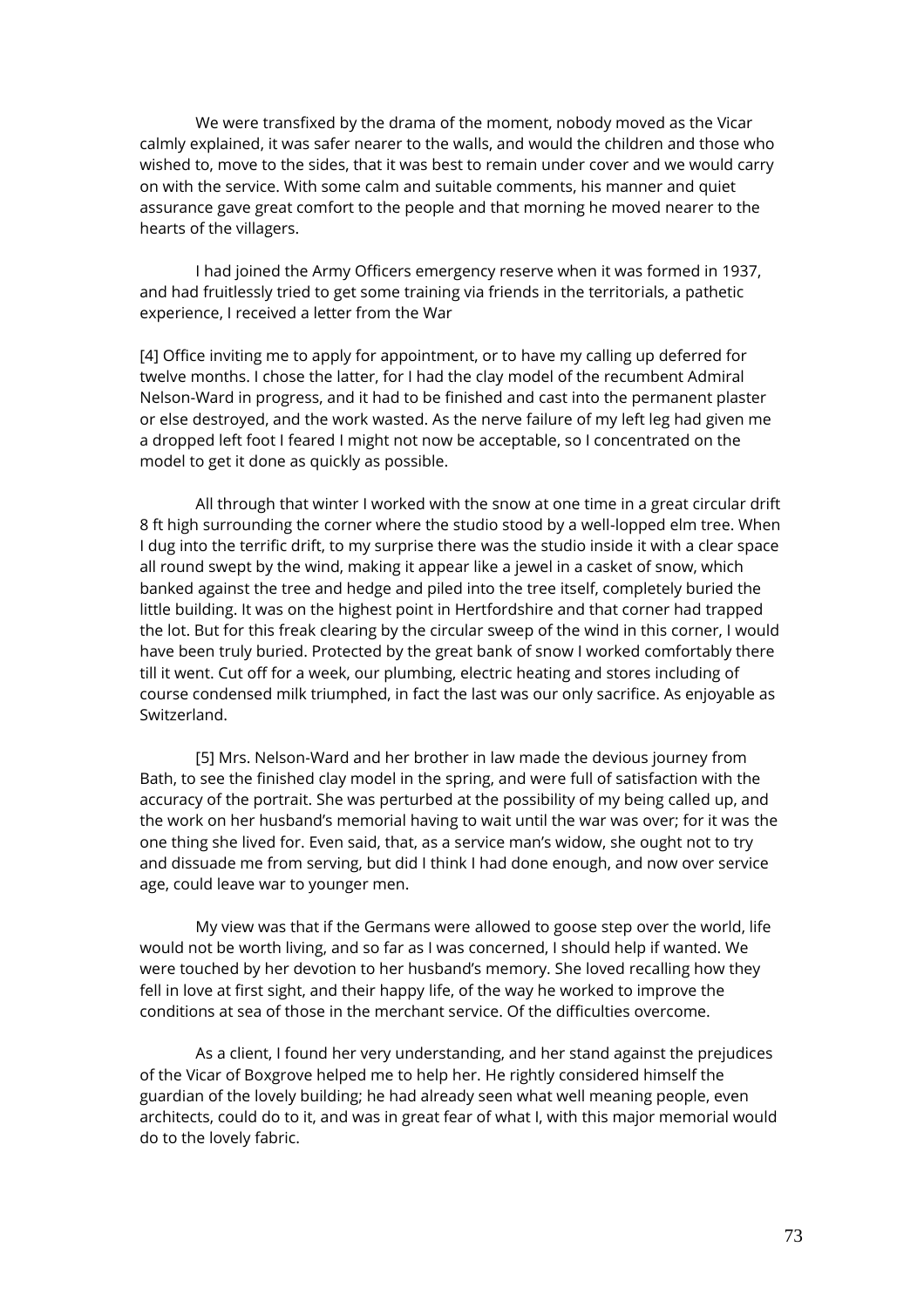[6] The problem was a challenge to me, and I did not, indeed could not, allow any question as to whether it was right for so major an addition to be made. The romance of the subject bearing the name of Nelson, and being of his blood, and features. The fact that he was an Admiral made me feel the memorial should be created. I believe the Vicar tried hard to stop it, but the design and application went the normal course, with approval from everyone. He took no interest in the work at any time in the eight years before it was unveiled. During which time the war was fought and won and the work completed. It is, however pleasing to recall that when he saw the work for the first time in 1947, installed, he was impressed, his whole manner towards me changed, he seemed full of humility, whereas he had always seemed so uncivil. He said he had not been able to visualise it would look like that, he said it apologetically; he was sure I understood what a great responsibility it was to safeguard so lovely a building, and would appreciate his difficulties. From then on he could not have been kinder, he tried on every occasion to get me to do something about the Richmond and Gordon Memorial on the west wall, which was apparently the cause of the Vicar's dis-temper with artists. The Duchess of Richmond and Gordon also tried hard to get me to do something to it, but a known architect had designed it, and I explained I could not interfere with another artist's work, or even express an opinion about it.

[7] They should approach the artist themselves if they did not like it, and ask for his reconsideration. They had no doubt approved the design which must have had the consideration of the Art Advisory Committee of the Diocese, before a faculty was granted.

I had no such compunction, indeed felt it my duty, when the Vicar commissioned me to make an addition to the first World War Memorial in order that it should incorporate the names of those in the parish who fell in the Second War, to carry out the work. The work was evidently a commercial production, unsigned, efficiently carved with crowded ornament. I made such modifications as allowed me to add a pendant to it in a simpler style; the Vicar was grateful, for the result did not disturb him as it had previously. It is a dreadful thing for an artist to have to mess about with other people's blunders and lack of taste, but this lovely Priory Church must be protected.

I have already explained the difficulties I had in the inception of the Nelson-Ward memorial, but as this is the only major work of mine that is in the Gothic tradition, I should explain that my first design, which had a plain base with simple ornament, had a contemporary look. But when the Architect in charge of the fabric – Walter Godfrey – a great authority on our mediaeval buildings, saw it, he told me he could not permit a modern style in such a precious

[8] Gothic building, and advised me to adjust the style to harmonise with the building. Hence the Gothic heraldry and side niches and moulding of arch. Most of this had grown out of the facts of the brief on which I built the design, which had to be recessed into the wall on such a site, and so had to carry the wall. Though it is so designed as to be able to do this, actually there is a brick arch and niche built in capable of doing this and serving the purpose of insulating the work from the ever damp walls of mediaeval buildings.

Some years before this commission I had erected a small wall tablet near the lectern in this Priory Church which more nearly approaches the kind of design I have usually made to meet the problem of memorials in such buildings. At the same time, remaining true to ones own idea of style.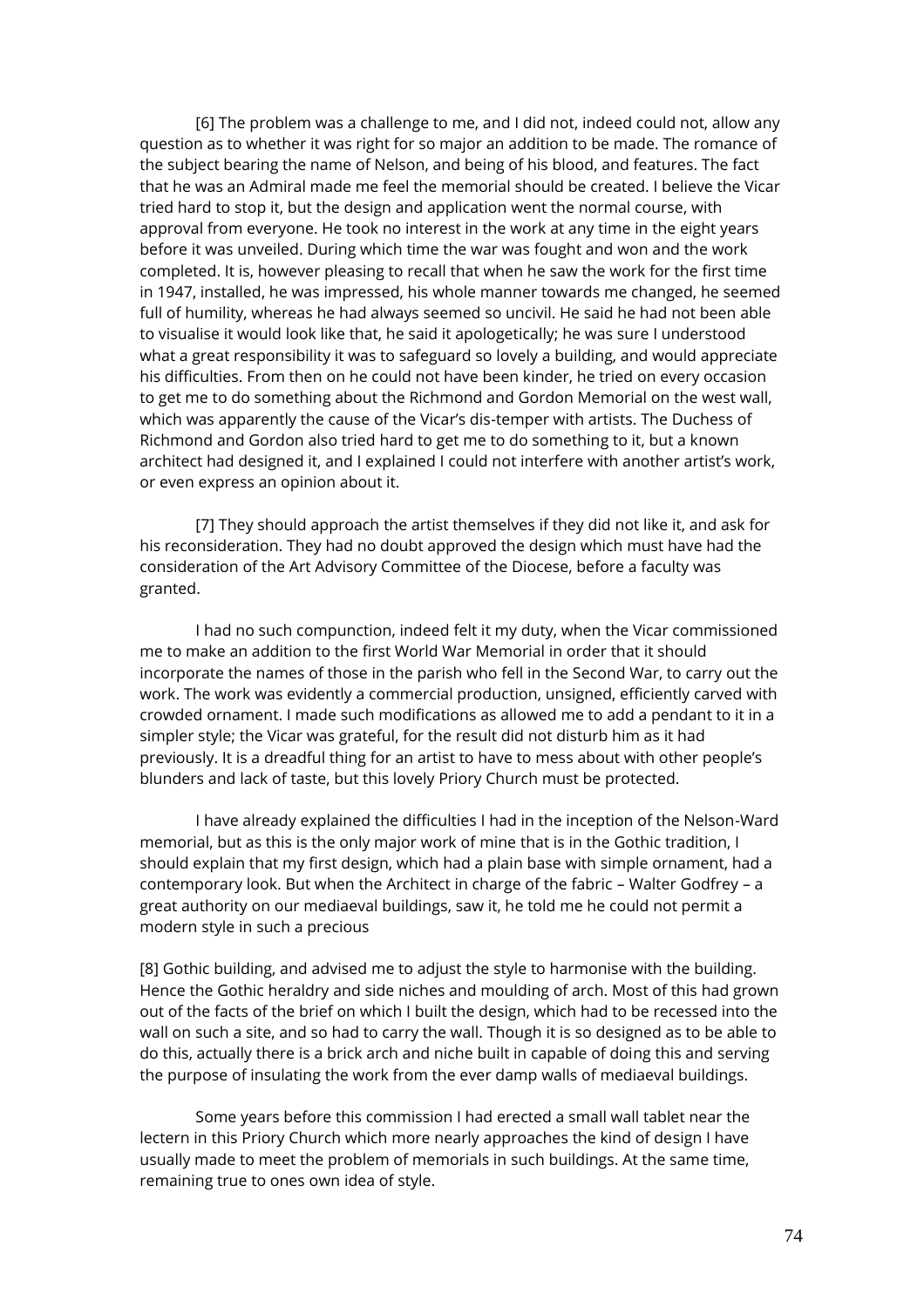Courageous Mrs. Nelson-Ward came to a tragic end when in 1942, the Regency Hotel in Bath received a direct hit from a German bomb which destroyed it. She was last seen in the lounge, comforting a distraught girl member of the staff.

[9] It did not take us long to get accepted in the village of Flamstead, probably the war made them more tolerant of "foreigners" as anybody born outside the village community was considered. Dorries' sympathetic way with people, and their families and troubles, soon won all hearts, and she found herself pushed into running the Mother's Union, Poppy Day collection, and anything else they could tag on. This was encouraged by the Vicar's wife being a very reserved type, shy, and distant with the villagers, but a charming hostess in her own home. Here we met those who organised the Village life outside the two frowsty pubs. There we met Davies and the wife he had just married; and gathered they had a modern villa or house on River Hill. We dined with them, thought little about them, though the Vicar had claimed great virtues for him as a financier and accountant, and told how he did all the Church accounts so well and how highly he thought of him, he was one of his Church wardens. Then we heard he had been to the Nuremberg Fascist Rally and had returned with his car pasted over with Nazi and Fascist slogans – then – that he had bought College Farm adjoining our land, and extending southward over the high flat plateau; where, so the story went, a German aeroplane had landed before the war. There was much putting of heads together, whispering, and furtive looks – talks of spies, and so on. We definitely disliked the man without knowing why. He was always courteous,

10] would give us a lift to London if he saw us waiting for the bus. I was sure I did not trust him, but felt if he had Fascist sympathies, I am anti that sort of thing, the more I knew of him in wartime the better. So I kept on as good terms as I could.

The phoney war that for six months had rested on the famous Maginot Line had brought some sense of security, though one realised it was the lull before the storm. Like a game of chess the pieces had been moved into position, and at some point they would have to move and act.

The clay model of the Admiral was finished. The plaster moulder was booked to come and stay with me to cast it, the family to go to Weston-super-Mare for a change. We thought we would give a party to show the model on a Saturday in May. All arranged two weeks ahead. When the goose stepped!, round the end of the magical Maginot Line, raping Belgium once again, tearing up all the ethical values of treaties, promises, or fair behaviour to neutrals. Trying to prove they were masters of everything by the completely wrong methods. How long will it take these geese to learn that the people of the world will see them in hell before they will allow them to get away with it and will combine against them [sic, ?]. Whereas if they used Christ's methods all those of Good will would align themselves with them.

[11] Our party took place, the brilliant sunshine contrasting with the grim mood induced by the news from Dunkirk where the amazing evacuation of the British Army in France was taking place so splendidly assisted by the volunteers with their small craft.

For so grim a moment in British history when the British Army was ceasing to exist as such, there was a curious buoyancy among this average crowd of an English village. The glint of steel in the eyes of our guests, the grim humour, the firmness of the hand grips, betokening we were together in this dilemma. Twenty-three years after I can still sense the emotion that gripped the nation then.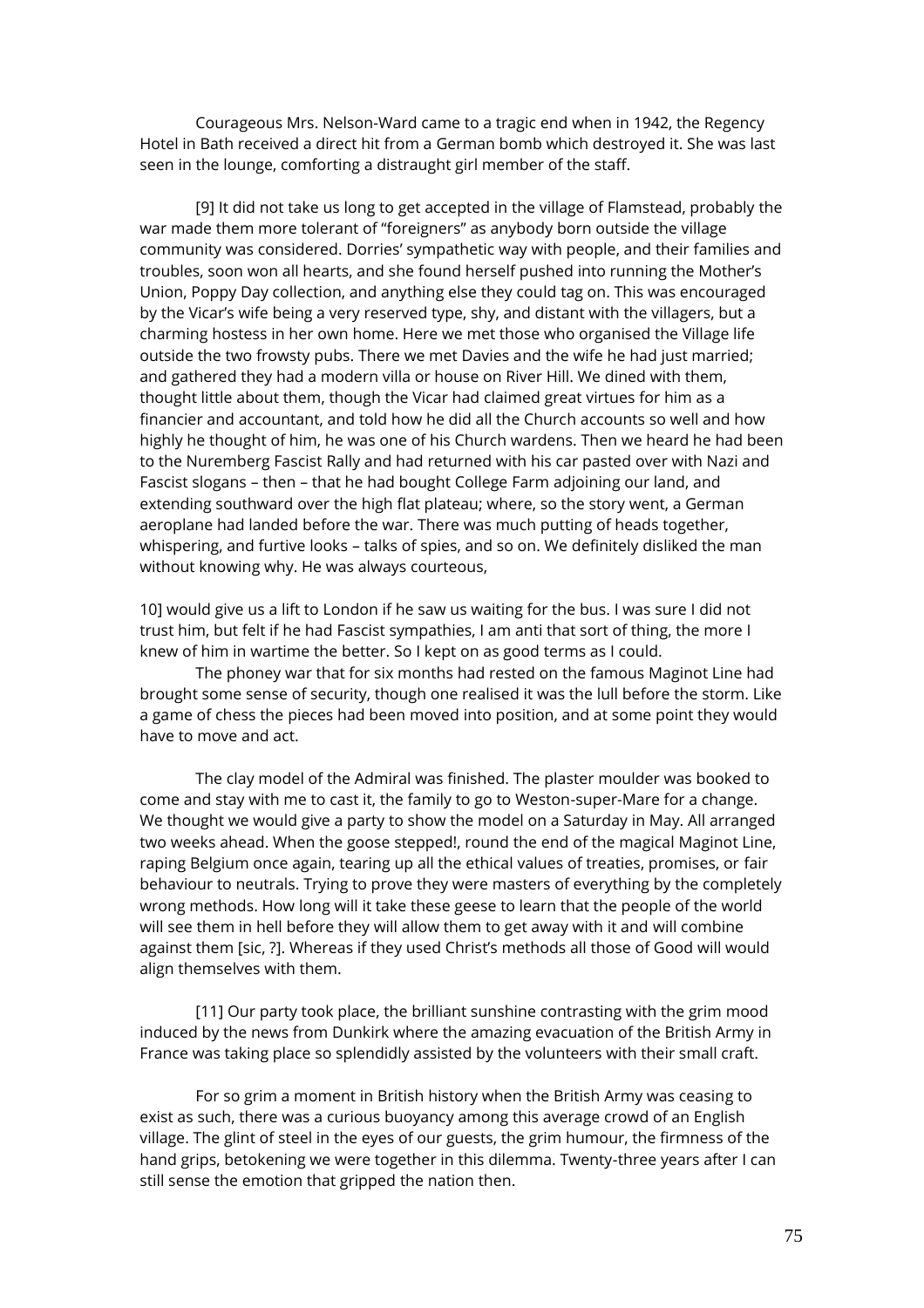The model of the Admiral in the soft perishable clay came in for but passing attention. More as a symbol of the dominating subject – war – than as work of art, for but few of our guests had understanding on this.

As a musketry training officer of the First World War, my thoughts had been considering how I could best do something to help in the war effort. I had already designed an anti-aircraft missile, made careful working drawings, had them considered by the inventors boards, and received their thanks and regrets. I now thought I would start a miniature rifle shooting club in the Village, there

[12] was an ideal site at Jack's Dell, and teach all how to handle a rifle and shoot straight. I made it my subject of conversation at the party, we arranged a meeting at 7 o'clock the following Friday evening at the School when, with Colonel Clark in the Chair, I armed with all the dope from the National Rifle Shooting Association, we would launch the scheme.

On Monday the family went to London for Weston-super-Mare, I for the Rifle Club place, whilst the little boats were making history at Dunkirk. Tuesday the House of Commons formed the Home Guard, Wednesday the Village Police asked me to take command of the Flamstead Platoon, Thursday I planned its organisation and work. Friday Captain Green of Caddington Hall, commanding the Markyate platoon, drove me to Hertford, where we stacked 24 rifles, bandoliers, arm bands and ammunition, into the car, half for Markyate, half for Flamstead, and arrived back at the School at 7 p.m. precisely, just as Colonel Clark took the chair for the Rifle Club meeting advertised in the two pubs and the shop.

Briefly, the Colonel explained, fifty men of the village had enlisted in the Home Guard, that Lieut. Cecil Thomas of the Middlesex Regiment had been appointed commander, and would take over. I read out the list of the sections, their leaders and stations, ordered Section 1

[13] to draw their Rifles and equipment and proceed on duty, and the section with their three rifles moved off at 20 minutes past seven. Only three days after of the act was passed in Parliament, it gave the villagers a sense of purpose and responsibility, which acted like a challenge to me, causing me to enter with great gusto the job of organising the meagre force of 50 men with 12 rifles spread over 9 square miles of agricultural country.

I had one short interview with an elderly officer concerned with a larger area command; but he was too bogged down with the equipment side and general overall defence by patrols, firing points and obstructions, to consider special problems. But I did outline what I thought was Flamstead's special risk, of having, in a high commanding position, a proved aircraft landing area and dropping ground ¾ of a mile from a trunk communication road, between London and the Midlands, where one of the reserve supply petrol stations was sited with seventy thousand gallons. He noted it and would report what I thought. I theorised that this would be the objective, and we must do what we could to stop them reaching it. The village being half way between the airfield and the target, made it convenient to make concealed control firing points, covering the connecting roads; with fascine obstruction. Nobody disagreed, and they all entered into the spirit of building, making and digging as soon

[14] as we finished our daily work.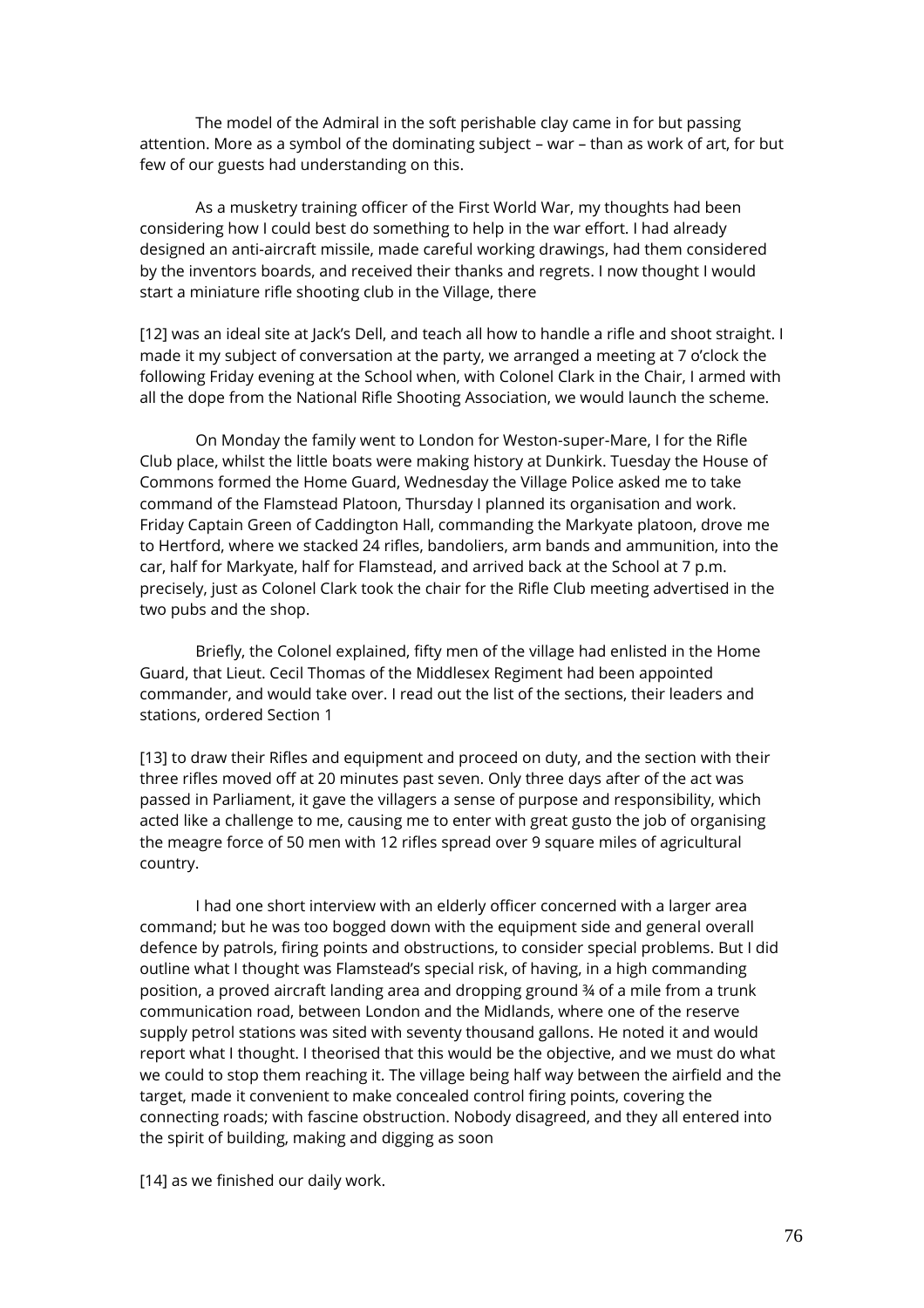My plaster moulder arrived and completed the plaster cast of the Admiral in about two weeks, Dorrie came back to look after me. I biked all over the parish, the largest in Herts, and tried to link up with neighbouring platoons, a hopeless task at this stage. We were able to work out effective patrols, communications and a warning system in addition to our firing points, and Church Tower observation, for ringing the warning bells.

I had conferences with the Section Commanders, and was not surprised to learn they were all suspicious of Mr. Davis of College Farm. He was being specially watched by two of the Section Leaders and it was agreed that in the event of a German invasion he was to be shot immediately. Whether we should thus have eliminated an enemy or perhaps an important member of our information service is anybody's guess, but in those dangerous spy fever days his survival is a tribute to the forbearance of the average Britisher. His car with the Fascist slogans was remembered, his purchased in the phoney war period of College Farm, with its open plateau landing ground on which a German plane made a landing, round which he at once erected an unnecessary number of very large white notice boards on the North side each about 30"x20" bearing the words in black 'Trespassers will be prosecuted'. They could be seen

[15] for miles, and were unusual in the district where with only 600 people in nine square miles, people knew how to respect agricultural land, and such notices were seldom if ever seen.

Then I had a report that he had a second car garaged in a lane not far away from his house (high powered\_ in a locked shed, full of petrol with a wireless transmitter set with batteries fitted.

I examined and confirmed the report by entering another door in an adjoining shed with an available key, and climbing over a partition through a small space and dropping down. As a car so fitted was contrary to law, I decided the Home Guard was less fitted to deal with this problem than the Police, that it warranted a special messenger to take a letter to Scotland Yard; this Dorrie did before lunch time. I was interested to learn, when the patrol came on duty at about 5 p.m. that same day the car had disappeared! Coincidence! Maybe. Not long after we had a Section Leaders Conference on the lawn at our house, Lord Farrer, Captain Green, Mr. Herbert and Mr. Dillon. Each made a report, they had all kept an eye on Mr. Davis, it seems he must have been continually shadowed by armed men. After I had reported the circumstances of the car and my action, one of the Section Leaders said he was glad to know that, as he thought I was a particular

[16] friend of Davis, and he had instructed a patrol to watch me as well and in the event of trouble and I was caught collaborating with Davis I was to be shot out of hand as well. I don't think this implied we were any more jittery than the rest of the country in which there was a mild epidemic of spy fever, rather that there was no confidence in the village, in collaborators with Nazism [sic], and each member had decided for himself that in the event of a German invasion, no chances could be taken.

The fifty men worked with determination, the firing points I sited were concealed, made bullet proof, and with fields of fire under 100 yds, with obstructions, was all we could do. There were no obvious points from which a machine gun could immediately smother any point manned by our concealed men, but how long 12 rifles and fifty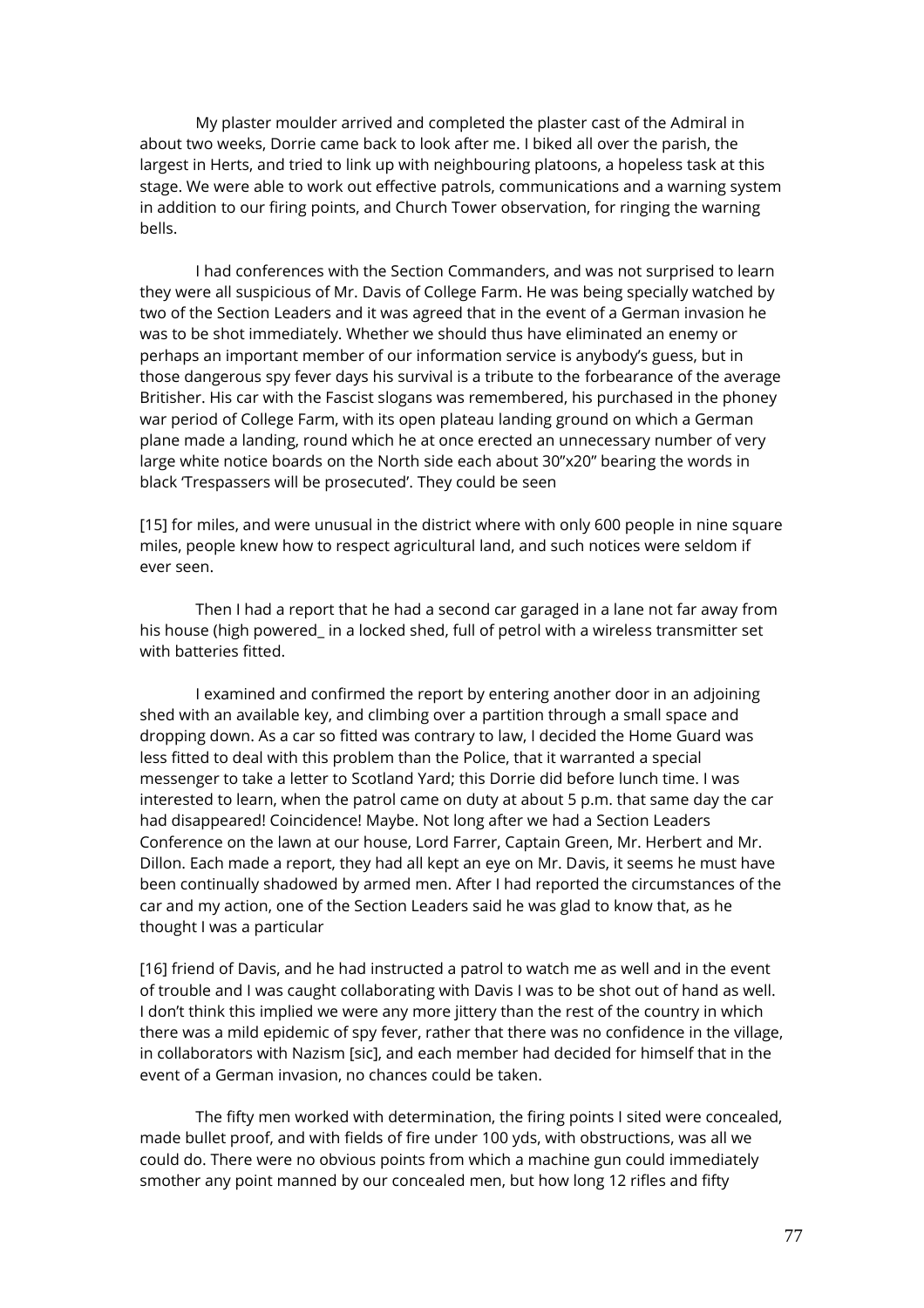rounds would have held the heavily armed German paratroopers in 9 square miles, is anybody's guess. One unsatisfactory member grumbled at going on duty at one of our covering points, saying his house was just as good to fire from. His mentality was a low one, he joined to get a rifle, so that he could defend England from his doorstep. I gave him the opportunity of doing what he was ordered, or handing in his resignation and his rifle; he chose the former. The paper began to flow after about 3 weeks, and I found I had a full time job; for I took my share of night watching; how cold it was on that Church tower. Then an invitation came to me from the Air Ministry to take a

[17] commission in the R.A.F. for the defence of airfields. The War Office had given the Air Ministry the list of those officers of the First World War who had joined the Army Officers Emergency Reserve and whose service had been deferred and now the National Emergency needed them.

I had just turned 55 years; the age limit, but the dropped foot and nerve failure was only an inconvenience. The model of the Admiral was in permanent plaster, I just felt I could not work any more at sculpture whilst the country was in such danger, so I had a crate made for the Admiral, got my friends at Caddington Hall to store it in their massive mediaeval brick wine vaults. It was most impressive lowering the long coffin like crate into the ground and sliding it deep into the arched crypt. It only wanted the Dead March to make it a funeral. I felt very happy about its safety miles from anywhere in a park. My resignation from the Home Guard after only about a month seemed like deserting, but I wanted to do much more and felt rather futile with 12 rifles and 50 scattered men in 9 square miles. It had sunk into the Air Ministry mind that aircraft with their highly trained personnel, were sitting ducks to parachute dropped infantry, and something had got to be done about it quickly. The medical test seemed exacting, but as he didn't ask me to hop me to hop round on my left foot, I passed, having said nowt, and was soon being interviewed by Air Marshal De Crespigny at Chester, who gave me the choice of

[18] three aircraft stations. I chose West Freugh near Stranraer, to which I proceeded at once, and was the second Defence Officer to arrive. We were all started off as Pilot Officers, and wore Air Force uniform; though our job was military. We took precedence in the order of our arrival. The Pilot Officer in front of me was Major Buller, a nephew of General Sir Redvers Buller of Ladysmith fame – naturally he was proud of his military background. A cheery bloke, who took everything very casually and easily, drank hard, and had a way of getting the work done with very little effort on his part, thereby proving what a good officer he was – more time for the thinking part – and drinking – eh what! But there were no men to command. Then came 30 rifles and 100 iron tubes with bayonets fixed in them – pikes – our defensive armament, after about two weeks 150 raw recruits of low category – no N.C.Os. I think the one time Major, long India Army service, was so shattered by his nondescript force, and no N.C.Os – the very background of a soldier's life, that he just retired to his hut, told me to make some N.C.Os, organise them, and teach them how to handle a rifle, so that they didn't shoot each other accidentally. Such was one example, repeated all over the country, of the first day of what became the R.A.F. Regiment.

West Freugh was a training school for bombing, established before the war, so in full swing, with a decent timber built officers mess, the whole lay out relying on

[19] timber built hutments. Group Captain Oppehaw in command, insured a happy camp. He and his staff had organised their own defence when the Germans proved they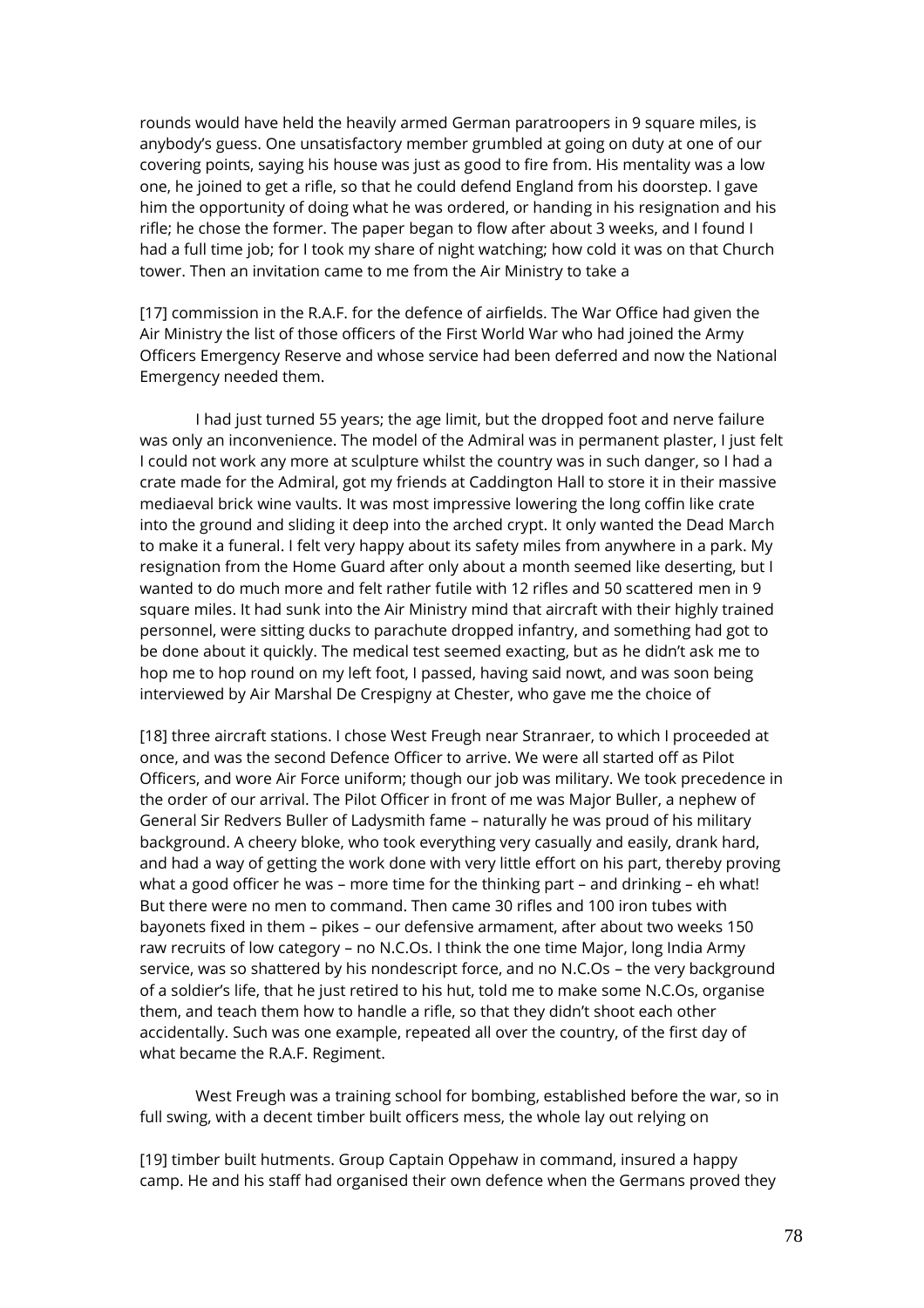could wipe off an aerodrome with a handful of men with a few machine guns. A real hard headed engineer from a Clyde Shipbuilding works, was the Squadron Leader in charge of Aircraft Repair. He at once got hold of a couple of heavy duty lorries, ran them up to the Clyde, clad them most completely in armour plate, mounted aircraft machine guns in them with a crew, and stationed them on the tarmac ready to take action against any hostile aircraft landing on the runways. We highly approved of these armour clad boxes on wheels, and regularly manned them the whole time I was there. Crete proved you could not hold an aerodrome by this means, or any other, if the commanding points in the surrounding country were not also held and used as defence positions against hostile landings; more particularly to deny such positions to the enemy, from where they could control the airfield and its use.

For a time we were left to our own ideas of how to defend our airfields, but there must have been much squabbling about priorities, and jealously as to whether Army, or Air Force, should command the defence of airfields. As usual a compromise was reached, an army defence commander responsible to the War Office was appointed to each airfield; as they had no disciplinary authority in the R.A.F. yet like many of the Major

[20] and Captain ranks, loved to chuck their weight about; they were not popular with the R.A.F. defence personnel. Their attempts to get elderly subalterns of the First World War, and the B. & C. category men who had been sifted into this R.A.F. defence force, to behave like guardsmen, were pathetic. I found the men willing to learn, and they did their job as well as lack of training and weapons permitted. At one station a Captain with some territorial experience, would come in to my orderly room where he at once became Senior Officer, and start shouting his orders at everyone using the barrack square bully N.C.O. manner with raw recruits, showing bad temper, if the man commanded didn't jump to it. I stood it for a week or two, but when my orderly room clerk, who was a school master, asked to be transferred to other duties, I waited for a particularly bad performance, cleared the office and gave him a lecture on commanding the kind of men we had to deal with, and that I wanted no more bullying in my office. As I was only a flying officer he was infuriated and started bullying me, at which I think I gave him more than I got. He was going to report me, have me courts martialled, etc., I told him to get on with it, the evidence would be heavy against him, and he would go to a more suitable job. Treat the men right, they are volunteers, they only want to co-operate – they were not barrack square trained soldiers. He must have taken my lesson to heart for we had no more noisy authority. He was quite a pleasant fellow normally; I think he must have had no experience as an officer and imagined that was how they

[21] behaved, as they did on the stage and in novels.

He had another occasion to be upset with me which was very amusing. As a civilian he was quite an amiable fellow, so in effort to get on better co-op terms, I invited him to bring his wife and family to tea at the charming house we had at Ardwell. His Lady turned up in a frightful yellow dress. Next day he was furious with me, asked what the devil I wanted to ask them to tea for, did I know that his wife had insisted on buying a new dress for the occasion, that it had cost him 12 gns which he could not afford; that she had brought that frightful yellow thing which he had got to live with, and they had quarrelled. The idea of spending 12 gns to come and have a tea with me was fantastic, and to hell with me and my tea parties.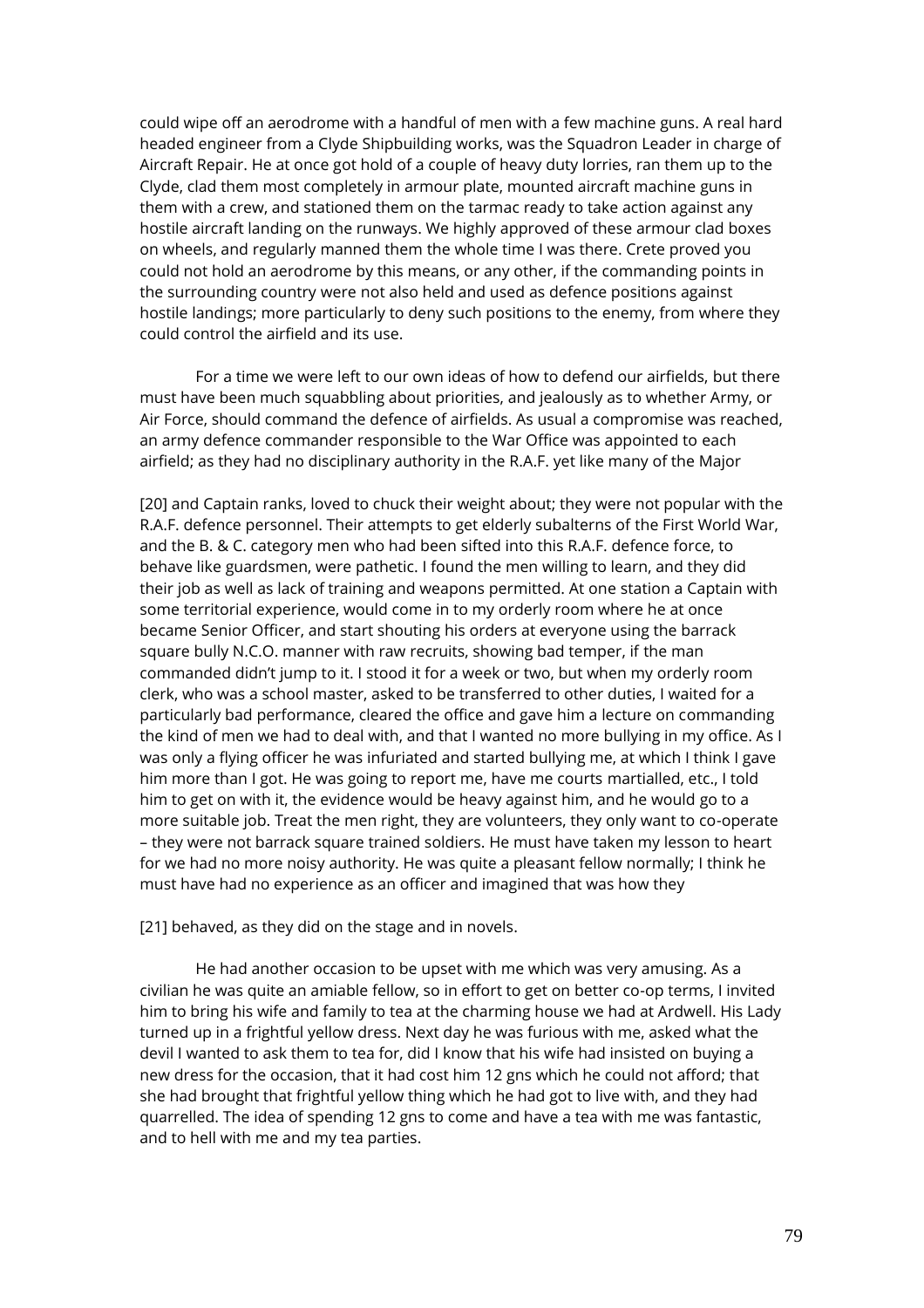The little house we occupied was the factor's house on the estate of Sir Ian MacTaggart Stewart. We were lucky to get it, for such an unfurnished house was extremely rare in a country district. We had been advertising and searching for months, and on one day off duty, we were returning at 10 o'clock at night after a fruitless day searching, and decided, despite the lateness, we would call on the farmer we had been told was the one to see. He proved to be Mr. Whyte, who had a lovely house and fine farm, and was the factor to Sir MacTaggart Stewart. He was a quiet nice man, he seemed to like us, said Sir Mac was prejudiced against the Air Force and had

[22] refused every application from West Freugh, but if we would come with him they were having the annual estate dance in the big barn at Ardwell, and it was a good opportunity to catch them, but that he was a very difficult man to please. He left us in his car whilst he went and spoke about us, and then he came and fetched Dorrie, and presently Sir Mac came over to the car and scrutinised me and asked searching questions. I did everything I could to give him confidence, and just before midnight said we could have it. It was a triumph, for many of the senior officers at West Freugh had clamoured for it, and he had kept it empty for months because he did not like the R.A.F. When they found I had got it they just could not understand why.

The house fascinated me. The approach in the lane among the farm buildings was so unpretentious that one hardly expected more than the humblest cottage. Instead the rooms were handsome in proportion, with windows all round the drawing room, a modern extension, and the two old rooms each side of the hall, had the original Georgian flavour; one the dining room, the other my study, in brown polished wood, with bookcases; my desk and easel, deep chairs and shaded lights, in the absolute quiet of the night, study and work seemed a nocturne, by day, we looked out over a narrow strip of garden, a low wall, then a gently undulating pasture, with superb Galloway cattle, with the sea of Luce Bay beyond. One of the most simple, gracious and enchanting homes I have lived in.

[23] At the end of the garden a little triangular coppice about 150 by 50 yards, rather unkempt. I discovered a new joy, that one of the greatest delights, to me, was to wander idly round with a sickle and a rake or hoe, and prune and tidy into heaps, collect and burn, gradually the little coppice became a place of paths and clearings enchanting to walk in.

A little way down the coast was a water mill on the water's edge, the ancient wheel turned by a small stream that started from a spring, and was trapped in a wooden conduit to make its exit to the sea via the water wheel. Inside the building which was 50' by 30' was the most beautiful carpentered timber framework and wheel, to which was geared to the tools required by the craftsman boat builder. Two hundred years old, the mill had evolved and grown to answer various purposes that required the ever revolving wheel, turning in the trapped waters of the spring stream. I could easily have foregone all the ambitions that stem from a swell studio in South Kensington, for the peaceful efficiency of that ancient workshop, with that lovely bay to bathe and sail in, the soft climate of Galloway to live in, where palms flourish through the winter. There the morning mists and evening glow make a paradise for the painter, and an inspiration for the poet. This tongue of land, the Mull, only 2 ½ miles wide juts into the warm gulf stream which so embraces it that in that terrific blizzard of 1942, it was hardly affected, though my car got buried a mile from the camp, and a train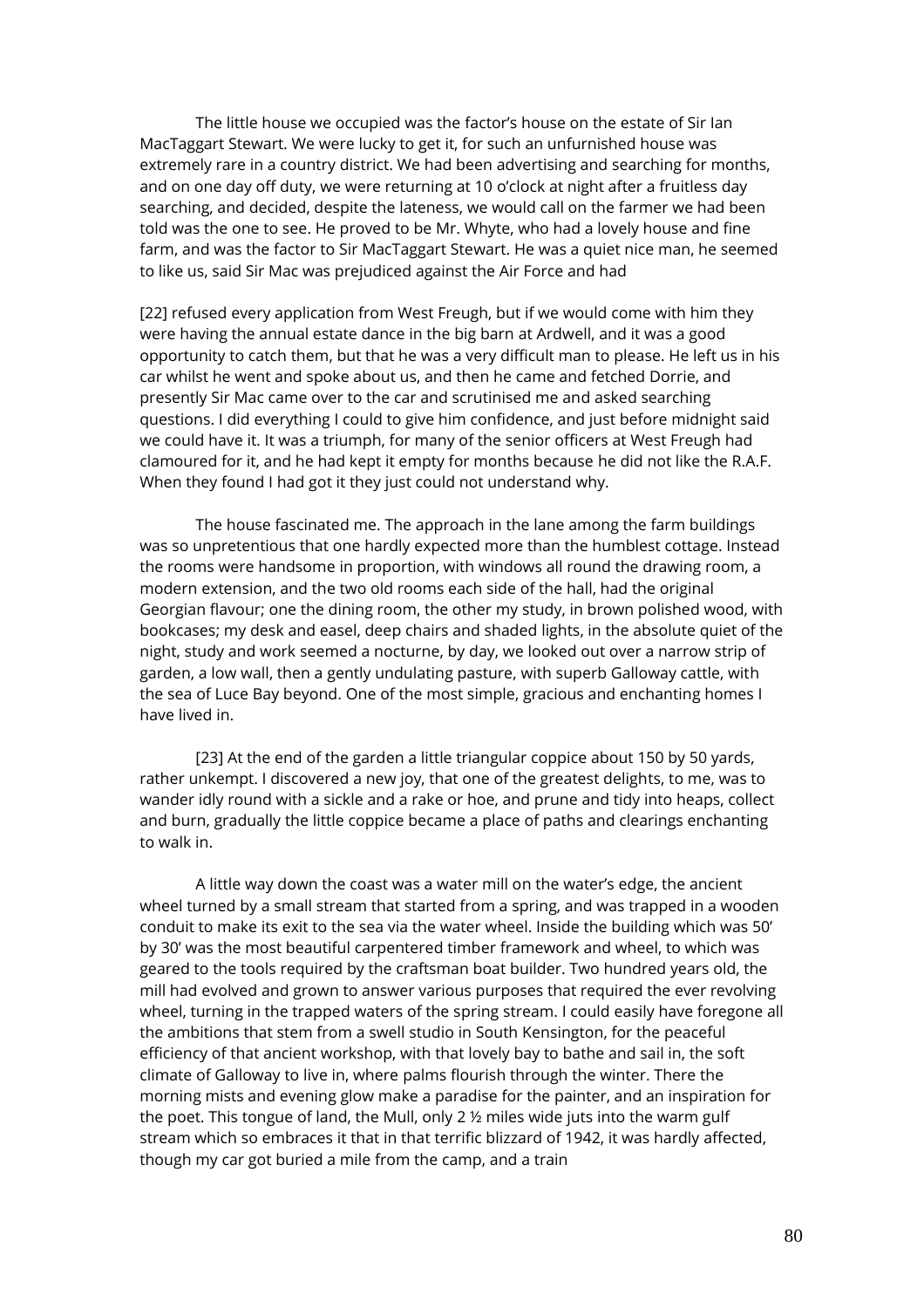[24] was buried for a fortnight 20 miles N.E. of this. If on that occasion I could have gone another mile, and turned the corner at Sandhead I could have got through, for though up to there the country was snowbound, down the leg of the Mull, the land and sea were so warm, only a flutter of snow lay, within a few miles of ten and twenty foot drifts. The memory of the Mull of Galloway haunts me still.

Before we got to Ardwell we had stayed for a year at a farm house in Glen Luce, where a farmer and his sister lived. A large gloomy ugly cold house, it had seemed ideal in the summer time, when I first came to West Freugh. But the sister was an old maid, intolerant of children with their continuous noisy play. Her temperament and don'ts were having a bad effect on Anthony, so we were using desperate efforts to find another home. To us it was like an answer to prayer to find such a haven as this Factor's house. Never were we so happy. With a girl to help, the furniture brought up from London, a bedroom for each. Two beaches one on each side of the Mull 2 ½ miles apart, where we could picnic, choosing the one most sheltered in the prevailing wind. At Camp, Buller left the work more and more to me. I felt the whole thing was a poor show. One Saturday off day I was summoned to the camp, Air Marshal de Crespigny was visiting West Freugh, and the Group Captain wanted me to take over Gas Officer duty there. We only had an establishment for a Corporal for this duty, and I knew I should not have agreed to the request or order. But

[25] the Air Marshal took a very serious view of the gas risk, and though I hated having anything to do with Chemical Warfare, about which I felt ignorant, I found it difficult to refuse Group Captain Oppenhaw, for we got on famously together. My mistake was forced home when all ground defence officers were promoted, including myself, but when two or three months after, Air Ministry discovered I was doing a job which did not exist i.e. Gas Officer, the promotion was cancelled, and the increased pay had to be returned. Another officer in another station under the same Gas Officer's duty, he refused, was court martialled; the Air Ministry upheld his objection, he was posted to another station, and promoted to Squadron Leader.

We had a charming actor officer named Wyndham Goldie, who enthused some of the men to produce a play. A great evening was arranged, we invited Mrs. Goldie to dine with us, and drove her to the camp for the show, for she had come up from London for a week end to spend with her husband, at the local hotel. It was a pitch black night, we managed to crawl to the camp in the complete blackout, and were just parking by the air raid siren mast, when the damn thing went off just over our heads. The first and only time I ever heard the siren at West Freugh. Nothing for it. I had to race on duty, but I managed to get a man to conduct the ladies to the Officers Air Raid Shelter. I had not been at my post for

[26] more than 5 mins, when a report of an accident came through. An officer had been crushed between two lorries. Flying Officer Goldie had been organising his play actors for the performance, due to start in 15 mins, when the siren wailed. Being in charge of the armour clad lorries, he had to get them in position on the tarmac, so also raced on duty, and was guiding one out with his torch when he backed into a stationary petrol bowser [sic], and before he could jump clear his 15 ton lorry crushed him. It was a pathetic end to a much looked forward to relaxation evening, to see him lying with a pantaloons costume on, under his great coat, wrecked for life, and to have to break this news to his wife, waiting in a very dismal damp underground shelter for the All Clear,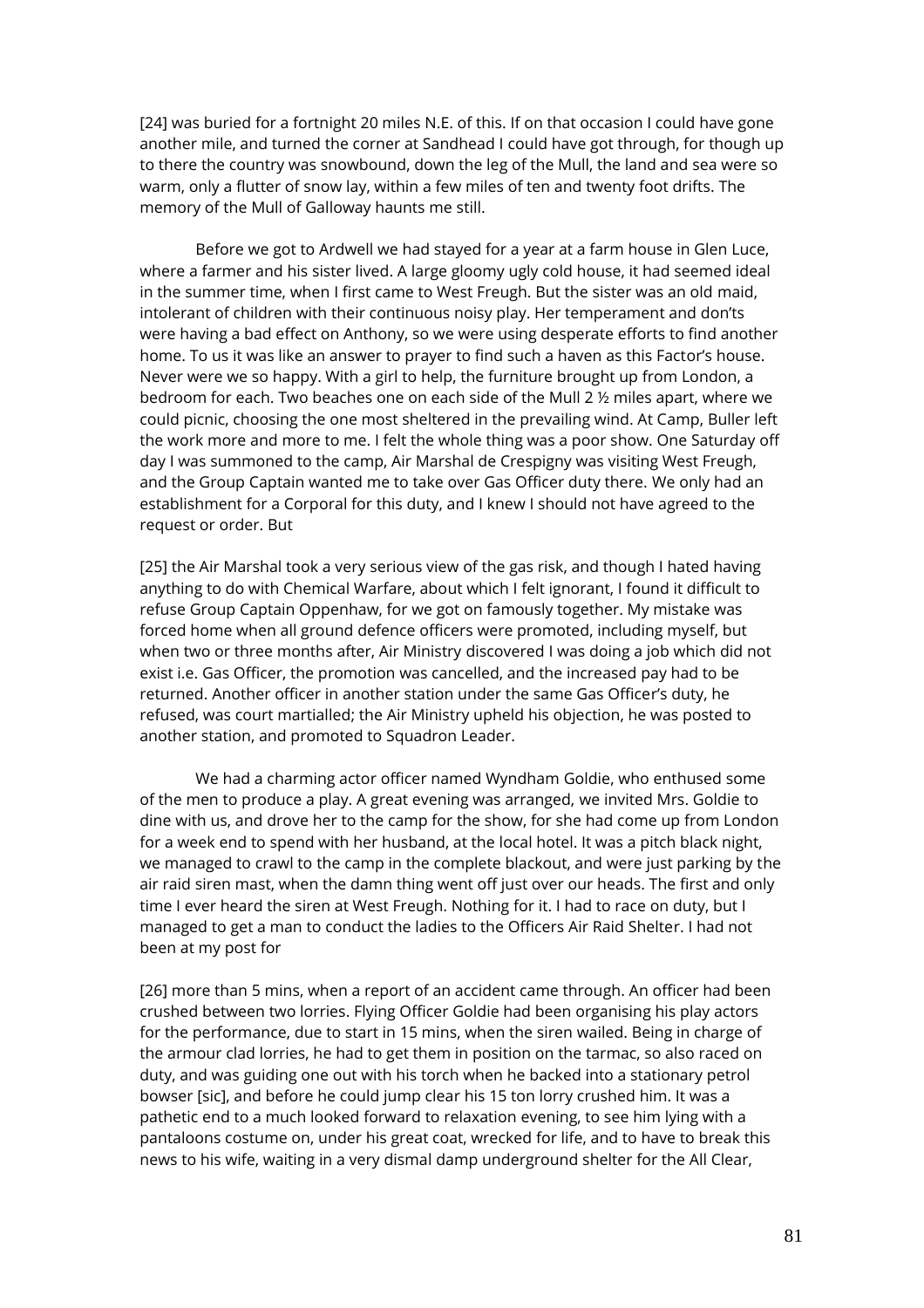which came within minutes, for the raider passed over for their objective, Belfast: where they did considerably more damage.

Goldie made a good recovery, and had a successful career as an actor, especially on television, despite the lameness from this misfortune. He was greatly supported by his wife, who became well known as an organiser to the B.B.C.

The growth of the R.A.F. Regiment from these beginnings of low category men, no N.C.Os, no equipment or weapons, with old officers, many of them failures, is a part of regimental history. The beginnings were pathetic, it is just as well we were not put to the test. The difference between the selected men, fit to perfection, being trained

[27] to man the bombers of the Air Force – and the motley weeds gathered to protect them and their airfields, was marked in the extreme. Their vigour and enthusiasm in contrast to the feeble efforts of the defence force was apparent; but gradually we improved, and eventually weeded out the old, relegated them to minor jobs, in this way a fine regiment was built up that could really deal with an attack on an airfield.

I added to my experiences, one young lazy lad who worked his way through Buller into the company orderly room, where he could smoke his pipe and do damn all. He made it known he was for the ministry. Buller had evidently [sic] been impressed, no guns for clergymen. He did not attend the one service a week nor the one Christmas communion, though every facility was given him and all the others. I had a letter from a Bishop shortly afterwards asking for a confidential report on this man, as he was applying for ordination. I put him on routine duty, as the best training for an obvious escapist. There are always a number who will do anything to get into a soft job, or escape from the boring guard duties.

Group Captain Burns was a much liked Commandant, and was persuaded to have a debate one evening for a bit of fun. The subject "That the Artist could run the world better than the business man", Flying Officer myself to be the protagonist for the artist. Well organised by the Toc. H. group in the camp, it was taken quite seriously as well as in

[28] good humour, owing to the presence of the C.O. as leading advocate. He was in big business in private life. It was a lively debate with about 50 present. My knowledge of the way successful artists organise, run committee meetings, Societies, etc, and sell what nobody wants; as requiring much more able men, than is required of those who sell what everyone daily demands i.e. vegetables etc. was a main argument; but the comparison of Churchill and Hitler, both picture painters, with Churchill much more sensitive with more initiative in his works and a far superior artist, made good points and must have influenced the voting. The result was a decisive vote for the artist, and a look of incredulity on the C.O's face, that a F.O. could beat him in his own camp, on such an argument. He was a great sport and like so many who reach that rank, very fair minded. The fact that he would join in such an evening showed the niceness of his nature and his wide understanding. He was greatly liked and respected.

During the time I served under him I experienced many examples of his consideration for all points of view and of all ranks. One night on duty a man in our little defence force of 150 asked if he could talk to me of his difficulties. It appeared he was disappointed I had passed him over, when trying to discover men suitable as N.C.Os. He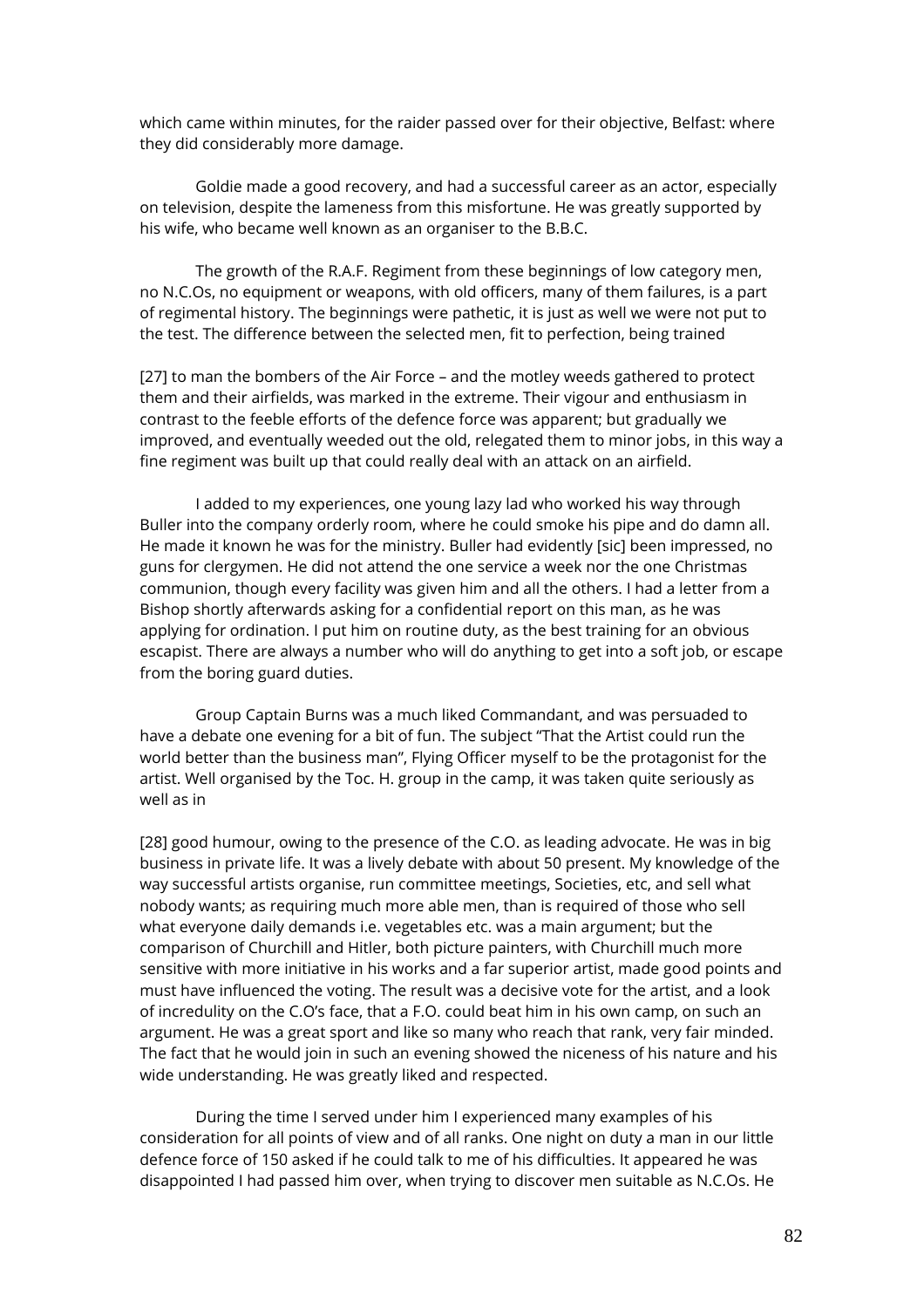had a brother, younger than himself who now held commissioned rank; he also had a young wife who was very dissatisfied with him for not making progress in the army, for she could not manage on the

[29] pay allowance. Also other women were talking big and pitying her. He had held a foreman's job in a small printers works with 30 men under him – he was apparently a skilled printer, and felt he could do a better job and be more valuable than he was at present. I liked his straight forward approach, explained he was such a little fellow, about 5'5", that that was the reason I had not selected him, when he in company with others, had taken two paces forward when the 150 men paraded for the purpose of finding men suitable. All I could offer him was a corporal's rank in the gas warfare centre, which I was then forming much to my regret. I could promise him nothing more and it was possible he would get stuck there for ever and be forgotten. The advantages that he would be on his own, avoid guard duties, regular hours, no night op's and at least one step on the ladder decided him to take it. He was splendid [sic], took most of the job off my shoulders, for I had every other defence duty to do, as this gas business had no establishment beyond one corporal in this camp. I got to know him well and highly approved of his conscientious work and his integrity. I invited him to our house to find out more about him. I knew the need for more and more officers would be pressing, and sure enough within a year an urgent order came that suitable men to take commissioned rank were to be recommended on form XYZ and sent for interview if so required. I spoke to Group Captain Burns about this Corporal, he interviewed him and then put searching questions to me about him. He went for interview and passed and I had to

### [30] find another Corporal.

Later on when the R.A.F. Regiment was established as a real fighting force, I attended a rally to witness an exercise attack and defence by them of an airfield in Essex; a large number of Officers of the Regiment had been flown in to see the show. Among whom I was delighted to meet my former Corporal of the gas section at West Freugh. Now a very dapper flying officer with his uniform still looking very smart and new, obviously very pleased with life, and his job, he expressed his gratitude for the part I took in getting him recognised, I am sure he did good service, I wish he had looked me up after the war as a few others did, I only hope he came through.

Group Captain Burns sent me to an Aircraft Recognition Course somewhere in the Midlands. Too many of our fighters and machine gunners in the air were bringing down our own planes through faulty recognition, so a special course to make further instructors throughout the service was instituted. As gently as I could I tried to get out of it, for I considered I was the worlds worst at the game, as my hearing and sight were not equipped in that way, but I was given to understand the purpose of the course was not to make observers, but instructors. It was a tedious journey in War Time by train about 30 hours with many changes, one at Wigan arriving there at midnight with my train leaving at 8.30 a.m.

[31] The only place I could go to, a service rest house opposite the Station where after ham and eggs, a rest on a wooden chair with my feet on the fender. I found I was looking at a very remarkable cast iron fireplace, beautifully designed and modelled in renaissance style. Not particularly large or swell. The house looked nondescript with its canteen bar and men snoring on the bare boarded floor but it was mid-Victorian in style and I felt certain I was looking at a fireplace designed by Alfred Stevens and modelled by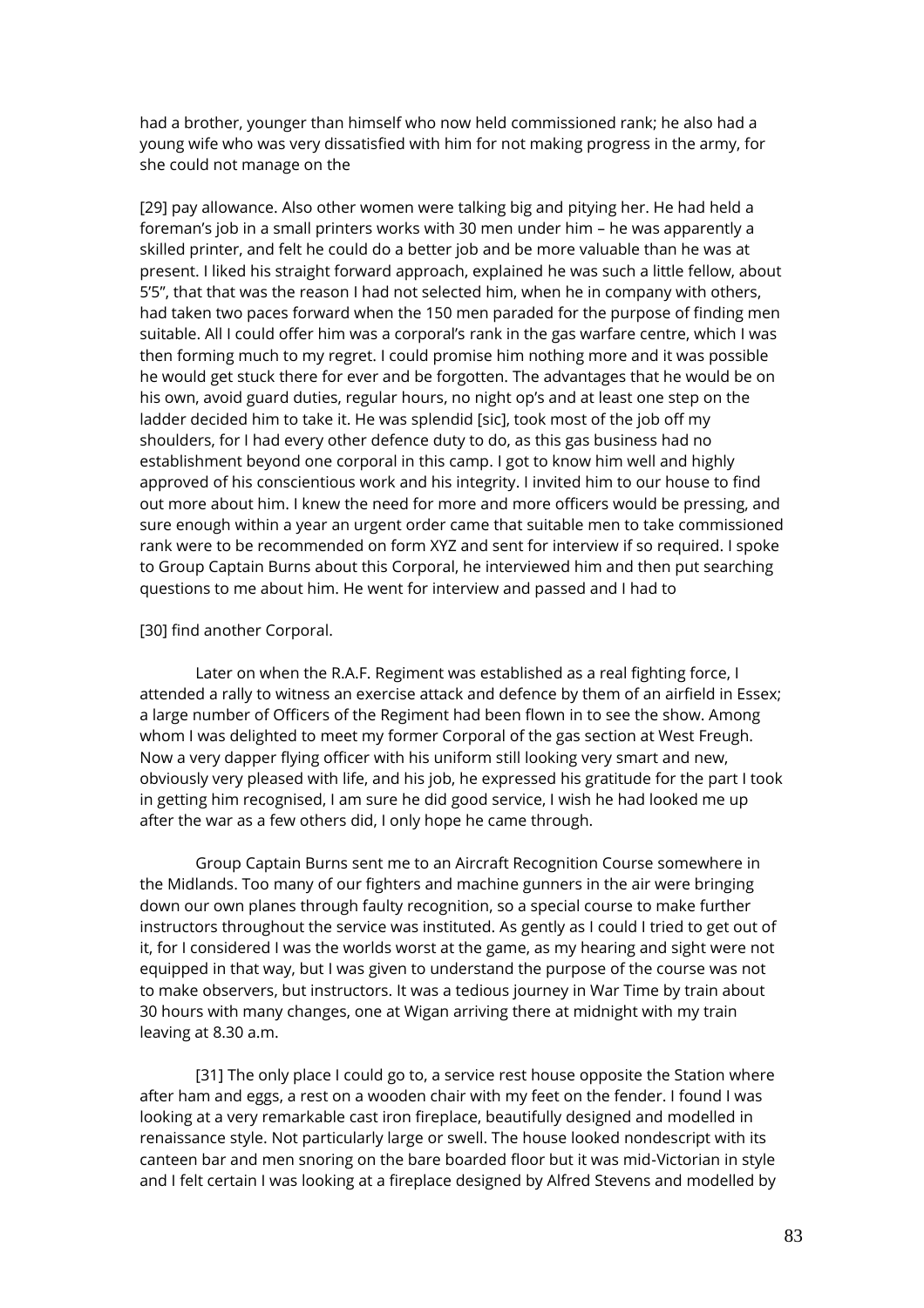him or one of the clever modellers he had assisting him when he worked for the brief period for Mr. Hoole of Sheffield in preparing for the Great Exhibition of 1851. At 6 o'clock in the morning fed up with the wooden chair, I interviewed the ticket collector again to know if the swimming baths opened early. He thought they did, and as he was just going off duty and lived that way, he would take me there. On the way he told me the old house where I had the ham and eggs had been booked for demolition before the war, so was only in temporary use as a serviceman's rest house. I told him of the fireplace and gave him a pound and my address in London to let me know after the war, the name of the agent in charge, so that I could write for information to see if I could buy it. He was pleased with the pound but I believe he thought I was crazy. The baths did not open till nine, so I wended my way through the silent blacked out town with a faint dawn just appearing. The town looked strangely beautiful in the faint

[32] light with one yellow gleam coming from the open Church door, shining across the Church green, helping the dark silhouette of the trees and Church against the faintly dawning sky. A glimmering movement in the shadows on the far side of the green reached the beam of light, and turned out to be a crocodile of Nuns who curving towards the door with the light bobbing on their white hoods made the picture of quiet peace as they went into the Church. I filed in to early service after them and thought Wigan a beautiful place quite undeserving of the story of the old Wigan couple, who having passed this life, applied at the Gate of St. Peter for entrance into heaven; they were informed their names were not on the list, and so they had better apply to the other place. Sorrowfully they wended their way down, and applied, but the devil in charge of the door after scrutinising his books, said their name was not there, so they could not come in, at which they started to cry. "What are you crying for", the doorkeeper said. "They won't take us in t'other place, and you won't take us here, we've got to go back to Wigan!".

I suppose the aircraft recognition course was a good one, I thought it was a cockeyed course. I got a first class pass because I could give a lecture and sketch a shape on the blackboard. Whereas a young farmer of the Royal Observer Corps, who from boyhood up had made aircraft recognition his hobby, and had the most uncanny skill – failed.

[33] The following story is typical of him – a group of us were discussing the problem of aircraft recognition, when the farmer said – listen, there's a (naming the aircraft) about 7 miles away, over there, about 1500 ft. up. Surely, you can't see it! No, but I can hear it! Surely you are guessing, it's a ... No their engines have that peculiar sound, listen. I could hear nothing, but some of the group agreed they could hear an aeroplane. Yes said the wizard, its coming this way. How can you tell the height when you can't see it? Because it's below the cloud belt! Sure enough about 2000 ft. There it is, he said, it is a (mentioning the name) it will pass overhead. They could all see and hear it now, except me. Even when overhead I had to admit, to myself, that I would not back my opinion with a shilling as to what it was. And this wizard had failed. Another test pleased me more, we had limited instruction on how to use machine gun fire from the ground against hostile aircraft. We were all given a few minutes practice with the film camera machine gun against an aeroplane mock attacking the post. When the film was shown and our names were called out as our film shots came on, most were received with roars of laughter. The aeroplane dancing on and off and across the screen as the gun vainly tried to follow it. I was pleased when I saw the aeroplane still on the screen and move slowly across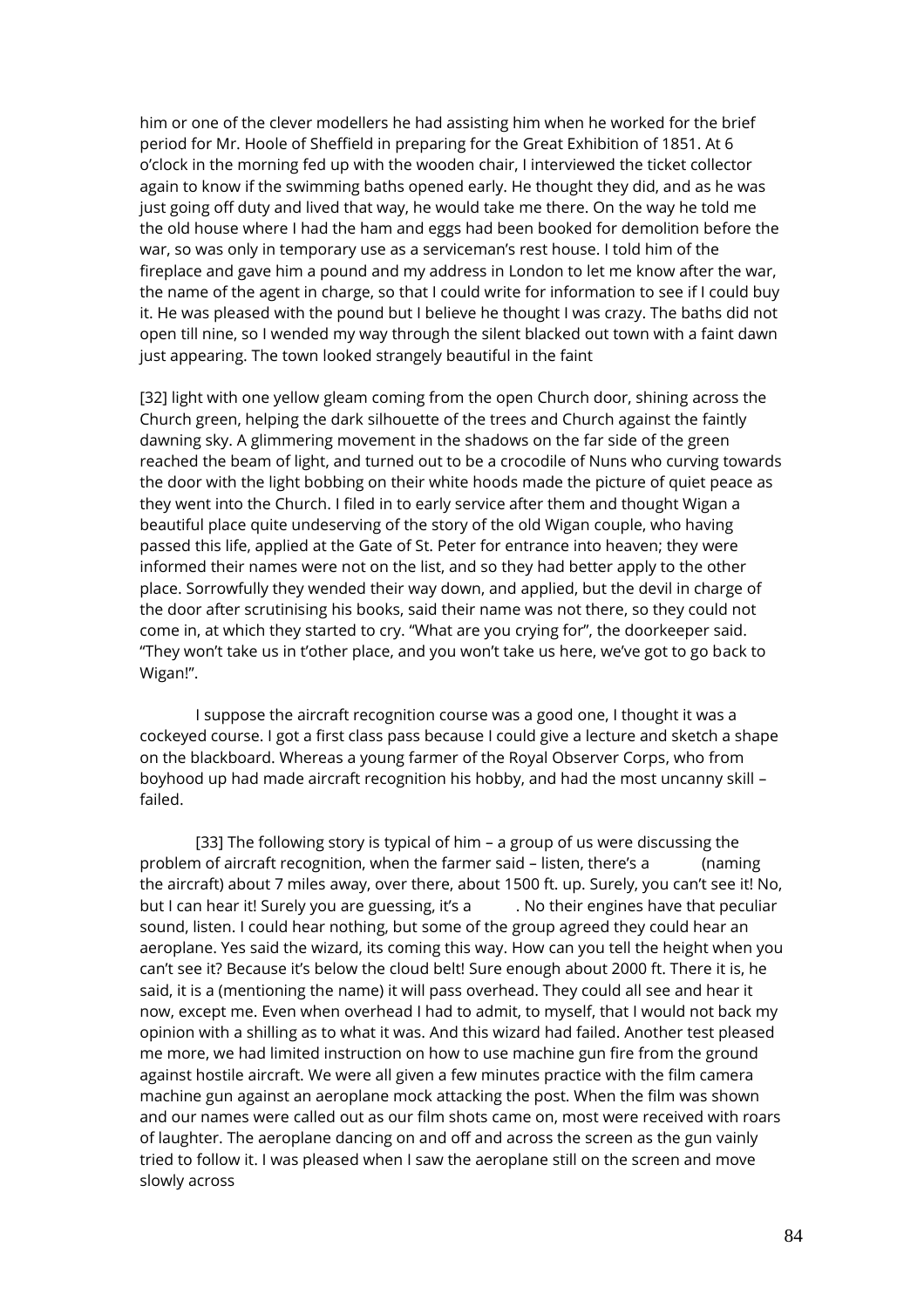[34] through my belt of fire. I got a favourable comment. My musketry training in the first world war must have taught me elementary principles, that takes more than a limited instruction to enable the average man to grasp.

The early days of amateur movies often involved looking at a relative's movie of their holiday, when Venice or Paris would whirl round you. Already the amateur has learnt to keep the camera still. So must you keep the gun. When I returned to camp with my good report, Group Captain Burns sent me to the Wing Commander Head of the School to make use of me. I realised he would have none of it, and he was not going to have his R.A.F. officer-instructors instructed by an old infantry dug out. However it nettled them and within a month or so they had the whole place festooned with named models of our planes and the enemies', which I am sure later paid dividends.

The risk of Gas Warfare never left the Air Ministry's mind, and we now had a very well equipped gas centre built on the outskirts of the camp in the safest wind quarter.

Group Captain Burns ordered all officers to assemble there not only to inspect the whole set up, but to listen to a lecture by me on Gas Warfare and defence procedure. I thought I would improve the occasion by speculating on how I thought such an attack would be planned and why, and I realised the senior officers did not approve, and the junior officers

[35] thought it was a cheek. Even the Group Captain in his kindly way thought I would have been better to have stuck to the gas technique.

I look back with some anger on the two years I acted as Gas Officer in a station which only had an establishment of one Corporal to handle the problem. It prevented my getting promotion though I was doing all the duties of a defence officer with the gas job thrown in. I hated the very idea of gas warfare. The people of the world as well as myself can be thankful the Germans dared not risk it on us. I tried to make our defence against poison gas effective, at West Freugh. I inspected the laundries to co-ordinate their preparations, got in touch with local authorities and neighbouring units, all of no use. If we had been attacked with gas, it would have been grim. The general idea was, they dare not use it, they know what they will get back. This is certainly borne out by the ghastly German record of their gas chambers; there they were safe from retaliation. So no compunction. That we were prepared to retaliate and made extensive preparations for the contingency, I knew, from having to report on experimental gas bombing of a huge dummy factory. In S.W. Scotland, covering 2 or 3 acres it was a shell or skeleton. An imitation liquid for mustard gas bombing was used delivered from low level roof top height flights, aiming to get the bomb through the windows or openings blasted first. Then the mustard gas bomb would

[36] burst scattering the dangerous liquid over machinery and workers. My job was to measure the area of contamination, picking my way over and round the mess. Make reports of this and the accuracy of the entrance of the bomb into the building, which of course we observed from outside. I formed the opinion, it would have been unpleasantly effective. On another occasion, I went on a most secret mission to a station at the very Northernmost top of the Mull of Galloway. There I found a lot of strange masts. I had to wait whilst everything was covered up, before I could go into the large timber and galvanised iron building about 70'x35'. It was full of rows of what appeared to be 4'x2'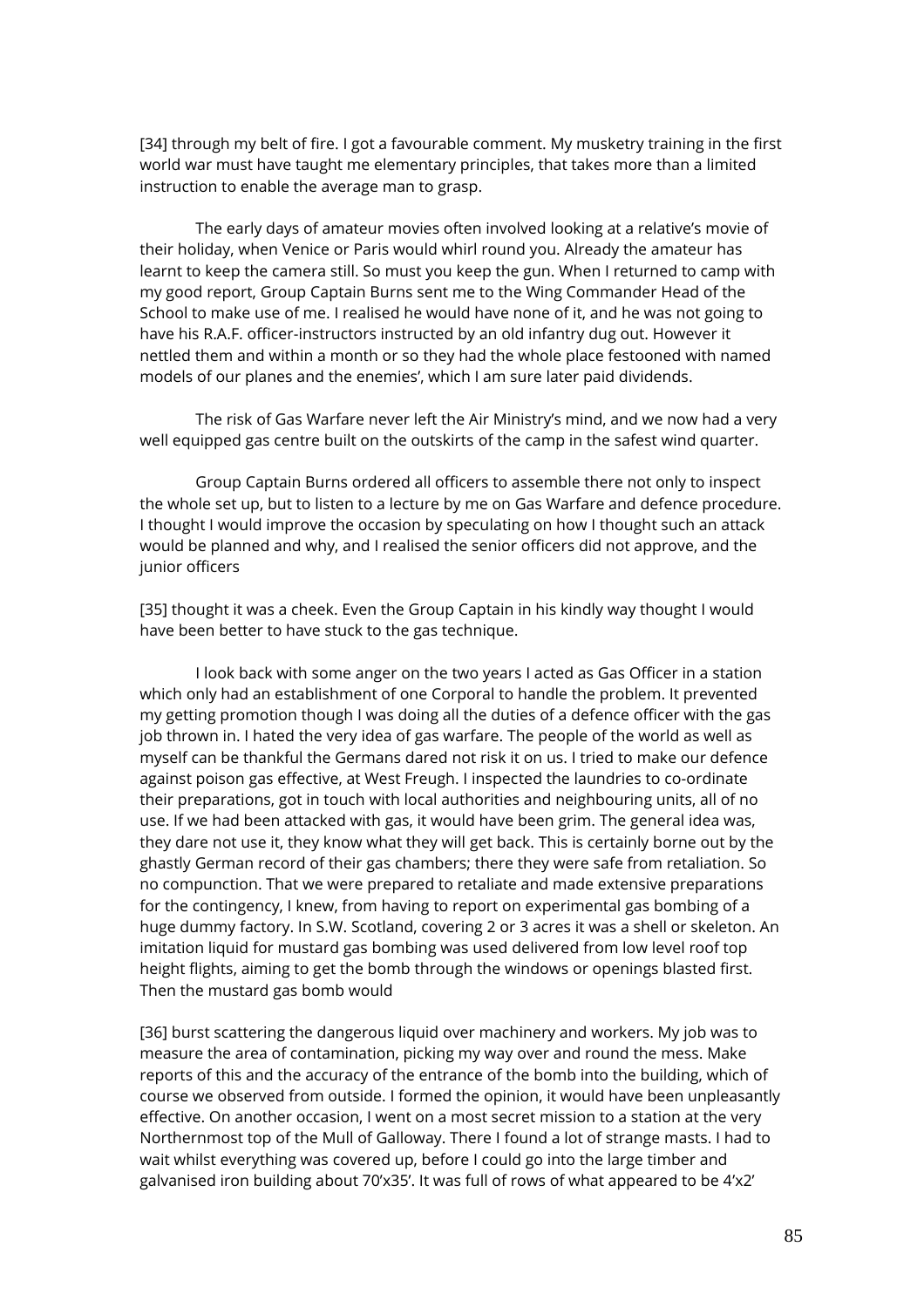chest on stands, each covered over with a dust sheet. I had to advise how to protect this building so effectively against gas attack that it would continue to operate. It was not until the war was over, that I learned about Radar, and realised that I had evidently been in one of our most secret radar stations. It is a sad reflection that only the fear of retaliation will stop the German from using the most vile methods to prove his 'superiority'.

During my time at this camp I had one more legal incident, which if I did not exactly enjoy, gave me a lot of interest. I received a request from the orderly room to know whether I would act as prisoner's friend in a forthcoming Courts Martial on two men, who had driven and removed an army vehicle without authority, overturned and

[37] damaged it and were absent without leave for a few hours. As it looked like an escapade, with nothing offensive, I agreed and visited the detention rooms to interview them and prepare their defence. One was a wiley young rascal, the other a simpleton – easily led. They had a pass out of camp until midnight; had taken a small army truck, left unattended, gone to Port Patrick, where they drank a little more than was wise, had run the van into a ditch in the blackout on the way to Stranraer, the simpleton being a bit hurt. They had been helped and given first aid by a Colonel and his chauffeur and taken to the Colonel's Camp, where on the car stopping, the wiley one disappeared in the darkness and got into camp through the wire. The simpleton was duly delivered to camp in the morning. The two men were charged accordingly.

I went to my room and studied King's Regulations. Now there was no shadow of doubt that the two were responsible for the escapade, also that the one captured did not and could not drive the vehicle, so could not be convicted of being more than an accessory. I learnt from my study what terrific importance the law places on identification, and studying the weather conditions at the time of the occurrence I doubted whether the prosecution could establish identity, owing to the darkness of the night, and to the packed condition of the Pub in which they had been drinking. I advised them to be tried separately and to call no witnesses. As

[38] Courts Martial at West Freugh were extremely rare occurrences, a large number of officers had orders to attend for instruction, so we had quite an audience. The occasion was attended by a Judge Advocate, who is a Barrister, accredited to the Air Ministry for the purpose of advising the President of the Court on matters of law. In this case a Wing Commander supported by two Squadron Leaders.

The Prosecution relied first on evidence from the Pub at Port Patrick; viz: that the vehicle was outside, and the two men inside. As prisoners friend, I had the duty of questioning their evidence – which crumpled up – as the bar tender could not be sure in such a crowd. The witnesses admitted that there was nothing specific to pick out the truck, that there were plenty in the district and they had not read or remembered the number. It was a very dark night. Then came the Colonel who pulled up, go out of his car and with his chauffeur helped the slightly injured man into a back seat with his companion. He sat in the front himself, on arriving at camp one of the men disappeared. A few questions elicited what I expected, no visibility, no headlights. The Colonel had not seen the face of the man who ran away, no, he could not go beyond saying it was an airman of the size of the accused. The chauffeur followed, and as he had seen the face of the man could not say positively he was the accused. At this point I submitted to the President that the accused had no case to answer as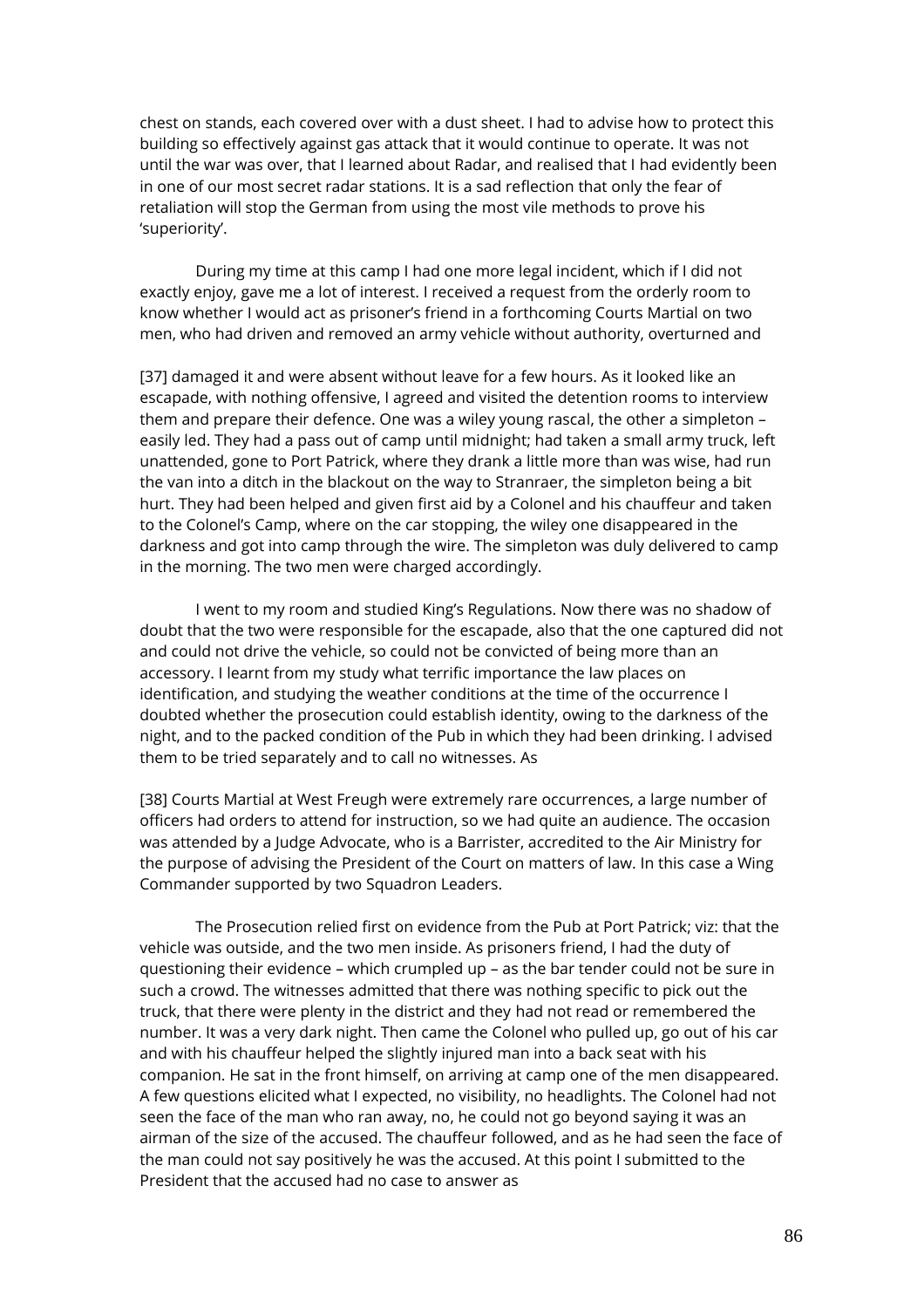[39] the prosecution had failed to identify him, and I asked for his discharge. This seemed to astonish many of my brother officers as we all trooped out whilst the Court considered the plea. When we all trooped back and the President said, "The plea that the prosecution have not identified the accused in connection with this charge is accepted and the prisoner is discharged". He was dumbfounded, but was quickly brought to his senses, by the Court Sergeant, with the staccato orders: "Attention! Salute! About turn! Quick march!"

Having pointed out that the 'simpleton' could not drive a motor car, and therefore could not take the truck away, he was not guilty of stealing or even driving the truck. This was the best I could do, except to appeal to the courts clemency for a boy who had been led astray evidently by someone more to blame than himself. He got quite a stiff sentence, apparently the two had often been in trouble together. When we all went back to the mess for tea, much earlier than was expected, several of the junior officers openly said that I ought to be courts martialled for using a trick like that, to get that rascal off. Two days later walking through the camp I saw the man approaching towards me, he stopped, saluted, excuse me Sir, I would like to thank you for getting me off. Don't thank me, I growled, I would have liked to have got you 6 months, you do your duty in future.

We had got to know our landlords, after a while

[40] and occasionally visited them. Sir James MacTaggart Stewart was the kind of Scott one reads about in novels and plays. I had never met one like him in real life. He washed his own shirt and collar, spoke of it with some relish pride. From its appearance he did not do it too often or very well. He made a woman collecting fallen branches for firewood from the road surrender her spoil, saying it was his property having fallen from trees on his estate. I thought his champion act was writing to the Mess Secretary at the Freugh to ask if he could supply the mess with fresh vegetables fruit etc., as Flying Officer Thomas went backwards and forwards in his car every day, it could easily be arranged with him to collect and deliver and return the empties. We did not want to get into their bad graces, for we loved being in the delightful factor's house, so I felt I must agree, but I firmly refused to have anything to do with the business side. If my tour of duty time enabled me to call in the morning, his gardener could load up the back of the car, and the mess orderly could unload it. I could do nothing more.

It lasted less than a week, on the second day he sent boxes of peaches at 2/6 d each. The Mess Secretary complained to me. I begged him to write and regret that he was unable to authorise the purchase of such expensive fruits, so had asked Flying Officer Thomas not to collect

# [41] anything more.

The routine of camp life can be very dull especially in one so remote from any cultural life as West Trough, for Stranraer, the nearest town, had not a flicker of amusement. Living in a delightful house with my family four miles away, made all the difference. I could not ask for more at such a time. Then of course things happened to relieve the monotony, and we all worked so hard at our various job that no thought was given to the present – only to getting the war finished our way. I did a turn as Orderly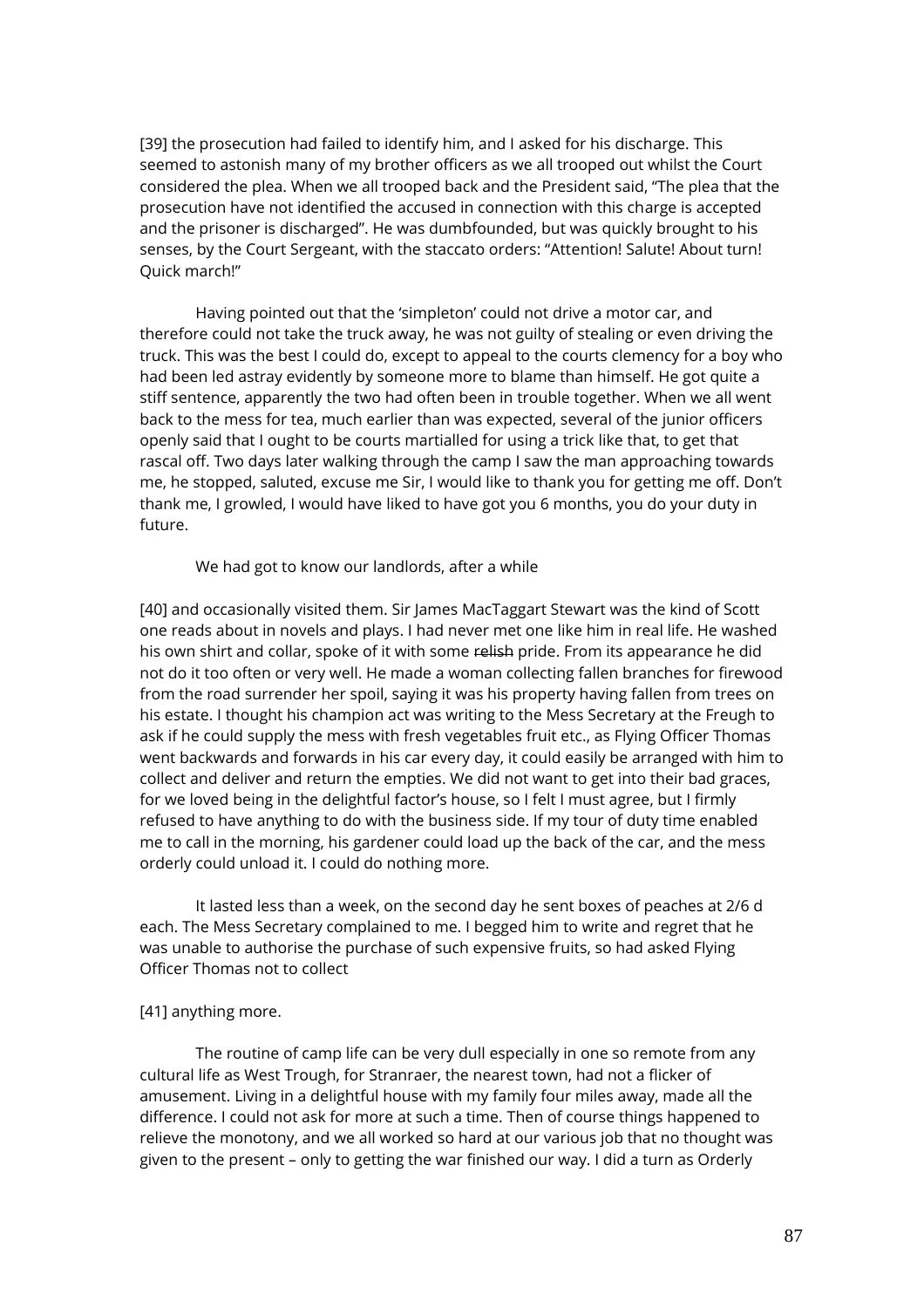Officer fairly regularly, a job the training staff had to include in their duties before the defence officers turned up.

One pleasant quiet night I was on duty, strolling like a policeman on his beat; visiting guards, defence posts, with a sharp eye for anything unusual. Nothing had ever happened except air raid warnings when the enemy raided N. Ireland or Glasgow. About 1 a.m. I reached the centre of the camp where I could see in most directions. The N.A.A.F.I. opposite the Cook House 170 yards down a main path. There was a very slight pleasant smell of burning wood, I sniffed and moved about a bit, and came to the conclusion that some of the wisps of smoke coming from the chimneys must be from banking the fires up with firewood. I visited the cook house, all right there, and a welcome

[42] cup of coffee. I moved down to the huts where the defence force were quartered, and stood looking back the 200 yards to the centre in the absolute quiet and peace of a camp asleep.

Suddenly, it seemed as if a flaming hand tore down the black-out blinds on the building behind the N.A.A.F.I. and I was looking into a flaming cauldron of fire. I dashed into the nearest hut, roared "fire" and shook two men violently shining my torch in their faces – I wanted them to collect fire extinguishers – their snoring continued, it was impossible to wake them. I must get to the fire – the Sergeants – their quarters were 50 yds on the way.

I dashed into the first hut, shook the occupant, said "fire" – "get as many men as you can with extinguishers". Instantly he sprang out of bed – "Right, Sir" – I now raced towards the fire and had the satisfaction of hearing the Guard room fire bell. I had collected an extinguisher, and looking back was delighted to see a procession of about 20 men racing towards the fire, I just managed to be first to squirt but soon had a most efficient team of N.C.O's at work, with a group playing at the junction of the building with the N.A.A.F.I. which was holding stores for a thousand men. Then the hoses came. I ran one round the back, where I had already got extinguishers. The Group Captain turned up. I saw a jet of water catch him full in the face.

[43] In a short time, such a combined attack put it out. Not before every timber was alight and the short corridor to the N.A.A.F.I. had been a sheet of flame. It was the Corporal's Club, the fire had started in the furniture in the middle of the room, where it had built up into a fierce blaze before reaching the windows and the blackouts on the windows.

The fire assessors were very complimentary, said they had not before seen a building so completely alight, so promptly extinguished. I said it was entirely due to the Flight Sergeant who roused that team who were on to it so quickly. The whole N.A.A.F.I. would have gone in a few minutes if I had wasted those minutes to get action from my low category men. The training N.C.O's of this bomber training station, were probably a cross section of the most efficient and first class men in our country.

The outstanding differences in the behaviour of men of the higher and lower categories of fitness to serve in the armed forces had often been demonstrated. Never so marked as when for some special task of one hundred trainees volunteered to help the defence force. We had not sufficient men to do the job. These trainees were the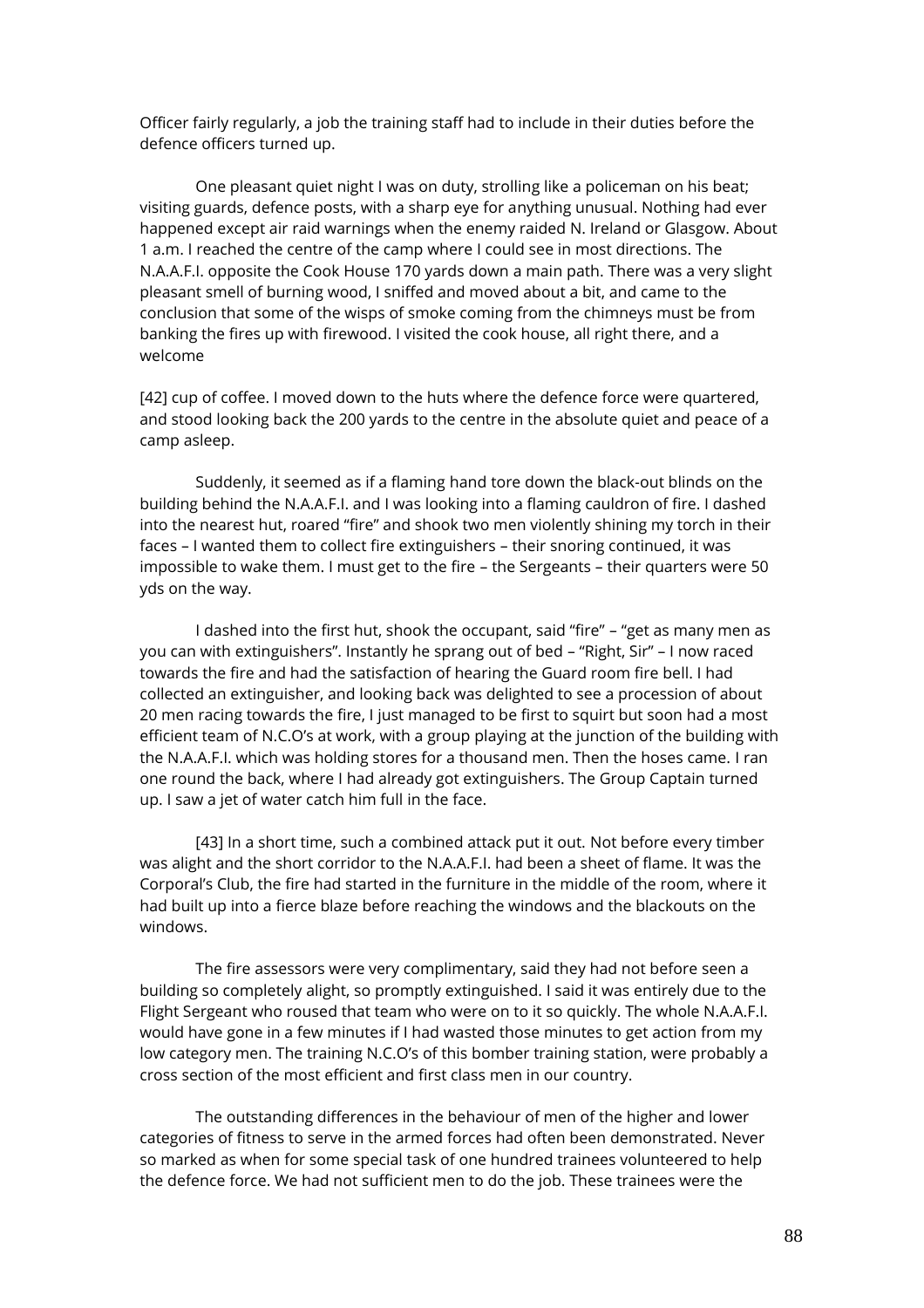specially selected men who bombed Germany. They were wonderful to command. Like the fighter pilots and all those who have to contact the enemy, they get decimated in war. The lower

[44] category men survive. The appalling loss of the best in France and Britain in the two great wars, may provide the answer to what has bedevilled the standard of ethics, morality, and judgement in high places in recent times.

By 1942, a marked change was apparent in the strength and equipment of the fighting services and airfield defence was being given a new look and adequate equipment. The Royal Air Force Regiment was formed out of the fittest and youngest of the scratch force armed with pikes, with which airfields had hurriedly been provided when invasion was imminent. The inspecting officers were sorry, but my age, 57, forbade them passing me for one of the fighting battalions which were to be trained to commando level. They recognised my keenness, but said it was not possible. Nevertheless I became a member of the regiment and after a course at the Isle of Man on the Browning machine gun, the standard weapon for the ground defence force, I was sent to Benson Airfield with another officer of the same age and rank of Flt. Lieut. Some of the Officers of the Benson Mess made quite an effort to turn the occasion into a celebration, with drinks galore and were terribly disappointed when it fizzled out because one did not drink because of his health and the other, myself, found two glasses all he needed for refreshment.

We were evidently voted washouts, and not worth

[45] a damn and no further notice was taken of us.

Benson was the airfield from which the photographic reconnaissance planes flew, and had a pre-war brick designed Mess and quarters which were very comfortable. As throughout the services there were plenty of splendid fellows as well as the usual bar supporters. I soon got to know a few.

One hundred and fifty men had arrived at camp at the same time as ourselves, they were a home service category, and seemed completely untrained, though they had various lengths of service. My Flight Lieut partner proved a broken reed as he was mostly under the Doctor and I saw little of him. I was provided with one Sergeant, a nice quiet, very inefficient N.C.O. who had no ability to train men, but we rubbed along.

It meant 7.30 inspection parade and square bashing for thirty minutes every morning, then my orderly room at 9 o'clock, the sergeant taking the men, then somehow the days had to be filled according to schedules of training which included assault courses, organised games, drill, lectures, map reading, field and weapon training and night operations. It was impossible to do the work properly single handed, and as I held strongly that the Officer should do all that the men were expected to do, I for the first time in my life, got overworked and so exhausted by 1 o'clock a.m. after returning from night ops that I would fall asleep

[46] as soon as I could get my boots off.

One of the R.A.F. Officers I got to know lived not far from the camp; I dined with him and his parents one evening in a charming country house. They took an interest in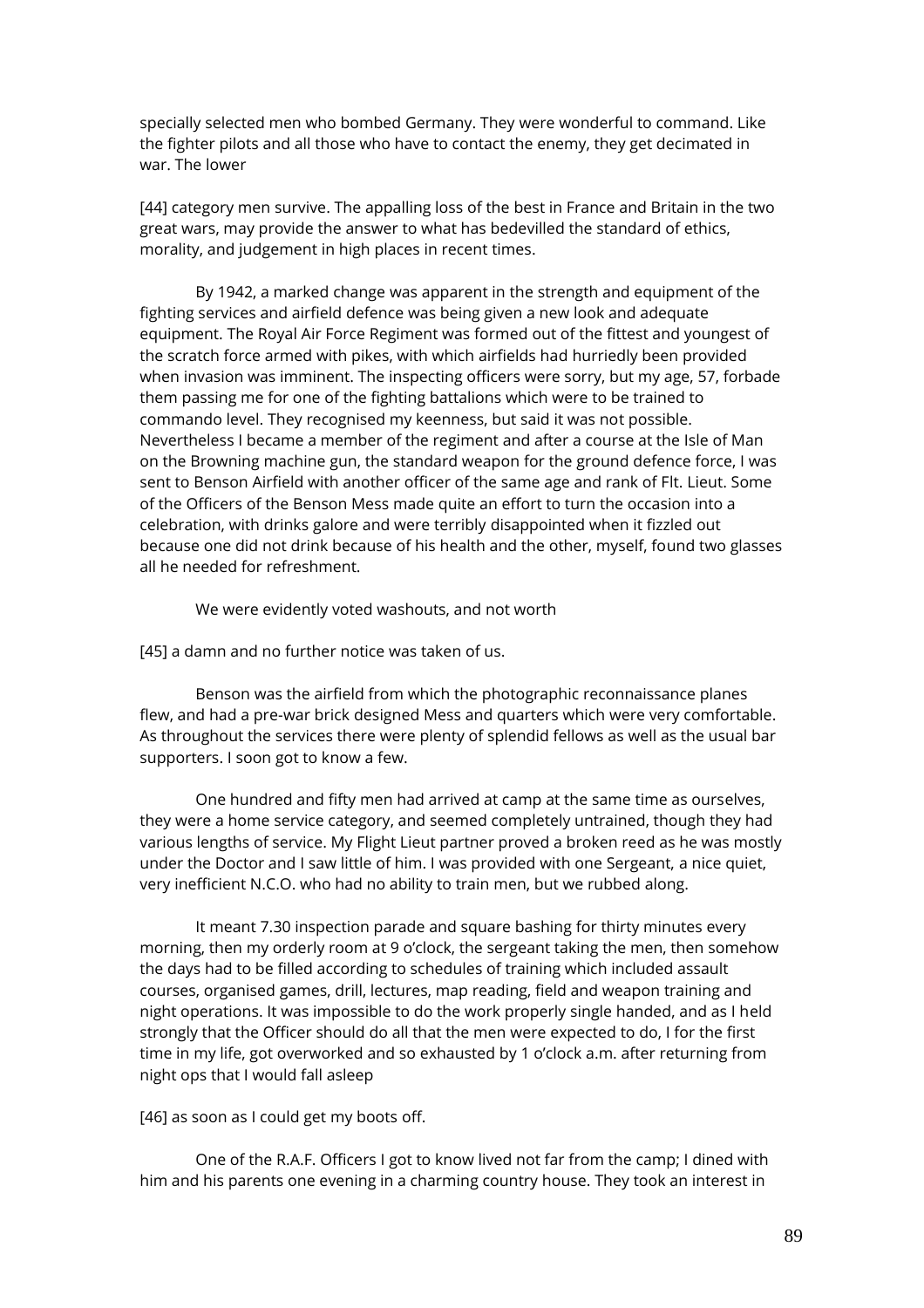art and had some nice pictures. Learning I was a sculptor, he told me there was a top secret station attached to Benson where they would be interested in me and my profession. He could not tell me more, but advised me to ring up the Camp Commandant, tell him who I was, and what I did, and ask if he would like to see me. I did this, and received a call back saying he would like to see me.

If I would report at the guardroom at the main entrance to Medmenham Camp, ask the Flt. Sergeant to report my name to the Adjutant, an escort would be sent to conduct me to the Group Captain commanding.

Despite my experience in the First World War, I had not got a clue as to why the R.A.F. should take an interest in sculptors.

Group Capt. Stewart proved a charming man, we had an enjoyable conversation mainly directed to getting me to tell of my experience in the two wars. He then rang someone on the telephone, asked if he knew a sculptor named F.O. Cecil Thomas. To my surprise he did know of me. He asked him to come over to the Orderly Room, and interview me. It appeared he and some members of his unit knew me

[47] as Hon. Secretary of the Art Workers' Guild. The G.C. then told him to show me the works and report back to him afterwards. I was delighted when I entered the large studio to find about fifty engaged in making relief maps. The utmost secrecy was necessary because these were the maps for the next operations on the various fronts or of places to be bombed.

The Squadron Leader was interested to learn I had made relief maps for my own division in the First World War and said he would be glad to have my help. I welcomed the opportunity, for I found the job of Defence Officer with no efficient assistance too strenuous.

The Group Captain informed me that he had a prior claim on any qualified serving officer or man in any of the services who was willing to come into the unit. A training course with an examination was necessary. One point he said: The artists who had developed the unit in the last two years had only received their commissions, long promised. He could not give me a senior position because of my seniority of service without being unfair to them. I accepted this, as I felt I could be of more use doing this work, than as a defence officer. Whilst waiting for my posting, working at great pressure, I developed the distressing illness called shingles. I spent a week in bed in August 1942 and was given two weeks convalescent and

# [48] posting leave.

During the four months I was at Benson, the magnitude of our war effort was continually being brought home to me. Airfield defence now concentrated on holding all the commanding points round the airfield as well as the airfield itself. It became necessary to enlarge the airfield to allow for longer runways for the ever more powerful and faster aircraft. An army of bulldozers appeared; within an incredibly short time, the undulating country side became flat. Hedges, trees, woods and lanes disappeared, a public house vanished almost overnight. A vast area, devoid of cover, could be dominated by machine guns, or from the surrounding hills on which strong points had been established with trenches and barbed wire.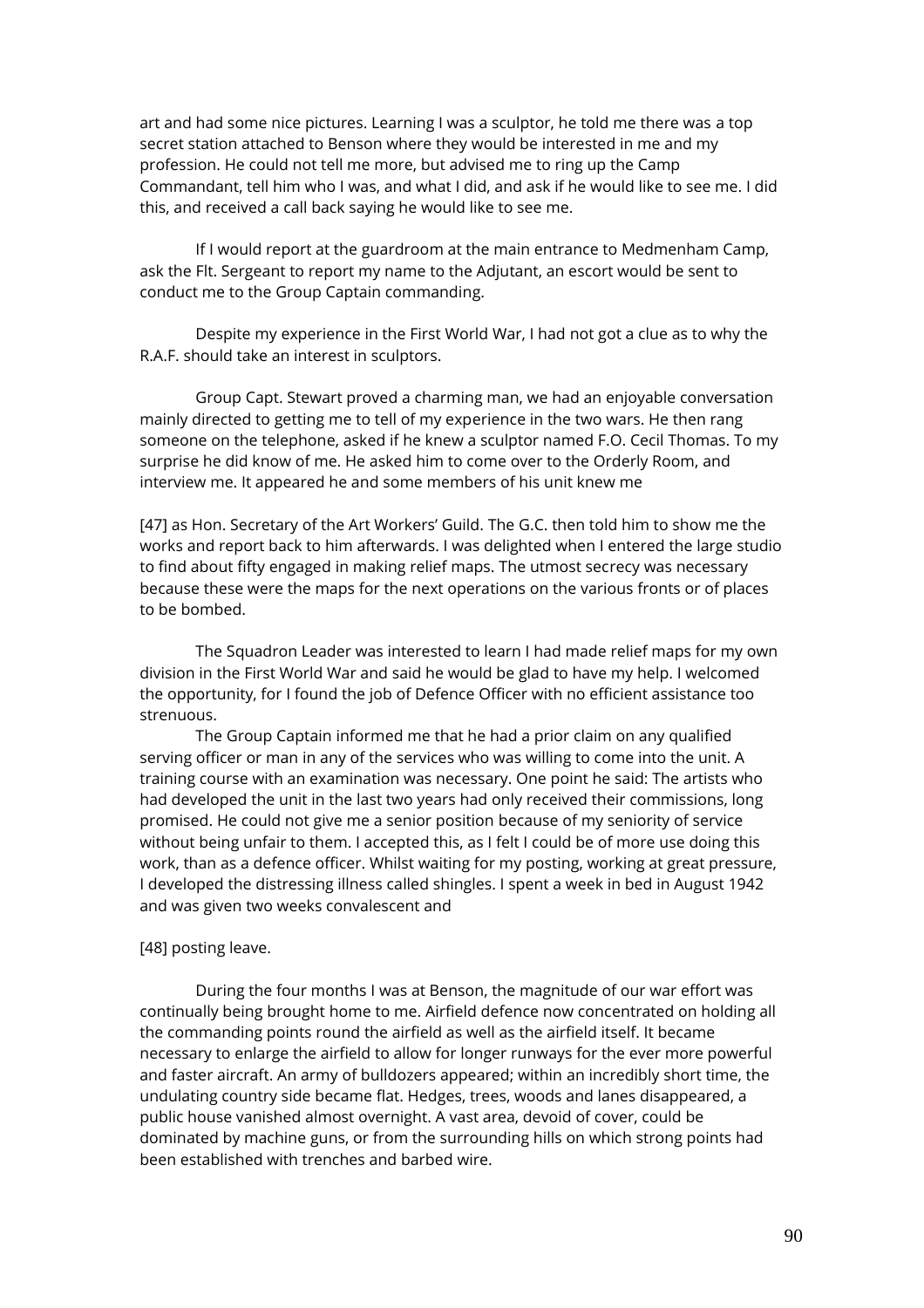Again I did not get on well with the Major who was the Army Defence Officer, so was very glad to be leaving a section of the forces, necessary to have, but now extremely unlikely over to be used in Britain, for the German had lost his chance. He had learnt his lesson in the Battle of Britain.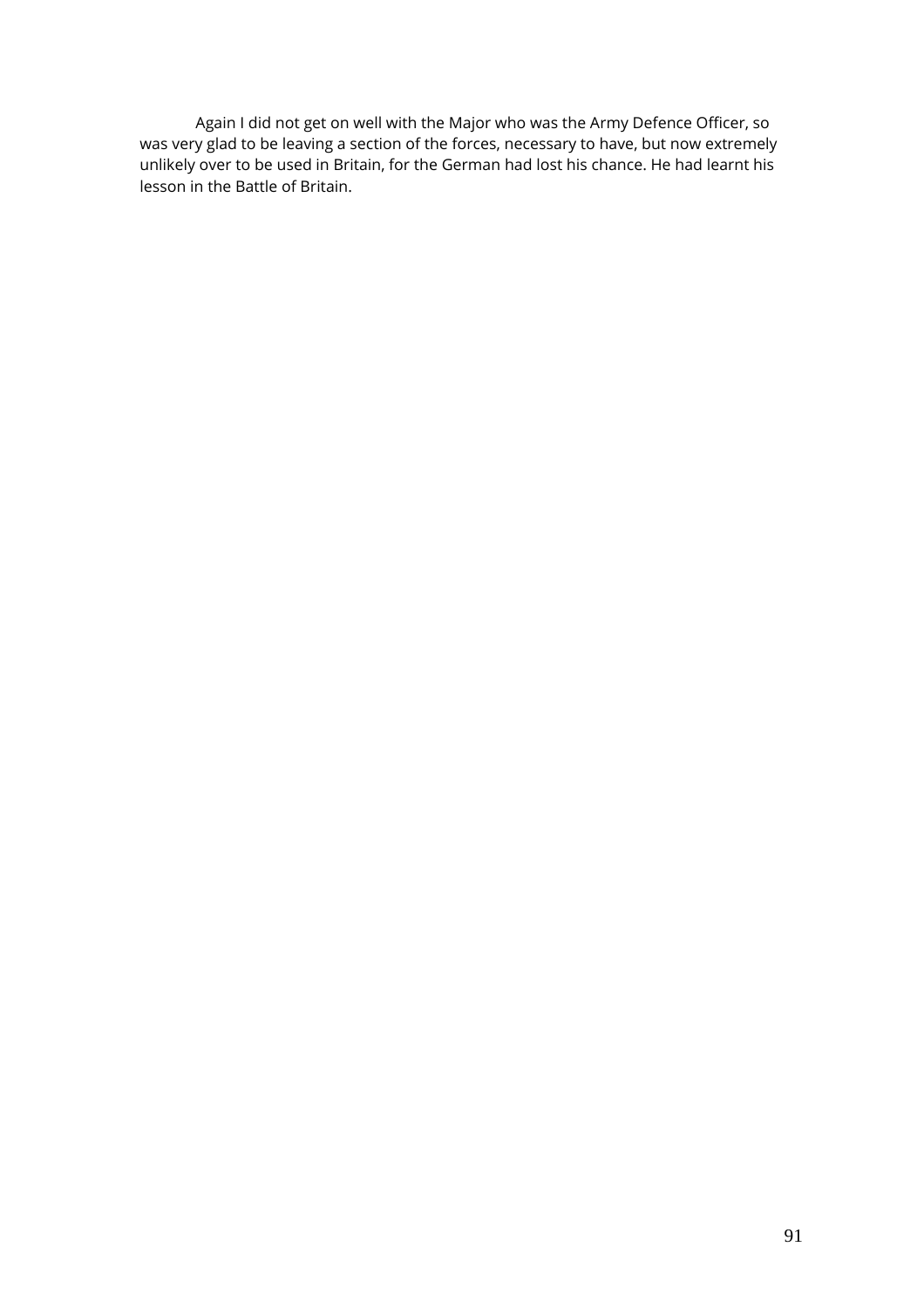#### **Map Making 1942-45**

[1] This important section of the war effort had evolved from the camouflage section of the services, largely as the result of the efforts of a few who evidently knew the value of relief maps and what is important, knew that the sculptor craftsman was the ideal type to handle the problem. They had the good sense to propose that Prix de Rome scholars be approached, got it accepted, so with a nucleus of N.C.O.s from the Camouflage section which had grown from experience in the first war, this new war activity stepped off on the right foot. The camouflage N.C.O.s and men selected were first class chaps, trained in service organisation and got on well with the artists who had been invited to help form the section, on the promise that they would be given commissions. The value of the work they had already done, had resulted in their having a prior call on the service of any man or woman in the service they wanted. More than a year had passed since formation when I joined the group. Five of the artists had just received their commissions and felt satisfied after some months of grievance over the delay. Senior N.C.O. rank had been given to the regulars from the Camouflage section.

So an independent relief map making unit had been formed, grafted on to the Photographic reconnaissance unit of the R.A.F.,

[2] without which modern type war could not be maintained.

This map making section was commanded by the Squadron Leader who had shown me the works and said he knew of me. I believe he had been promoted from Camouflage. He was reported on leave when I joined so I was received by Pilot Officer Deely recently commissioned, a Prix de Rome sculpture scholar who had the appointment of Head of the Polytechnic Sculpture school. He said he had made a number of the small scale models of guns and other implements of war which were show pieces. They were most beautifully made, as indeed was everything that came from the unit in the 2  $\frac{1}{2}$  years I spent with them, though I never again have seen a work of sculpture by Deely in the 25 years that have now passed except a chair he made for himself when the European war finished and we were all marking time, beautifully made. But for a Prix de Rome sculptor not to produce any sculpture is a tragedy I cannot understand. I learnt from the Squadron leader whom I met cycling in civvy clothes during my first week with the unit, that he had been suspended on leave on security grounds. He was extremely angry and talked of bringing a law action against those responsible. It appears he had been reported as seen in a drunken condition at the Station Hotel talking to strangers, so had been immediately suspended as a security risk. I never saw or heard of him again.

Of course there was a security officer in the station which

[3] had some four thousand all ranks. He had taken no interest in me, though of course all my records had been before him. The first time I appeared at the mid-night mess of the night shift I was looked at most suspiciously, and they—about a dozen—started talking in whispers. Being shy and reticent myself I did not enjoy those meals held in the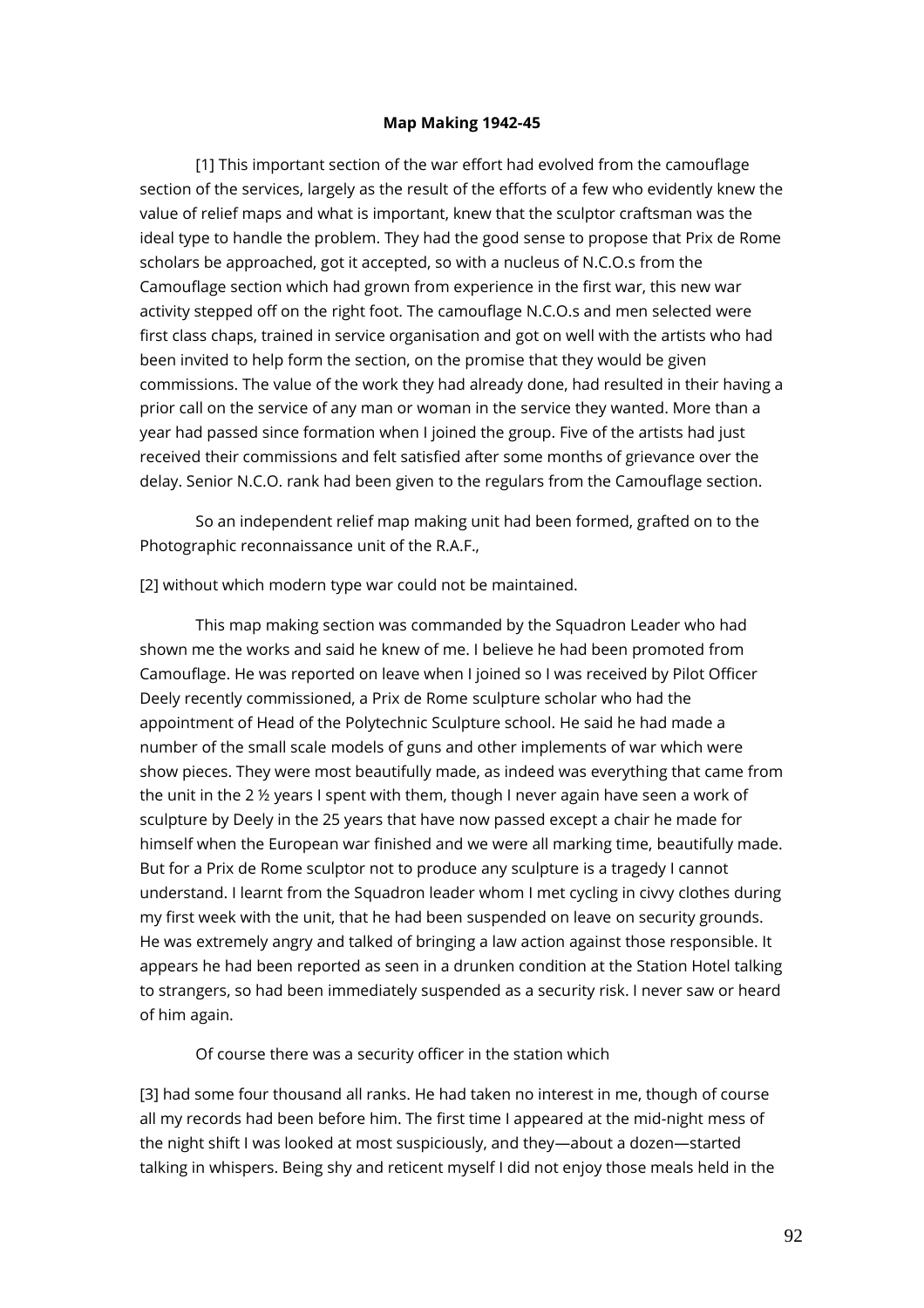men's mess, during the few months I had to endure them – badly cooked, with a hostile atmosphere. I learnt later that I had been looked on as a spy, which surprised me, for all the personnel on this unique station had to be above normal intelligence to get there. It was the hub of the intelligence of the operations of all the services. Being so we had knowledge of great value to the enemy. If the Germans put two and two together he must have known such a unit existed and the knowledge we had from his own work of the same kind which, like their maps, were not so sensible as ours, but overdone and too elaborate. The security question is best illustrated by one of my early jobs in the unit in the autumn of 1942- 2 ½ years before the day of the opening of the Second Front. Stalin was at the time making a great fuss about it and our inaction in Europe, as Russia was bearing the brunt. I was handed a large pile of maps issued to our section of the area where the British and Americans were to land in France on D. Day. My job was to blank out all place names from these maps so that as we worked from them we should not be continually reminded of where they were. I resisted the mild curiosity to look at a map

[4] of France to locate the beaches, feeling the less I knew on this the better. You do not have to have that kind of knowledge to model a relief map. This for the benefit of those not in the know is done with the aid of stereoscopic photographs taken vertically from a height of 25,000 feet in series, most people have looked through a stereoscope at some time or other, those we used accentuated the vertical projection. We also did the same in our modelling, to a strict scale, in order to get a correct visual effect in our completed work. This had one drawback that when modelling the Alps, it did not help the effect, the highest peaks looking somewhat ludicrous, if the scale of exaggeration used for the small scale models we made of Italy was used. It was six times that of the horizontal. I begged Deely to bring the scale down to 3 or 4 but he seemed to have his orders to produce models that gave a quick general over-all effect for over-all decisions.

Despite what I have written on security, it is a great tribute to our countrymen and women that evidently no word of those beaches ever reached the enemy during those 2 ½ years. When leave applications came before us to go to Dublin where the families of several of our members lived, no special warning was given that round the German Embassy there a host of German agents operated. They were trusted by the authorities and it was no business of ours, their immediate officers, to mistrust them. I remember one clever girl was Miss Gogarty,

[5] daughter of the well known Irish writer. One can picture the home of this distinguished man in Dublin and the German pressure he would be subjected to. Yet, such is the overall character of the people of these islands, we can be thankful that treachery, particularly for gain, is or at least was rare. The dismissal of the Squadron Leader referred to coincided with the aftermath of the Dieppe Raid, with its tragic consequences to the brave Canadians who failed in their effort. All kinds of gossip floated round of the idle chatter of women at cocktail parties, attended by men in the know. A general tightening up of security was noticeable by posters and other propaganda. The dismissal of our O.C. made sufficient effect on us if we needed it. I do not know if we made models for the Dieppe Raid as it was before I joined the unit. But I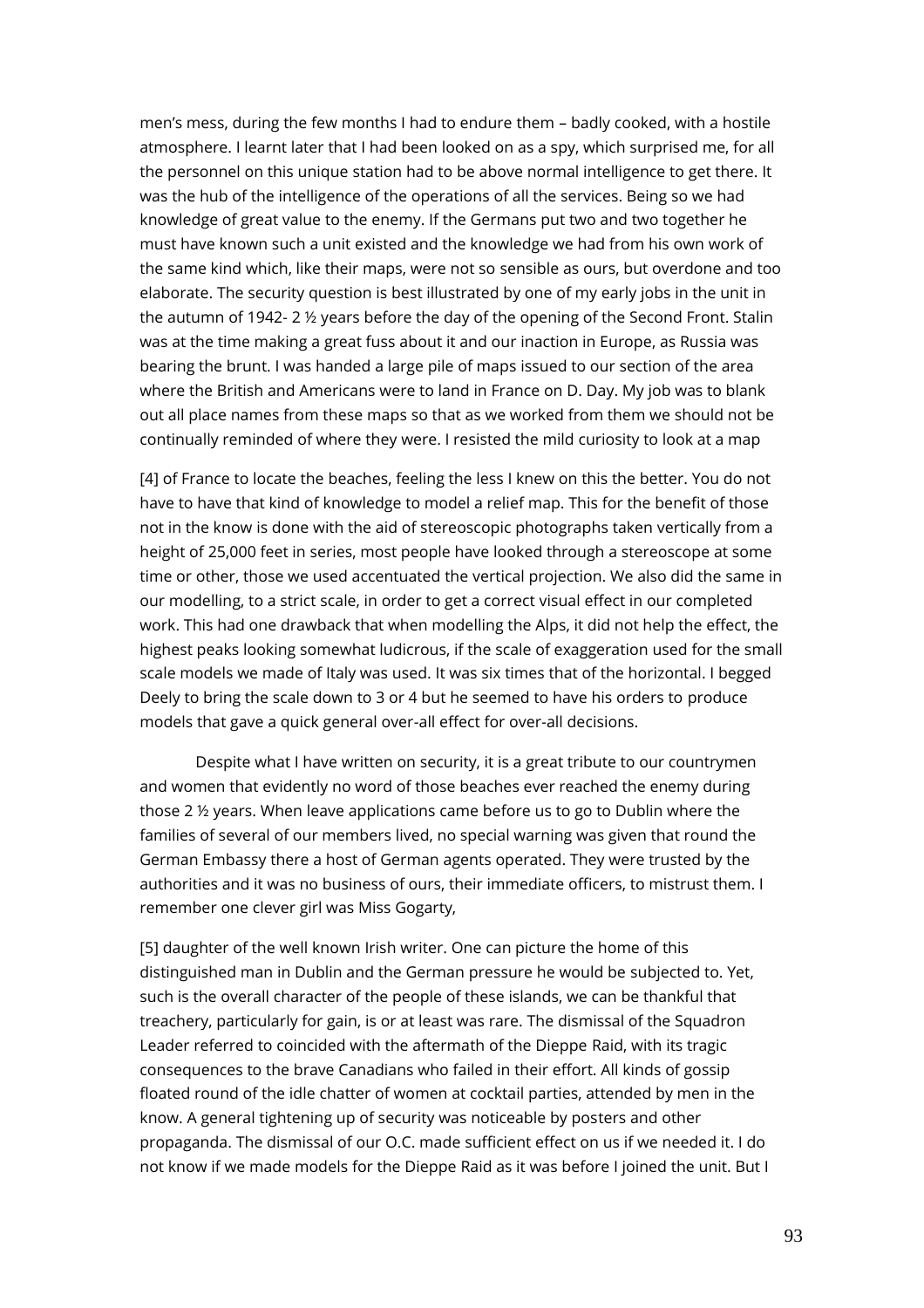think not. From the searching examination devoted to the causes of failure of the raid I understand lack of experience of the requirements of such a venture was the main cause. In that sense we learnt a great deal from the attempt.

The post of O.C. being vacant, the new Pilot Officers were naturally anxious about the successor. My advent with seven years experience and seniority as an officer worried them. They did not know that Group Captain Stewart had told me that he was under an obligation to the men who had built the section, under the promise of advancement, and that he would be unable to consider my experience and seniority in promotion. I readily

[6] agreed, for I said I was really too old for the strenuous life of an infantry officer in war time, and that this map making was where I could be most valuable. I think now this was a mistake and would not advise any man of seniority of experience who knew his capabilities to so humbly take a back seat. Deely was accepted as boss, and took his place with an easy but pompous air of superiority. I was appointed leader of one of the three sections in which the unit was divided, each doing 8 hours on 16 off, so that the 24 hour non-stop production could go on night and day, as it did until the Germans surrendered. It became obvious my presence in the unit with seniority was not liked by the four officers who formed the core of the unit. Bill Man, a brilliant water colourist, who had designed furniture and was a R.C.A. student, Pimlott, also a fine water colour painter, who mainly had designed advertisements and Harold Dow, a sculptor. Quiet, taciturn and anti-everything that belonged to the accepted, he had a sort of research job in the unit, in which he worked on improving the technique of relief map making. It suited him admirably. He was also in charge of the casting processes carried out by the brilliant sculptor's assistant Bill Smith. He and his brother Joe were sons of the studio hand not only of Sir Hamo Thorneycroft but of the latter's father, Thomas, before him. In the Thorneycroft studio from whence so many of London's bronze sculpture have come; from the Boadicea by Thomas on Westminster Bridge, to the Cromwell near by Hamo; had also

[7] come these three men who had helped in the ever important structural part of all these works. I knew of Bill and his reputation as a moulder and had met his brother Joe, famed as a pointer, and general assistant. He called on me when the Sculptor Wyon, for whom he worked for 15 years, joined the Church and gave up his studio. Alas, I had an assistant I must be loyal to and had not enough work to employ two. I did not know then that after another war I was to employ him for 15 years until he died, and write an obituary of this remarkable man and family, which the Times were good enough to print—to my great pleasure (see appendix). But more of Joe later.

Bill and I got on fine, we both loved punting, and it was a pity the exigencies of the service, i.e. off duty at the same time, never permitted it. He was devoted to the Australian Sculptor Lambert, R.A., for whom he worked and went back to after the war, characteristic of the loyalty of this fine family.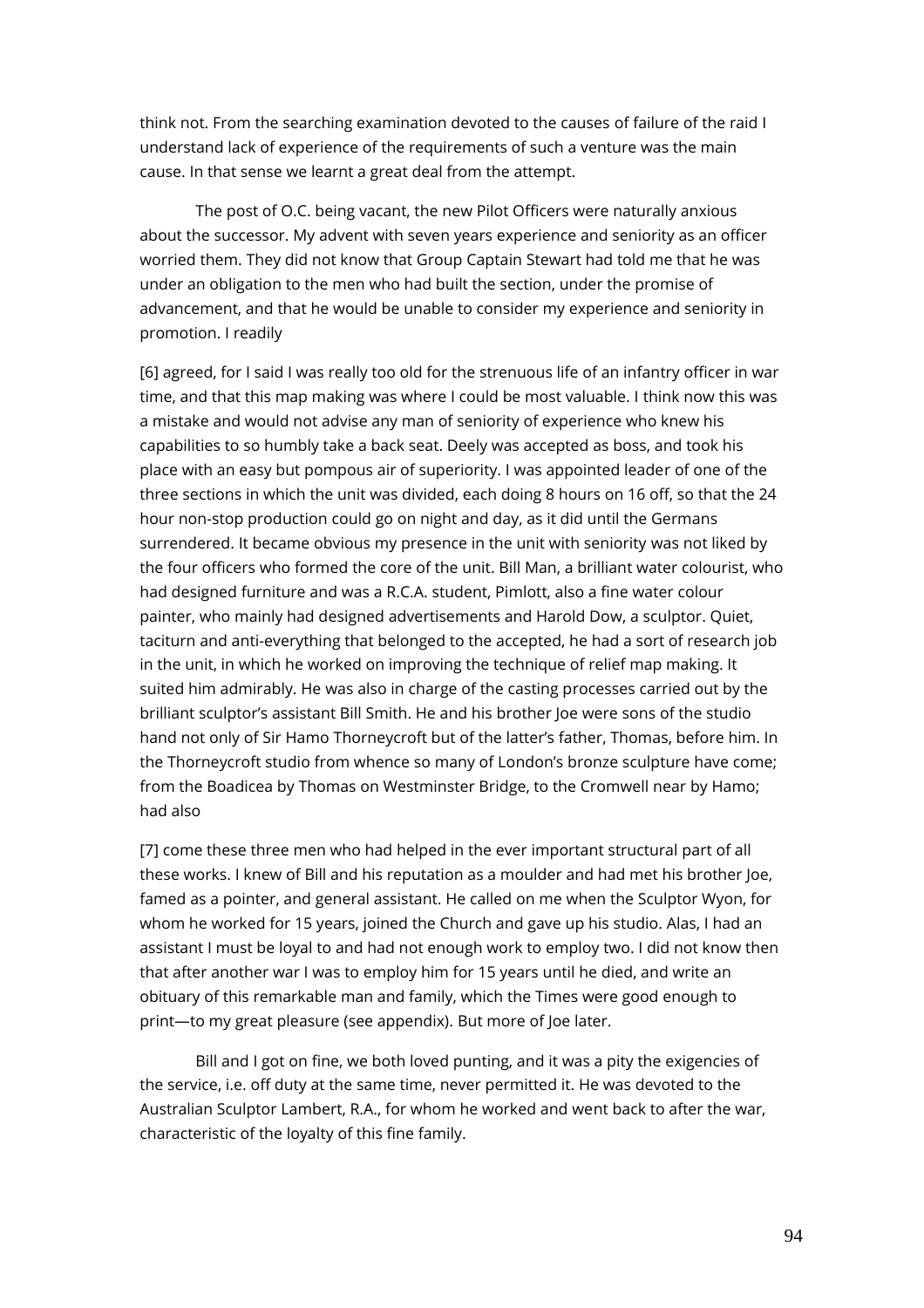A training school for would-be relief map makers had been established in Court where the other branches of the Photographic Reconnaissance unit were also trained. All new-comers had to go through this month's course and pass an examination. Map making was under the direct instruction of Flt. Lt. …….. a skilled architectural model maker in civvy street, but there were many things we had to pass in—especially those of commissioned rank—allied to mathematics, geometry,

[8] scale work, knowledge of materials and accurate technique in precision work. Remembering my experience in the First World War on the Guards Course, I made a superhuman effort to make up my deficiencies in Mathematics and Geometry and apparently succeeded. My weakest point, surprisingly, was the accuracy of miniature precision work, at which I had made a great reputation with my miniature carved portraits in semi precious, which had brought me work from many parts of the world. We had to file a steel cube accurate to 1/5000 of an inch to get full marks. Eric Peskett, sculptor, who was on the course did it quite easily. Miss Debenham, daughter of the famous Store family, could not do it. Mine disappointed me, especially as a watchmaker working next me made no bones about it. The great test piece of the course was a relief map of the German held island of Pancellaria in the Mediterranean. I can always work at great speed when pushed to it. I did the only complete model in the one day allowed, and reckoned I had knocked them all for six. However, Deely came over to help judge and I learnt criticised the accuracy of some parts of my work. However there might have been a bit of a row if he had managed to turn me down, as I felt he would have liked to. He obviously resented my presence in his private bit of the R.A.F. – never asked me into any of the discussions on the problems, seemed to form a clique with Pimlott and Mann with Dow as a silent hanger-on, and they successfully made me and outsider so far as the management of the

### [9] work was concerned.

I sometimes wondered during this time why during that 1938-1939 winter when I had been obliged to postpone my service because of a nerve failure in my left foot, and the Nelson-Ward commission—when I was designing an anti-aircraft missile—why I did not write to the authorities on the importance of forming a relief map making unit. It occurred to me more than once but I vainly presumed they must have a file of that sort of thing at the War Office and that I could not influence them. A valuable year passed before they were persuaded of the necessity of such maps and as I shall relate some of the problems they helped to solve and could not have been done without them.

The problem of an Officer Commanding was satisfactorily solved by the appointment of a very ordinary harmless and colourless Sq.Ld., who knew nothing of art or maps or as far as I could gather anything else. The clique were pleased. He was easy to get on with, could not possibly interfere with the work, and carried out the administration of the unit without fuss or bother, which left the artist officers complete freedom to carry out the work they were so competent to do. I was sorry he was not a more educated man of the leader type, who could have given our tiny mess some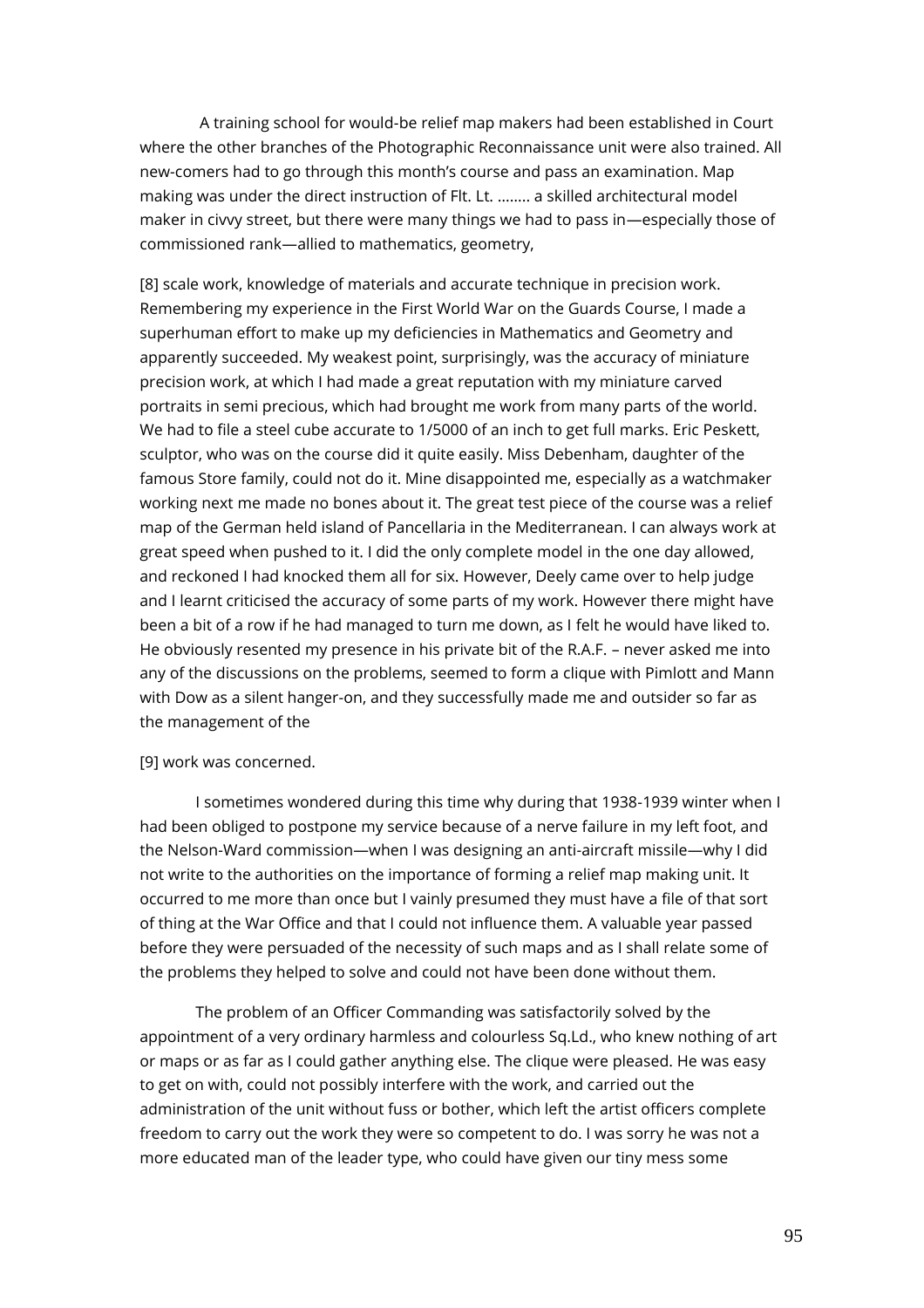distinction and character. Deely was incapable of this, and seemed to me the nearest approach to a "twirp" I had met among officers.

With the ever changing shifts—8 to 4, 4 to 12, 12 to 8,

[10] in regular succession, making one night shift every  $3<sup>rd</sup>$  week, meant that as a unit we seldom got together. As I lived out in the house at Marlow, cycling the three miles to Medmenham, I saw even less of them, and just got on with my job, thankful that I was no longer dealing with the dugouts, the old army majors. One result of my experience in the service is that just as the world has suffered from Corporals not fit to be Sergeants, i.e. Napoleon, Mussolini, and Hitler, so junior officers suffer from Majors not fit to be Colonels. It is quite astonishing what a difference of behaviour lies behind that little truism.

We became aware that in the great build up of our war potential that had taken place during 1942 that those in control had become very relief map minded, that Churchill used them at his early morning breakfast conferences, Montgomery demanded them, the Imperial War Council used them. We were suddenly packed and left the cramped wine vaults of Holloway's folly, i.e. Medmenham, for Phyllis Court at Henley—a most pleasant change. The famous Club House gave us some fine working space and mess rooms and pleasant surroundings. It was only possible to house a limited number, so coached took us from Medmenham and back.

Our new domain raised a security problem, for although an intruder might get very little information of use to the enemy, we could take no risk. We were instructed to organise the defence of the station in case of emergency and I was given the

[11] job of doing this in view of my infantry experience. As this must be done with a minimum of interference with our work of relief map making, we were issued with a dozen rifles for the purpose. As we already had to find men for routine camp duties from our skilled artist ranks, we found this awkward. However, I found out all those who could handle a rifle and shoot straight from their own account, and selected those who I felt would rise to an emergency. Then the local commanders, Home Guard, etc. were interviewed, with nil results, of co-operation of any ordered understanding. The Group Captain said he would visit Phyllis Court to see what we were able to do. I met him and we walked and were confronted with armed men at all the likely approaches. He complimented us on what we were able to do. Without wasting too much time on the matter, we kept it up till the new studios were ready at Medmenham, when we returned there.

We were all very happy that lovely spring and summer of 1943 at Phyllis Court; left to ourselves we had the conditions under which artists work best. Whilst there Americans joined us, about 100 under a little Major. I got on fine with him until he discovered I was kept out of the inner circle, when I was amused to note his change of manner. His swarthy complexion and crisp curly hair denoted a cross somewhere in his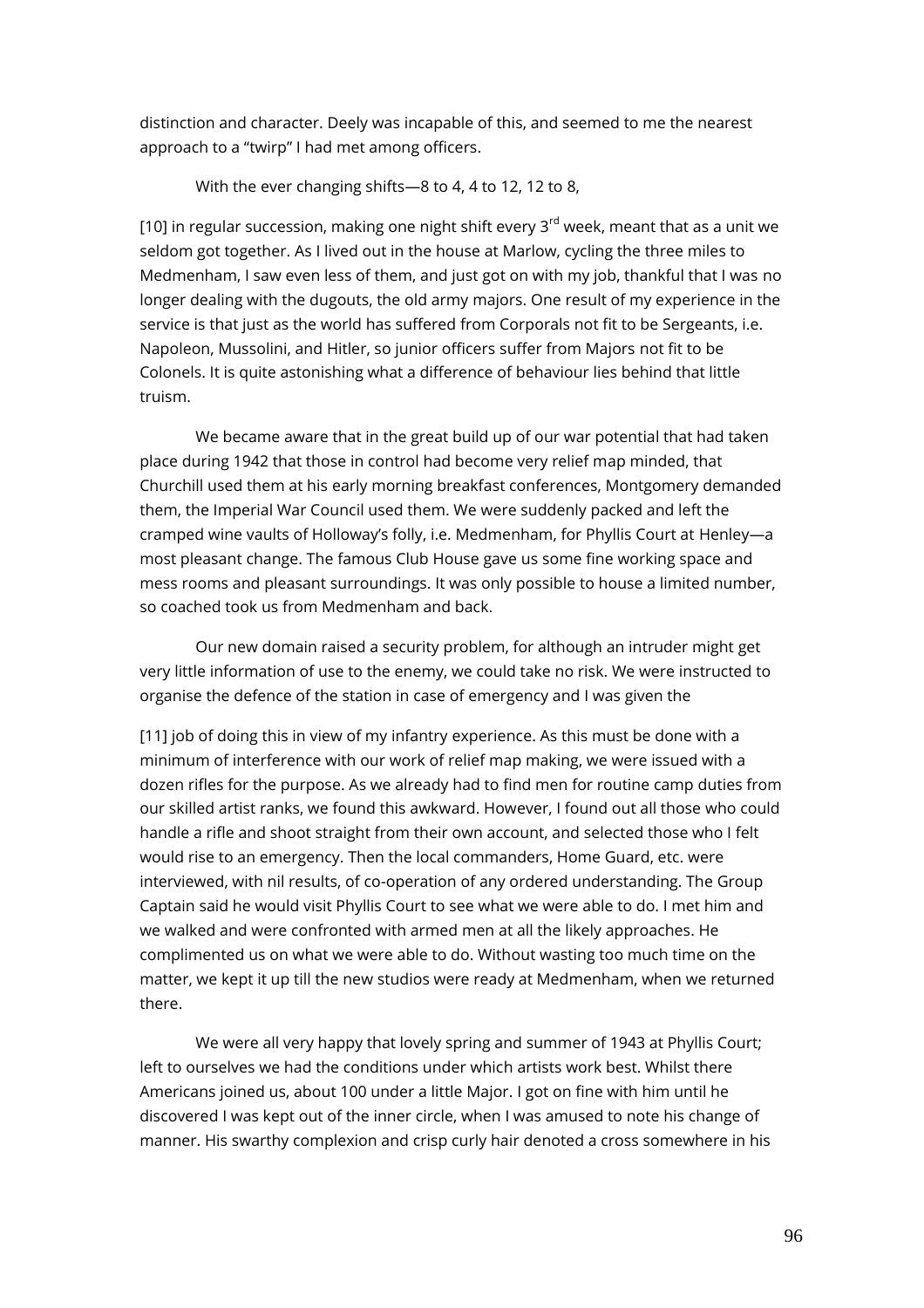ancestry. There were a good bunch of fellows drawn from the Engineer Corps. of the U.S. Army. In general they were much behind the standard

[12] we demanded. As they only had the one officer a few were tacked on to each section—I think I had about 10—and the rest worked on model making for illustrating capacity loading of the landing craft. Naturally not being artists their sense of proportion was lacking in some, one rough fellow whose tool kit I promptly searched when I missed a tool on a job which I left to do my regular walk round. It was in his box. He was quite unabashed. One day when about five of us were doing the hedging on a model of farming land in N. France covered with very small fields mostly about 300 ft. wide all separated by hedges. Our method of making hedges was to paint a fine line of varnish with a small fine pointed paint brush as used by miniature painters, and before the varnish lost its stickiness, to sprinkle fine sawdust stained green, then blow off the surplus. This left a fine green line about a 1/32", admittedly this represented about 10 feet, rather thick for an agricultural hedge but not misleading. The American engineer was unable to paint a thinner line than about 1/8" to 5/16" wide, which when sprinkled gave a quarter inch line of hedge. As this represented a 100' thick hedge the long narrow fields became narrower than their hedges and the models looked badly done. As this was one of the easiest things to do such a member became difficult to employ. I decided to evolve a tool that would make a fine line of varnish without special skill being necessary. A tube of plastic similar to a fountain pen with a rubber teat as used for a baby's comforter to hold

[13] the varnish provided the clue to the problem, a hollow pointed stopper drilled with a fine hold to keep the varnish in was the next step. Then to fit this into the tube for secure holding and quick removal was simple, the rubber teat where it bulged coming opposite to two open spaces in the tube where the finger and thumb hold a pen or pencil when drawing. It was successful, as I expected, at my first trial. The slight pressure on the bulb caused the fluid to exude however fast one drew, in fact the test was to scribble your signature as fast as possible and sprinkle it with sawdust, resulting in a a1/64" line, i.e. a 6' hedge, giving a correct and permissible average exaggeration of the real thing. It so happened all the officers concerned were present one sunny day, including the chief of the school, and Johnny Pimlott, the most decent chap in the gang who sometimes helped at the school. I told him what a muck of a job we were making of the models with the ham fisted Americans (some were very good and clever, one had to be super tactful with them, they were not under us British Officers, yet we were responsible for what they were doing. I never saw or heard of any friction or difficulty, for like ourselves they were handpicked men for this special job). The Americans left us while we were at Phyllis Court, and eventually established themselves in Paris when the advance made this possible, occupying the premises of the great weekly illustrated journal "L'Illustration". There they not only provided their U.S. forces with everything

[14] necessary but when the campaign ended produced a fine illustrated album of photographs of the work they had produced which included those produced at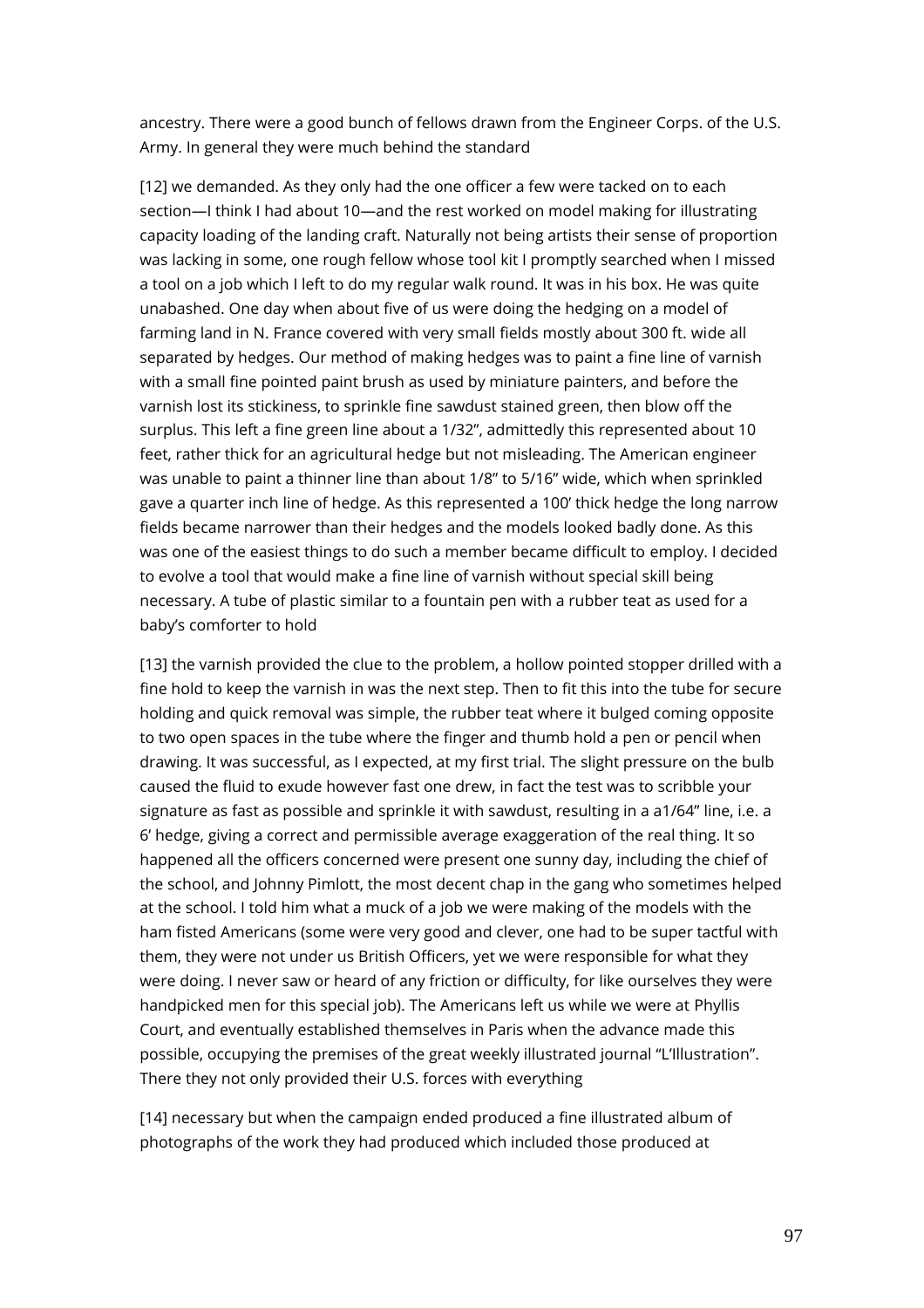Medmenham whilst they were with us learning our technique. They were good enough to send us each a copy of the album at the end of the war, which I still treasure.

I got Johnnie Pimlott to try the pen with his signature. He was impressed, we at once took it to the other officers who tried it and approved of the idea. Within a week air compressors arrived with long tubes and special varnish pens evolved at the school and the whole operation was speeded up, made efficient and easy to do.

During those months traveling to and fro from Madmenham to Henley in the bus, I always sat at the back, as the only officer present, it gave me an opportunity to know Leslie Durbin the silversmith, he was not in my section, but a certain complicated bit of organization, to fit in leave, and days off, by some overlapping threw us together. Leslie had been trained at the Central School like myself, and through the Goldsmiths Company's interest had joined the Ramsden workshop. He was very miserable, he had recently married, and Mrs. Ramsden had been very helpful in passing commissions and customers from the valuable clientel Ramsden had built in Fulham the nineties. Leslie had been called up an aircraftsman's pay was not adequate for his needs, also he was being deprived of this

[15] opportunity of providing for his and his family's future. I said everything I could to comfort him and held out a rosy future for a craftsman like him: I had had a great deal to do with his master, Ramsden, for 40 years. I enjoyed those 20 minute talks and we became fast friends, which will continue to the end. I couldn't not then foresee how quickly his wheel of fortune would turn. But the Stalingred triumph for the Russians electrified us all. A fine sword of honour must be made and presented to Marshall Stalin. The For Comp of Goldsmiths were asked to organise it for the Government. Professor Gledhowe the brilliant designer of silverwork, who was on the staff of Winchester College was asked to design it, and we received a request to release Leslie Durbin the silversmith to make it. Many other craftsmen were also engage, such as Bull Diamond, to shape the rock crystal handle, George Friend to do the engraving, Wilkinsons to make the blade… the leather work and so on. We all liked Leslie and he departed for his new job with all our good wishes, and when he returned it was as a sergeant with the M.V.O which had at least put his economy on a better foundation. The making of the sword and its presentation is not a part of the map making story, but it is worth recording, for the sword is a magnificent piece of craftsmanship. The dramatic moment when it was handed to Stalin and he promptly dropped it is momentous, if only because the rock crystal handle did not break as it well might, for though much

[16] harder and stronger than glass it is not proof against such treatment.

I have already said that Montgomery used the relief maps. He must have demanded that there should be a section for this added to his Photographic Reconnaissance unit. We had to organise and send one out, the question of which officer caused some speculation. I think they would have liked to send me, but I was above age for overseas service. I would have welcomed the post as I could be so much more valuable on my own and in charge. Although I make a good servant I have always held a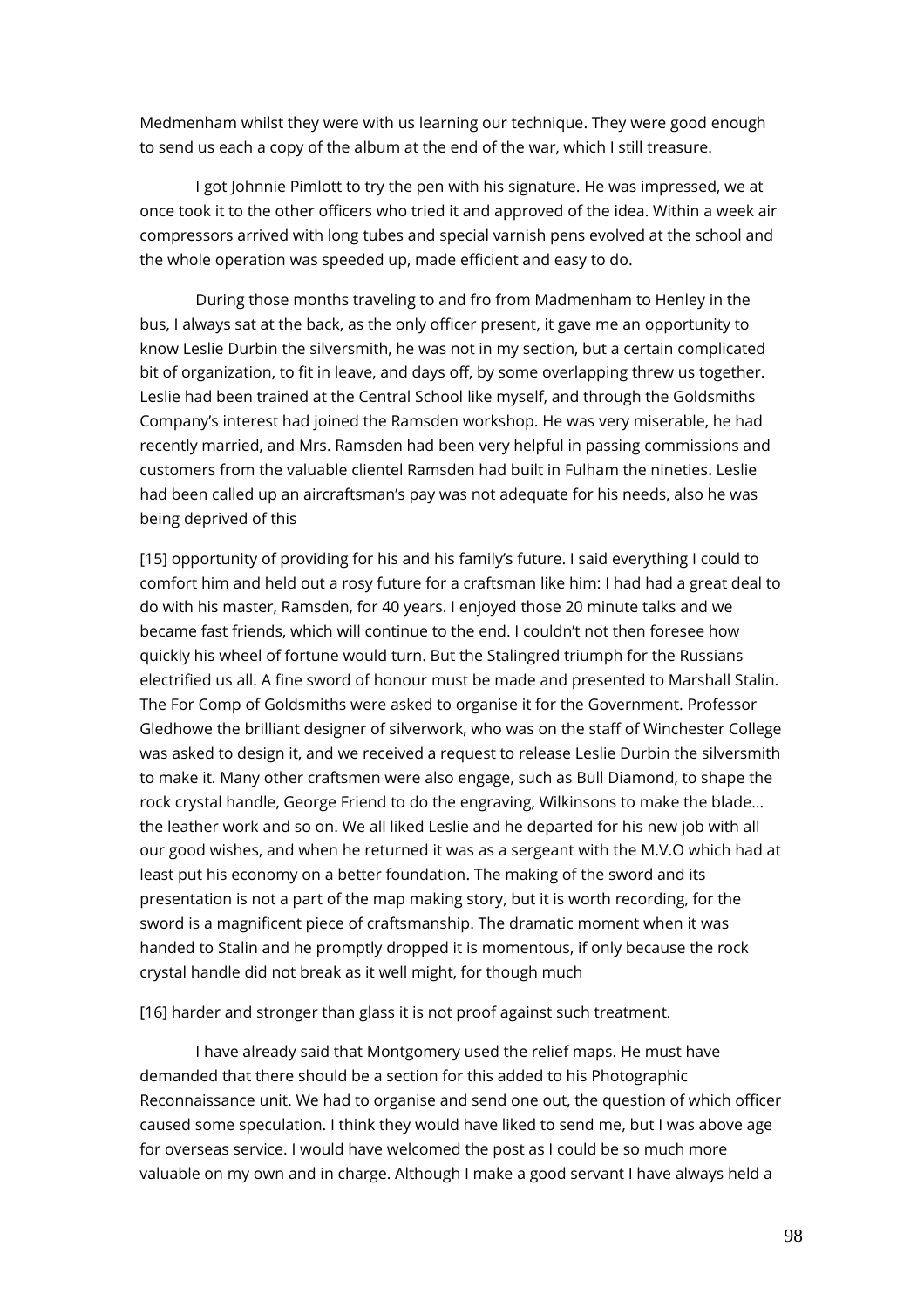masters position and am never satisfied but forever trying to improve on established custom and methods and this is a galling nuisance to those in control, who by their own nature are satisfied and don't want the bother of change. I should have been sorry to leave the comfortable set up we had made in the district. The choice fell on Reynolds Stone, an artist who had a reputation as a calligrapher and designer. A strange quiet fellow more unsociable even than myself, also kept out of the inner hierarchy. He did not want to go, went sick and obtained release on health grounds. As he was a country member of the Art Workers Guild I tried to make progress with him, but though he was a man of some distinction, he made no response, and has shown no gregarious tendencies ever since.

The American major and his efficient lieut. must have felt the need to keep their end up among these competent British,

[17] among whom they found themselves. They evolved a do-it-yourself simple way of making a small relief map, which claimed could be made on the field of battle by any competent man. We smiled indulgently at them, but though the chances of them never being made, used, or required as very remote, and greatly doubted their usefulness; even thought they could be a danger.

Remembering the need so tragically learnt in the First World War of giving those who had to make decisions some correct information as to the kind of terrain, they were going to encounter when they reached the area of their operations especially at night I saw these crude reliefs might be better than nothing, but not much. Out technique was very simple and easily learnt. We started with the ordnance map of the country concerned, blown up to the scale required. Then marked the contours at the intervals decided so that they could be easily followed, each contour layer, starting from sea level, being cut out of hardboard of a certain thickness that gave the vertical scale vis. this being the best exaggeration over the horizontal scale of which was the scale established for all our work. You can judge the correctness of this by looking at the numerous examples to be seen in the Imperial War Museum. Those contours having been glued down one above the other the stepped effect of the contours was modeled away with a filling or modeling material made up of papier mache and plaster. Care was taken at this stage to conform to the character of the

[18] typography so that rivers did not run uphill or railways have to do ridiculous things. Then the aeroplane photographs the prints of which were made to the correct scale were stuck over this modelled surface. Here stretching and contracting was required to make a flat picture fit its undulating original. Now the reality skilled part of the work commenced. With the aid of the stereoscopes every part of the surface was examined and the minor features were carved and modelled, water courses, roads, canals, railways taking their proper place and form. Bridges, villages and towns constructed. Much of this work was most beautifully done; it is worth taking a magnifying glass to examine the best of the maps in the museum. They were not all of the same standard, for we were not all of one standard – this is where trouble started.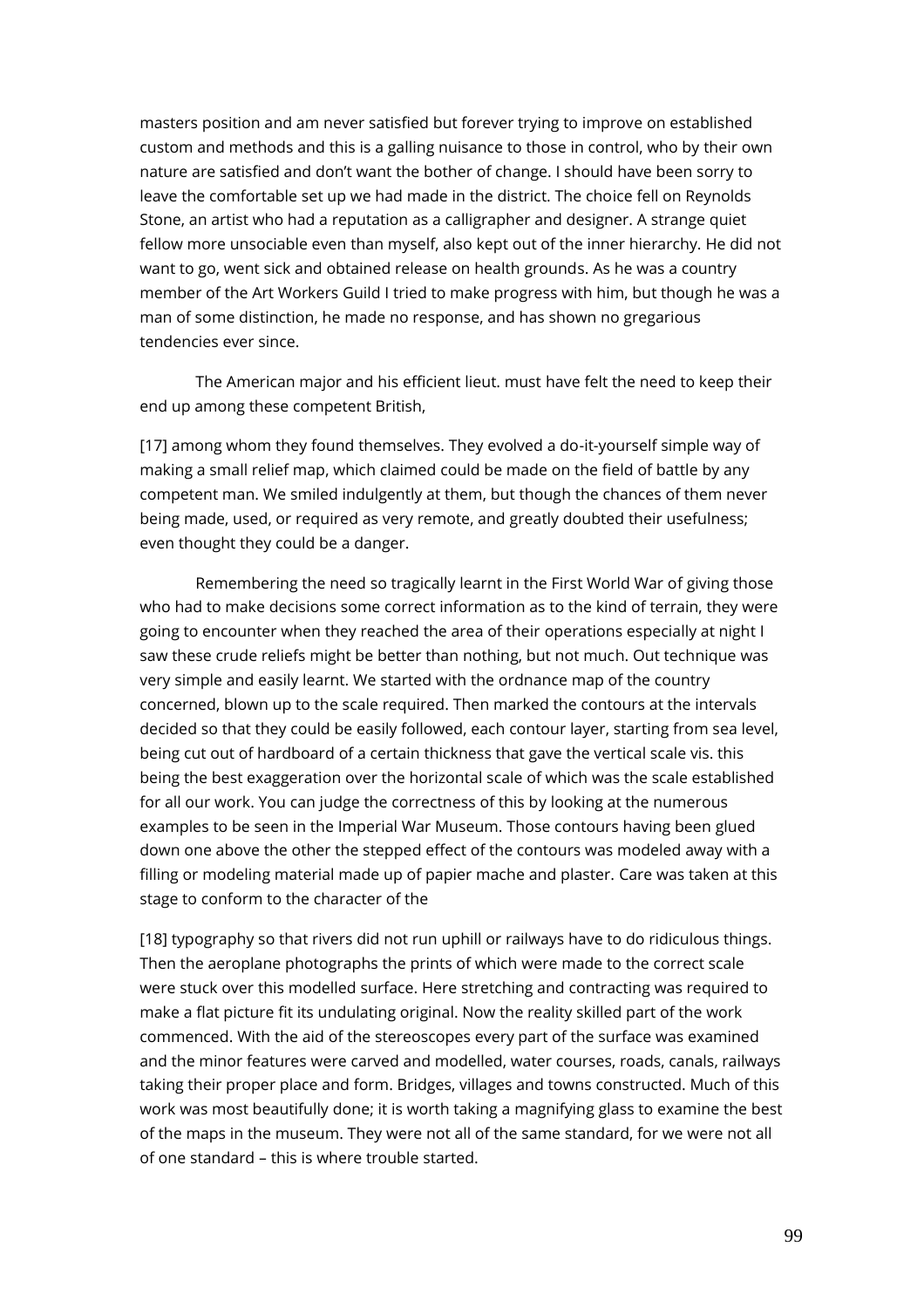The modelling had been based on contours established from ordnance surveys. We were astonished to find that our photographic reconnaissance did not fit the French maps, particularly in hilly, mountainous or more remote regions. We are brought up to expect such a high degree of accuracy from our British ordnance survey that we could not understand the appalling discrepancies disclosed. It appears that the French maps were still being based on the survey carried out by Napoleon Bonaparte in parts of the country that had not been resurveyed since then. The air survey was correct, so with mallet and chisel the modelling was adjusted so that rivers

[19] could run down their valleys in the proper places, sometimes miles from their mapped position. I remember seeing Bill Mann grimly tackling a richly modelled mountainous relief map with a gouge and mallet, making terrific alterations. I am not sure whether he approved of my passing comment, "that's a fine job for a sculptor!". It was, of course, a very important job and probably urgent. This awful waste of time was endured by our leaders, though a simple adjustment of procedure of contouring the air survey before cutting the layered contours would have obviated the difficulty. But I was never asked to 'vet' one, as I should have insisted on if I had been in charge. To complete the short technical resume, the maps were finally painted with flat oil colours, which were all specially prepared for us by……… a charming man well known as a historian and writer. He extracted the surplus oil from the paint, which would have given our work a vulgar shiny look, we diluted our paint with petrol. Hardboard lids were made for them and they were ready for dispatch.

I knew nothing of the latter matter until ordered one night to take evidently an extra important model to St. Pauls School – used as Monty's H/Q, and to carry my revolver fully loaded as an officer guard was required. A charming young major of Monty's staff took it over and had a long chat about the work we were doing and my part in it. When he found I had first world war experience of relief map making he asked if we might

[20] talk off the record, as they were most interested in these maps – found them so valuable – but that the time taken to produce them was excessive for their purpose, and they were wondering if something of the kind the Americans were doing was not the right answer. As I had had field experience of this what did I think – I did not mince matters – but condemned the rudimentary American idea as useless and dangerous. I agreed there were other ways of speeding production, particularly in dealing with the faulty French survey, but that our maps were 100% reliable and that to change boats now we were in the stream, up to the neck, might be ill advised. If I steered them off that silly American idea it was something. I told him of Col. Pennells experience of the faulty Passehendale map which he had been under the impression I had made.

Latex moulding was being developed in industry about this time and the need for easily transportable relief maps was so urgent that large ovens were obtained and the skilled Bill Smith took on an increasing part of the work by making moulds and producing latex casts which could be rolled up, like rolling up a large opened copy of the Times. You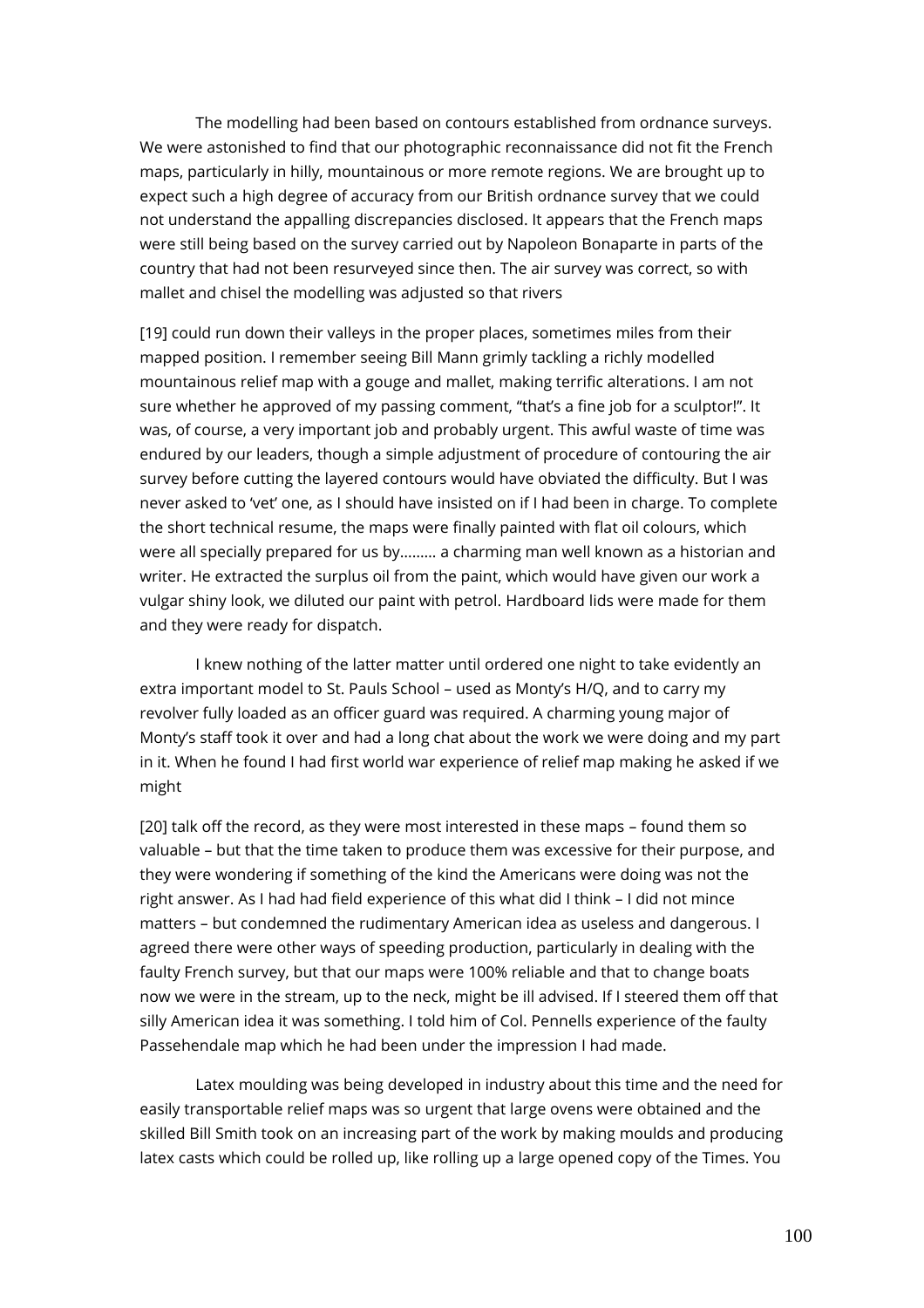could throw it across the studio and it would land unrolled and undamaged. A very large number of such maps were cast.

In the Photographic Interpretation section they had developed a machine – costly I believe – for contouring from stereoscopic photographs, required when an area had not been

[21] surveyed and contoured. It would not be possible to contour by eye and hand from such photographs with any degree of accuracy, unless a very large number of triangulation points could first be established.

All through 1943 the models of the invasion beaches poured out of our studios. Some of them depicted problems that to me as an infantry officer were most alarming. During this time there were many other problems we were confronted with, particularly the beginnings of the Flying Bomb phase. The discovery of Reenamunde was due to one of the women members of the Interpretation section. We were promptly ordered to make a model of the discovery which showed the ramps and general set up quite clearly. That they were directional ramps for shooting something up a guiding rail was as far as we got. Their story is well told in the book but from then on till the final surrender every stage of the enemy's installations – their development, destruction, reconstruction, destruction again, at an appalling cost of young airmen's life until they were finally beyond repair, or surrender came. The most amazing of these constructions was Watten N.E. of Paris. I believe our model of it was very helpful to Bomber Command. We used to get it continually returned after destructive bombardments to adjust to show High Command the immediate condition. One can imagine how we discussed the problem among ourselves as we worked on it, with our special

[22] knowledge of what the place represented in sheer size and bulk of material. The immense railway supply system that entered the huge underground assembly factory and fort protected by the high vertical cliffs defeated our vertical bombing. The shattering of the lines always repaired so quickly hardly delayed them. Finally horizontal bombing of the cliff faces with ten ton block busters poured such enormous quantities of the cliff faces on to the railway network that the Germans were obliged to abandon the project. The model had shown clearly during the progression of the attack that this was the most obvious answer. Perhaps one of the most interesting of the operations of the war in which our model gave most valuable help was in the sinking of the German battleship Turpitz in the Norwegian Fiord where it can still be seen bottom up. It will be remembered how it took shelter there for repairs and the risk of the attacks it could make on our Russia bound convoys was so great that desperate attempts had already made to destroy or delay its use. We made a very accurate model of the fiord and surrounding country showing the Turpitz in position. The difficulty of bombing the Turpitz had been that the bomb had to be released from the aircraft some 15 miles from the target. With such broken country, they had been unable to work out a route for the trajectory of the bomb that make a bulls eye hit possible; something was always in the way. Of course we could see this problem and I must say to me it seemed asking the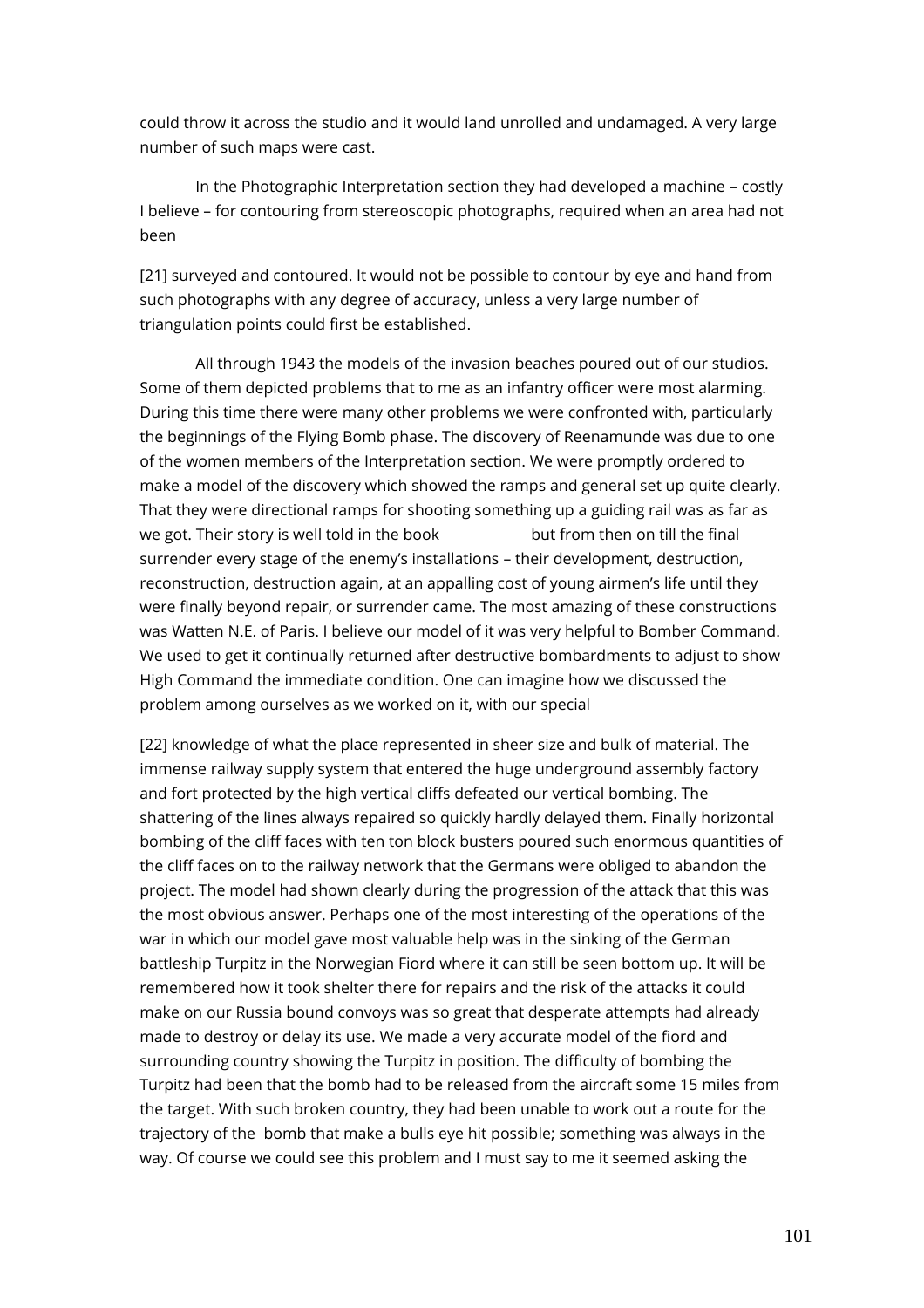[23] impossible as you looked at the little ship deep down at the bottom of the fiord. I shall never forget the day when the Norwegian Sq.Ld. who was in command of the strike came to see the model. He was obviously impressed, for he suddenly said "Why there's my house—and my garden, those trees I planted"—He turned to us puzzled—you know my house—you have been there! We all smiled nicely and he looked at his home on the stereophotos and saw how it was done. It was not our job to work out the trajectory and route of the bomb, if it had been, we should probably have done it, by making an exact model of the trajectory with a piece of wire from a precision drawing, stuck the delivery end on to the little model of the battleship in such a position that gave the piece of wire, i.e. the trajectory 15 miles long the most unimpeded approach and showed the release point. However it was worked out, it was done, and a grave war menace removed. A brilliant performance, for how they fixed that split second moment of release miles above the earth—15 miles from the target—and got a bulls' eye with a tolerance of 50 feet, which, for all I know may represent one thousand of a second in distance travel is too much for a mere map maker to say. If the model helped this remarkable achievement—what a triumph!

The build up of the British and American forces was beginning to put a strangle hold on the very stupid and very wicked Germans, who were learning that the philosophy of force

[24] on which they had been nurtured from their cradle days at the time of Nietzsche was a very two edged sword with a terribly sharp reverse blade. The slave minded discipline with which they obeyed the brutes and blackguards who led them, prevented any of the feeble attempts of those who had the sense to see what was coming to them being successful. Our unit had been built up to cope with demand, so beside the invasion beaches we not only made a large number of special models for strikes such as the Bombing of the Moehne Dam—the distant Ploesti oil installation, but began the models for the conquest of Italy via Syracuse. During this period the Americans left us, having learnt all that was necessary. I was orderly officer the day they left, the office of the N.C.O. who had been in charge of administration—sort of adjutants office—was a litter of discarded paper—lying among it was a water colour by Bill Mann, which I had often seen hanging on the wall of this office, a very clever work which I intensely admired. The American sergeant had also expressed his liking and Bill had presented it to him. I took it to Bill and gave him a lecture on giving his work away, particularly to Americans to whom value is the number of almighty dollars you pay for it. You value it at nothing, so he has done the same and throws it away with the waste paper. If he had given you five dollars for it, he would have packed it carefully in his kit. I like it very much as I have told you before, and would like to buy it. I consider it

[25] is worth at the least £20. What is your price? He would not take money, insisted on giving it me. I asked what could I give him in exchange. I suggested a child's swing for his baby boy, and got a magnificent one for £5 from the Army and Navy Stores, so felt we were quits. I still enjoy and value the drawing. He did another of the troops in the rain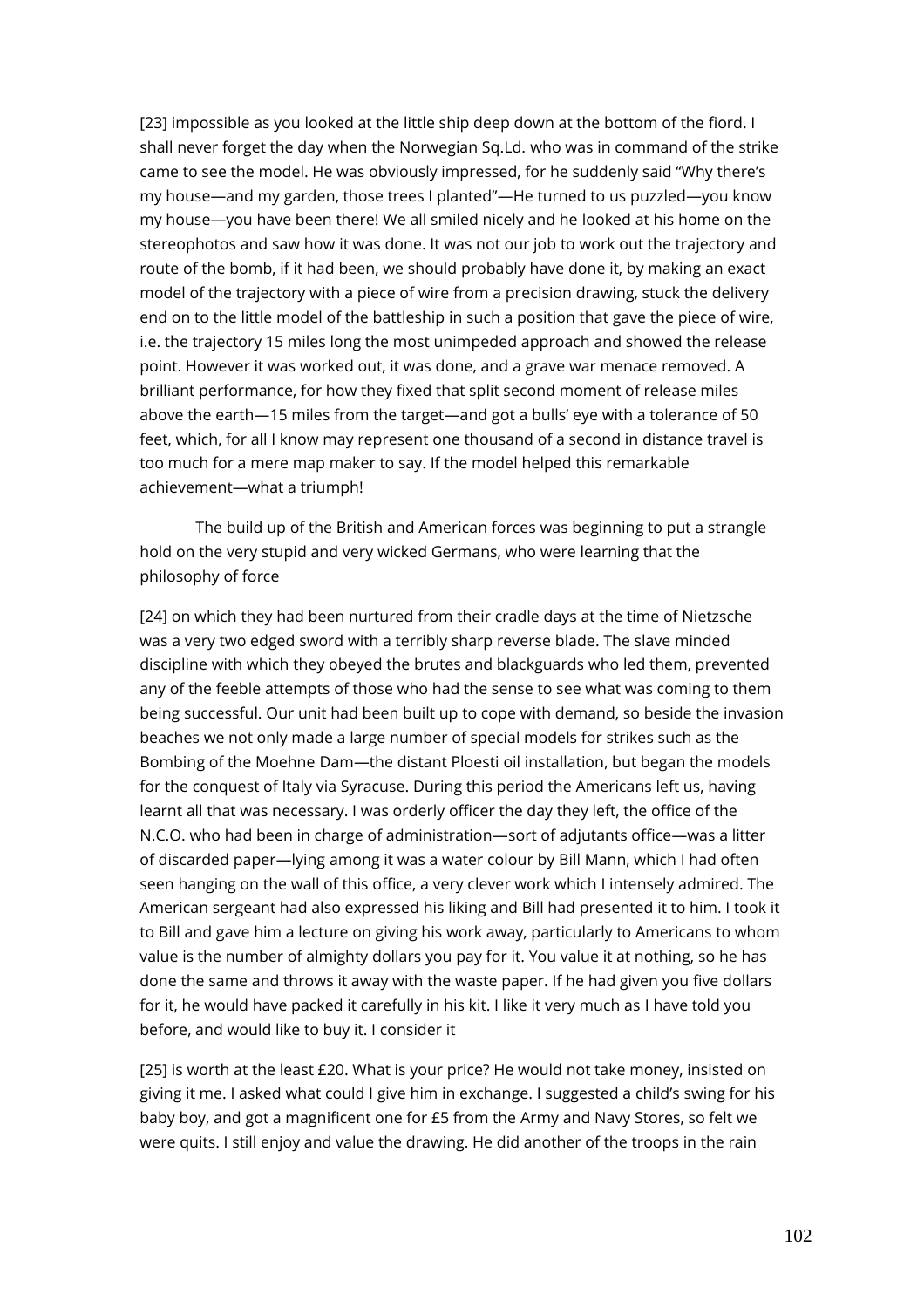under the Medmenham trees which is masterly. What a lot of clever water colour painters our country produces. He is outstanding but I have not heard of him since.

I could tell many stories of the mistake of giving work away. I have given very little, but I did give my old friend Tubby Clayton, a very good bust which had been in the R.A. in recognition of the great help he had been to my career because of his understanding of the use of sculpture. It occupied a place in the Wakefield conference room for many years where Mason's portrait of him with his favourite dog Smuts (badly drawn) hung. Mason R.A. had been paid £500 to paint it. Then I missed the bust, when after a year or two I saw it on top of a high cupboard face to the wall with other oddments. I borrowed it for an exhibition and kept it for years until after Tubby retired, they thought they should have it and provided a proper place and bracket for it. So my friends, value your work at its correct price, you are more likely to survive if you do.

Unfortunately our little boy Anthony who was allergic to asthma was finding it increasingly difficult to keep well. The

[26] low lying river valley atmosphere was too difficult for him. We became desperate again to find a domain more suitable for him on high ground. There was the residential village of Bovingdon Green 100 ft. up just behind Marlow which we thought ideal. Somehow our inquiries revealed there was a couple living in a nice house who found they were too far from London for the daily journey and would gladly like to leave it if it was possible to get a place nearer. Anyone who knows of the conditions prevailing then will remember how impossible this was. One artist member of my section named Lofting, an illustrator, was a member of the A.W.G. I often talked to him when examining the work; he was not very clever as a craftsman and found shaping the minute houses out of fine grained cork, 1/6" (?) of an inch representing 50 feet, very difficult. Also he seemed very worried about his domestic background. One day Dorrie arranged to visit Mill Hill to have lunch with her old friend Bertha. Changing from tube to bus at Golders Green, passing the large estate agent there, she thought she might try for a house for these people and Bovingdon Green. Yes they had had one at Mill Hill, but it had been withdrawn this morning, before they could send any of the many of the applications they had to see it. You might like to call and see if you can get it as we know nothing of the reason for withdrawing it. Dorrie called, but the woman there said she had changed her mind about letting as tenant's so spoilt one's home. Dorrie explained how

[27] we lived at Marlow on low lying ground and the effect it was having on our son's health, that we could have this house high up if we could find the tenants who were an awfully nice couple a house nearer London where their business was carried on. The woman said did you say your name was Thomas—yes—not Cecil Thomas came the astonishing reply. Why! How! My husband is an artist and works in the R.A.F. at Marlow and his officer is Cecil Thomas. Well—it was fixed up and we lived in the pleasant house and garden at Bovingdon Green until V.E. day. Our boy recovered, indeed his health improved. Looking back we think the change probably saved his life. I have told this simple story at some length because so many incidents in life are unaccountable, and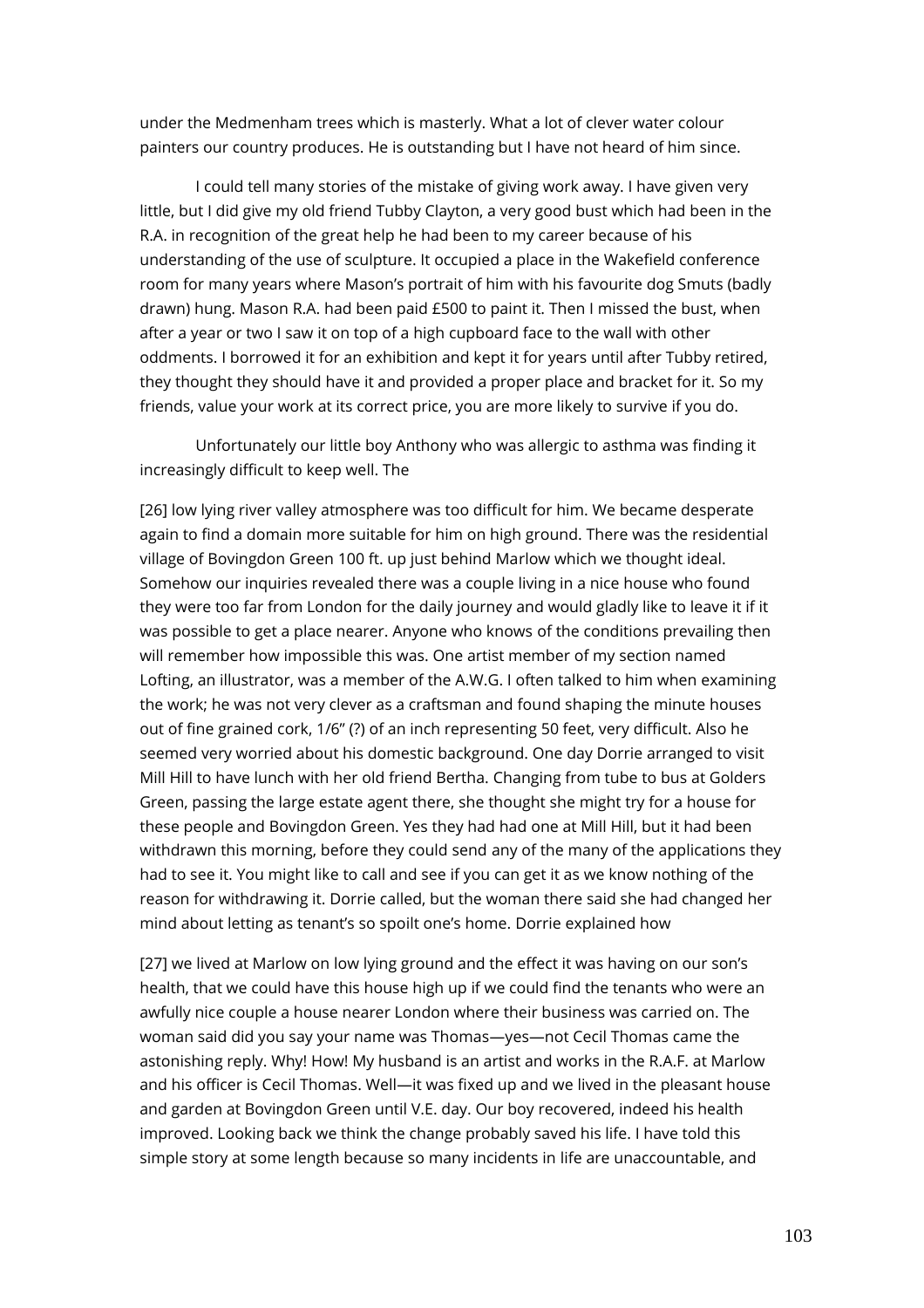seem to be governed by God by thought transference—not only on the earthly plane but on the astral as well. No doubt coincidence will be sufficient answer for most.

We had brought our delightful mongrel poodle cum everything with us from Scotland as well as our very superior cat Timoshenko. They had been brought up together in the same sleeping basket as puppy and kitten, were great pals and great fun and a continual joy to Anthony, especially since his companion Roy had had to leave us. The tall narrow house in West St. too expensive for our means made a tenant necessary, so a woman employed at a near by air field rented one room. Roy—our delightful mongrel, was very unhappy. He could not understand the restrictions of space

[28] - he was too long to turn round in the passage and had to learn to walk backwards; he missed the open house and fields of Ardwell, for he was not traffic trained, so could not roam. As they were agitating for intelligent dogs for the air field guard duties, we decided to let him go for that. He passed and was trained and then returned as not required. We were upset at this, but presented him to a disabled girl who needed just such a dog. Alas, the first night in the dark this gentle dog seized the postman by the write without hurting him and held on until he was satisfied he could be freed. The poor girl was frightened and our too well trained Roy was not wanted. One of the saddest episodes of our life was to take him to the vet and say goodbye. We were offered a dear little fluffy puppy for 10/- as we wanted a pal for Anthony. I rather prided myself on my ability to train dogs, for mine had always been remarkable. But this little ball of fluff seemed incapable of learning. After moving to Bovingdon Green this seemingly unbalanced dog became such a nuisance to the local farmer that he had to be put down. We were then fortunate, a mongrel litter was born to a good quality fox terrier and Judy, the delight of our family for the next 12 years was presented to Anthony. She will appear in the pages to come so frequently that suffice it to say that was all one could wish for in such a companion. In moving to Bovingdon Green I took the precaution of again getting the distinguished surveyors to survey the premises which

[29] had suffered nothing in the 12 months so careful had we been. The landlord was now out of prison and had celebrated the occasion with a party. As I had heard one had to pay up for any dilapidation my precautions, which his agent knew all about, cleared us of any trouble. The garden at Bovingdon Green was big enough for the open end to be wired off for chickens and I wrote to my friend Newton Thomas, who made a feature of special breeds super selected for laying or table, in both fields having achieved a very successful reputation. He sent us six Rhode Island Reds due to start laying, which gave us the astonishing number of in the 12 months that followed. Nothing like it was known in the district and one realised how easy it was to build up a great reputation if you go the right way about the job, as my poultry farmer friend did.

The West Street house had been unfurnished but the Bovingdon Green house being furnished, we took our furniture back to London and furnished the upper part of our London House viz. No.110 the lease of the tenant having expired and we needed the extra rent for our economy. The place being spotless, as it had only been lived in for 6 months of the four years lease, looked absolutely lovely with our curtains, carpets and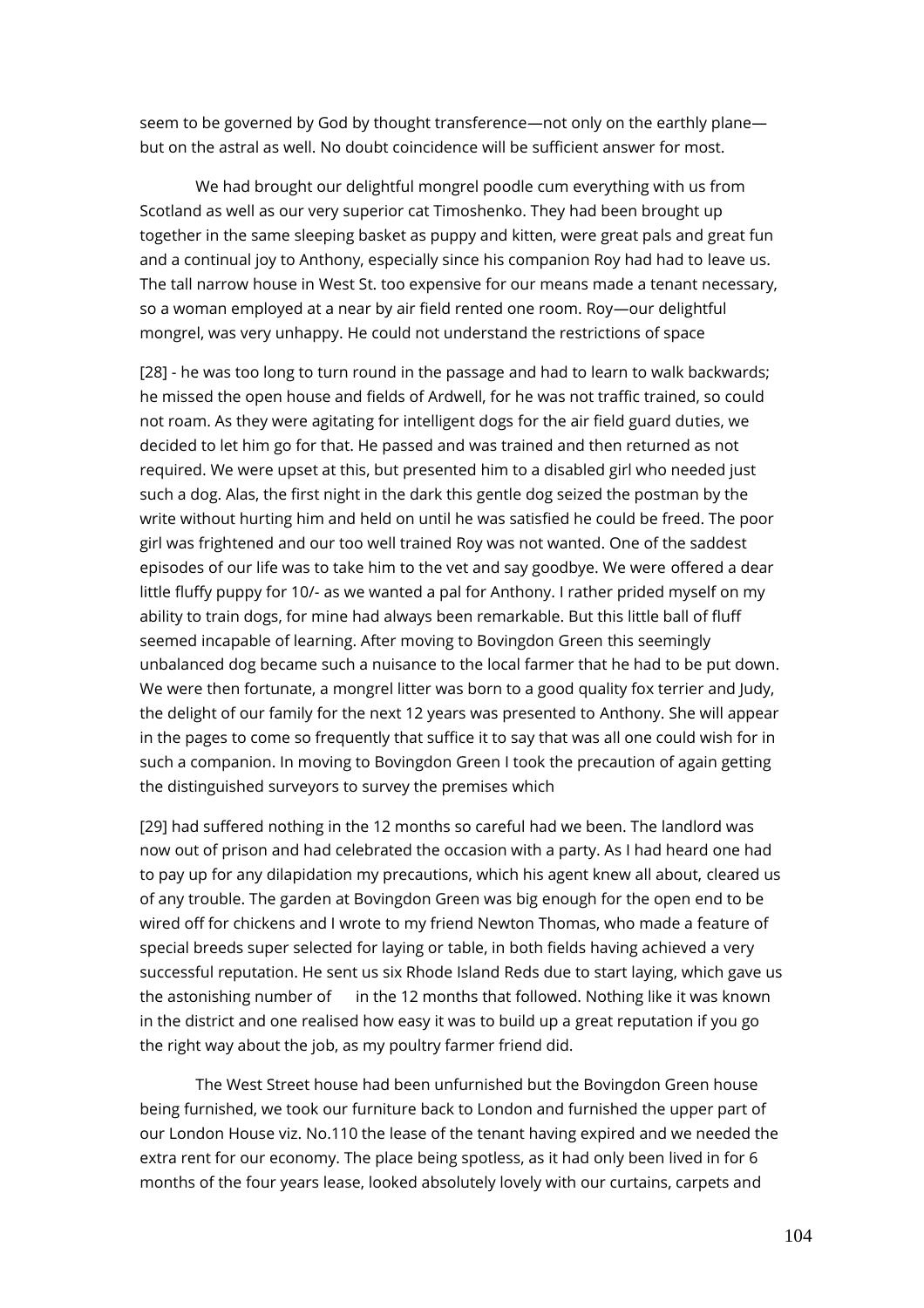furniture and Dorrie and I did a terrific job of work getting it ready. The last day of my two weeks leave came and we had not let it, so went to the local agent who had someone from the Belgian Embassy, his lady being a member of their Royal Family. They rented it and used

[30] it to house all sorts of refugees from their war stricken country. Madame was not domesticated, being much too grand, so a sorry mess was made of what looked a beautiful home. All this got completely when a flying bomb landed 100 yards away in the Gloucester Road, the air blast playing some funny tricks with our building by sucking all our lovely large leaded light windows in so that they lay on the floor much damaged, crushing in the roof of the studio so that it sagged, smashed all the glass, made holes even through interior walls, etc. It was 1945, that last despairing effort that you can read of in the Mare's Nest, that they still hoped their secret weapon would pull them out of the fire. The Germans' faith in terrorism is pathetic.

[31] The usefulness of the relief map making unit began to wane as the successful British and American armies swept across France to the Rhine. We could not produce models fast enough for the day to day movement of the troops. Our skills began to appear in other ways. Sgt. Harrison, a brilliant still life artist, who earnt handsome fees in civil life designing and painting the astonishingly realistic still life advertisements that appeared in the posters, on the hoardings, the handsome catalogues of Harrods and other distinguished firms. He painted a remarkable wall decoration for the Corporals mess of still life, representing a most sumptuous table loaded with all the delightful foods etc. we all dreamed about after our long was shortage and rationing; about 30' long and 2' high; incredibly accurate, and at an incredible speed about 3'0" each 8 hours he came on duty. The surfaces of the various fruits, meats, wines, objects of silver, glass, wood, all beautifully massed together in luxurious profusion, were so real as to amaze us all. He did it all out of his head without models. I asked him what was the secret of such realism of surface. He said it was the position and shape of the high light, that a study is necessary of the way the high light is reflected on a strawberry, an apple, a peach or a cigar which will give the character of the material. That it could be done by hand and eye and memory at racehorse speed, such skill must be rare in mankind. His was

[32] apparently in continuous demand. He must have been content, though his name never appeared in the world of art of in the exhibitions. Sgt. Harrison and I were agreed on the same method of improving the technique of relief map making, we had independently thought out during the progress of the work of the unit. With much support, I decided to record the method and send it when demobilized as a parting gift to the unit, in the hope it might be developed, which I did. I believe the unit became a permanent part of the R.A.F. establishment.

Another young artist did some murals of great beauty at the other end of the scale. All dreams and fantasy, nothing realistic or that represented anything, yet full of unknown longings for something that never was, only dreamt of. A most attractive personality who I predicted had a great future. I did a medal for the unit with a lynx head, our badge, and made a round the world race game for Anthon, using various balanced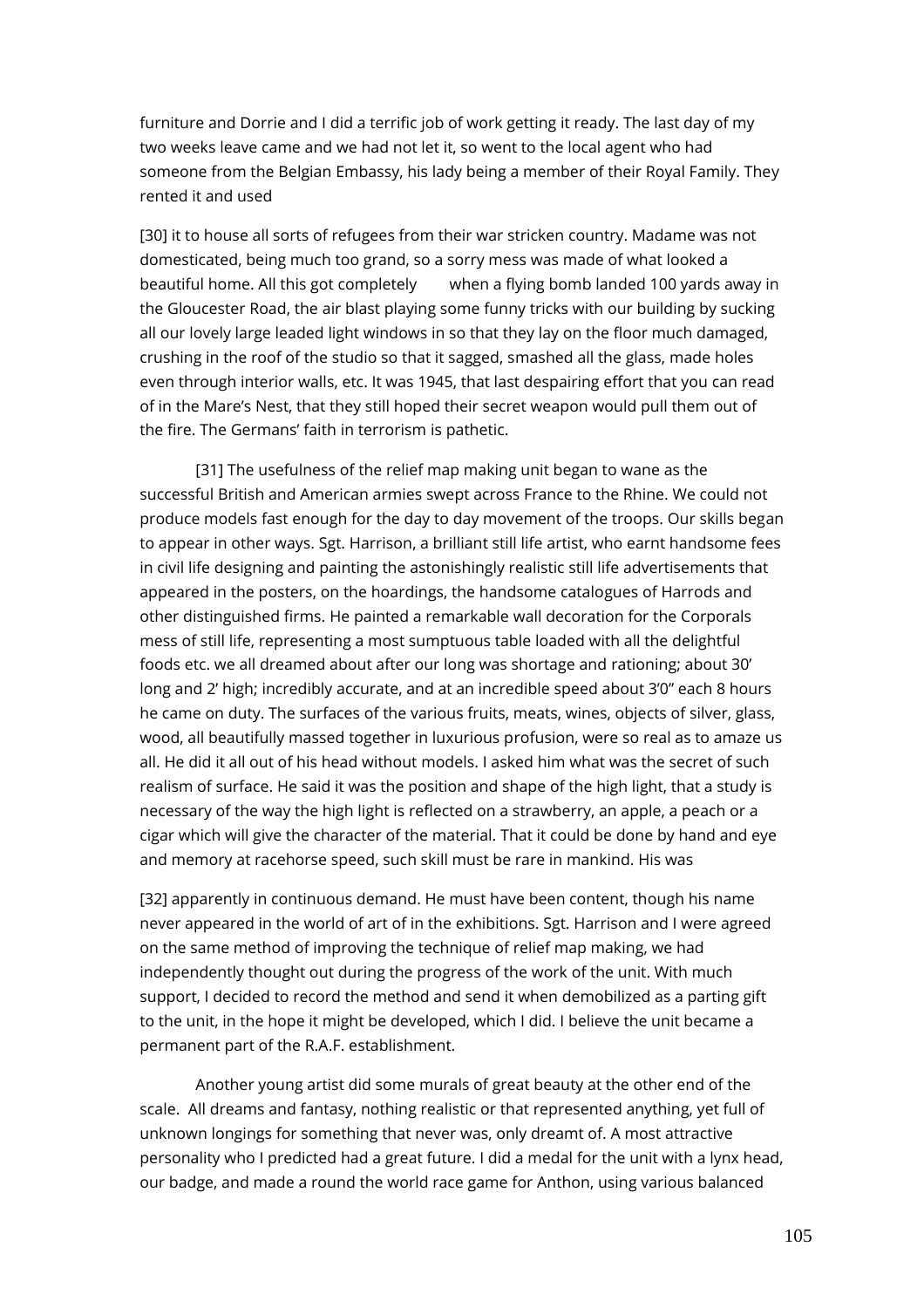routes changing from rail to steamboat or aeroplane with models. On the beautiful United Nations map of the world, painted and designed by my friend and one time fellow student, Macdonald Gill, brother of the Gill the sculptor—we played with this till Anthony became too grown up for children's games, some ten years or more, and it may have contributed to his remarkable sense of geographical knowledge which enabled him to say at once the location of places in the world.

The Interpretation section organised a play, in which

[33] Sarah Churchill actress daughter of Sir Winston starred; she had been a member of the unit for a long time. The unit had many such well known names among its members. The occasion was used for members living out to bring their wives to the strange holy of holies, that had been kept so secret from them for so long. We were still at War, and with Japan then unbeaten; so the relaxation was very slight but it certainly gave the ladies a thrill, especially to see Sarah Churchill act.

We had one more tragic model to make, perhaps one that moved us more than any other—Walcherin—the failure at Arnheim to cut the German life line to the water ways to the sea; necessitated the more frontal attack, imperative for rapid supplies for the crossing of the Rhine and invasion of Germany. The principal island controlling the German defence system was Walcherin, very heavily defended. In bombing and bombarding these islands naturally the dykes were broken, and there was tremendous flooding. The model was returned many times for adjusting as the attack proceeded. Churchill was very concerned about this flooding, and we had to show exactly where it had reached every day. We all felt very sad as villages and hamlets disappeared under the encroaching waters—and though now quite useless to them, the Germans held on stubbornly, making it imperative to drown them out. I understand this was done with the full acceptance of the local authorities, in view of the vital importance of clearing this important supply route. A

[34] brave decision of the people of Walcherin which moved us map makers as we blotted out more of their fair country below sea level, with the cruel but helpful floods. After the war this beautiful island with its ancient buildings was fully restored, the dramatic and difficult moment of the final closing of the breech in the dam being fully documented in the world press. We used to hear that the soil was ruined for a great length of time, but later I learnt that the addition of chemicals reduced this to some three years. Also that the Dutch, despite the inevitable error of judgment and accident of war, bore no grudge against the British for the terrible damage, such as Walcherin, but accepted it as a necessity and the price of freedom. As a Dutch Doctor said to me "if you are occupied by the Germans you learn to sacrifice everything to end such a situation". This was the last model of our European war.

We started in a much more leisurely way on one for the proposed Gatwick airport. From which they were able to calculate with a nice accuracy the earth moving problem involved. It seemed immense, almost out of the question, but I believe it was built.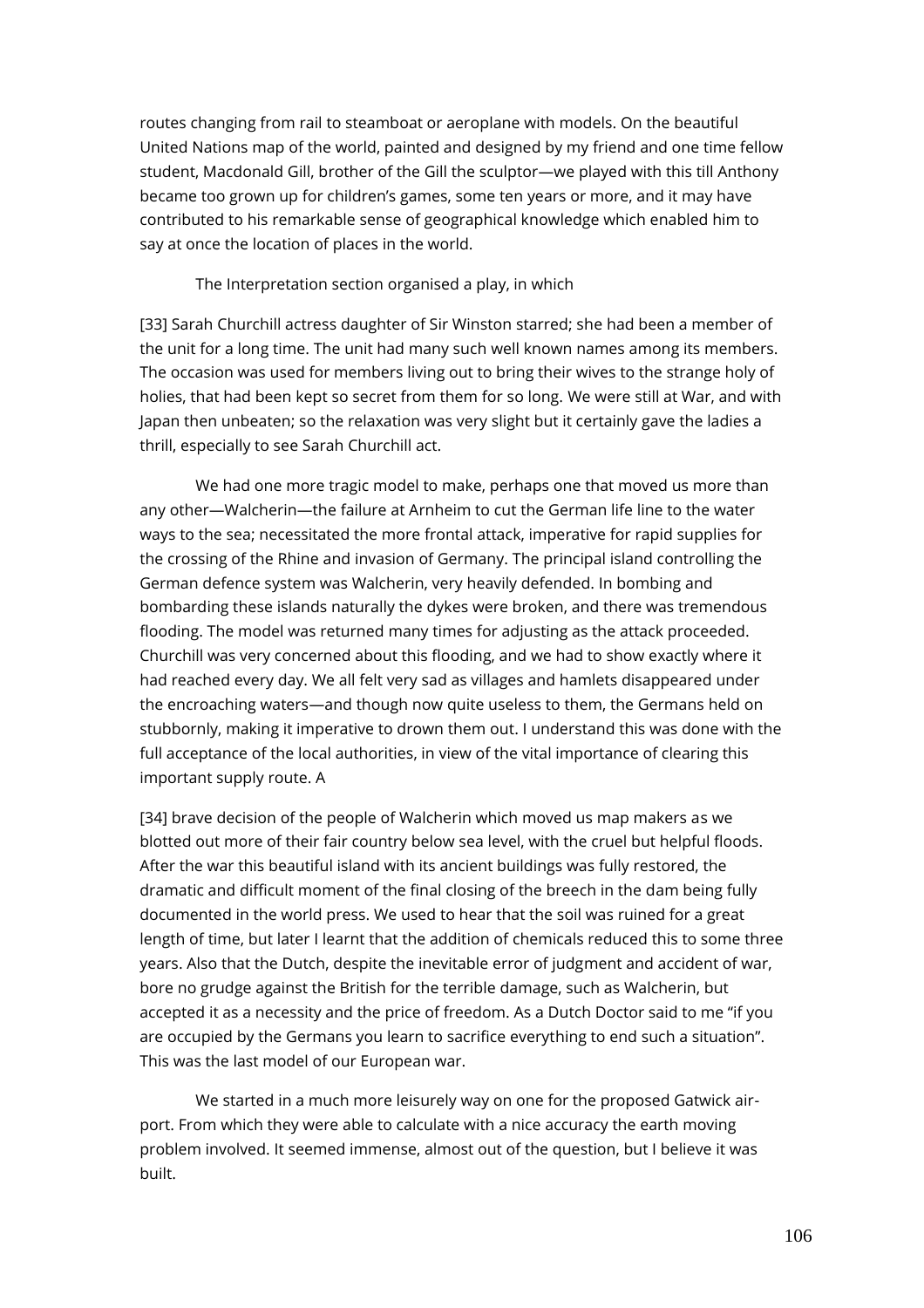In the spring of 1945 our Nanny went to Broadstairs to visit a friend with instructions to find us a house to live in till September in the hope the sea would help Anthony to combat the asthma which still dominated his health. She was successful and we rented a clean nicely furnished four bedroomed house

[35] belonging to a retired policeman who had now lost his wife. It was possible for us in the unit, with our special information, to predict happenings so with two months to go I rented the house from May to September 25. The first day turned out to be V.E. day, so we started preparing for the rebuilding of our lives again on the very first day.

I was now 60, the scheme of demobilization was to be the oldest first, so I and the Adjutant, the only two of that age, in our camp of 4,000, looked forward to release from service on June the  $18<sup>th</sup>$ , the first day of demobilization.

The demobilization was so remarkably well done that it is worth recording in case such a commonplace thing gets so dismissed that it is lost. Organised by one of the labour ministers of the Coalition War Cabinet, it was designed to obviate some of the worst anomalies of the first world war, it made the job a very gradual process, starting with two on our station of 4,000. The youngest who of course waited longest groused a good deal, but it worked admirably.

The more sportive members of course thought it an occasion for a ceremony and a booze. We two staid old soldiers demurred; but were told it had all been arranged and we were not going to be let off. Two vulgar type bowler hats seem to loom large and lots of beer, which neither of us drunk. Our effort to slip out of the service quietly was not appreciated, but we managed it and left them to celebrate our departure. We went to Uxbridge

[36] demob station, designed in the brightest colours, with comfortable chairs, tables, waiting rooms, refreshments, etc. and a scheme of Filing from desk to desk to compile our clearance papers and record. Then to the clothing department where we were dealt with as in a great clothing store of which we were valued customers. Each of us being fully fitted out with a complete civvy outfit of reasonable quality. I learnt I had been an insured person on our National Health service, as my dues had been automatically paid by the Air Ministry, though I had never been a subscriber. I refused to continue, which was a mistake from the pension aspect.

It was a strange and memorable experience taking the family from Marlow to Paddington and then to Charing Cross en route for Broadstairs on V.E. day. It reminded me of the sensations I had as a child, after lingering between life and death in a darkened room for 6 weeks. I was carried downstairs and holding hands with my nice big cousin Aggie, walked out into the sunlit garden and saw and felt the loveliness of creation. It was early and London was taking its first free day for 5 years with a calm and relaxed and happy air. One felt it pervading everything and everybody. It seemed so quiet and easy going for its vast traffic had got reduced to a minimum. I saw the family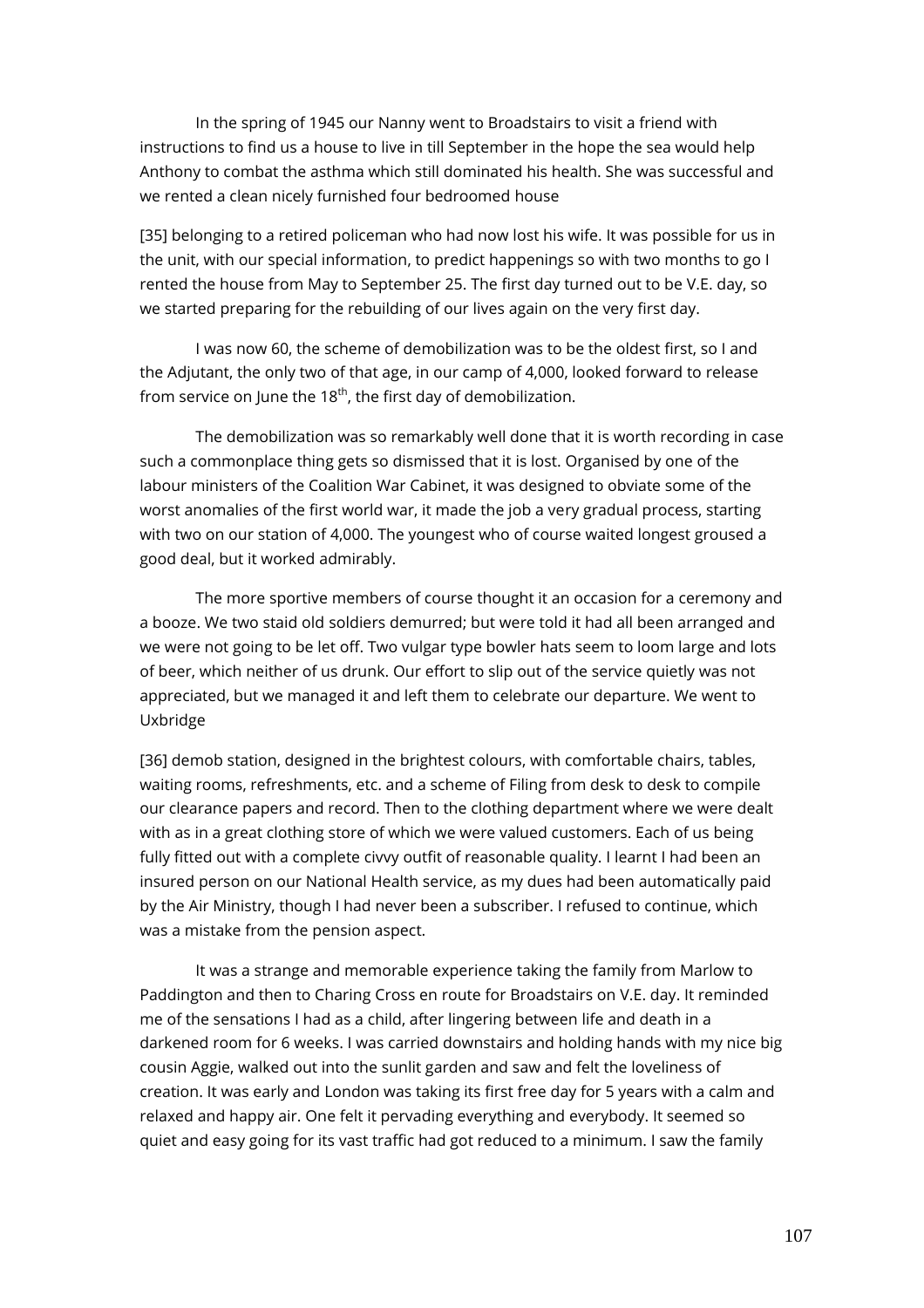off with the knowledge that I would join them the first day of demobilization, as soon as it was announced, and returned to Medmenham to live in camp.

[37] Mr. Batting of the furniture shop in Marlow, a quiet old bachelor whom I had gotten to know well since he had stored our furniture when we went to Bovingdon Green, lent me his front room over the shop and there I installed my drawing board and started designing the memorial to Lord Ormonds in Alabaster for Church, designing a seal for the new Bishop of and winding up our tenancy at Bovingdon Green, also planning the completion of the Nelson-Ward Recumbent, still safe in its underground vault in Caddington Hall near Markyate.

The luck of being first out gave me many advantages, and was a most wise and sensible move, because it meant that the older men more likely to be the senior members of firms and men in executive positions, were able to get into the saddle and readjust affairs to prepare for the employment of the millions to be demobilized. I at once got Stephen Stanton to act as Architect, for the reconstruction and repair of my damaged house and studio. Again I was lucky, only £500 could be spent on any one dwelling, and none on business premises, my studio was the latter, but so integral a part of the two dwelling houses that one could not be repaired without the other. Holloway Bros. estimated £1,040 to do the two houses, i.e. the one building, and by persistence at the War Damage Office where hundreds of very harassed clerks were trying to deal with thousands of applications. One felt they would never

[38] escape from the chaos that seemed to reign, but mine so nicely fitted the requirements that the official was glad to be able to pass it quickly and feel two houses were being made habitable. With the exception of the sub-contract for the glass for the high studio roof which went to the firm of B in Fulham Rd, the work was well done, under a very competent Builders Carpenter who laboriously copied the detail of the Georgian carpentry of the windows. B managed to palm off on me roofing glasses he had in stock on the grounds that it might mean months delay to get them cut. They were too short, but he would overlap some short lengths at the top which would be just as good. Was Col. B the principal Director did not say, was that they were too narrow by ¾", this camouflaged with putty gave way in time, gave me immense trouble, started wood rot, and cost me quite a lot before cured. Needless to say, a firm with a boss like that went out of business in a few years. Strange how a man considered competent enough to be a Colonel, could not understand so elementary a principle in business.

Whilst this work was going on we lived in the basement or housekeepers quarters; the only weather proof part; the rest being covered with the immense tarpaulins that the temporary repair squads fastened over the wrecked houses. I could remember how pleased I had been when the Government introduced the War damage insurance scheme at the beginning of the war, and was impressed now with the way the whole calamity was handled on

[39] such a national basis. Many things could not be included within the allowance of £500 each, but our houses were made weather-proof and habitable, also presentable,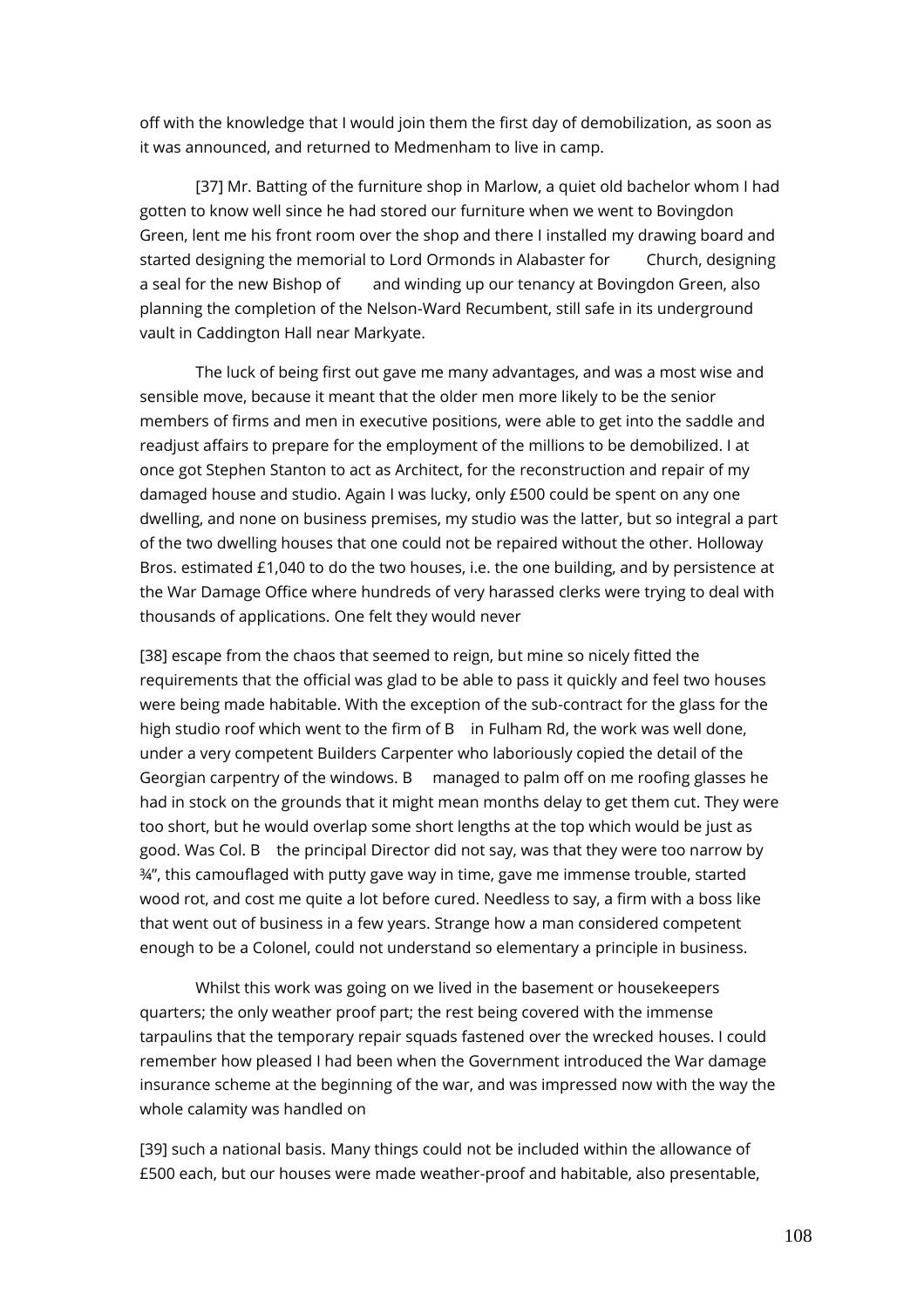and we had no difficulty in March 1946 selling a 10 year lease of No.110 to Mrs. Nicholson, for her husband Christopher Nicholson, son of Sir William Nicholson the painter of Beggarstaf Brothers fame, to carry on his profession of Architecture, with his colleague Hugh Casson. Curiously enough we had become friendly at Marlow with Mrs. Nicholson's parents, the distinguished writer who wrote the classic they lived at the strange high walled house just off the High St. going to Bovingdon Green. A fascinating mind that gave one great pleasure to talk to.

It was only a few years before Christopher Nicholson came to a tragic end. He had begun to make a name as an architect in the design of airports and such like establishments. He loved gliding at which I gathered he was very skilled. Gliding in Switzerland, where apparently the air currents in the Alps are marvelously exciting—a blizzard came on—anyone who has experienced this can guess the tragedy that ensued. From sunshine with everything sharply clear, to an enveloping mist with horizontal driving sleet—nothing visible except the sleet of the fierce driving howling wind which seemed to come in the twinkling of an eye, or almost certainly no time for the happy glider soaring silently in the sunlight to make his landing on such impossible slopes before he was hurled to destruction.

[40] Mrs. Nicholson with her three children lived on there for 20 years. Hugh Casson carried on the practice, and rose to his well known position in the profession. What they would have contributed to architecture had Christopher lived has to be imagined, for Christopher had his full share of the talent that belongs to this distinguished family.

Our well organised interregnum period between war and peace which we had spent in sunny leisure at Broadstairs struggling against Anthony's scourge of asthma, at one stage wheeling him to the sea front in what reminded me of a stretcher on wheels, was approaching its end. As I must have a theory for everything, to help trace root causes, on the assumption that everything in nature has a cause, a root, and growth, so I had come to the conclusion that these mysterious so called nervous complaints like asthma, had their roots in some nervous disturbance which really means mental, mind, or thought disturbance; which can spring from many causes, some deep in inheritance, others induced by minor weaknesses in mental health or behaviour, especially those induced by fear of consequences. The fact that so many of these cases are self cured as the patient grows and the mind gets more controlled points to this. All my own observation and reading of the power of the mind over matter, especially in the recent years when the use of hypnotism and mind conditioning has received the interests of not only the medical profession, but the scientists, statesmen, big

[41] business, and the political manipulators, supports the theory. The more I think and learn of the behaviour of growth in relation to thought, leads me to the conclusion that thought, which cannot be isolated by the scientist, and so is seemingly ignored in their calculations, is perhaps the dominant force in creation, as seemed to be hinted at or even visualized in all religious philosophies. To make this idea, theory, or belief into a demonstrable scientific fact, would be discovery of far reaching importance to the future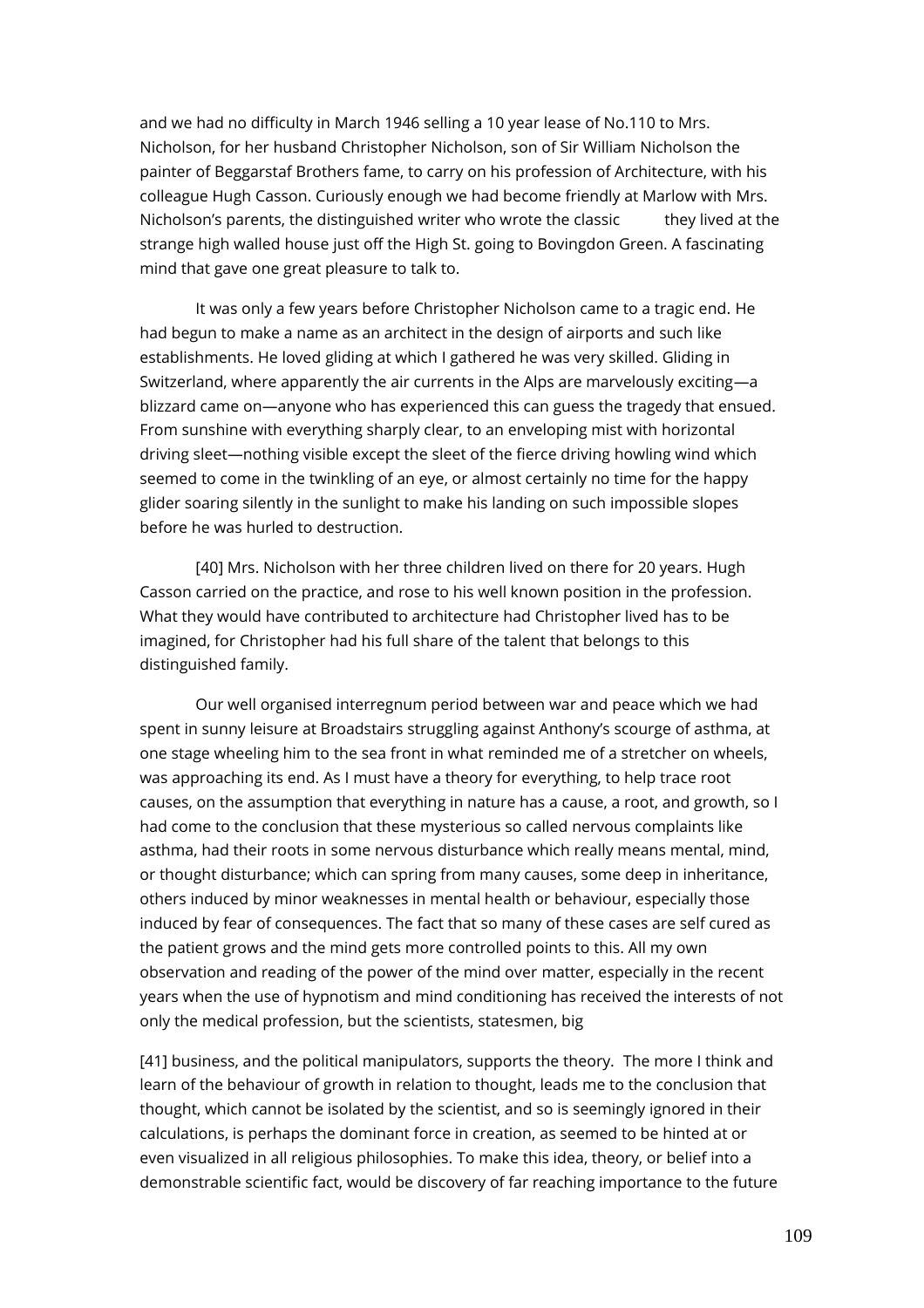progress of mankind, that it surprises me that it does not take as prominent a place in scientific research as so many other important studies.

My belief in the power of thought led me to read and buy Prentice's "Thoughts are things" an inexpensive little book in the 1920 ties of which I gave several copies to friends, who seemed troubled or unhappy. I feel sure that everyone who searches the incidents of their lives will find numerous incidents of this, and the dullest brain can see the thought conditioning that forms so large a part of our daily life. In advertising— "Beecham's pills are worth a guinea a box" made a millionaire of a pedlar in 1900. In Fashion—teenagers, following the Beat made 4 boys millionaires in a year in 1960. In the same decade staid municipal councilors and committee members made abstract sculpture the only acceptable form on which to spend public money. This was after 50 years of gradual mind conditioning by dealers and the press.

[42] This is only the 'economic force' angle of the subject, a common place. At the other end are the spiritualists, who carrying the process beyond what the average mind can accept, bring disrepute to the advocates and the study. It is in religion one should find the most valuable field for a study of thought, what it is, and how it works, what it can do. Though as yet it has no scientific base, it's power, especially in the Roman Church, is fully exploited, as in business.

I find through nature one discovers the most stimulating examples of the way thought has shaped and controlled matter, and this might prove the best field for study to discover the basis of why the artist shaped his material this way or that. That the Chameleon should be able to change his colour at will implies a conscious thought, and a mechanism built up from the beginning to operate this thought which can reason. My imagination pictures the leopard before he developed his spots when out hunting for his hungry whelps, thinking hard, as time after time, he failed to catch the sharp eyed prey, that had developed its eyes and ears to beat his skill. As he saw the shadows of the leaves of his shelter dancing over his plain hides did he reason the benefit of an imitation of this?

Though the beginnings are much further back or deeper down than this, the stimulus seems consistent throughout. Teard de Chardin who wrote a book in 1964 in search of the divinity of thought could not do more than end in hope and an assumption. It still remains for the future to discover how mind and matter

[43] are interwoven, from the beginning, what that beginning is, and where mind having developed matter to the level of the human brain, will lead it in the future, and so locate the place the creative brains of the artist occupies in the picture.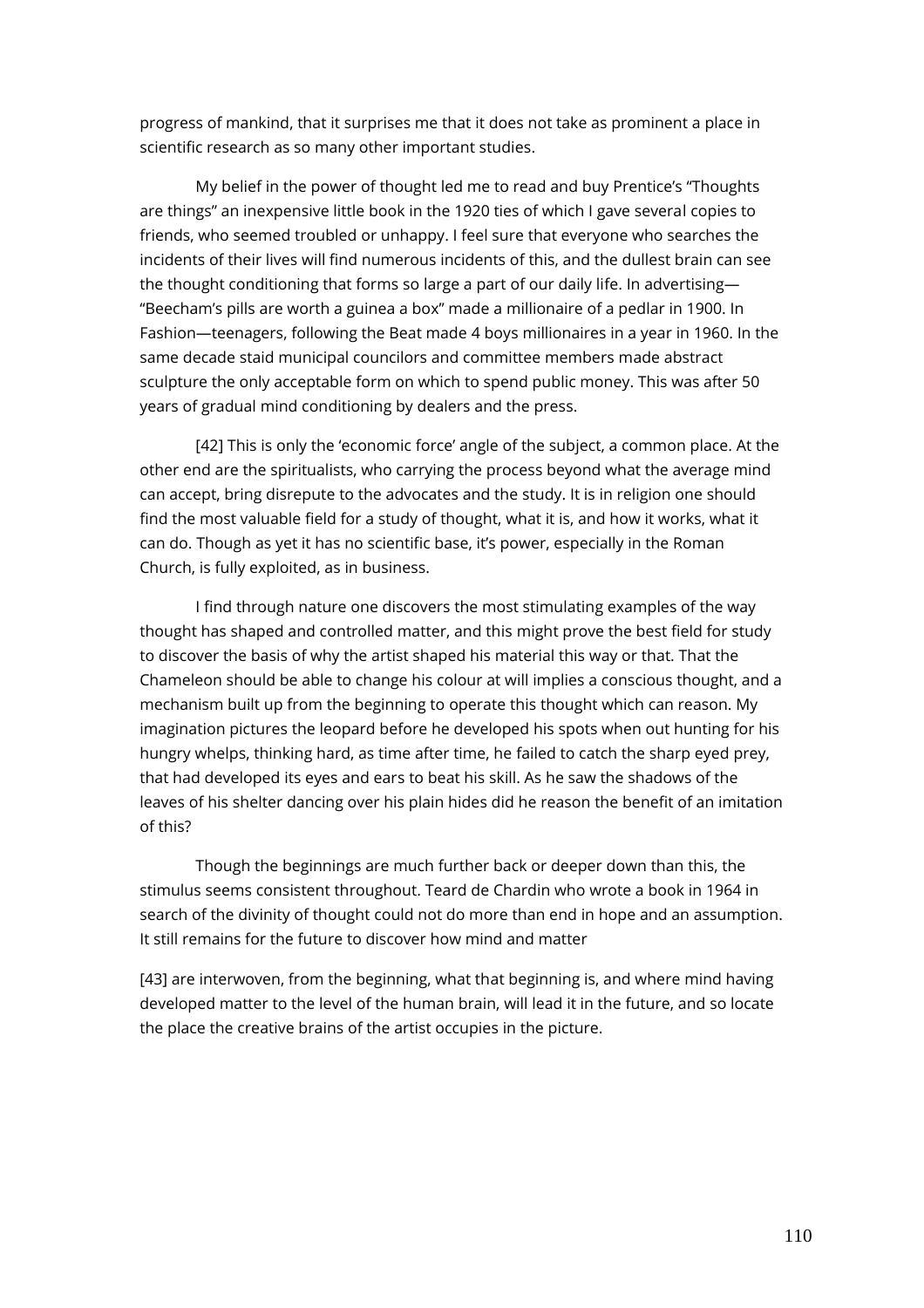## **Bronze Equestrian Memorial at Chedizoy – Somerset**

[1] Sydney Mason Collins, a soldier interested and expert in Heraldry, Genealogy and History, was one of the team of advisers as to Anthony Wagner at the College of Heralds when he organised the heraldic decoration of the British Pavilion of the New York World Fair of 1939 & 1940.

He got to know me through his visits to the studio to see the work in progress, and was intrigued by my being able to engrave intaglios, and got me to engrave and sign two gems from a drawing of flying birds he made for the purpose. I enjoyed engraving the gems for not only were the drawings skilled and sensitive, but they showed an appreciation of the gems of the best Greek period, which consequently they approach in quality, for my craftsmanship is near the Greek, but it is art that gives the quality and that was provided by Collins' drawings.

He is the only Englishman, in the 38 years I had been able to engrave gems, who had asked me to engrave and sign and intaglio gem solely for the love of possessing such a work. Such was the fashion in Europe in the 18th century and early 19th., lingering on feebly when my father was apprenticed to Bean about 1874, but completely dead when my turn to be apprenticed came in 1901.

## In the Renaissance in Italy, connoisseurs loved to

[2] commission and possess such works, as they did in the ancient world. When the second world war ended and I was able to return to the studio, I learnt that he had left instructions in his will that I was to be asked if I would model an equestrian figure in bronze, to be erected in Chedizoy and presented to the villagers in memory of his family who had lived there for generations, and of which he was the last. Added to this was the bequest of the residue of his estate, after the expiry of life interests, in trust to the inhabitants of the village. The instructions were that he was to be shown wearing the uniform of a Territorial Army officer of 1914, of the Signals branch of the Royal Engineers, and the inscriptions were to be in old French and Anglo Saxon, the latter forming a rebus on the family name Collins, meaning that a col line or snap line makes a clear mark. The uninitiated might like to know that if you chalk a long length of string, stretch it between two points close above the ground or object to be marked; then if the string is lifted and suddenly released, it will strike the ground or object, and leave a clear mark of chalk. An ancient device much used in art and industry.

I was fortunate to get a horse of fine breed from the local heck stable. His lovely coat had been damaged

[3] in a war blitz, and his high value reduced. He stood quietly in my garden, but being a high metalled horse he had to have someone he knew, with him.

The uniform had to be correct to the 1914 pattern, even though one of the first enactments of the war was to abolish the territorial pattern tunic, to bring the whole army into line. Collins wanted the pattern preserved on historical grounds, in the bronze.